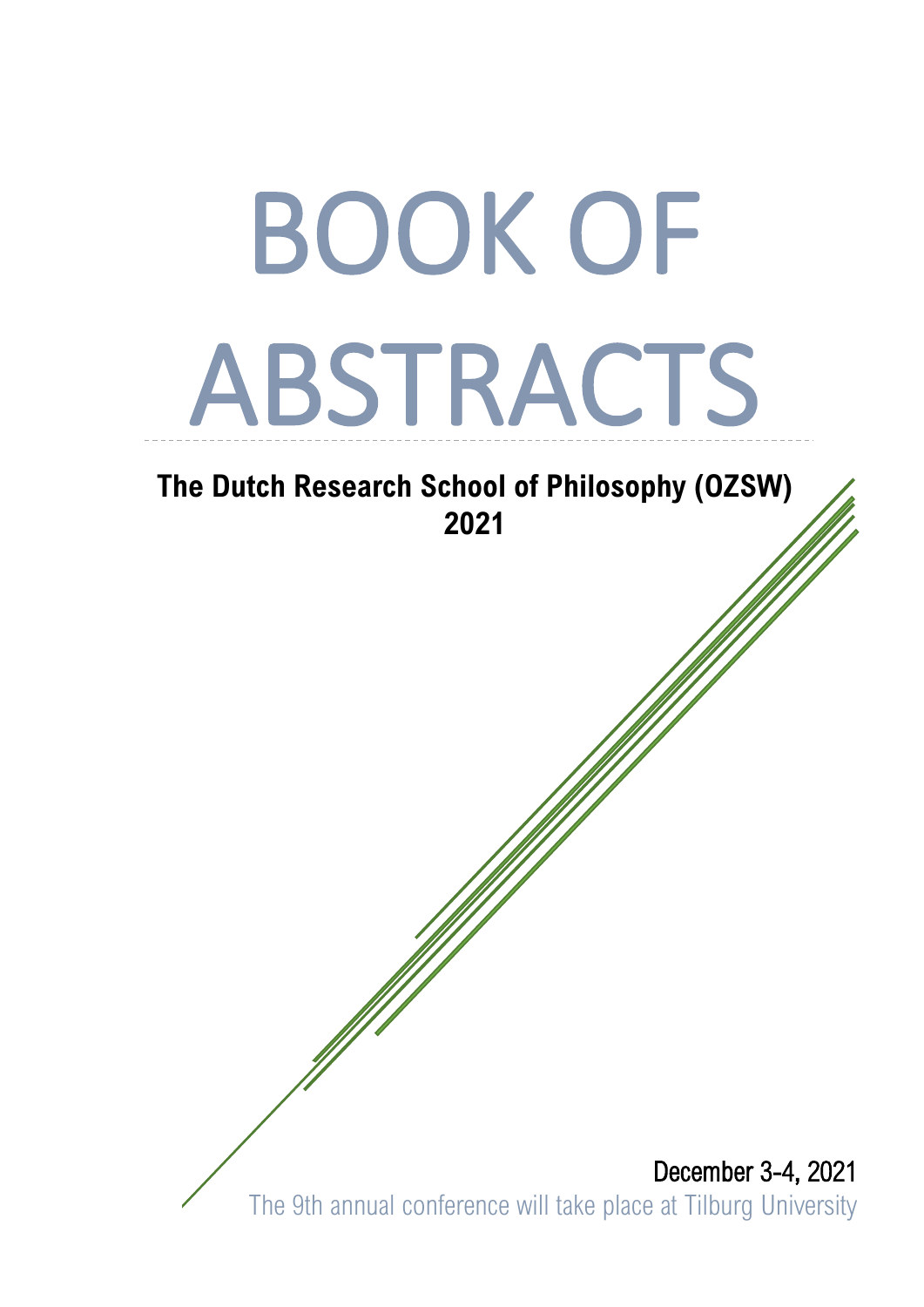## Table of contents

| Gulin Akduygu: Parental Paternalism: The paradigm of a paternalistic action  4                                                                                          |
|-------------------------------------------------------------------------------------------------------------------------------------------------------------------------|
|                                                                                                                                                                         |
|                                                                                                                                                                         |
|                                                                                                                                                                         |
|                                                                                                                                                                         |
|                                                                                                                                                                         |
| Lisa Bastian: Enjoy It While It Lasts - The Rationality of Premature Happiness  10                                                                                      |
|                                                                                                                                                                         |
| Tom van den berg & Luigi Corrias: Moral Foundation Theory and the Narrative Self  12                                                                                    |
| Sabrina De Biasio: Myths, typification and normality: a phenomenological interpretation of                                                                              |
| Charlie Blunden: Brace Yourself: Can we improve the cognitive environment of democratic                                                                                 |
|                                                                                                                                                                         |
| Roland den Boef: Non-causal explanations in the humanities: some examples 16                                                                                            |
| Anita van der bos: The implications of Locke's theory of personal identity on the belief of the<br>resurrection of the same body: The debate between Whitby and Bold 17 |
| Huub Brouwer: Reflections Inspired by Elon Musk: Why a property-owning democracy may                                                                                    |
| Daniele Conti: Against a Phenomenological Argument for Probabilities of Free Actions  19                                                                                |
|                                                                                                                                                                         |
|                                                                                                                                                                         |
|                                                                                                                                                                         |
| Silvia Donker: Connecting the dots. A multiplex network of early modern natural philosophers                                                                            |
| Yvette Drissen & Bart Engelen: Competition: What It Is and Why It Is Morally Problematic 24                                                                             |
| Marije Dümmer: Iconicity as a mechanism for signal production in language emergence  25                                                                                 |
|                                                                                                                                                                         |
| Kris Goffin: Feeling is Believing: Recalcitrant Emotion & Spinozan Belief Formation 26                                                                                  |
| James Grayot, Lukas Beck & Thijs Heijmeskamp: On the supposed explanatory power of dual                                                                                 |
|                                                                                                                                                                         |
|                                                                                                                                                                         |
|                                                                                                                                                                         |
| Eveline Groot: Between Sense and Sensibility: Germaine de Staël's 'Philosophie Sensible' 33                                                                             |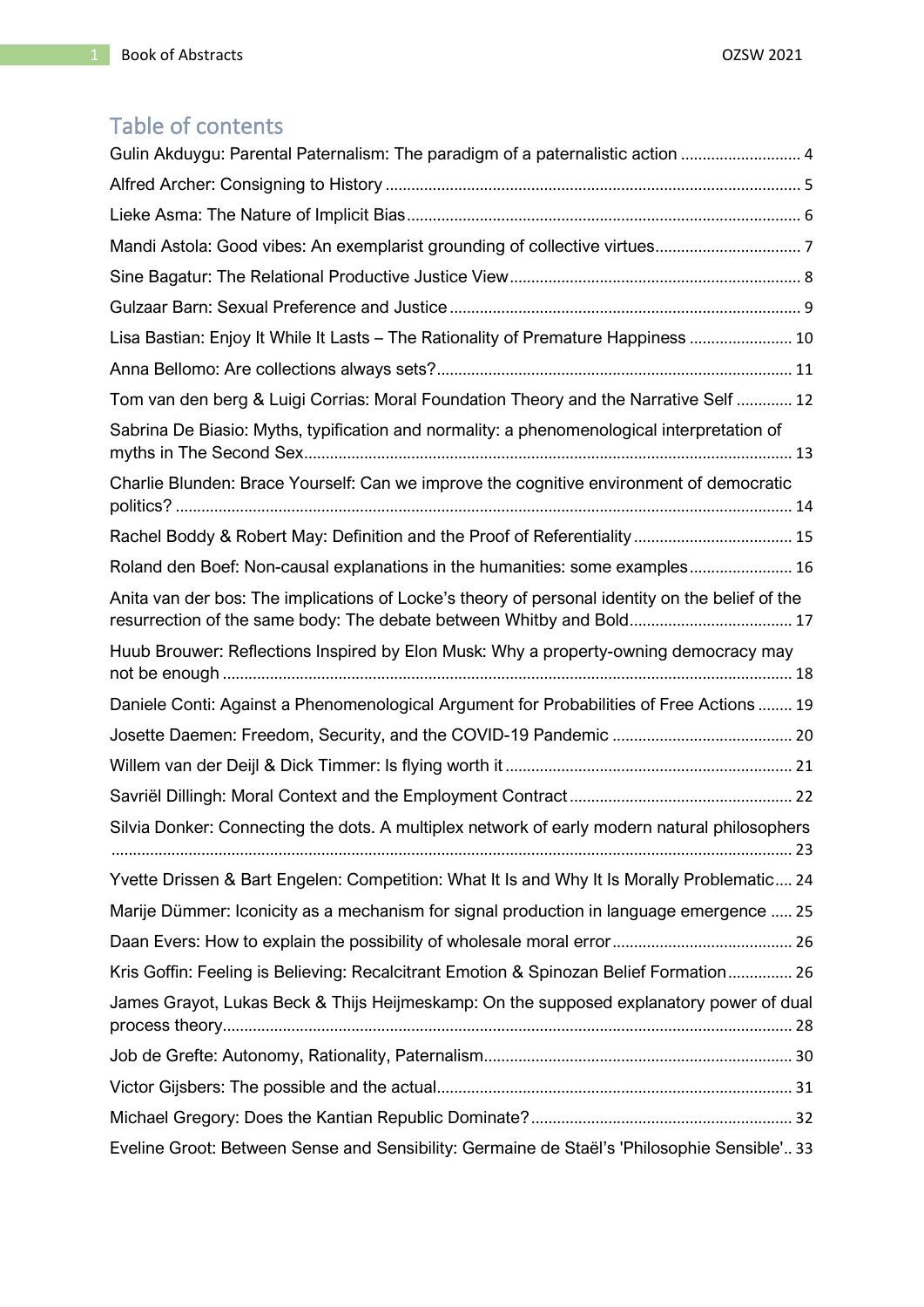| Nina de Groot: Moving beyond the individual - A call for collectiveness on using Commercial                                                                                             |  |
|-----------------------------------------------------------------------------------------------------------------------------------------------------------------------------------------|--|
|                                                                                                                                                                                         |  |
| Aldo Houterman: Sport in an Algorithmic Age: Metamorphosing bodies in the work of Michel                                                                                                |  |
| Pei-Hua Huang: Uncertainty, Vaccination, and the Duties of Liberal States 37                                                                                                            |  |
|                                                                                                                                                                                         |  |
| Bjørn Jespersen: A misdiagnosed conundrum about *woodchuck* and 'groundhog' 39                                                                                                          |  |
|                                                                                                                                                                                         |  |
|                                                                                                                                                                                         |  |
| Koen Kramer: The role of technologies in the instrumentalization of animals: a technological                                                                                            |  |
|                                                                                                                                                                                         |  |
|                                                                                                                                                                                         |  |
| Laura Lamers, Jeroen Meijerink, Giedo Jansen and Mieke Boon: A Capability Approach to                                                                                                   |  |
| Maud van Lier: Introducing a four-fold way to conceptualize Artificial Agency 46                                                                                                        |  |
|                                                                                                                                                                                         |  |
| Kritika Maheshwari: Russian Roulettes, Exploding Toasters, and Thomsons' Problem of Risk                                                                                                |  |
| Diana Martin: Macroethical duties: framing the collective responsibility of engineers  49                                                                                               |  |
|                                                                                                                                                                                         |  |
| Basil Nyaku: Max Scheler's concept of humility in relations to the Other  51                                                                                                            |  |
| Thomas Nys and Bart Engelen: Moral Nudging: Oxymoron or Imperative?  52                                                                                                                 |  |
| Rutger van Oeveren: In Defense of the De Re View of Moral Praiseworthiness  53                                                                                                          |  |
| Ryan Oomen: Love as Conflict: The Hegelian Structure of Sartre's and Žižek's concept of                                                                                                 |  |
|                                                                                                                                                                                         |  |
|                                                                                                                                                                                         |  |
| Paul Rehren: Why using behavioral research to make philosophical points is difficult  57                                                                                                |  |
|                                                                                                                                                                                         |  |
| Leon van Rijsbergen: Flawless Moral Disagreement in Kantian Moral Theory?: A Critique of                                                                                                |  |
|                                                                                                                                                                                         |  |
| Marcello Ruta: Explicating Reasons in the Right Moment: The Kairological and Improvisatory<br>Dimensions of Recollection in Robert Brandom's Reading of Hegel's Phenomenology of Spirit |  |
|                                                                                                                                                                                         |  |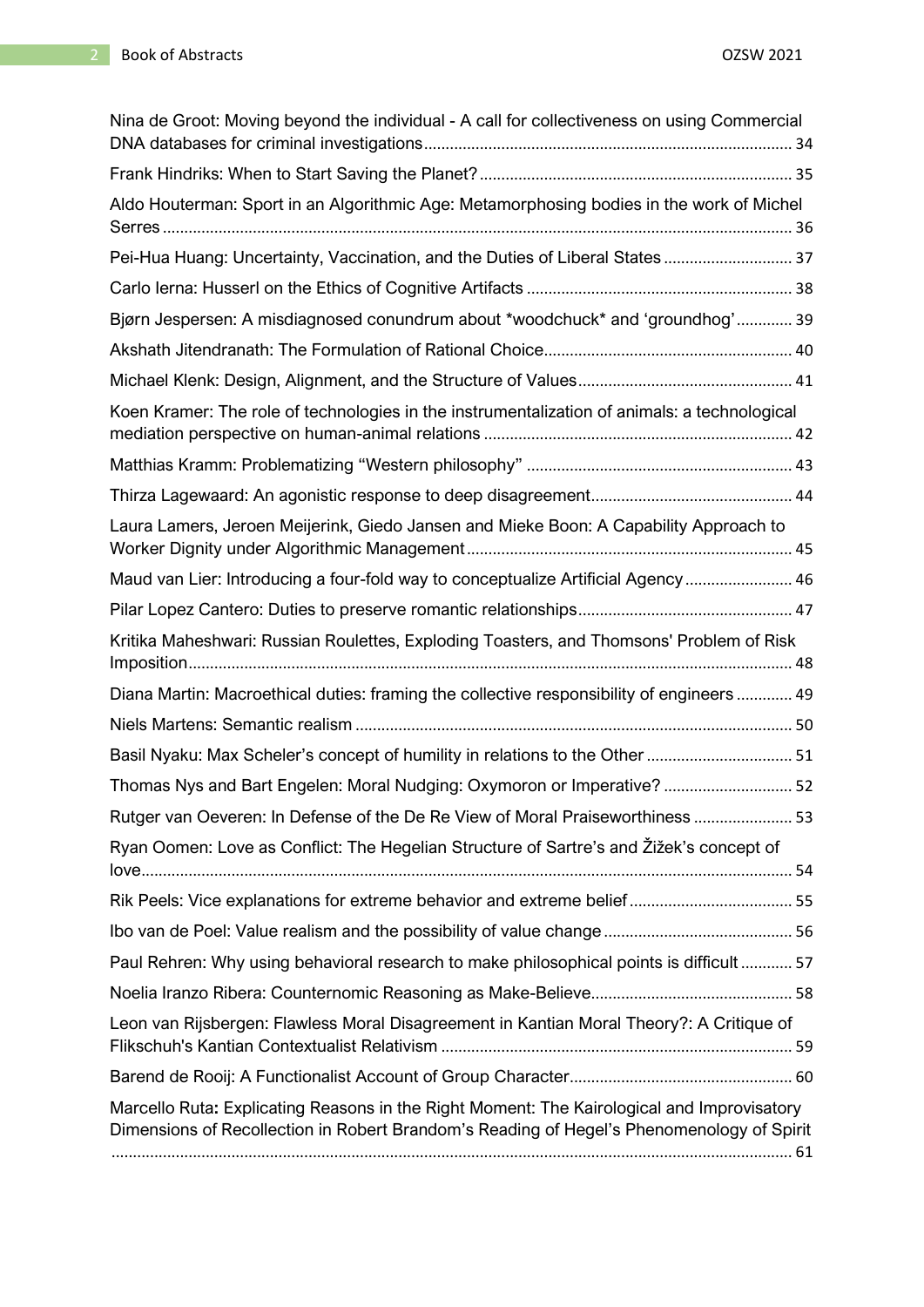| Mateo Sanchez: Philosophy in Mental Health: Psychedelic Therapy as Reality Transformation    |  |
|----------------------------------------------------------------------------------------------|--|
|                                                                                              |  |
|                                                                                              |  |
|                                                                                              |  |
|                                                                                              |  |
|                                                                                              |  |
| Merel Talbi: Regulating Disinformation: An Epistemic-Militant Democratic Justification 68    |  |
| Ole Thijs and Vincent Blok: Rehabilitating locality in philosophy of technology: the case of |  |
| Alex Thinius: Masculinity and the Ontology of Men: From Connell's 'Hegemonic Masculinity'    |  |
| Emily Thomas: The Specious Present in English Philosophy 1749-1785: Theories and             |  |
| Oyku Ulusoy: Transformative Choices and Two Approaches in Decision Theory  74                |  |
| Herman Veluwenkamp: Ethics by Design and Conceptual Engineering  76                          |  |
| Philippe Verreault-Julien: Modal Opacity in Artificial Intelligence Systems  77              |  |
| Ariën Voogt: Toward a hermeneutics of secularization: in dialogue with Hans Blumenberg  78   |  |
| Francisca Wals: Peer-to-Peer Platforms: Their Limits and Responsibilities  79                |  |
| Thomas Wells and Tadhg Ó Laoghaire: Trade Justice and the Least-Developed Countries 80       |  |
| Julius Westerhoff, Lieuwe Zijlstra and Sanne van Emmerik: Personal Identity: Numerical or    |  |
| Wouter Wiersma: Critical Theory and the Emancipatory Interest: examining Honneth's           |  |
| Yaron Wolf: Passage and the Extensional View of Temporal Experience  83                      |  |
|                                                                                              |  |
|                                                                                              |  |
|                                                                                              |  |
|                                                                                              |  |
|                                                                                              |  |
|                                                                                              |  |
|                                                                                              |  |
|                                                                                              |  |
|                                                                                              |  |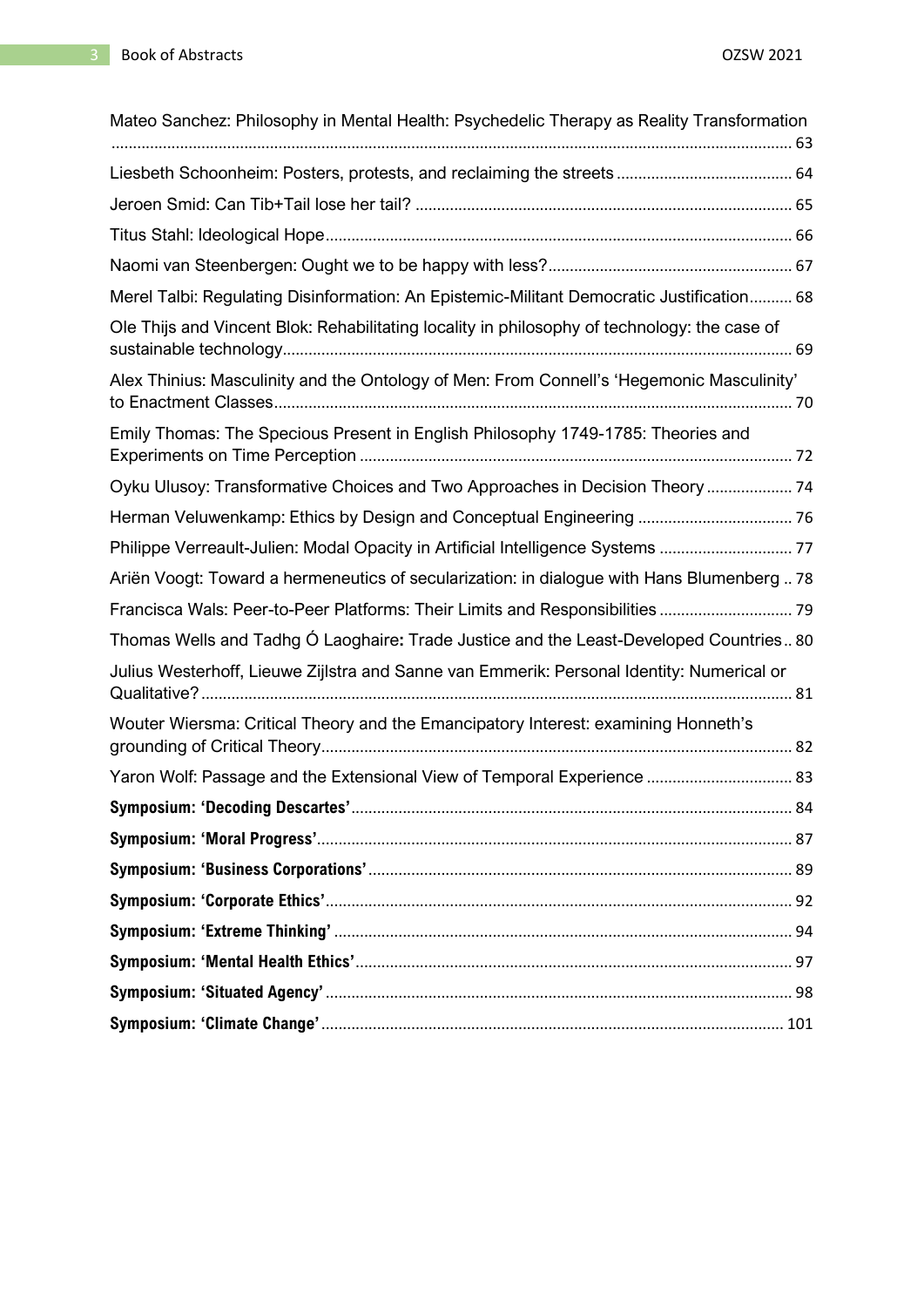## <span id="page-4-0"></span>Gulin Akduygu: Parental Paternalism: The paradigm of a paternalistic action

| Friday the 3rd of December, 11h30-12h00 at Textiel

## **Abstract**

"There is no question that some paternalism is all things considered justified. A mother's forbidding her small children to play with matches, sharp knives, etc. for their own good is the very paradigm of a paternalistic action, and it is clearly morally permissible." (Scoccia 2018, p.11)

Paternalism is an almost unavoidable part of our everyday life. We are all familiar with the notion from a larger or smaller degree. We are familiar with it, because even the most avid defenders of personal autonomy must have felt the urge to act paternalistically. But more significantly, we were all (at some point in our lives) the target of parental paternalism.

However, this almost unavoidable part of our lives, in its discursive use, almost always has a negative connotation. This is of course do to the fact that, even if the paternalistic interference is justified by various considerations, by very definition of the term, the target of the act would not prefer to be treated this way. This makes the question of justified paternalism an intriguing part of how we think of individual autonomy and the limits of respecting individual choices.

This paper focuses on what would make paternalism justified by comparing the standard definition of paternalism with parental paternalism, through the examination of a familiar case; a mother acting against the wishes of her child, to protect him from harm. Since parenting (by which I mean exclusively good parenting) is almost the very paradigm of paternalism, a closer look at the example of 'justified parental paternalism can yield some answers on what justifies paternalism and separates it from coercion and oppression.

The close examination of the differences between these modes of paternalism reveals clues to what makes the parental paternalism justified and what may render standard paternalism more palatable. The paper concludes that, the importance of often neglected elements such as unquestionable epistemic superiority of the parent and the child's trust in his parents' good intentions (although he doesn't like the parenting itself) and therefor his acceptance of parenting makes these acts different from (and much more tolerable than) standard paternalism.

**Keywords:** Paternalism, parental paternalism, autonomy, trust, epistemic superiority, nudges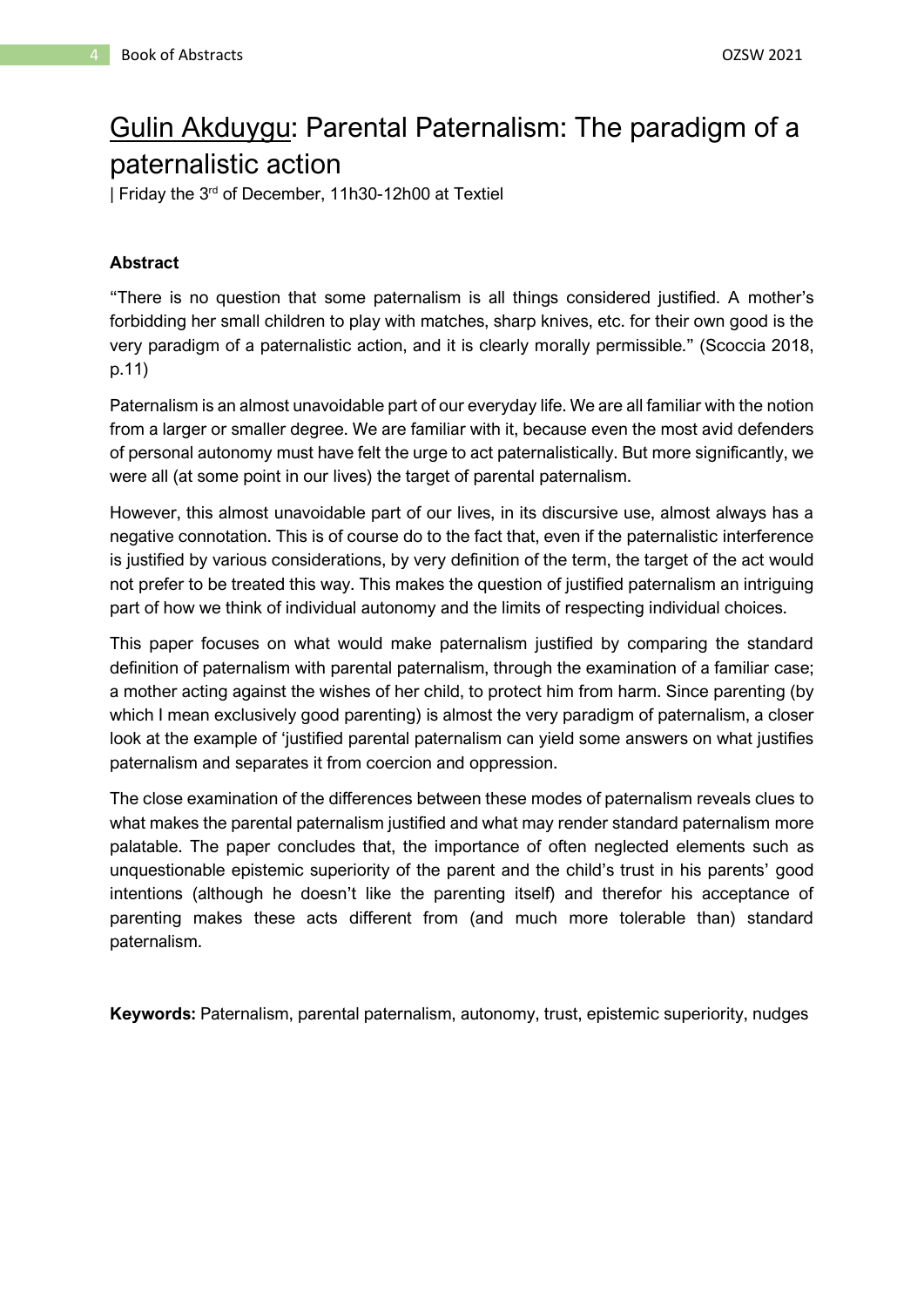## <span id="page-5-0"></span>Alfred Archer: Consigning to History

| Saturday the 4<sup>th</sup> of December, 11h45-12h15 at Textiel

**Abstract:** How might a society wrong people by the way in which it remembers its past? In recent years, philosophers have articulated a number of ways in which people may be harmed by dominant historical narratives. These narratives may ignore minority perspectives (Fabre 2016) or promote harmful ideologies (Burch-Brown 2017) or disrespectful attitudes (Schulz 2019. This paper will investigate a different way in which a society may wrong people by the way in which it remembers the past: the consigning of people to history. To be consigned to history is to have a central aspect of one's identity assigned an exclusively historical role in relation to some collective group and so to be denied membership in that group in the present and the future. The stories a society tells about its history may place certain identities, or practices central to those identities, as existing in a country's past but not its present or future.

I will begin by examining the role that national narratives play in constructing a national community. Historical narratives play a key role in constructing national communities (Anderson 2006). While these narratives are constructed out of past events, they are not fully determined by them and the narrative will be likely to serve present-day interests (Cooley 1918). I will then examine three examples of cases where these narratives consign people to history. First, national narratives that accompanied the deindustrialization of both France and Scotland that consigned industrial workers to the past (Clarke 2011; Clark & Gibbs 2020). Second, North American cultural portrayals of indigenous people that send the message that indigenous people have no place in the modern world (King 2013). Third, dominant national narratives in 1960s Germany about the need for the country to move on from the horrors of the holocaust that left no room for those unwilling to forgive and forget (Améry 2009). In all of these cases, a group of people are assigned an exclusively historical role in relation to the national community and so excluded from the national community of the present and future.

I will then analyze the wrong involved here. The fundamental wrong is one of exclusion. Those consigned to history are involuntarily excluded from the present-day national community. This exclusion is a form of marginalization and a denial of recognition. Moreover, those who are consigned to history are the subject of perlocutionary silencing because their views, judgements and emotional responses to these situations are not taken to be relevant for present-day national decision-making. Finally, this form of exclusion and marginalization can have important material consequences, as these narratives are used to justify social and economic policies that bring significant, material harm to those being excluded.

I will finish by arguing that people have a prima facie duty not to develop or employ national narratives that consign people to history and a responsibility to challenge and resist the use of such narratives. However, there may be cases when drawing on such narratives is morally justifiable.

**Key words:** social philosophy, moral philosophy, ethics of memory, cultural heritage, commemoration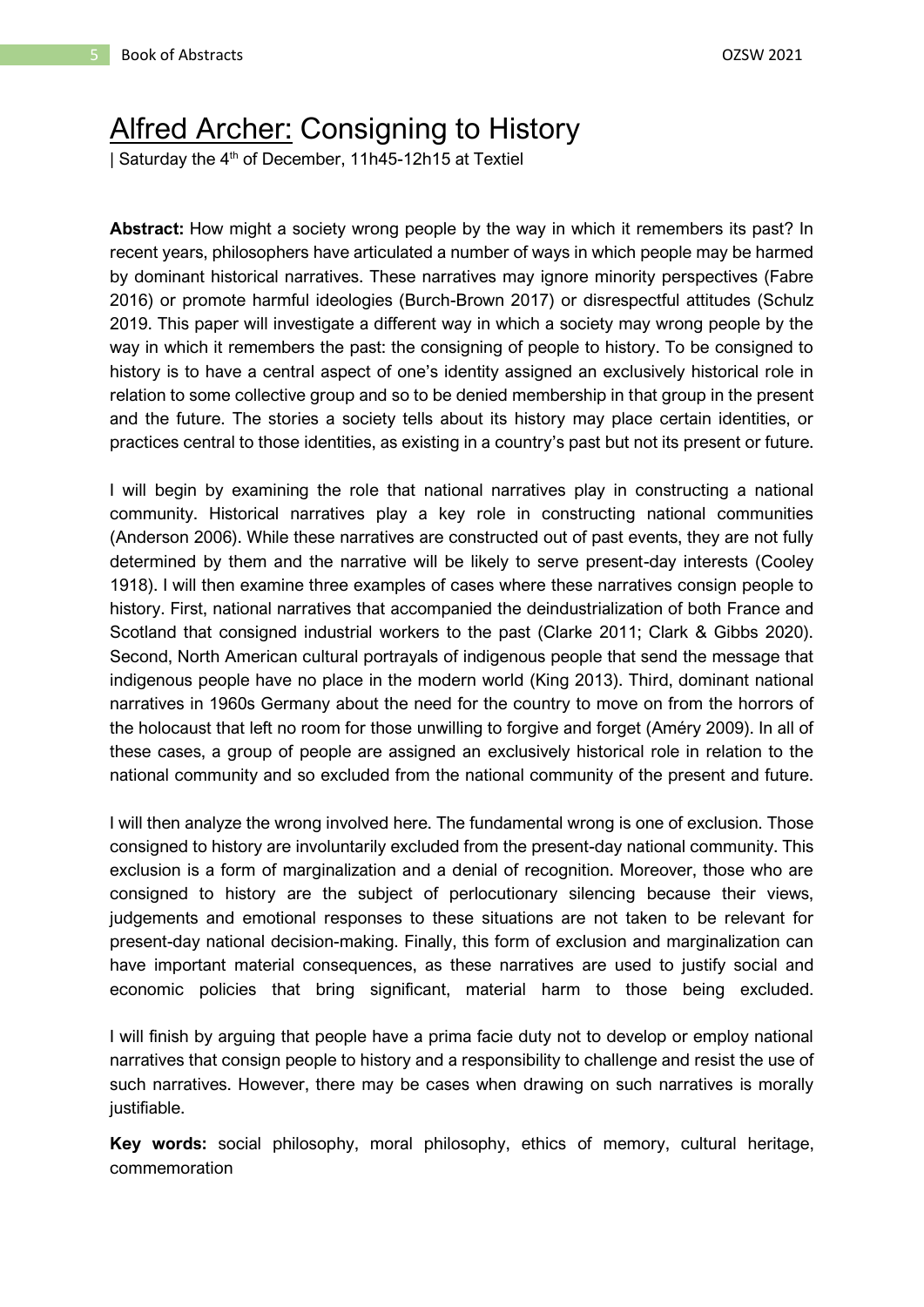## <span id="page-6-0"></span>Lieke Asma: The Nature of Implicit Bias

| Friday 3rd of December, 16h30-17h00 at Ambacht

#### **Abstract**

Currently, the central question in the literature on implicit bias, for example implicit sexism, is how to explain the occurrence of these biases. How is it possible that we act out of line with what we explicitly believe and value? Most thinkers assume that certain mental states are responsible for implicit bias: implicit attitudes. In light of that, the main research aim is to find out what kind of mental states these implicit attitudes exactly are. It has been argued that they are associations (Holroyd, 2012), unconscious beliefs (Mandelbaum, 2016), or patchy endorsements (Levy, 2015).

This picture of implicit attitudes as mental states has been criticized by Machery (2016). He argues that the data on implicit measures - the fact that predictive validity and internal consistency are low for example - can best be explained by the view that an attitude is not a mental state, but a trait. A trait is a disposition to feel, think, decide, and behave in ways that correspond to our folk-psychological stereotype, e.g., what we take a person with a specific bias to be like. On the basis of that, Machery (2016) maintains, it no longer makes sense to talk about explicit and implicit attitudes, because 'the distinction between what is explicit and what is implicit is meaningful only when applied to mental states' (p. 105).

In this paper I argue that Machery (2016) is mistaken to reason, without further argument, from his claim that implicit attitudes do not exist to the claim that implicit bias does not exist. Machery does not sufficiently appreciate that implicit attitudes are merely ascribed to agents by virtue of their implicitly biased behavior. Ascribing an implicit attitude, or trait, as an explanation is the second step. And why can't biased behavior itself be implicit? Why assume that the term 'implicit' is limited to 'not available for introspection' (Machery 2016, p. 113)? The moral of a story can also be implicit. Similarly, I maintain, what agents do and say could be implicit. In order to explicate the sense in which implicit bias is implicit, I will use a central characteristic of action: actions are intentional under certain descriptions, but not under others (Anscombe, 1963). Similarly, I claim that a person is explicitly sexist if she acts under a sexist description and is implicitly sexist if she is not acting under that description, but merely expresses sexism in the way in which she behaves and decides.

#### **Key words:**

implicit bias, implicit attitude, Anscombe, acting under a description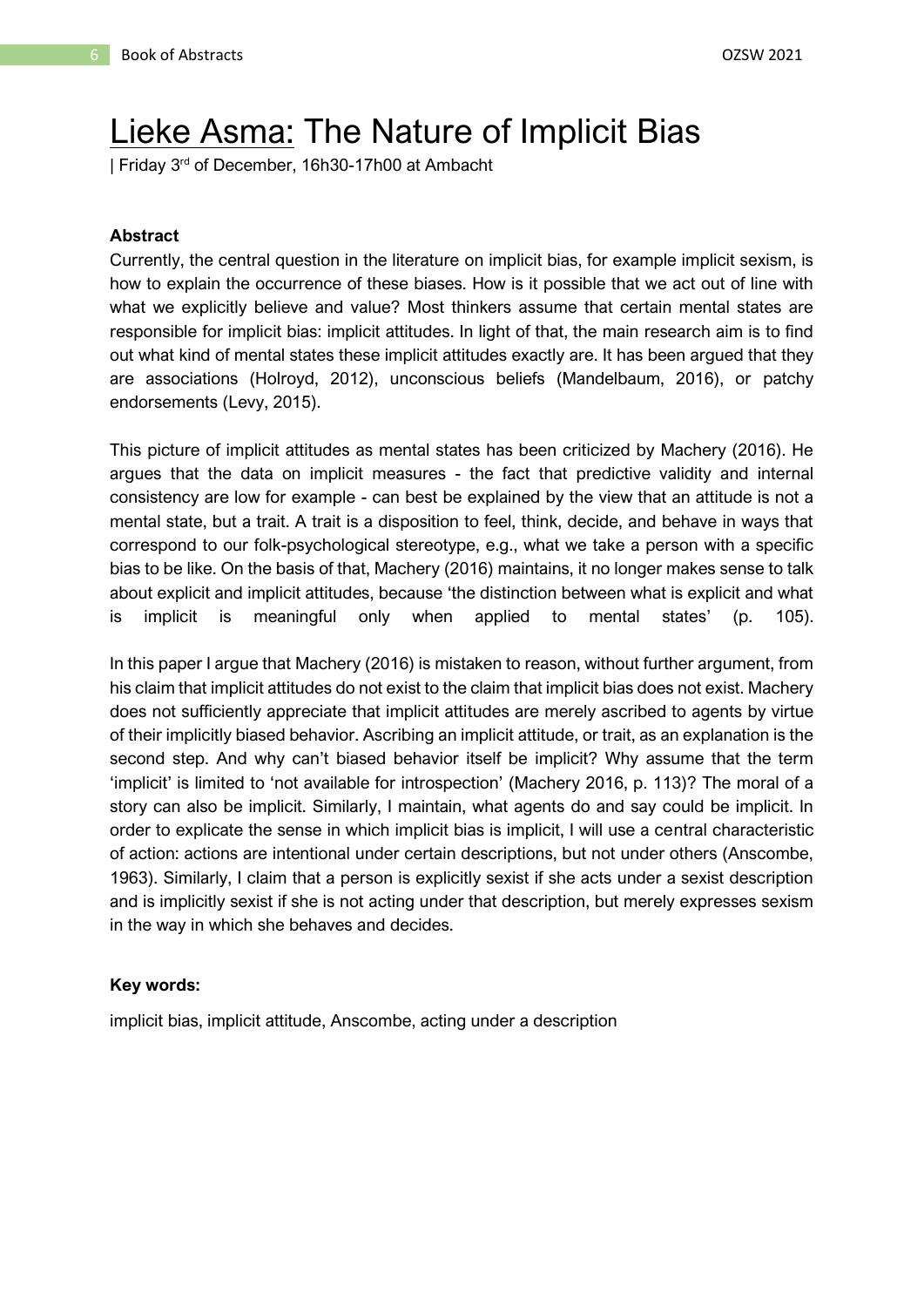## <span id="page-7-0"></span>Mandi Astola: Good vibes: An exemplarist grounding of collective virtues

| Saturday 4 th of December 11h15-11h45 at Textiel

**Abstract**: In recent years, epistemologists and ethicists have begun to take an interest in whether groups can possess virtues in the way that individuals can. Attributing virtues to groups has several advantages in terms of extending the scope of virtue ethics. However, most of this work tends to assume that collective virtues are structured in a manner that is similar to individual virtues. Therefore, the authors go about making their claim by showing that groups can possess collective mental states, collective intentions or collective actions. This makes collective virtue theory vulnerable to various critiques, including arguments against groups having admirable intentions.

I argue that previous work has gone about grounding collective virtues in the wrong way. Previous work implicitly commits to agent-based virtue ethics. Agent-based virtue ethics grounds the goodness of virtue in the inherent goodness of mental states and virtuous emotions like love, desire for justice or the like. In requiring that collective virtues require collective emotions, previous work is committing implicitly to agent-based virtue theory. Agentbased virtues are however only one way to ground virtues. Another alternative is to ground virtues in an exemplarist manner.

Exemplarism, developed notably by Linda Zagzebski, states that the goodness of virtue is derived from the goodness of exemplary people. Exemplary people are recognized through the emotion of admiration. We cannot define what an exemplary person is, but we can recognize them and point to them as a means of reference. In this sense, exemplarist virtue theory mirrors the direct reference theory in philosophy of language. I argue that if we adopt an exemplarist grounding of virtue ethics, we can build a theory of collective virtues which is immune to many of the common criticisms of collective virtue.

My account rests on the following claim: We often admire groups, just like we admire individuals. An experience where this becomes particularly salient is if we spend time with a group of people and experience "good vibes." The feeling of good vibes in a group can be a powerful and at times even overwhelming experience. It is often an experience which a person remembers for a whole lifetime. Having experienced good vibes, one desires to create or be part of such groups in the future. I reference anthropological literature from counterculture studies and other fields to support the existence of group admiration.

Group admiration or the feeling of good vibes, I argue, is the equivalent of the emotion of admiration in Zagzebski's exemplarism. We recognize group virtue through this emotion. The content of group virtue is the best discovered through the types of groups that produce in us the experience of "good vibes." I explore these features through anthropological literature. The features of admirable groups reveal that no collective mental states are required for an exemplarist understanding of group virtue. This makes exemplarist collective virtue theory more resilient to counterarguments than earlier accounts of collective virtues.

**Key words:** collectivism, virtue ethics, groups, good vibes, exemplarism, grounding of virtue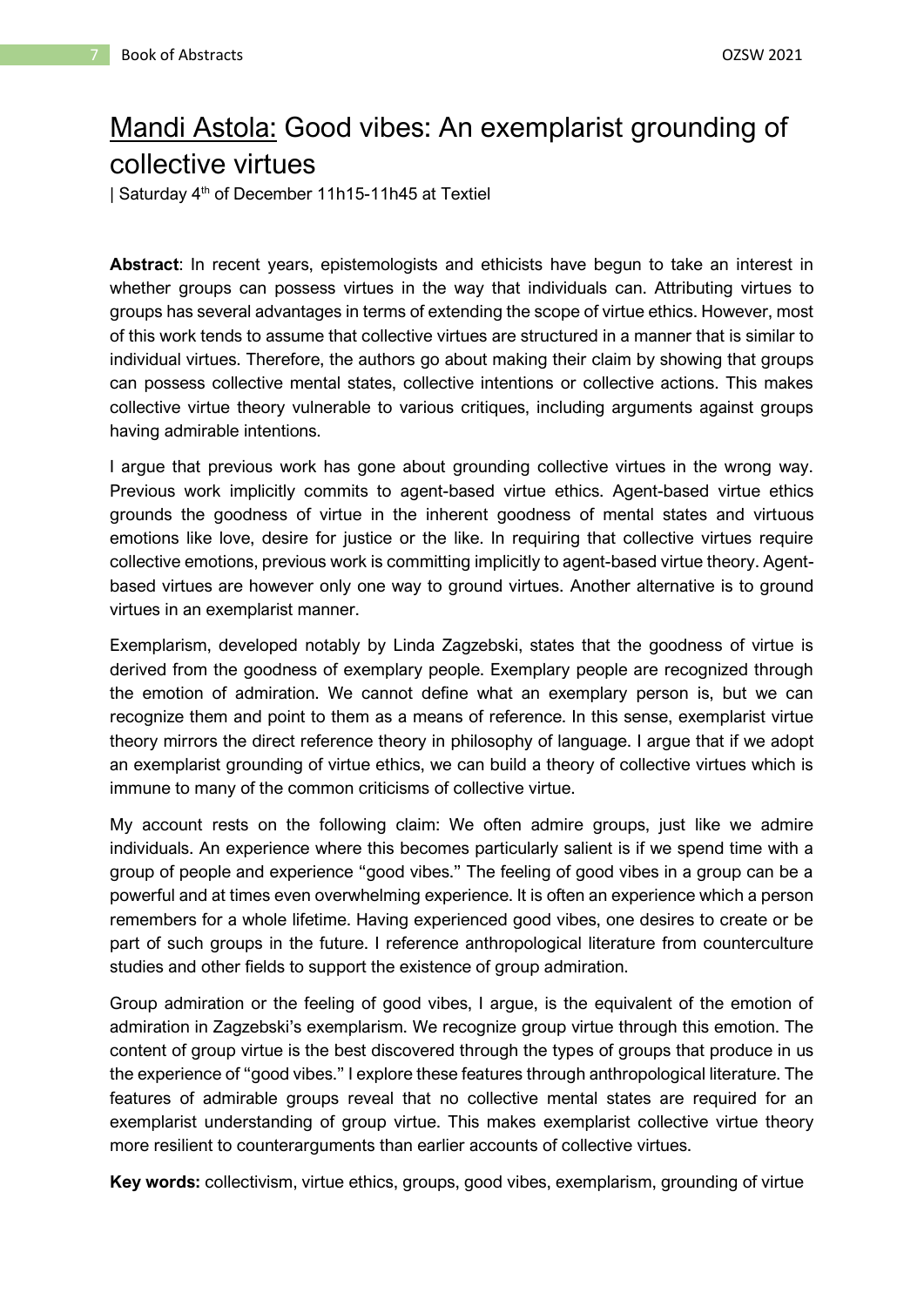## <span id="page-8-0"></span>Sine Bagatur: The Relational Productive Justice View

| Saturday 4th of December, 11h15-11h45 at Restauratie

#### **Abstract**

The issue of justice in production, how the benefits and burdens are distributed in the realm of production, is traditionally neglected in political philosophy. The field of distributive justice mostly focused on the principles that should guide the distribution of goods, rights or capabilities and ignored how these goods are produced in the first place. Philosophical writing on normative issues related to work is recently growing. However, the discussion is somewhat tangent to the field of distributive justice: it is centred around the question of what prominent theories of justice--such as Rawls' theory-- require for the organization of production.

In this paper, I claim the study of the normative implications of work in philosophy and political theory has been shaped by two approaches, and I will propose a third alternative. The first approach, the allocative view, is the approach that focuses on the issue of production in as much as it is related to distribution. In its most developed form in the form of Rawlsian egalitarianism, this view addresses the issue of justice in production by reference to the ideal of fair equality of opportunity. I will argue that this approach is limited because it relies on a mistaken separation of the 'economics' and 'politics' of social cooperation.

The second approach is what I call the perfectionist approach. The most developed version of this approach is Gomberg's (2007; 2018) account of contributive justice or egalitarian perfectionism. This approach is grounded in the view that "work is a good" (Gomberg, 2018, 519) and proposed by Gomberg as an alternative to Rawlsian egalitarianism. According to this view, we should see distributive justice in a wider perspective that includes contribution. It is not goods and services we receive but what we contribute to society through our labour that makes life good.

Although I agree with Gomberg's critique of the ideal of fair equality of opportunity, I think the solution is not to go to the direction of perfectionism. Instead, drawing on the perspective of relational work in economic sociology and the critical theory of production, I propose a third approach: the relational productive justice view. This view overcomes the problems of the allocative and perfectionist views. Distinct from the allocative view, according to the relational productive justice view, egalitarian norms apply not only to the distribution of goods but also to the relations of production. Moreover, distinct from the perfectionist view, according to this view, there is no inherent value and meaning of work that can be revealed by philosophical postulation. Instead, the value and meaning of work is relational: it is established, transformed, and contested within interpersonal relations of production.

#### **Key words:**

The allocative view, the perfectionist view, contributive justice, relational productive justice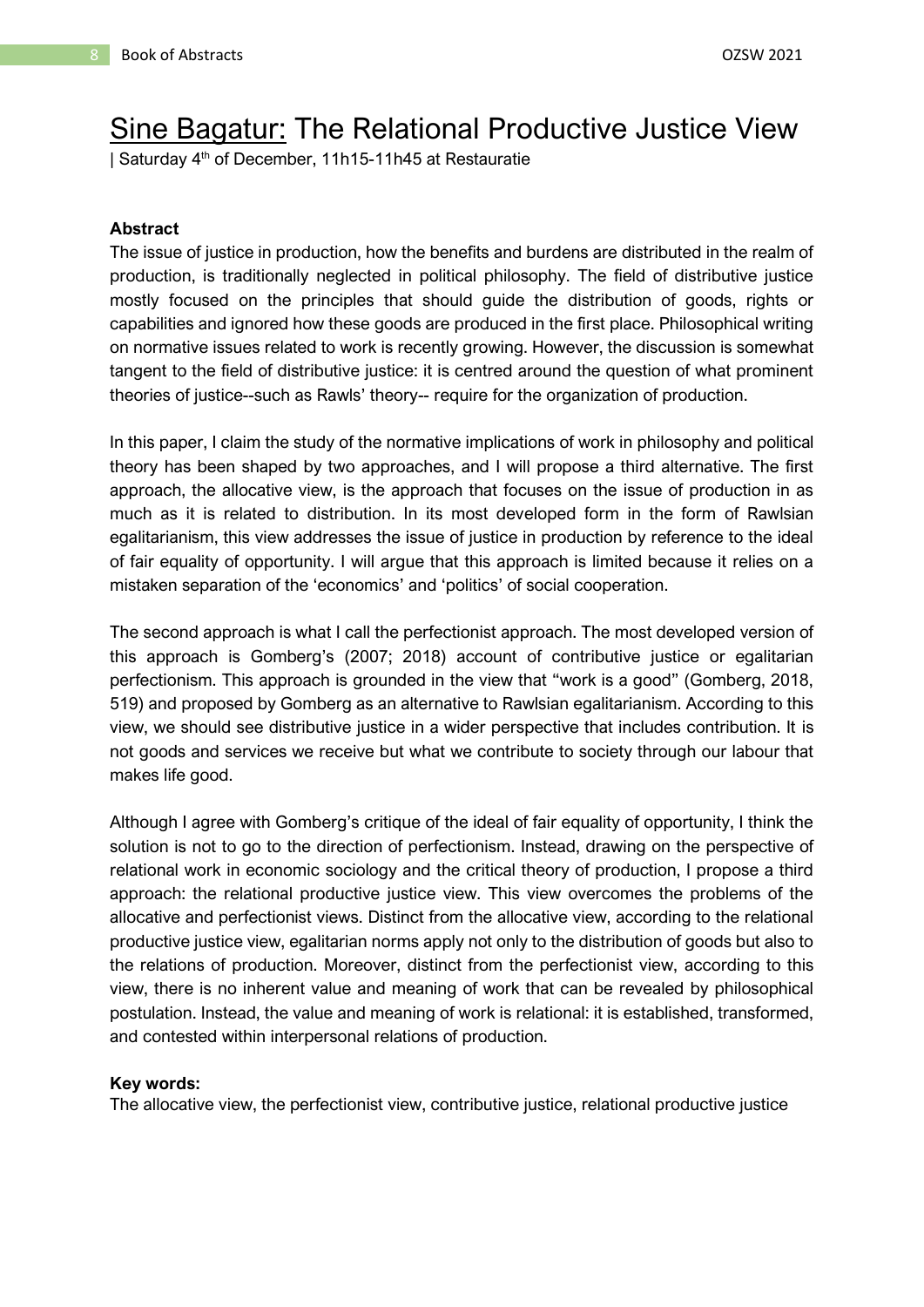# <span id="page-9-0"></span>Gulzaar Barn: Sexual Preference and Justice

| Friday 3 rd of December, 12h30-13h00 at Beton

#### **Abstract**

Sexual desires appear to track real-world oppression. That is, marginalised groups, including disabled, transgender, and racialised communities, often experience discrimination in the romantic realm, consistent with the disadvantage they are likely to face in other areas. Members of racialised groups can also be on the receiving end of desire that is predicated upon their racialised identity, through the expression of a 'preference' for their race. A's race may function as the intentional object of B's desire. This fetishisation of A's racialised identity is often rooted in appearance or behaviour-based stereotypes about that race. A crucial tension emerges, however, when we consider what, if anything, ought to be done about this contingent and ideological shaping of desire. Historical and persisting injustice have led to an unequal and discrimination-shaped distribution of purported sexual desirability. However, it would make little sense to advocate for a "patterned" theory of sex and force its equal redistribution in the manner we redistribute wealth through taxation, for example. Sex, and sexual desire, are crucially distinct from other social goods, and do not lend themselves to such reallocation. The element of coercion that would be involved would be a straightforward violation of bodily integrity.

Yet Cecile Fabre has argued that a commitment to the redistribution of material resources for sufficientarian purposes necessitates a parallel commitment in regards to body parts. If one thinks that the needy have a moral right, as a matter of justice, to the material resources they need in order to lead minimally decent lives, then one must also be committed to conferring on the sick a moral right that the healthy supply them the body parts they need, as these are also necessary to lead such a life. This may, in some cases, require the forced extraction of bone marrow, corneas, blood, and kidneys, from healthy live donors.

Fabre anticipates the problem posed by the potential redistribution of sex, however, arguing that sex is different because sexual intercourse consists in "making one's body itself available to someone else and in interacting, in the most intimate way possible (physically, if not emotionally), with that person." Therefore, to require that an individual engages in "such intimate relationships without their consent would constitute too much of a violation."

However, what if someone did not view sex as an emotionally intimate activity on Fabre's prescriptive view? What exactly make sex distinct? This paper will explore what this feature might be, exploring the social meaning and significance of sex that gives it this special status. It will be suggested that while peculiar bodily use might be an important feature of what makes sex something that is outside the bounds of coercive redistribution, this physicality cannot be all that it is, given our bodies are (justifiably) redistributed when we use them for labour that is then taxed. Indeed, this analysis might also serve to shed further light on why much coercive labour under capitalism might be considered unfree and in violation of bodily integrity.

**Key words:** sex, justice, labour, bodily integrity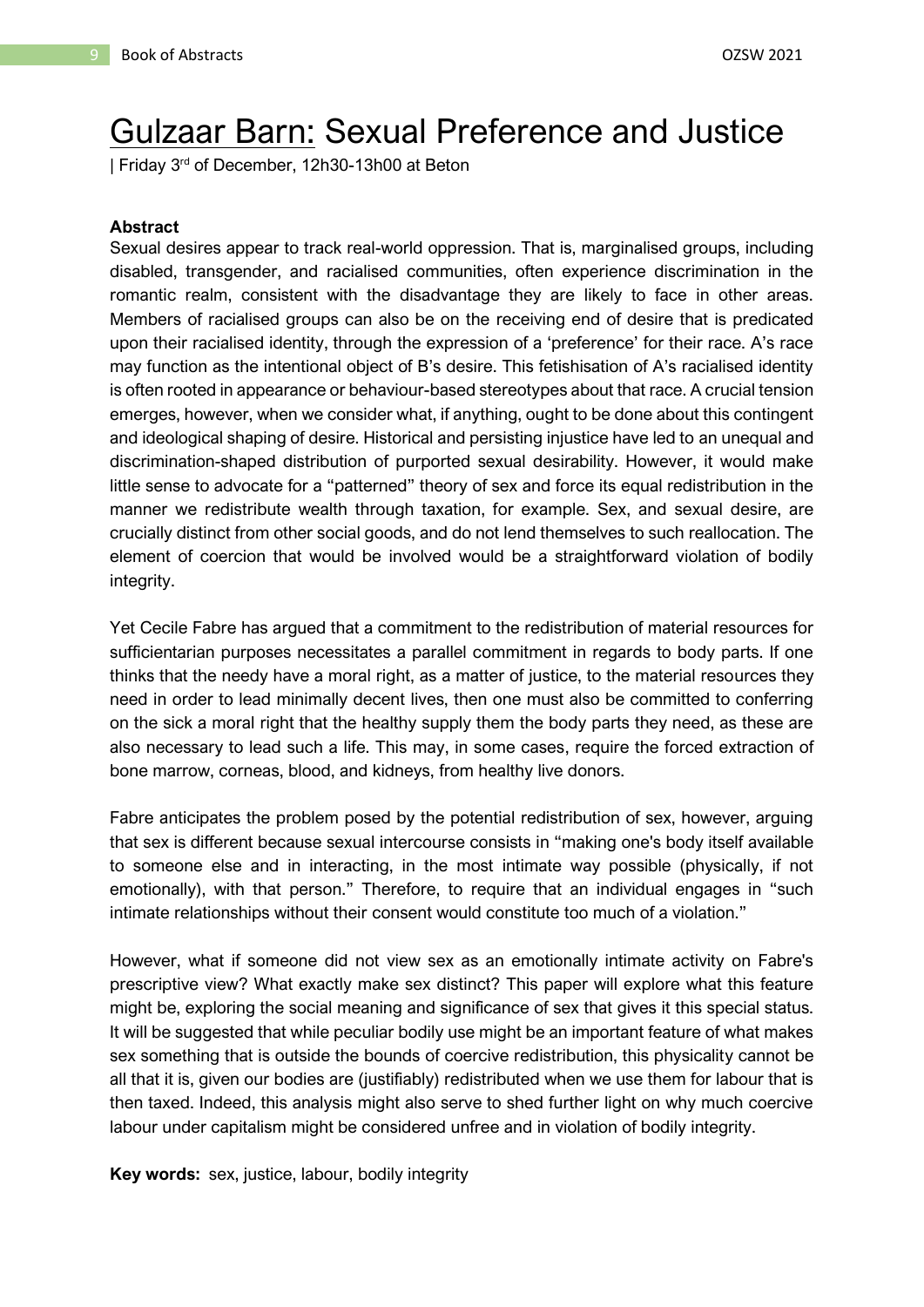# <span id="page-10-0"></span>Lisa Bastian: Enjoy It While It Lasts – The Rationality of Premature Happiness

| Friday 3<sup>rd</sup> of December, 12h00-12h30 at De Glazen Hal

## **Abstract**

Imagine you have been offered your dream job. The hiring committee has communicated their decision to you, the terms and conditions are clear and agreed upon by all parties. But you still have to wait until the HR department has processed the matter. Only then will you receive your contract. In such situations, we are often advised (or advise ourselves) to hold back on celebrating until everything is done and dusted. We are careful not to pop the champagne until we have signed the contract. In this paper, I want to explore the rationality of this strategy of "holding back", or of what I call "premature happiness". I first provide an analysis of situations like the above, which reveals the salient features (e.g. likelihood of the prospect, and attached value). Next, I identify two promising ways to understand the rationale behind holding back, and then argue that both of these fail to establish holding back as rational.

The first is based on expected utility theory: holding back maximises one's expected utility. The thought is that the disappointment we feel should the prospect fall through outweighs the utility derived from allowing ourselves to be happy about it beforehand. This line of reasoning can be motivated by appealing to insights from Prospect Theory, such as that losses are weighted heavier than gains, and that changes in utility matter more than total outcomes. If we decide to be happy about a prospect in the future, we increase our baseline utility which means that our losses will be greater, resulting in experiencing more disutility if the prospect falls through after all. In reply to this first interpretation, I argue that the appeal to expected utility fails to establish the rationality of holding back in general. Whether this strategy is utility-maximising depends on the values in question. If the happiness experienced beforehand is sufficiently intense and persistent, and/or the likelihood of the prospect taking place sufficiently large, it might be utilitymaximising to not hold back.

The second interpretation appeals to considerations of fit. We should avoid having unfitting attitudes, that is, we should only desire the desirable, believe the true, and, by extension, be happy about what there is to be happy about. Rejoicing in a prospect that is yet to materialise can be seen as violating this requirement of fitting attitudes. But there is an obvious reply to this concern. We can maintain fit by either specifying that our happiness attaches to the expectation that the prospect will materialise; or we could introduce degrees of happiness which account for and match the degree of uncertainty associated with the prospect.

Following these considerations, I explore the alternative conclusion: holding back is not always rational, and premature happiness can be rational. I conclude by exploring some additional conditions for premature happiness to be rational.

**Key words**: Rationality, prospect, utility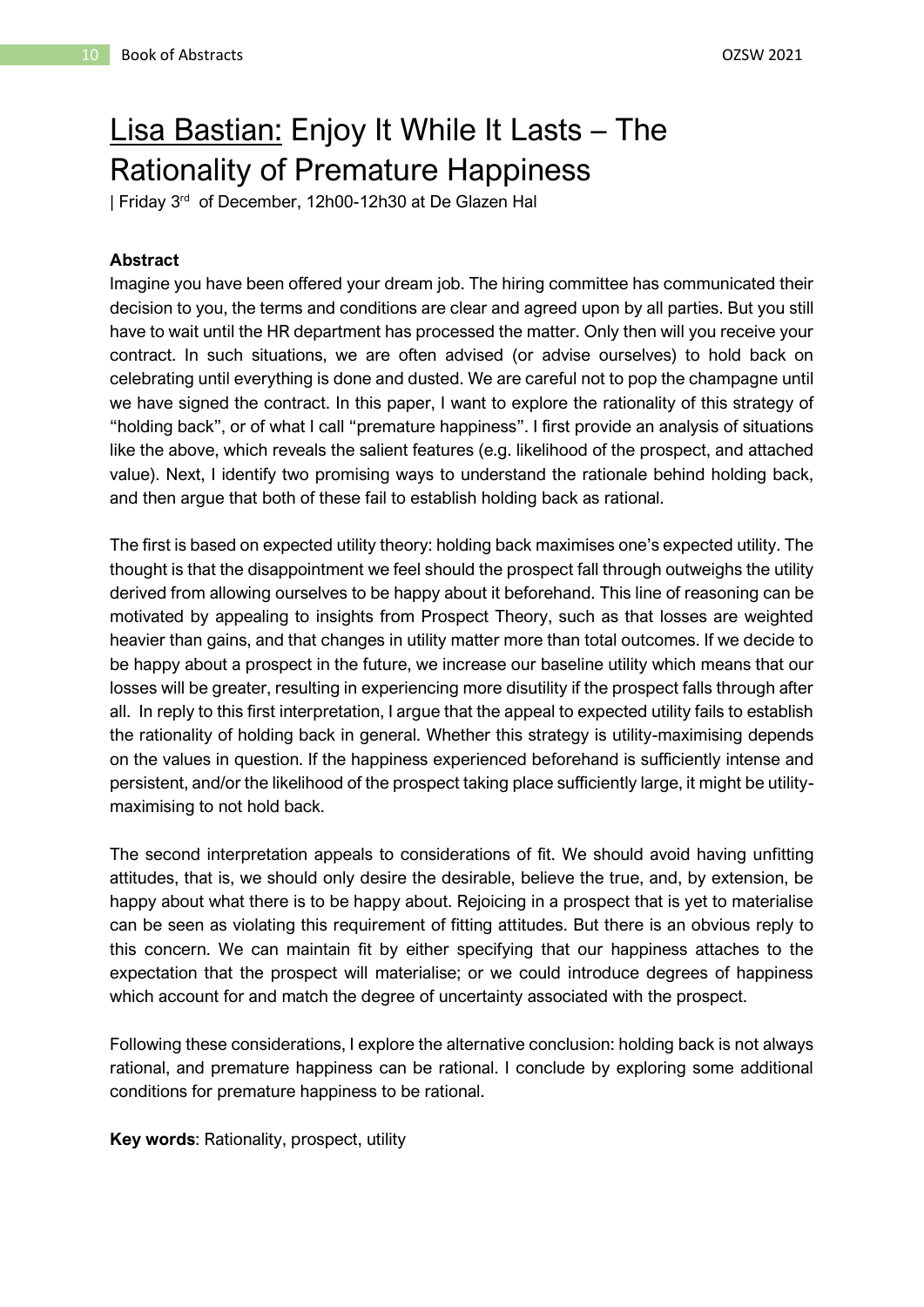# <span id="page-11-0"></span>Anna Bellomo: Are collections always sets?

| Friday 3<sup>rd</sup> of December, 11h30-12h00 at Kunst

#### **Abstract**

The Bohemian priest and polymath Bernard Bolzano (1781-1848) is famous as an ignored precursor of great thinkers. In analysis, he is a precursor to Weierstrass and Cauchy, in logic, to Tarski, and in mathematical foundations, to Cantor, the father of set theory. This last claim rests on an assumption that had long been made about Bolzano's own theory of collections, namely, that it is a theory of sets in disguise. But are Bolzano's collections really sets? This question can be given two different types of answer — a metaphysical answer, about what collections \*really\* are according to Bolzano, and a functional answer, about what collections are \*supposed to do\* for Bolzano.

The metaphysical question is the one that has received the most attention over the years. Thanks especially to Simons (1997) and Krickel (1995) it is now more or less accepted by Bolzano scholars that Bolzano's collections cannot be merely assumed to be sets, without further qualifications of such a claim. Despite this apparent consensus, beyond the metaphysically-informed literature on Bolzano it is still the norm to treat Bolzano's collections as sets. This is especially true of literature in the history and philosophy of mathematics (see e.g. Ferreirós 2007, Parker 2008, Felgner 2010). If the metaphysical question seems to be more or less settled, why is its solution pretty much ignored in some quarters?

My diagnosis is that the metaphysical answers provided so far do not address the functional concern, that is, whether Bolzano's collections play the same role sets do within mathematical foundations. I therefore make two attempts at convincing philosophers and historians of mathematics that Bolzano's collections are not functionally the same as sets.

First, I give a metaphysical answer to the question of of what Bolzano's collections are that emphasises their difference from sets on a point that is at the heart of the usefulness of sets in mathematical foundations, namely, extensionality. I argue that, contrary to what is usually held, Bolzano's collections as they appear in his mathematical writings are not all extensional.

Second, I argue that, partly because of this metaphysical (or, conceptual) difference, partly because of differences between Bolzano's foundational goals and those of set theory as sketched by Maddy (2017), Bolzano's collections are not just metaphysically different from sets. They are also functionally different from them.

#### **Key words:**

Bolzano, set theory, mathematical foundations, 19th century philosophy of mathematics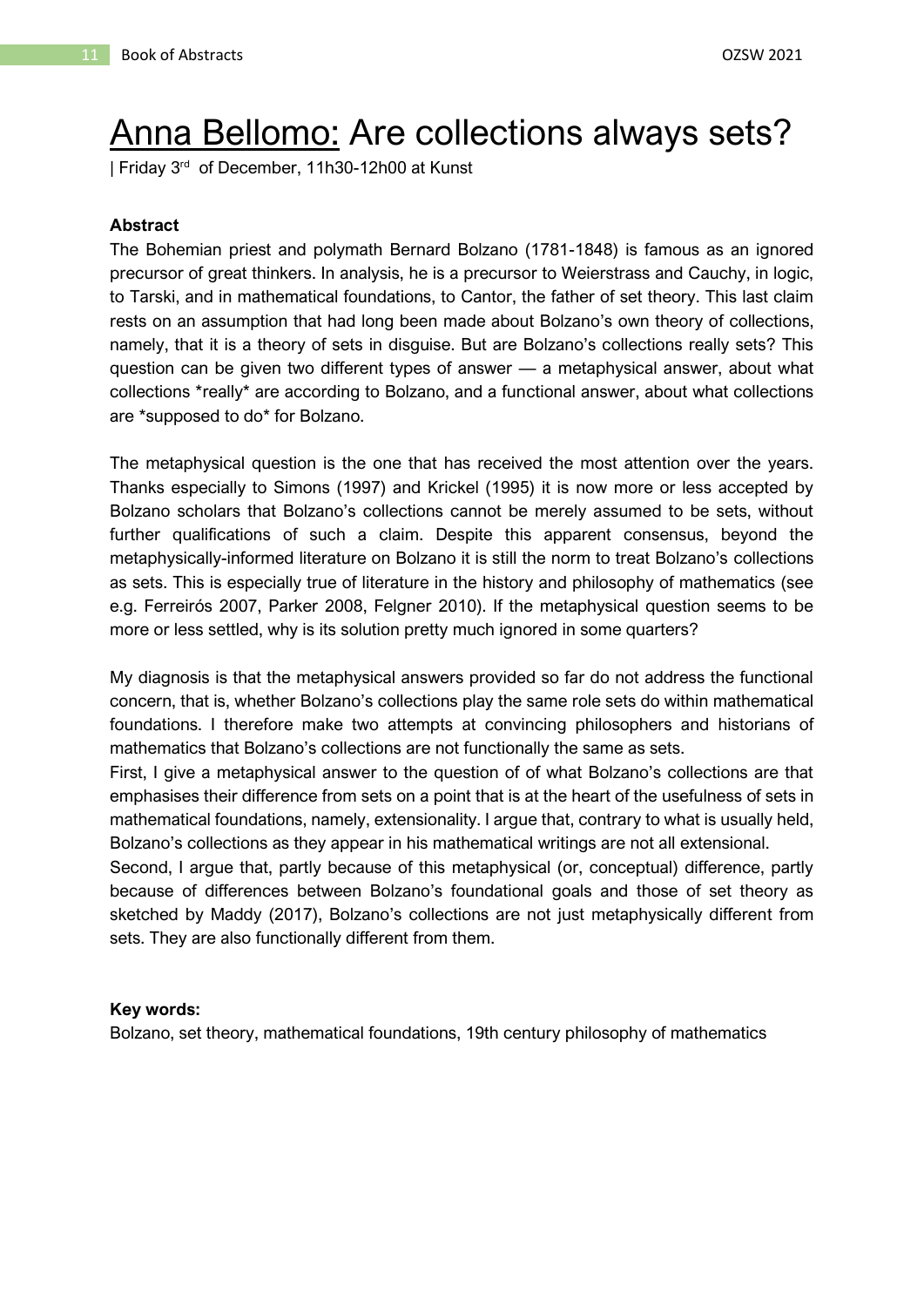## <span id="page-12-0"></span>Tom van den berg & Luigi Corrias: Moral Foundation Theory and the Narrative Self

| Friday 3<sup>rd</sup> of December, 12h00-12h30 at Boardroom

## **Abstract**

This paper aims to contribute to the debate on the philosophical presuppositions of theories of moral decision making. More specifically, it inquires into the concept of the moral self that underlies some of these theories. Within the empirical study of decision making, measuring people's basic and general moral values through a general moral questionnaire has become a popular practice to map out people's morality and link it to other attitudes and behaviour. Prominent examples of widely adopted theories and measurement tools for this purpose are Schwartz Theory of Basic Values (Schwartz, 1992) and Moral Foundation Theory (MFT) (Graham e.a., 2013). However, though the measured general moral values are usually presented as determinants of behaviour, the success of these theories in predicting actual moral behaviour has so far been disappointing (Van den Berg e.a., forthcoming; Graham, 2012; Boyd, 2015). This is problematic as predicting and explaining individual differences in actual moral behaviour seems to be a central goal when measuring people's morality (Ellemers et al., 2019).

In this paper we use insights from hermeneutics and phenomenology, primarily as developed by Paul Ricoeur, to argue that a possible key to the lack of predictive value of –what could be called- 'empirical moral value theories' and their measures lies in an underdeveloped concept of the moral self. Taking MFT as a prominent example, we make clear that MFT and its questionnaire implicitly assume an essentialist concept of the moral self that consists of fairly stable psychological dispositions latently existing within the individual. As these can be measured outside of any context, defining one's moral personality, they are assumed to have a relatively stable efficacy across contexts. It is pointed out that this conception seems to be at odds with findings from within psychology itself that refer to the contextuality of moral decisions, like the situational critique on virtue ethics and personality theories.

Alternatively, we propose a more dynamic conception of the moral self that is always contextually embedded, based on Ricoeurs narrative notion of personal identity. Following Ricoeurs insights on the dynamic interplay of the two poles of personal identity –idem and ipsethat is mediated by narrativity, it is made clear that the moral self –and in its wake the meaning that is given to moral values and the role these play in moral decision making and actioncannot be abstracted from the narrative context in which a moral agent is situated. Accordingly, we argue that to get a better understanding of the role of moral considerations within individual decision making as well as a better explanation and prediction of moral behaviour, we need empirical moral theories and measurement tools that take this narrative context into account.

#### **Key words:**

Moral self, Moral values, Moral decision making, Moral Foundation Theory, Moral psychology, Paul Ricoeur, Phenomenology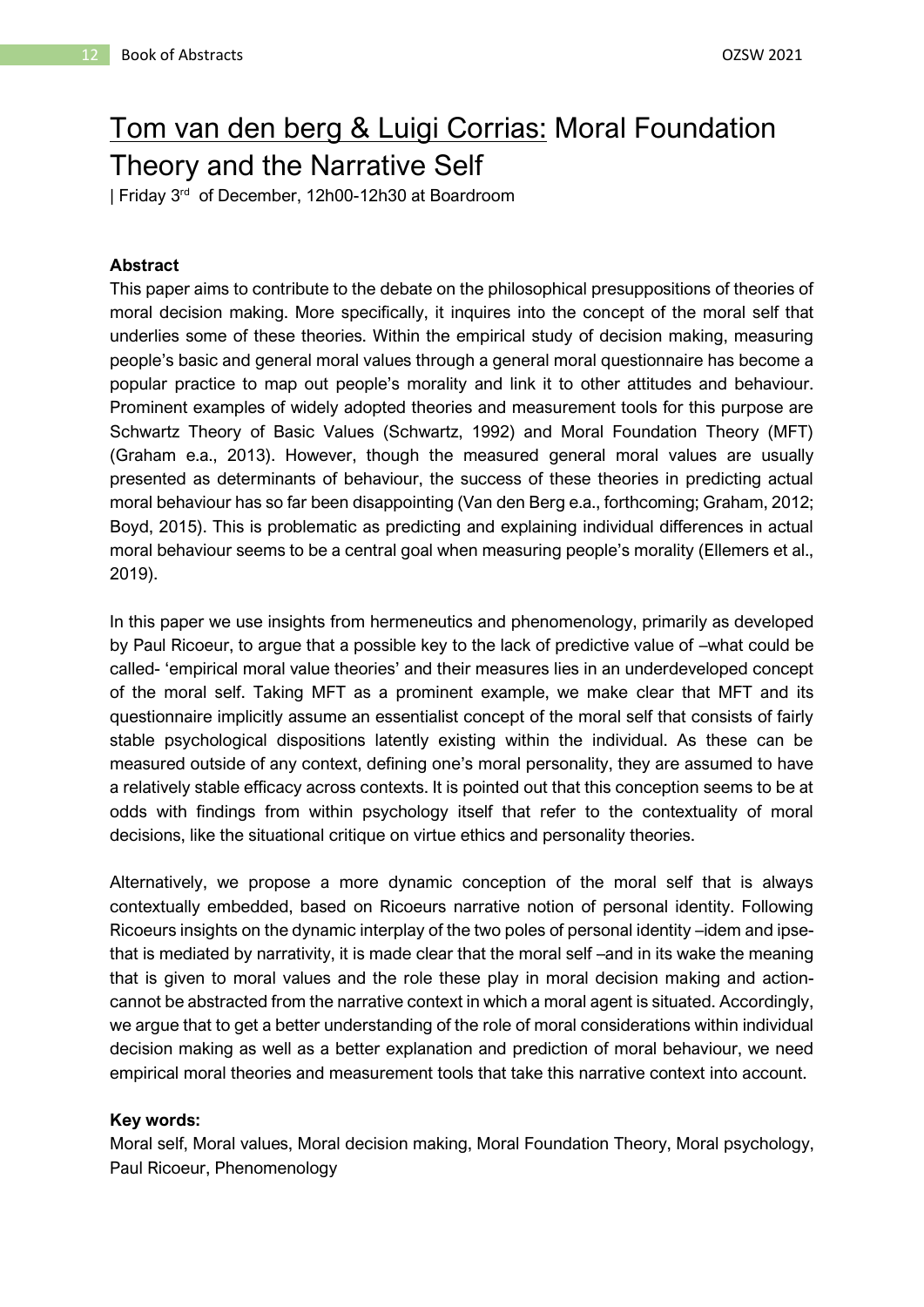## <span id="page-13-0"></span>Sabrina De Biasio: Myths, typification and normality: a phenomenological interpretation of myths in The Second Sex | Friday 3 rd of December, 12h30-13h00 at Boardroom

**Abstract:** Myths and their role in establishing fixed categories within society are at the core of Beauvoir's philosophy. Beauvoir approaches the question of myth in a twofold and rather ambiguous way: on the one hand, as rooted in existentialism, she claims, against myths, that our existence precedes any pre-established essence. On the contrary, as argued in The Second Sex, certain myths systematically legitimise hegemonic structures and help to justify male dominance by substituting an unchanging feminine essence for women's existential freedom. On the other hand, influenced by phenomenology, Beauvoir acknowledges that we cannot live in a world where there is no objective truth and that we always rely on myths as archetypes that form the basis of our society. Within this tension, it remains unclear whether Beauvoir argues for the necessity to overcome mythologies or demands for a mere modification of them. That is, whether she admits or not the possibility of a non-myth-grounded society. I maintain that this tension can be fruitfully addressed by applying the phenomenological concepts of typification and (ab)normality to Beauvoir's analysis.

I will start by outlining the conceptual framework in which my analysis is grounded, laying the basis to set Beauvoir's analysis within the phenomenological background. First, I will present the phenomenological concepts of (ab)normality and typification, putting forward their relation. Second, by analysing the central passages of The Second Sex on mythology, I will introduce Beauvoir's concept of myth. In the central part of the paper, I will link the notion of myths to that of (ab)normality to show how mythology represents the essential tool to posit a fixed and unchangeable normality. Applying Husserl's concepts of homeworld and alien world to The Second Sex, I will explain how myths are used as tools to establish normality at the level of the community. Moreover, I will show how the concept of (ab)normality applies to others. Describing women as Others means labelling them as abnormal and condemning them to be included within normality only as excluded others.

Next, I will analyse the notion of typification in Beauvoir's work. Although rooted in existentialism, Beauvoir's approach does not interfere with the social processes of typeattribution. Applying Schütz' theory of typification to The Second Sex, I will discuss the essential distinction between typification and normality and show how types are not directly responsible for establishing a fixed feminine essence. To conclude, I will suggest that the tension in Beauvoir's treatment of myths can be solved by overcoming mythology while maintaining social typification. Indeed, rejecting myths as an illegitimate normalisation of types can allow both (a) to establish a fluid normality that leaves free types flowing and (b) to maintain an objective social identity given by the use of types. Thus, the paper will show how the elimination of myths doesn't cause a gap in the social processes of role definition; rather, it allows for a new kind of unfixed and changeable normality.

**Key words:** Simone De Beauvoir, The Second Sex, Phenomenology, Husserl, Schütz, Myths, Normality, Abnormality, Typification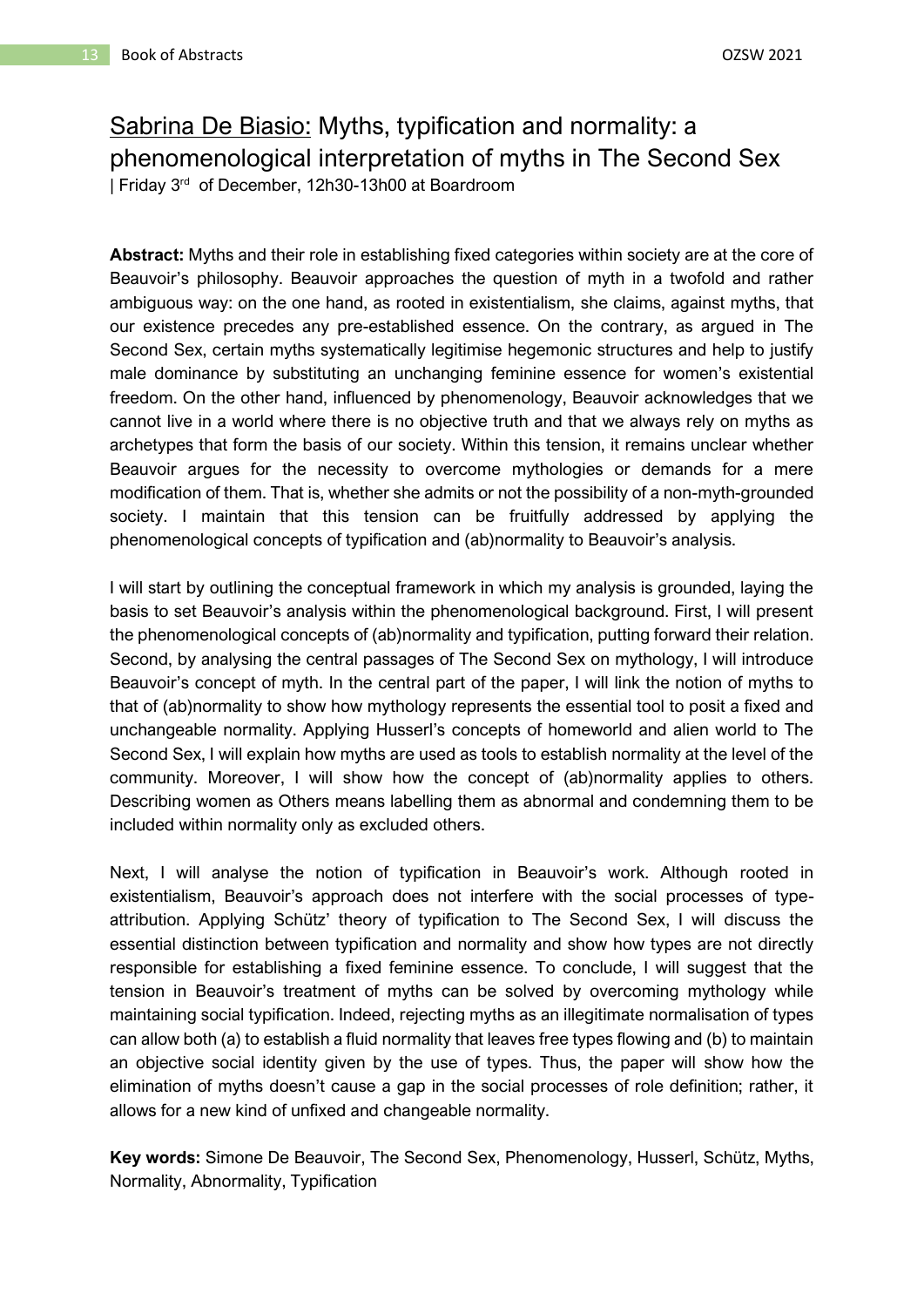## <span id="page-14-0"></span>Charlie Blunden: Brace Yourself: Can we improve the cognitive environment of democratic politics?

| Friday 3<sup>rd</sup> of December, 12h00-12h30 at Beton

**Abstract:** The average voter has low levels of information about politics and processes political information in biased ways (Brennan 2016, 2020; Somin 2013; Caplan 2007; Achen and Bartels 2016; Ipsos MORI 2016). Political scientists, political philosophers, and economists have suggested measures to ameliorate these problems (see for example López-Guerra 2011; Rosenberg 2017; Heath 2014; Jones 2020; Somin 2020; Brennan 2019). In my paper I argue that there is a cluster of related proposals in the literature which have not yet been systematically described and which could prove useful tools in tackling problems of political ignorance and irrationality (Heath 2014; Levy 2012; Rini 2017; Frey and Stutzer 2006).

I call these policy tools braces: they are policy interventions which aim to structure the cognitive environment (Gallagher 2013; Heath and Anderson 2010; Clark 1997) in order to reduce the influence of false beliefs and biases on people's reasoning about politics. The problems of political ignorance and irrationality are caused by an interaction between individual cognition and the environment in which this cognition occurs: an environment in which people have very little incentive to form accurate beliefs about politics and in which people's cognitive and social biases (such as the availability heuristic, confirmation bias, and in-group bias) can easily be exploited. I argue that making people individually better reasoners has its limits due to the limited cognitive resources and time that people possess (Stanovich 2018; Evans and Frankish 2009; Stanovich 2004), and thus that focussing on the environment in which people cognise is likely to be more promising than more individual-focused approaches to ameliorating political ignorance and irrationality. I then argue that there are several promising prima facie justifications for brace policies: they can be argued for on the grounds that they promote autonomy, on the grounds that they are instances of justified paternalism, or on the grounds of promoting welfare.

Lastly, grouping together the various proposals for brace policies in the literature enables me to describe systematic problems with brace policies. I describe two systematic problems for brace policies, both of which are bootstrapping problems: they are problems which suggest that the environment of political ignorance and irrationality which braces are intended to ameliorate will itself prevent braces from being supported, from being carried out competently, and from being seen as legitimate. If citizens are, on average, ignorant and irrational when they form their political beliefs then it is unclear (1) where the political will and support for brace policies come from (the democratic bootstrapping problem) and (2) whether we can trust civil servants, fact-checkers, and other implementers of brace policies to be sufficiently informed and un-biased to implement these policies (the implementation bootstrapping problem). I conclude that both problems have been insufficiently considered by authors who have suggested measures to ameliorate political ignorance and irrationality, and that, while braces may be effective policy measures if implemented correctly, it is unclear whether such implementation is possible.

**Key words:** Cognitive environment, Ecological engineering, Political Ignorance, Political Irrationality, Cognitive bias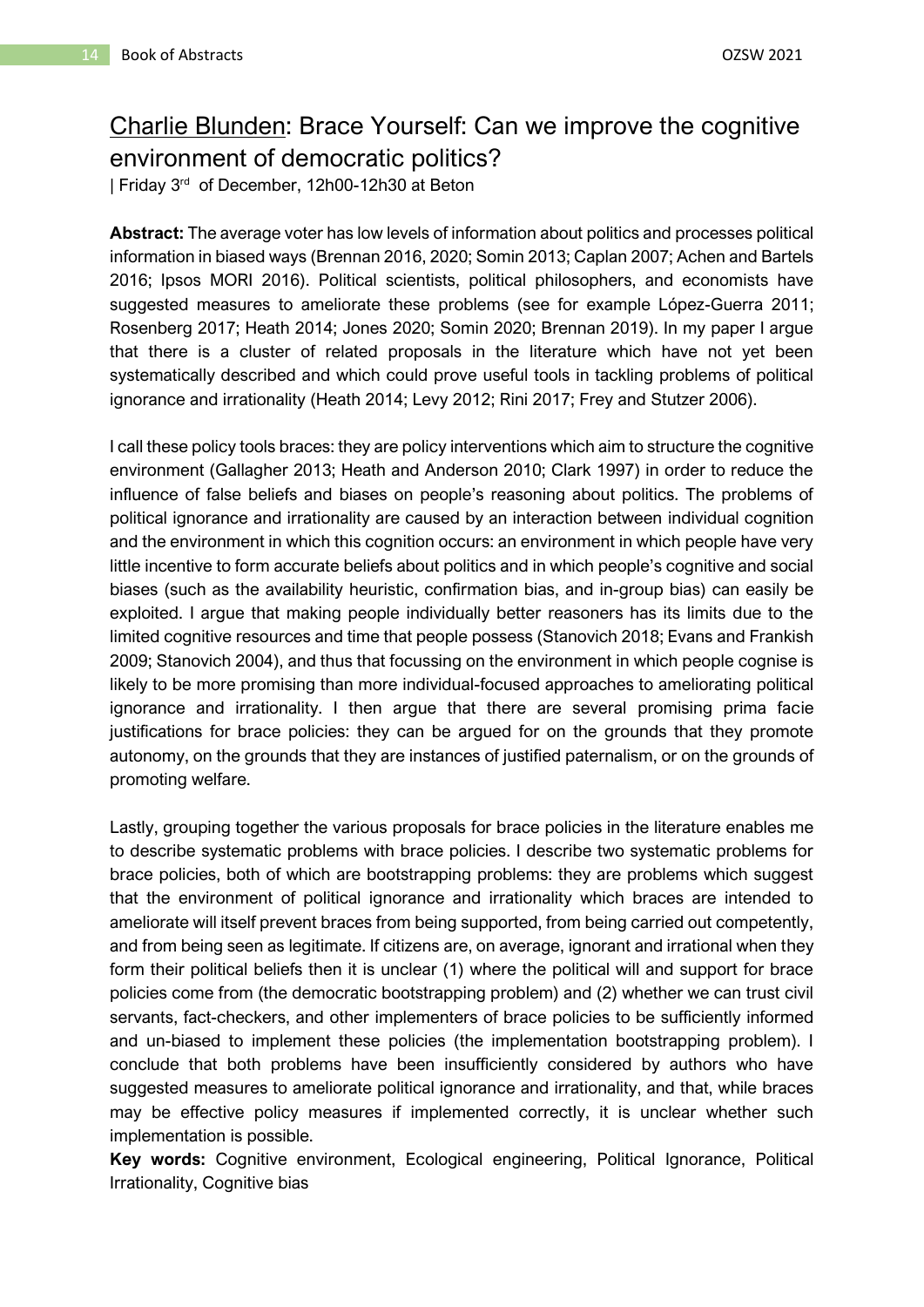# <span id="page-15-0"></span>Rachel Boddy & Robert May: Definition and the Proof of Referentiality

| Friday 3<sup>rd</sup> of December, 16h30-17h00 at Kunst

## **Abstract**

In Grundgesetze, Frege attempted to demonstrate that his logical language, the Begriffsschrift is a fully referential language. Although Frege's proof of referentiality fails (Russell's Paradox), Frege's reasons for requiring referentiality remain of interest, and these reasons are our topic. We argue that Frege's core purpose was to legitimize the use of definitions, and accordingly the proof must be considered in the context of Frege's broader concern with canons of proper definition that is, definitions that are scientifically useful. We start from the observation that the sections of Grundgesetze where the proof of referentiality is located are placed by Frege in the Table of Contents under the heading "Definitions". This encompasses §§26-33, labelled "General remarks" on definitions, which are placed just before the sections containing the definitions of arithmetical notions. Building on this, we explore how and why Frege saw the proof of referentiality as essential to the justification of definitions.

## **Key words:**

Definitions, Proof of Referentiality, Russell's Paradox, Frege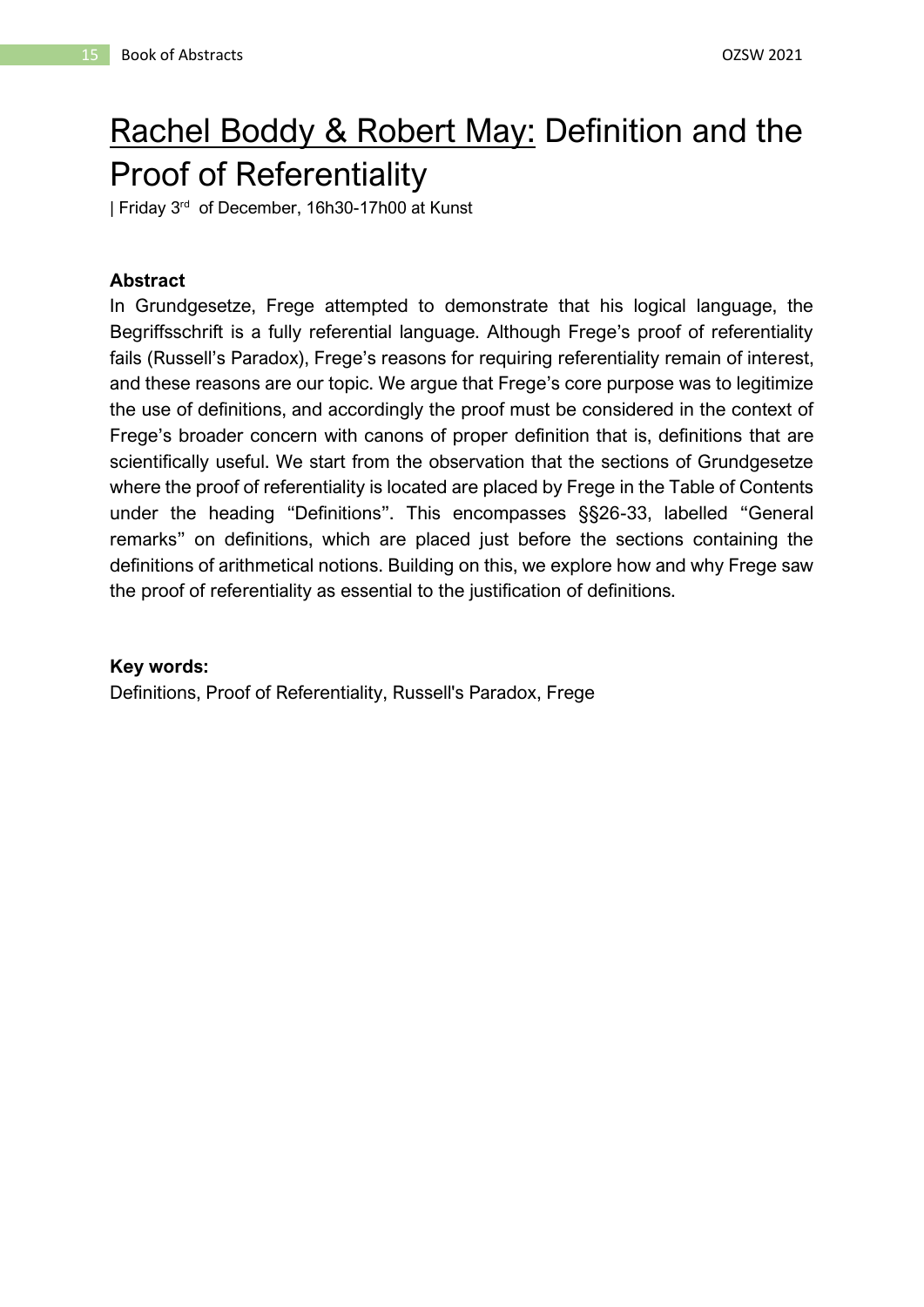# <span id="page-16-0"></span>Roland den Boef: Non-causal explanations in the humanities: some examples

| Saturday 4th of December, 11h45-12h15 at Ambacht

## **Abstract:**

Traditional theories of explanation have focused mostly on (1) causal explanations in (2) the natural sciences. However, recent developments in the philosophy of science include a growing interest in non-causal explanations in the natural sciences and mathematics. This paper further broadens the horizon to include discussion of noncausal explanations that are found in the humanities, specifically, in the fields of history, linguistics, literary theory, and archaeology. It presents the results of a survey of forty widely used textbooks written by respected scholars in their fields. The results include formal explanations in linguistics about semantic and syntactical phenomena, randomness explanations, structural explanations in literary studies, and normative explanations in various disciplines. It turns out that there are various forms of noncausal explanations that are central to humanistic fields, especially linguistics but also literary studies and perhaps history. A better understanding of humanities explanations can enrich philosophy of science debates and shed light on the nature of the humanities vis-à-vis the sciences. Open questions and potential directions for future research are included.

## **Key words:**

non-causal explanations, scientific explanation, humanities, history, linguistics, archaeology, literary studies, formal explanations, randomness explanations, structural explanations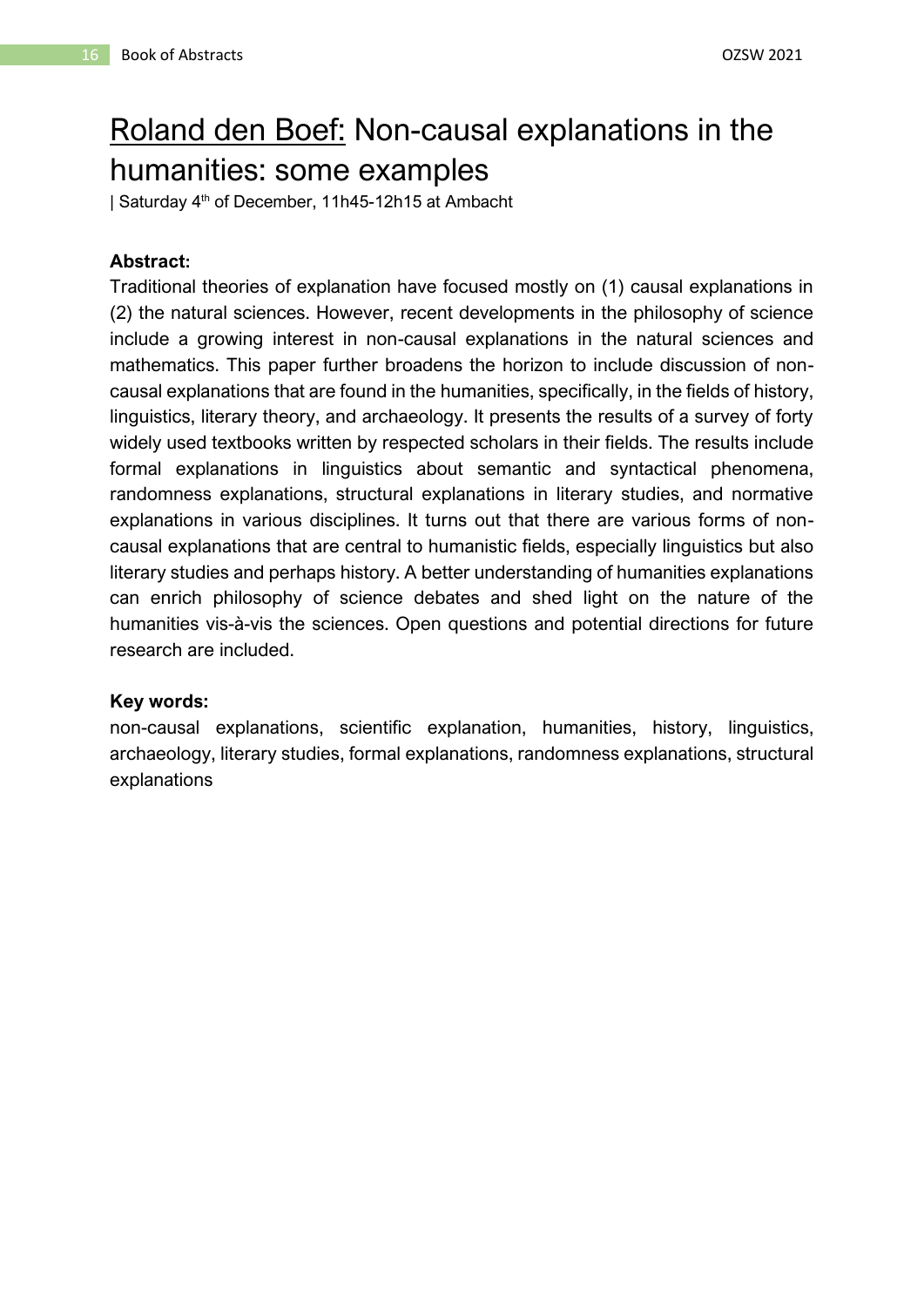## <span id="page-17-0"></span>Anita van der bos: The implications of Locke's theory of personal identity on the belief of the resurrection of the same body: The debate between Whitby and Bold

| Friday 3<sup>rd</sup> of December, 11h30-12h00 at Terra

**Abstract:** Locke's distinction between 'man', 'person', and 'body' was a big innovation in the seventeenth century. His theory of personal identity was the centre of many debates and is still discussed today. The term 'personal identity' and the man-person-body distinction that Locke introduced were difficult to understand for his contemporaries, whether they tried to critique or defend him. Little is known about the contemporary responses to Locke's theory, we are mostly familiar with the debate between Locke and Stillingfleet. The focal point of this debate is on the implications that Locke's theory has for the belief in the resurrection of the same body. According to Locke, for the diachronic identity of a person we do not need identity of soul or body. We have the same person at the resurrection when this person has the same consciousness as the pre-death person. For Stillingfleet, consciousness is not a suitable candidate for the resurrection of the same human being. He argues for the necessity of sameness of body. Arguing against Locke he fails to understand what Locke meant with 'man', 'person', and 'body'.

In this paper I research the lesser-known debate between Whitby and Bold. This debate shares similarities with the Locke-Stillingfleet debate. Here too problems are raised with Locke's notion of personal identity, in particular the notion of sameness of body. Like Stillingfleet, Whitby believes that consciousness is not what needs to be resurrected. Instead, we need identity of body and soul to get the same man at the resurrection. I argue (1) that Whitby misunderstands the Lockean man-person-body distinction; he confuses 'body' and 'man' and conflates 'person' and 'man'. As a result, Whitby's argument misses the mark. Bold rightfully points this out to Whitby, and in defending Locke, consistently applies the Lockean definitions of 'man', 'person', and 'body'. If Whitby wants to oppose Locke, Bold argues, he has to maintain the same definition of 'body' as Locke, namely a mass of matter that is "a continued Body under one immutable Superficies, existing in a determined time and place." (Locke, Essay, 2.27.3.). The definition of Body upheld by Whitby comes closer to what Locke defines as an organism: a living body consisting "in nothing but a participation of the same continued Life, by constantly fleeting Particles of matter, in succession vitally united to the same organized Body." (Locke, Essay, 2.27.6). I argue (2) that, even though Bold understands Locke correctly, he does not have a knock-down argument against Whitby. To oppose Locke, Whitby can argue for the necessity of the resurrection of the body without upholding the same definition of body. Udo Thiel accuses Bold of the same mistake that Bold accuses Whitby of, namely conflating Lockean terms. Thiel argues that Bold conflates 'person' and 'soul' and tries to defend Locke's position by showing that the identity of the person consists in sameness of soul. I argue (3) that Thiel is wrong. Of Locke's critics and defenders, Bold is one of the few who does understand the different meanings of Lockean terms.

**Key words:** John Locke, Personal Identity, Resurrection, Diachronic Identity, Early Modern Philosophy, Daniel Whitby, Samuel Bold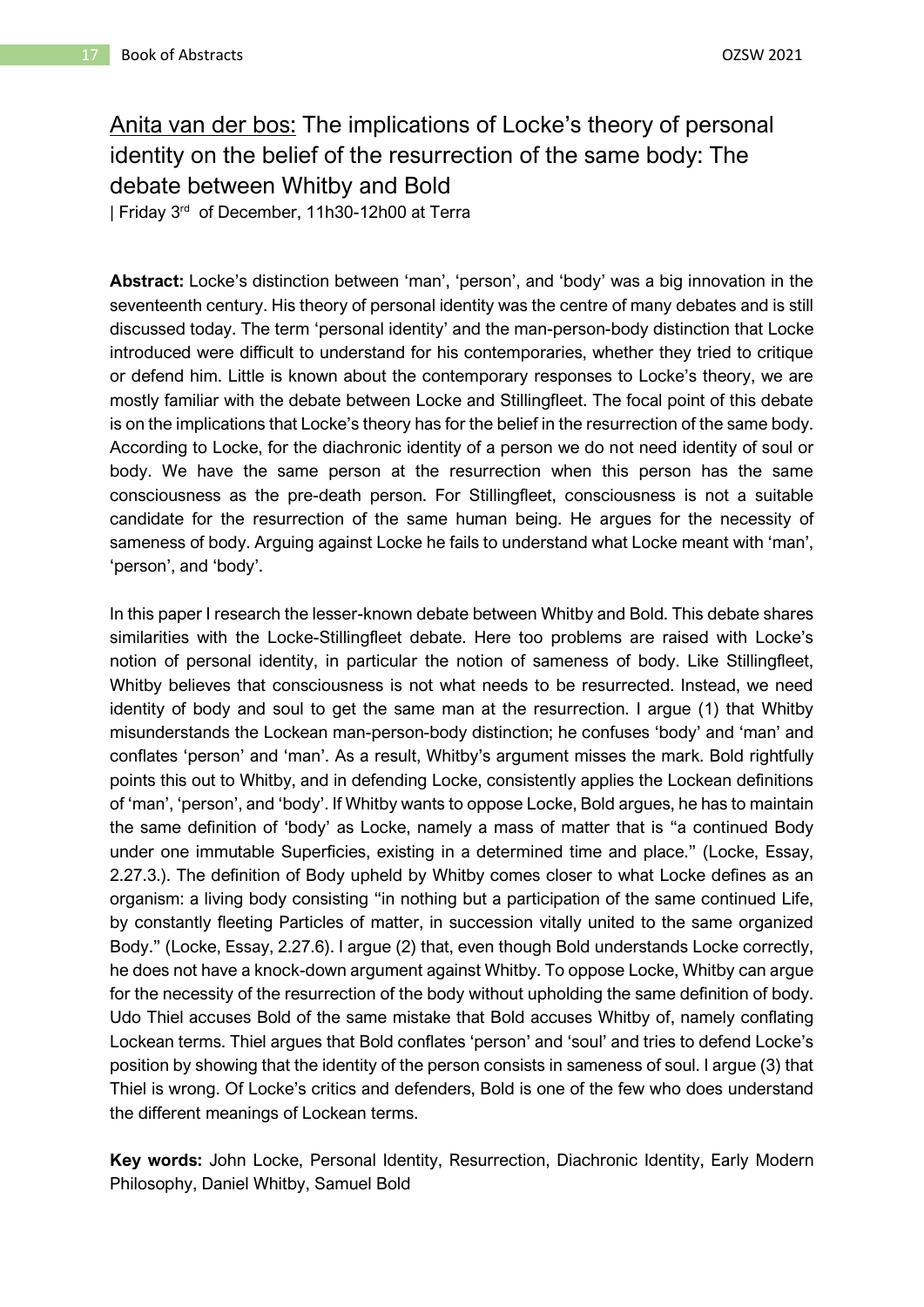# <span id="page-18-0"></span>Huub Brouwer: Reflections Inspired by Elon Musk: Why a property-owning democracy may not be enough

| Friday 3 rd of December, 12h00-12h30 at De Glazen Zaal

## **Abstract**

The universal basic income is surprising popular policy amongst tech-billionaires. Tesla founder and CEO Elon Musk, for instance, recently remarked that "there is a pretty good chance we end up with a universal basic income, or something like that, due to automation. Yeah, I am not sure what else one would do. […] People have time to do other things. Complex things. More interesting things." Sam Altman, Richard Branson, Steward Butterfield, and Mark Zuckerberg have all indicated that they are sympathetic to a universal basic income as way to counteract the negative effects of rising structural technological unemployment. This paper starts out by assuming that the tech billionaires are right: automation will lead to an enormous increase in structural technological unemployment. It then asks: if we are committed to (Rawlsian) egalitarianism, how should the gains and losses of automation be distributed? Or, in Elon Musk's phrase: besides a basic income, what else would one do?

The main claim of this paper is that the ownership of AI should be collectivized. I argue for this claim in three steps. First, I defend the claim that if technological unemployment rises significantly, a basic income would be unstable, for two (familiar) reasons: (1) the contribution problem: the working will be unwilling to contribute to funding the basic incomes of those who do not work (cf. Susskind 2020), and (2) the capital capture problem: rising capital inequalities will provide the rich with disproportional political influence, which they will use to lobby for tax and transfer schemes that are favorable to them (cf. Christiano 2012, Robeyns 2017). I then argue that a property-owning democracy scheme (or at least, the version proposed by Thad Williamson, 2014), which is, in many ways, designed to avoid the contribution and the capital capture problem, will suffer from these very problems if there is significant technological unemployment. Thirdly, I defend the claim that collectivizing the ownership of AI will avoid the contribution problem and the capital capture problem.

## **Key words:**

Automation, Basic income, Limitarianism, Property-owning democracy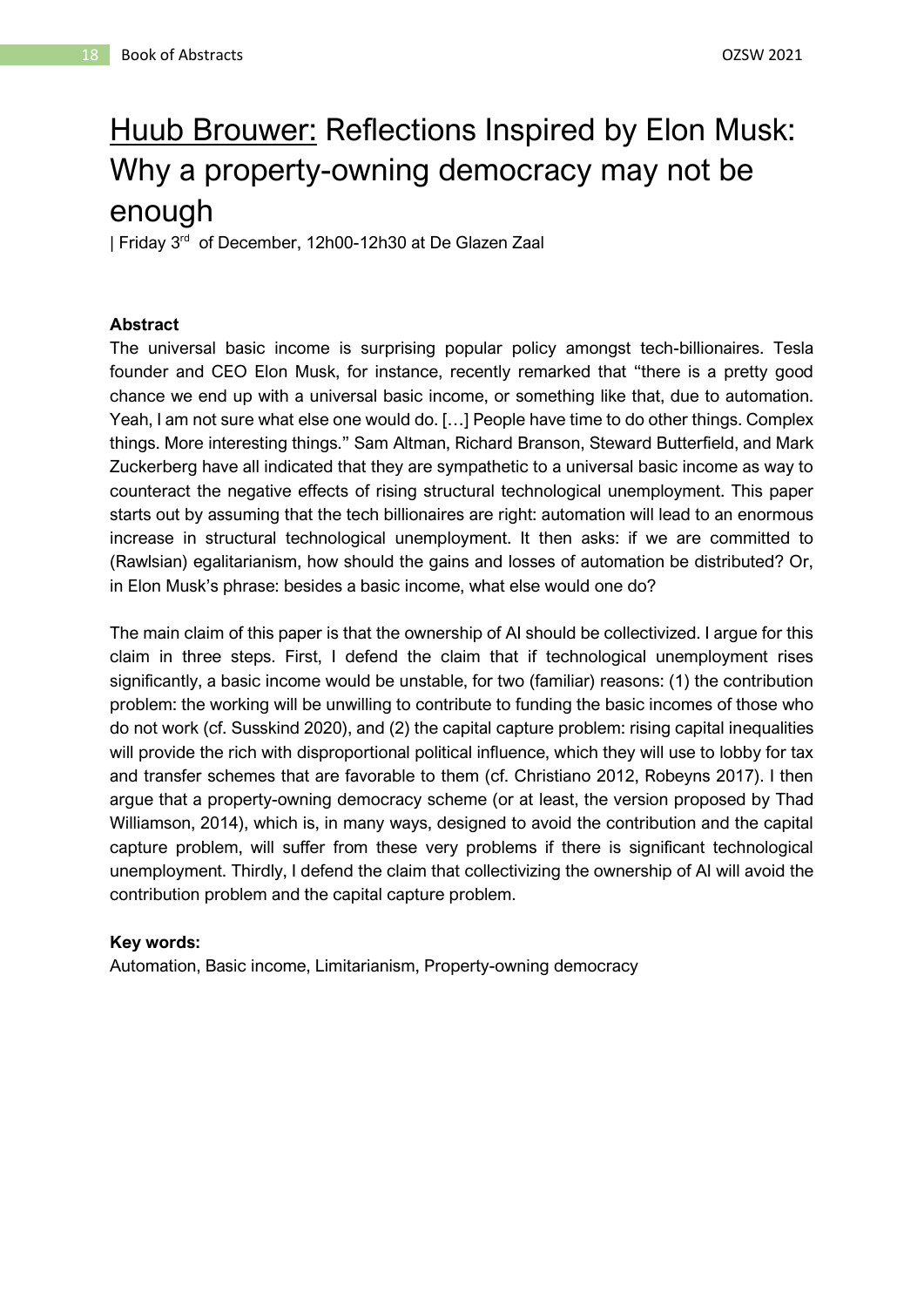# <span id="page-19-0"></span>Daniele Conti: Against a Phenomenological Argument for Probabilities of Free Actions

| Friday 3 rd of December, 11h45-12h15 at Boardroom

#### **Abstract**

Libertarians about free will maintain that whenever we face a free choice, there are multiple possible actions open to us. Often, however, libertarians hold a further thesis, according to which possible actions have objective probabilities of being performed (by objective probabilities we mean probabilities that, broadly speaking, refer to facts or properties of the world, independent of anyone's credences or expectations). Let us call such thesis 'Objective Probability Thesis'.

According to it, for instance, not only it is undetermined whether tonight I will go to the local pub or I will stay home, but there is also a 0.8 probability (say) that I will undertake the first course of action, and a 0.2 probability that I will undertake the latter. But why posit such probabilities? One often-cited reason rests on phenomenological considerations. Typically, when we face a choice, we are not inclined in the same way towards the options open to us. Rather, we are more motivated to choose some of them over others. Many libertarians hold that this phenomenon points to the fact that some possible actions are objectively more likely to be performed than others.

In this paper I will argue that such reasoning, albeit intuitive, is mistaken, as it violates a widely accepted principle informing our understanding of probabilities. According to it, "chances at a particular time [are] equal to a convex combination of the possible chances at some later time" (Dziurosz-Serafinowicz 2021). If this principle is true, then motivation and probabilities split up: how much I am motivated now to perform a certain action is something intrinsic to my current psychology in a way that the current probability that I will perform that action is not. Thus, the phenomenon of being more motivated towards certain actions than others cannot support the claim that such actions are objectively more probable than others: advocates of objective probabilities of actions need to justify the Objective Probability Thesis in other ways.

#### **Key words:**

Free Will Libertarianism, Objective Probability, Motivational Strength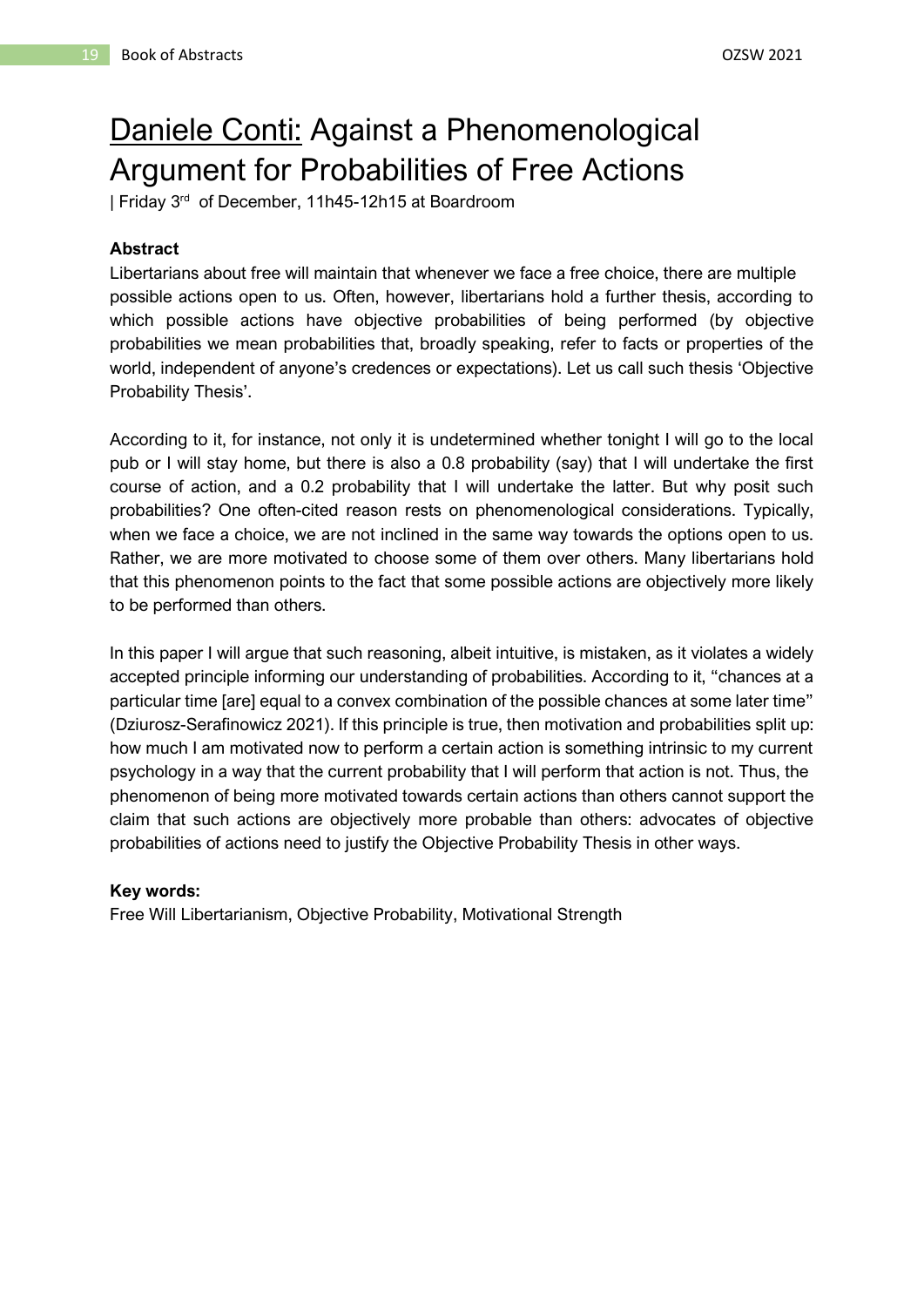# <span id="page-20-0"></span>Josette Daemen: Freedom, Security, and the COVID-19 Pandemic

| Friday 3<sup>rd</sup> of December, 11h15-11h45 at Beton

## **Abstract**

Freedom and security are often portrayed as things that have to be traded off against one another, but this view does not capture the full intricacy of the freedom-security relationship. Rather, there seem to be four different ways in which freedom and security connect to each other: freedom can come at the cost of security, security can come at the cost of freedom, freedom can work to the benefit of security, and security can work to the benefit of freedom. This paper analyses each of these connections in turn. It shows that particular understandings of freedom can help us to see particular connections between freedom and security. The practical examples used to illustrate these connections are drawn from the context of the COVID-19 pandemic. It will be suggested that, in situations such as this one, public decision-makers would be wise to take into account all four connections between freedom and security.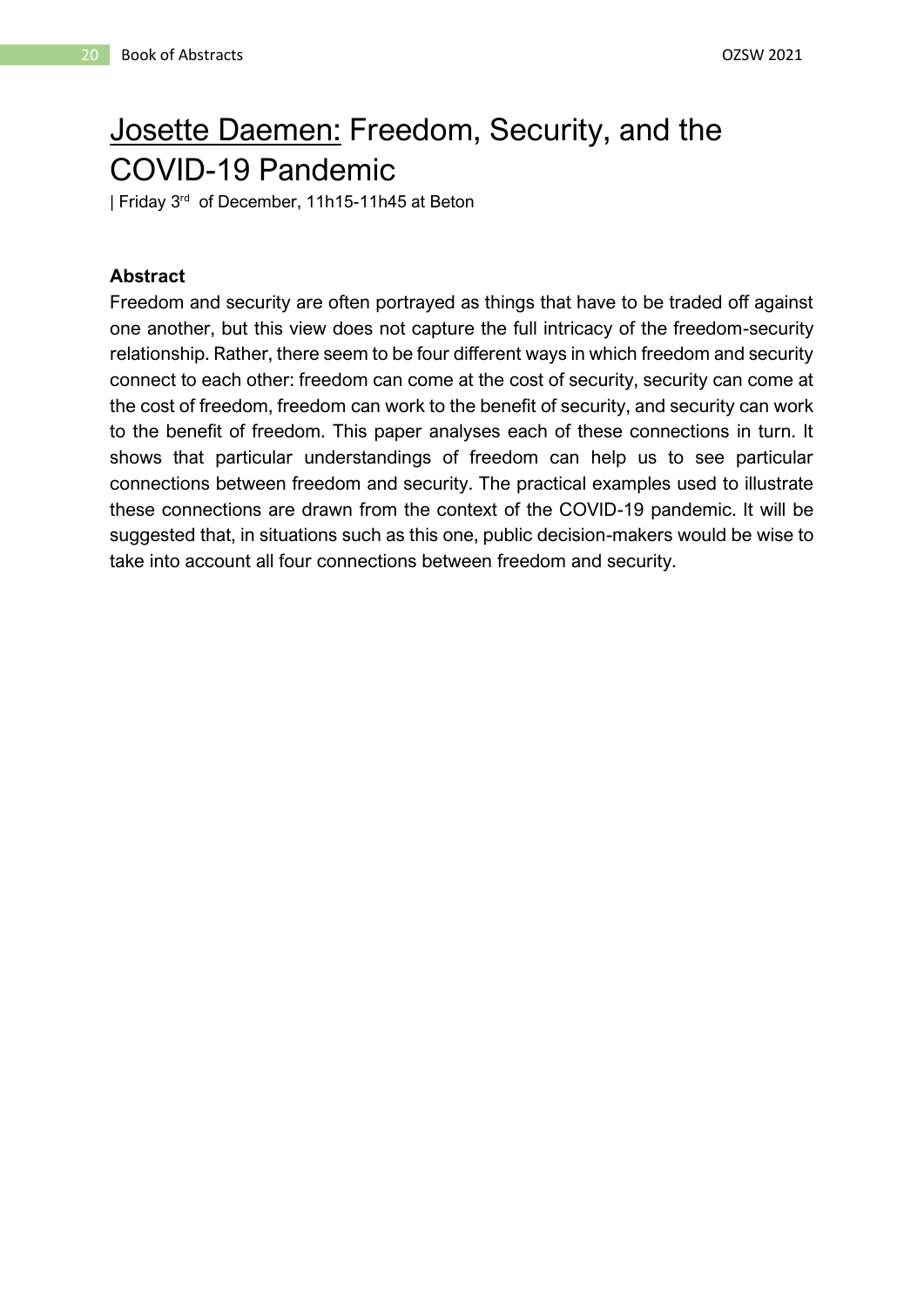## <span id="page-21-0"></span>Willem van der Deijl & Dick Timmer: Is flying worth it

| Saturday 4th of December, 13h45-14h15 at Textiel

#### **Abstract**

The Sixth Assessment Report (2021) of the Intergovernmental Panel on Climate Change (IPCC) once again highlights the urgency of the climate problem. One significant contributor to climate change is travel, and air travel in particular. Air travel poses a particular challenge. Not only are people likely to fly more in the decades to come, air travel is also difficult to electrify, or make carbon-neutral in another way.

This raises the question whether individuals have duties to limit their air travel, or whether societies have duties to institutionalize barriers to limit flying, such as taxes, specific to the airline industry. Whether they do depends on part on the harm of climate change, but also on the benefit of flying. In this paper, we investigate to what extent flying can provide benefits that could potentially justify the practice. In order to do so, we survey different theories of wellbeing. First, we discuss the desire theory. On this theory, flying has benefits in virtue of the fact that people want (desire) to go to destinations that they reach by flying. While the benefits of flying are clear on this picture, desire theory has been criticized particularly in contexts of consumer goods, in light of the fact that desires for faraway trips may be driven by marketing, and may disappoint. Simple desire theories are therefore not plausible in this context, and informed desire theories may not straightforwardly see such trips as a benefit.

Second, on hedonistic theories, travel is good in virtue of the enjoyment it brings; this includes that fact that people typically feel less stressed on vacation. On eudaimonistic theories, wellbeing consists in the fulfillment of a person's nature, such as capacities to learn, achievement, and friendship. Eudaimonistically, vacations can provide benefits in virtue of the fact that it creates opportunities to achieve such goods that we may miss out on outside of vacations: experience nature when we live in cities, learn about new cultures when we live in homogeneous towns, relax when our work is stressful.

We argue that while vacations more generally do provide clear benefits, it is not obvious whether the long-distance aspect which makes flying necessary provides sufficient additional benefit to justify flying regularly. Moreover, insofar as such benefits do exist, they in part do so contingently, in light of the fact that our everyday lives miss out on specific goods. While such benefits may justify flying for particular individuals (e.g. a stressed out worker, who needs to get away to get some perspective), they do not justify an institutional acceptance of air travel.

#### **Key words:**

climate change, flying, well-being, duties of abatement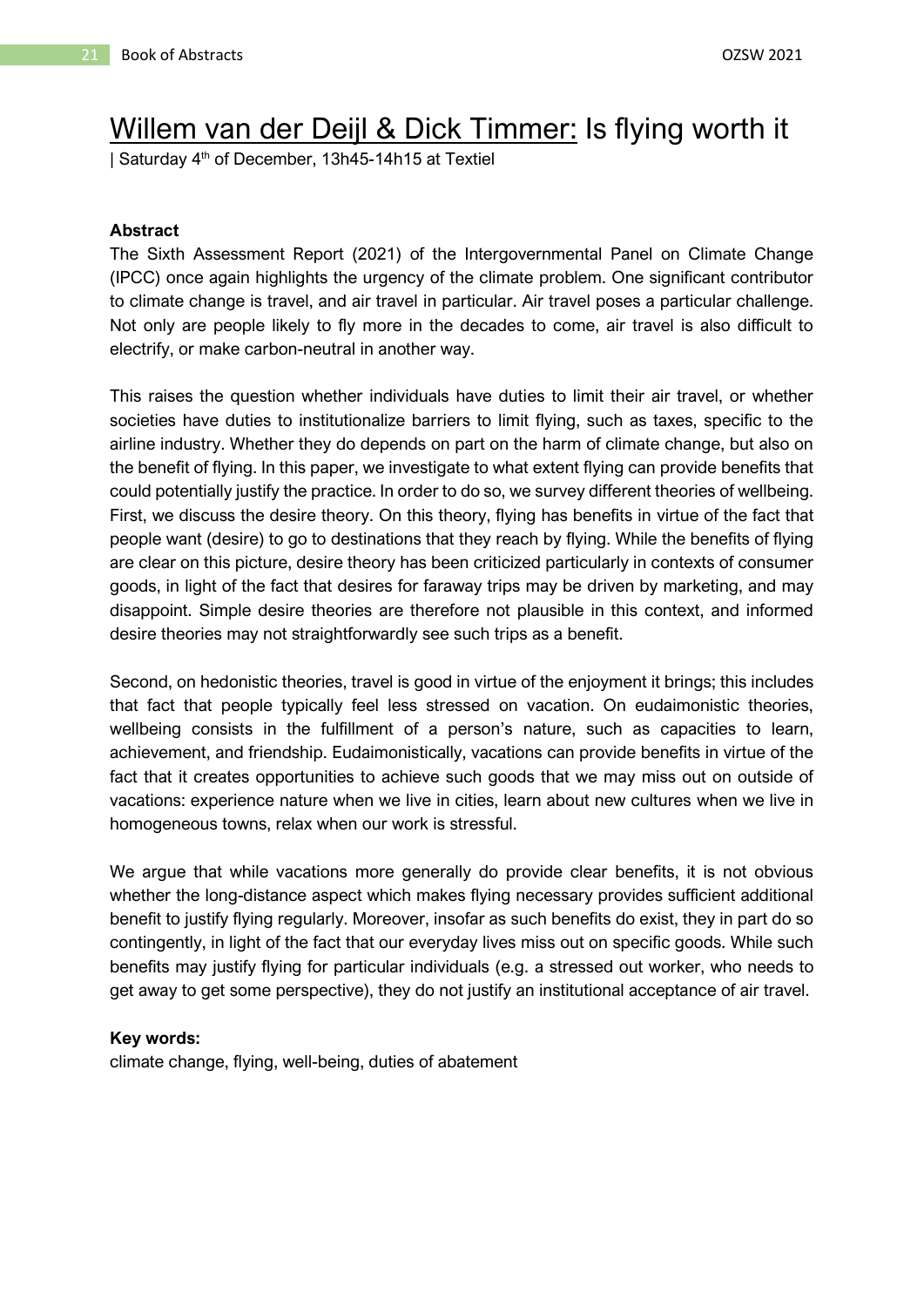## <span id="page-22-0"></span>Savriël Dillingh: Moral Context and the Employment Contract

| Friday 3<sup>rd</sup> of December, 16h00-16h30 at De Glazen Zaal

## **Abstract**

Recently, political philosophers have started morally differentiating between market contracts and employment contracts. On this view, both types of contract are fundamentally different not only qua legal content and economic function, but qua normative content, as well. In the present paper, I add to this growing body of work by arguing that a. the difference between these two types of contract should be expressed as a moral context change within a single conceptual framework, and that b. construing it as such implies that employers have moral duties towards their employees beyond what is specified in the employment contract itself.

I develop my argument as follows. First, I reiterate that market contracts and employment contracts are tied to the same broad economic framework. Where market contracts occur between two legal entities of equal standing (be they real or fictional), employment contracts see one of these entities cede some legal equality in exchange for economic security. Therefore, so I argue, the moral context change that occurs when an employee signs a contract occurs within a single conceptual framework. In a phrase: we are born employers, and become employees.

Second, building on Abraham Singer's work, I show that this moral context change encourages a change in moral duties, as well. Singer argues that the planned organization of a firm appeals to cooperative social norms as opposed to the market's competitive social norms. In doing so, it creates space for social norms of equality to find purchase in the firm. Thus, and insofar as we find equality important, even if an employee has to some extent voluntarily exchanged some equality for security there exists a moral duty to substitute the employee's ceded equality.

Finally, I argue that the responsibility to fulfill this moral duty falls to the employer — and not to the state — because of the nature of the employment contract. This contract is necessarily incomplete for efficiency's sake, so as to allow an employer to direct employees in various and changing market circumstances. However, this also gives employers power over their employees that is, to some extent, unaccountable and unpredictable. Thus, it is the contract's incompleteness that generates a relationship of vulnerability between employer and employee. Simply completing the contract, however, would turn the employment contract back into a market contract, forgoing the efficiency gains of the former. I conclude with one somewhat more progressive, and one somewhat more reformist suggestion on how to solve this conundrum.

## **Key words:**

Political Philosophy, Business Ethics, Moral Context Change, Legal Equality, Employment **Contract**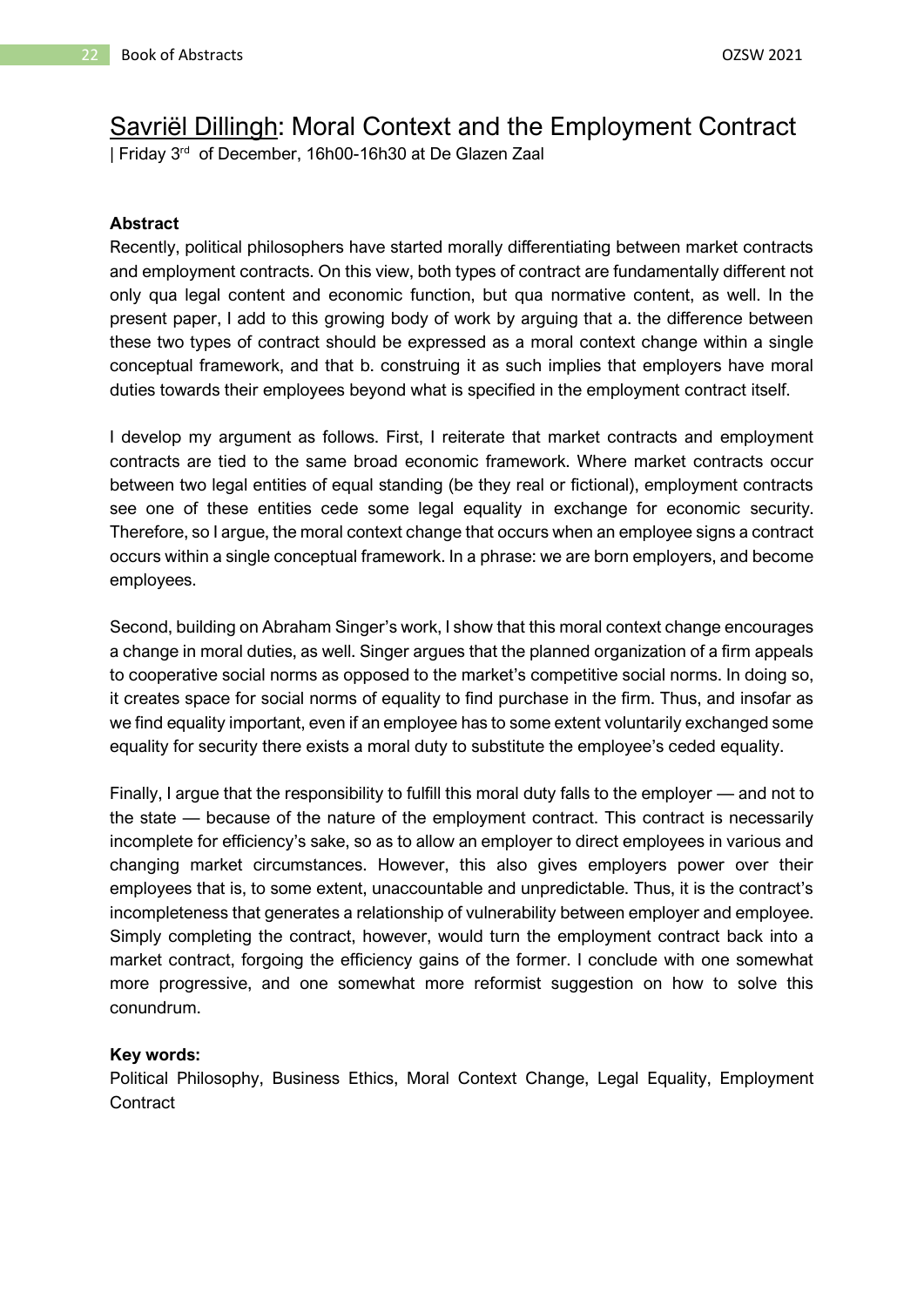## <span id="page-23-0"></span>Silvia Donker: Connecting the dots. A multiplex network of early modern natural philosophers

| Friday 3 rd of December, 17h00-17h30 at Boardroom

## **Abstract**

My poster will present my ongoing work on the investigation of how teaching practices shaped the scientific revolution by reconstructing social networks of natural philosophers between 1600-1800. The objective is to gain insight in the knowledge evolution of the time by means of a more 'big data' approach: by using large amounts of publications and a database of the authors and some their properties, I have created a multiplex network consisting of four layers of social networks of 143 authors of works on natural philosophy. These social knowledge environments are the author's affiliation, the affiliation place, their publisher and the publication place. The four layers represent spaces of close proximity, and thereby spaces of potential interaction- where interaction should be understood not simply as physical encounters between the authors, but more as the interaction environments of ideas, where they were produced, kept and shared over time.

This information will be shared in an introduction section on the poster, and in a methodology section I will explain a bit about social networks and the tools of retrieving them (the programming language Python).

Next, There will be attention to some of the main findings of this research, including the structure of each network layer, clusters of epistemic communities and authors that fulfilled a bridging position, indicating possibly important figures in the dissemination of knowledge. For example, in the publication place layer, I found the network shows clusters or cliques by city rather than country. We see Paris and London being the main publication hubs. Within the Dutch context, we see differences in the types of works being published in a certain city. From looking closely at the clusters, we learn that in Leiden there are no Cartesian authors publishing, but these are found in Franeker or Amsterdam. This suggests the existence of segregated groups of authors based on their philosophical orientation.

Aside from a general introduction, explanation of methods and findings, the poster will include visualisations of the social multiplex network that are particularly interesting for presentation on a poster. Since the building and statistical analysis of the networks have been done using Python, the poster will also include snippets of code. The presentation will show a balance of the theoretical background, the digital tools and methods and what we can learn from it.

#### **Key words:**

scientific revolution, natural philosophy, science evolution, digital humanities, social network analysis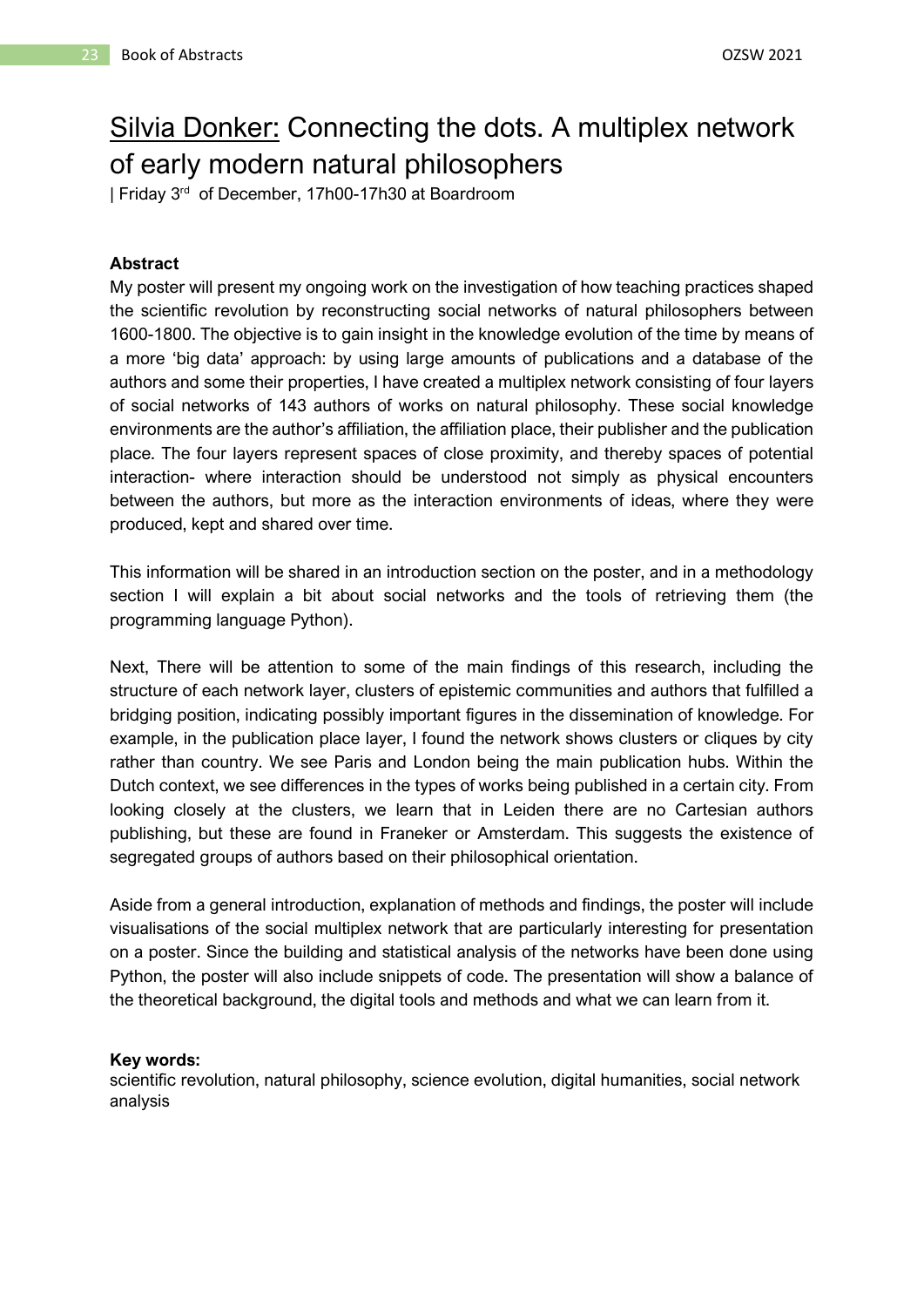## <span id="page-24-0"></span>Yvette Drissen & Bart Engelen: Competition: What It Is and Why It Is Morally Problematic

| Friday 3<sup>rd</sup> of December, 16h00-16h30 at Beton

## **Abstract**

Competition plays a big role in structuring and shaping our everyday lives. Many practices regulated by basic social institutions, such as the labor market, the workplace, education, and even leisure are organized – at least in part – competitively. Despite competition's obvious topicality and importance, it has received relatively little attention in the politico-philosophical debate up until now. While there is some discussion amongst economists, sociologists and psychologists, a distinct philosophical literature has yet to emerge. We hope this paper helps in kick starting much needed politico-philosophical debates about both the nature of competition (what it is) and how to evaluate it (why it is morally problematic).

Our argument mainly builds on Waheed Hussain's recent claims about competition's specific 'moral defect'. In his 'Pitting People Against Each Other,' Hussain (2020) defends his 'Estrangement Account,' arguing that this moral defect lies in the fact competition leads to a worrisome failure in solidarity amongst members of a political community.

Apart from estranging people, however, this paper explores an additional 'moral defect' that follows from what is definitional to competition. A can only succeed in formulating and carrying out a plan to realize A's aspirations at the cost of B's formulating and successfully carrying out a plan to realize B's aspirations within the framework of the rules. Especially when it comes to vital goods, such as access to education and health care, the social basis of self-respect and career opportunities, which are provided by what Hussain calls 'substantially engulfing institutions,' we argue that competitions inevitably impose harm on losers. This provides a pro tanto reason not to organize substantially engulfing competitions, that is, they require special justifications in order to be permissible.

To assess the extent of the harm inflicted on the losers, we propose four normative criteria to evaluate a competitive practice:

- (i) voluntariness (i.e. how easy it is to exit this particular competition);
- (ii) stakes (i.e. the size of the benefits for the winners and the costs for the losers);
- (iii) scope (i.e. how big the impact of a competition is in other spheres of life); and
- (iv) intensity (of the participant's attitudes, ranging from hate to empathy).

The more competitions are characterized by a lack of voluntariness, high stakes, a wide scope and great intensity, the more morally problematic the competitions are and thus the stronger the justificatory reasons need to be to override the pro tanto reasons not to organize them. Conversely, one can make substantially engulfing competitions less harmful (and even more morally acceptable) by diminishing the four criteria just mentioned.

**Key words:** competition Institutions, estrangement, harm, stakes, winners, losers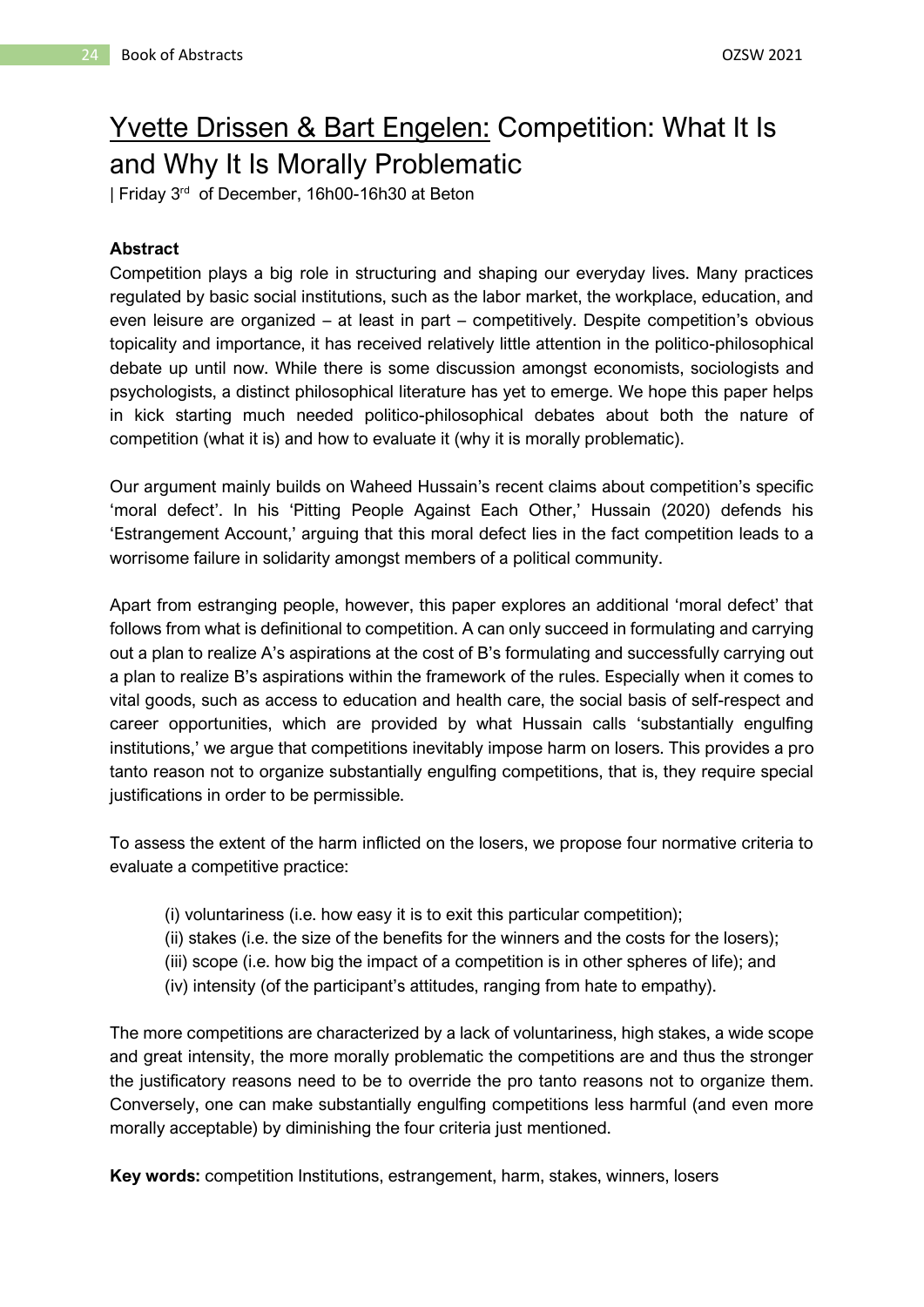## <span id="page-25-0"></span>Marije Dümmer: Iconicity as a mechanism for signal production in language emergence

| Saturday 4<sup>th</sup> of December, 12h15-12h45 at Kunst

**Abstract:** As research on animal and AI cognition and social behaviour leads us to re-evaluate our image of the human species, language remains to be considered a uniquely human feat. A main aim of research on language evolution is to arrive at an explanation of how language was able to emerge in humankind's evolutionary history. How might human language have taken off from such comparatively very limited communication we are familiar with from of our closest ape relatives? Iconicity, the resemblance of sign and meaning, has been proposed as a key feature that bootstrapped communication because it is an obvious way to introduce new signs. A shared sensorimotor experience can ground producing and understanding signals through mimicry or pantomime. This shared experience of the referent gives the producer and the interpreter a common base for their communicative interaction in absence of this referent, allowing for the displacement so central to human communication.

This paper challenges this narrative and discusses two alternatives, settling on one. The main point is that it is likely that iconicity was crucial for signal introduction at the earliest stages of language emergence, but hindered expanding and transmitting the lexicon, favouring the development of arbitrary signals instead. The challenges come from empirical evidence from ape communication, child language acquisition and Artificial Intelligence research. Especially important is the confusability argument, which entails iconic symbols for related referents are too similar, and therefore easily confused, which hinders understanding, transmission, and the creation of signs for nuanced meanings.

In light of these challenges, I consider whether a viable alternative mechanism for language emergence can be offered in the absence of iconicity, with arbitrary signs introduced through conventions. A discussion of concrete evolutionary relevant scenarios unveils two drawbacks. The first being that new signs can only be formed when the referent is present, but with the referent present, pre-existing communicative actions such as pointing would be available, thus killing the need to, in that situation, produce a new sign. Secondly, it is unclear what would make that any grunt, hand movement or body position that is randomly produced in a certain situation be such that it would stand out from other behaviour of for instance excitement, and be associated with the intended meaning.

Thus demonstrating that completely disregarding iconicity as a relevant factor in language emergence does not provide us with a satisfactory explanation either, I develop an explanation of the role of iconicity that unifies the evidence on both sides. On this comprehensive view, iconicity plays a crucial role in the earliest stages of language development, when there is no vocabulary yet and signs can denote somewhat broader meanings based in a shared sensorimotor experience. However, as language developed and became more complex and extensive, iconicity became too cognitively demanding. At this stage, signs became more abstract with arbitrary mappings, allowing for a complex and large lexicon that can easily be learned. This paper closes by discussing avenues for further research.

**Key words:** iconicity, language evolution, pantomime, protolanguage, symbolism, arbitrariness, ape gesture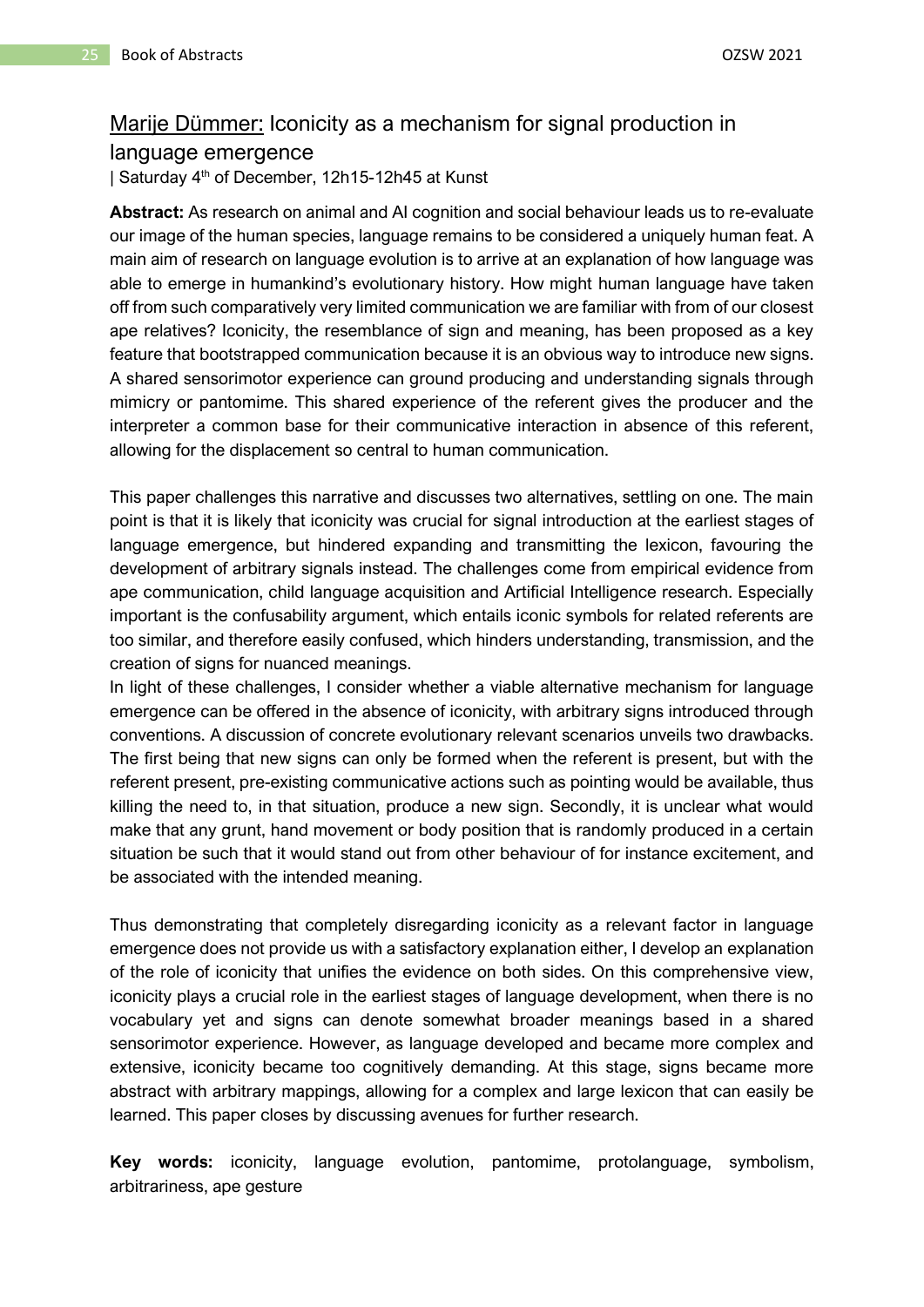# <span id="page-26-0"></span>Daan Evers: How to explain the possibility of

wholesale moral error

| Friday 3 rd of December, 11h15-11h45 at Boardroom

## **Abstract**

Farbod Akhlaghi (2021) argues that noncognitivists and naturalists cannot explain the epistemic possibility of wholesale moral error. This would show that noncognitivism and naturalism are false. I argue that noncognitivists and naturalists have no trouble explaining the epistemic possibility of wholesale moral error and that the requirement to explain this possibility is plausible only on one particular conception of epistemic possibility.

## **Key words:**

moral error theory, moral naturalism, noncognitivism, epistemic possibility, metaethics

## <span id="page-26-1"></span>Kris Goffin: Feeling is Believing: Recalcitrant Emotion & Spinozan Belief Formation

| Friday 3<sup>rd</sup> of December, 12h30-13h00 at Ambacht

**Abstract:** In this paper, I defend the judgementalist theory of emotion against the argument from recalcitrant emotions. Judgementalism holds that a necessary condition for being in an emotional state is that an evaluative belief is formed. For instance, fear of a dog entails believing that the dog is dangerous. Judgementalism has been taken to be refuted by the argument from recalcitrant emotions (Greenspan, 1988). Recalcitrant emotions are emotions that contradict endorsed beliefs and judgements.

The argument from recalcitrant emotions states that a judgementalist explanation of recalcitrant emotions results in the absurd conclusion that one would hold two contradictory beliefs. Consider this example. Fido is a harmless dog who has no teeth. One has a recalcitrant emotion when one is afraid of Fido while holding the belief that Fido is harmless (Greenspan, 1988). If judgementalism is true, this would imply that people have contradictory beliefs all the time (because recalcitrant emotions occur quite often). The judgementalist theory of recalcitrant emotion is, therefore, absurd. Thus, cognitivism is false. This is the argument from recalcitrant emotions.

I argue that emotion involves a so-called Spinozan belief-forming process: a process which automatically generates beliefs, without taking all available information into account. The generated beliefs might contradict something one already believes, as the so-called Fragmentation of Belief Hypothesis predicts. The argument from recalcitrant emotions presupposes that any theory which ascribes (many) contradictory beliefs to a subject would be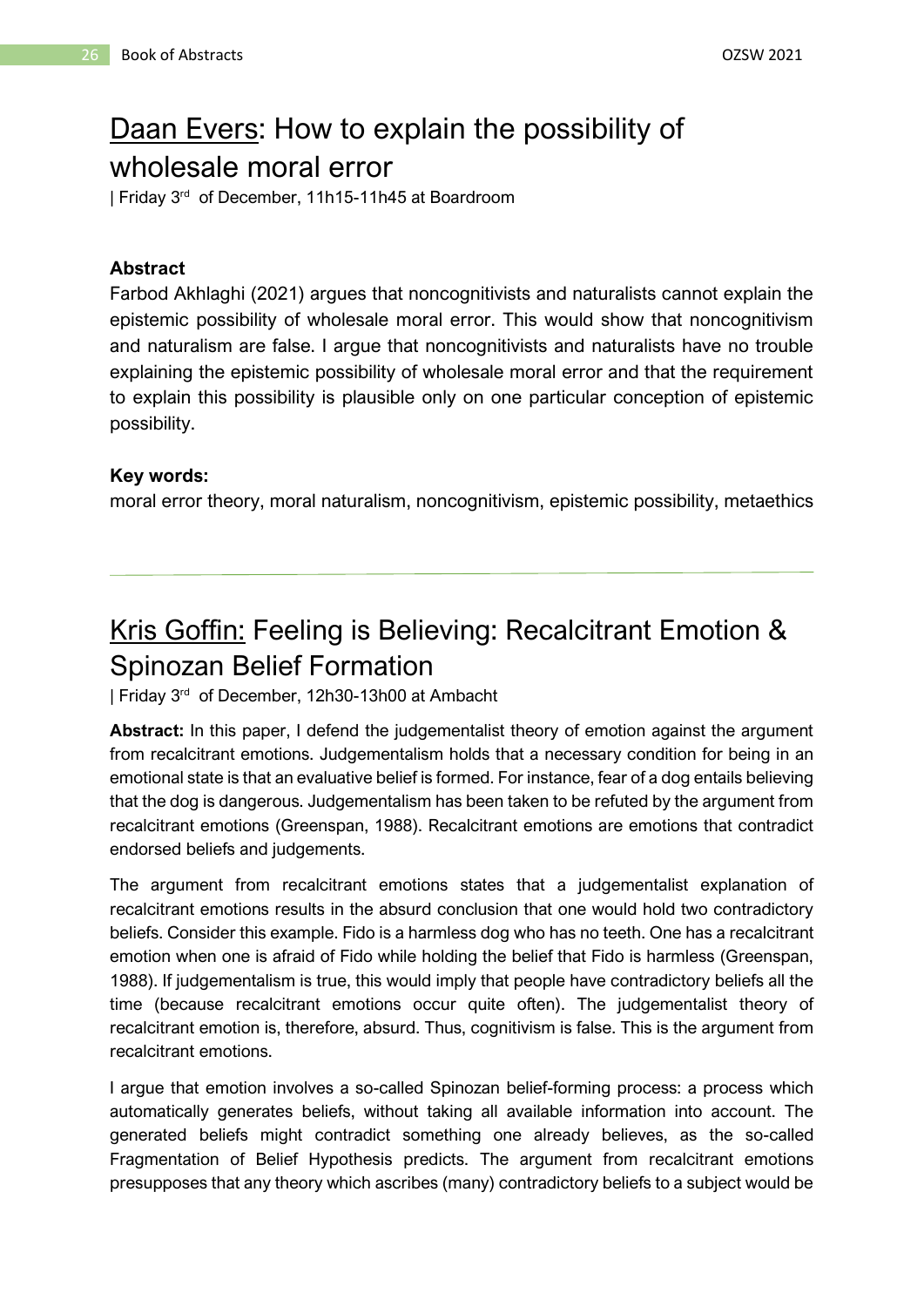absurd. This presupposed claim is rejected by the defenders of the "fragmentation of belief" hypothesis: Instead of having one consistent set of beliefs, human beings have different compartementalized systems of belief. A consequence of having separate systems of belief is that human beings often have contradictory beliefs.

Some defenders of the fragmentation of belief hypothesis make a distinction between a Cartesian belief-forming mechanism and a Spinozan belief-forming mechanism (Gilbert, 1991; Egan, 2008; Mandelbaum, 2013). A Cartesian belief-forming mechanism entails that you first entertain a content and then evaluate its truth value. You can evaluate it as true, and then you believe it, or you can reject it. A Cartesian mechanism requires extra effort to go from entertaining a content to believing it: you need to attach the tag "true" to it yourself.

A Spinozan belief-forming mechanism automatically results in a belief that is added on to the stack of beliefs you already have. This belief is automatically tagged with the label "true". One can evaluate whether this belief is actually true, but this takes extra effort. You need to remove the label yourself. I will argue that a recalcitrant emotion entails a Spinozan belief-forming mechanism. When Ruth is afraid of Fido, the belief that the dog is dangerous is automatically added to her stack of beliefs. It already has the label "true". It takes more effort to evaluate this belief by taking other beliefs, such as "the dog has no teeth", into account. Thus the judgementalist explanation of recalcitrant emotions does not lead to an absurd conclusion and therefore the argument from recalcitrant emotions is refuted.

**Key words:** Philosophy of Mind, Philosophy of Cognitive Science, Philosophy of Psychology, Recalcitrant Emotion, Belief Fixation, Fragmentation of Belief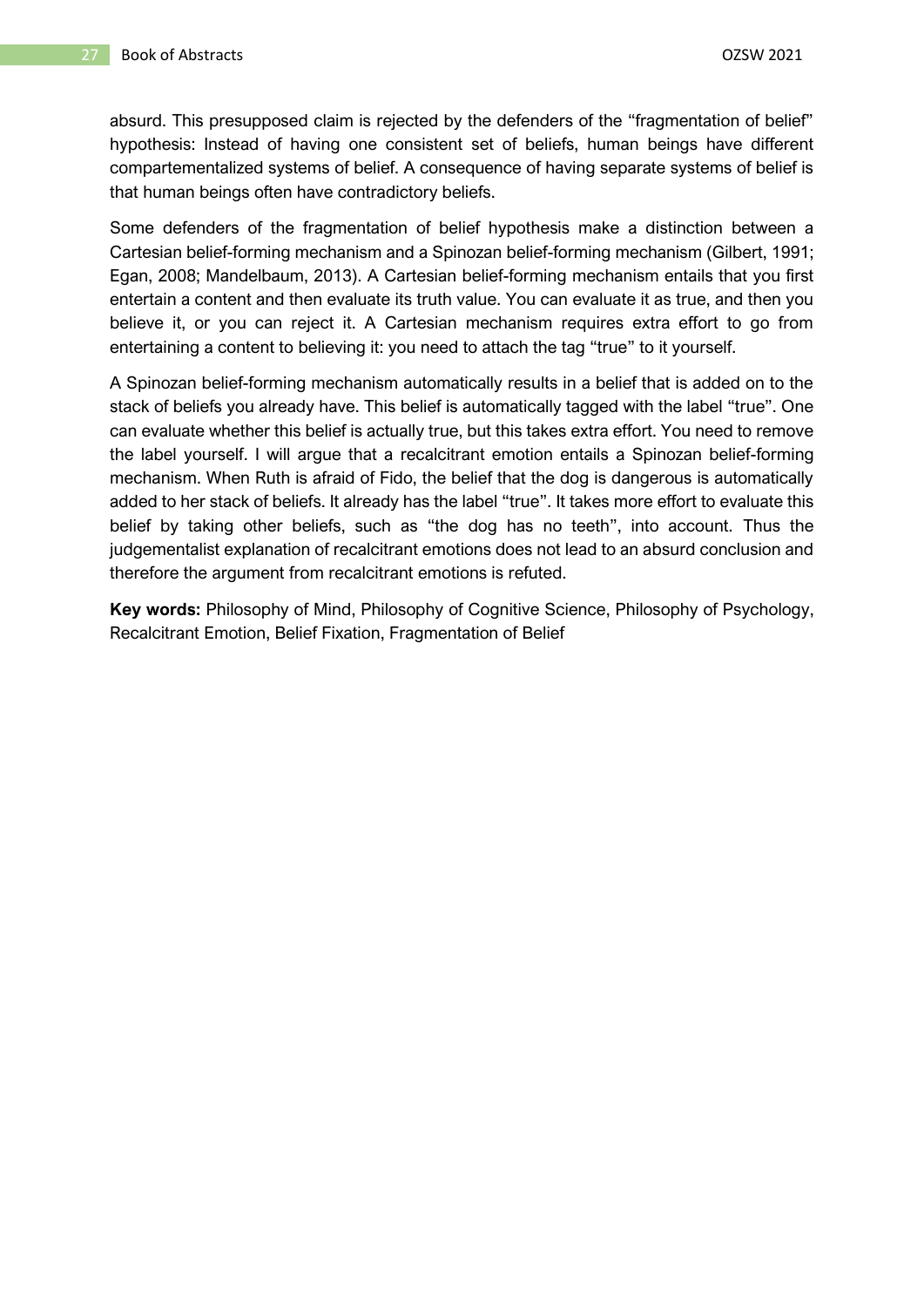# <span id="page-28-0"></span>James Grayot, Lukas Beck & Thijs Heijmeskamp: On the supposed explanatory power of dual process theory

| Saturday 4<sup>th</sup> of December, 11h15-11h45 at Kunst

## **Abstract**:

Despite on-going debates in philosophy and cognitive science, dual process theory (DPT) remains a popular framework for theorizing about human cognition. Its central hypothesis is that the majority of cognitive processing can be subsumed under two modes, or types: Type 1 processing is fast, automatic, and reactive, whereas Type 2 processing is slow, controlled, and deliberative. Supporters of DPT argue that the framework not only provides a general schema for categorizing cognitive processing types, but that it both predicts and explains how the differential processing of information (fast vs. slow; automatic vs. controlled) affects and essentially governs much of our everyday behavior.

In this paper, we argue that the explanatory success and subsequent popularity of this framework is both overstated and deeply misunderstood. We begin by arguing that if DPT has explanatory power at all, it is through offering functional (i.e., non-mechanistic) explanations of cognitive phenomena. We suggest that there are at least three ways DPT could be interpreted as a functional theory:

- a) via abstraction (i.e., black-box) of discrete neural processes and mechanisms;
- b) via reification of non-discrete neural processes and mechanisms;
- c) via fictionalization of non-existent neural processes and mechanisms.

We argue that those who think that DPT provides legitimate explanations of cognitive processing can't accept (a) since it's not currently empirically supported, so they're stuck with interpretations (b) and (c)—that is, DPT is either a reification of non-discrete neural mechanisms or it's a fiction, meaning there is nothing going on at the neural level that resembles a strictly dualistic cognitive architecture. We suggest that proponents of DPT will not want to accept (c) because this opens it up to further criticisms. So, their best bet is to go with interpretation (b), that it explains via reification.

We argue that two things follow from interpretation (b). First, it requires supporters to appeal to theories and evidence external to DPT to substantiate its explanatory power, such as theories of working memory or goal-directed behavior. While this is not a problem in and of itself, it signifies theoretical limitations of DPT. Second, and more importantly, interpretation (b) gives rise to a number of empirical problems, such as lack of counterfactual power, difficulty making causal interventions on cognitive processes, nonspecific predictions, and so on. We take these shortcomings to indicate that if DPT is to be legitimately explanatory, it must offer some additional epistemic virtues. We consider several candidate virtues (e.g., generality, simplification, etc.).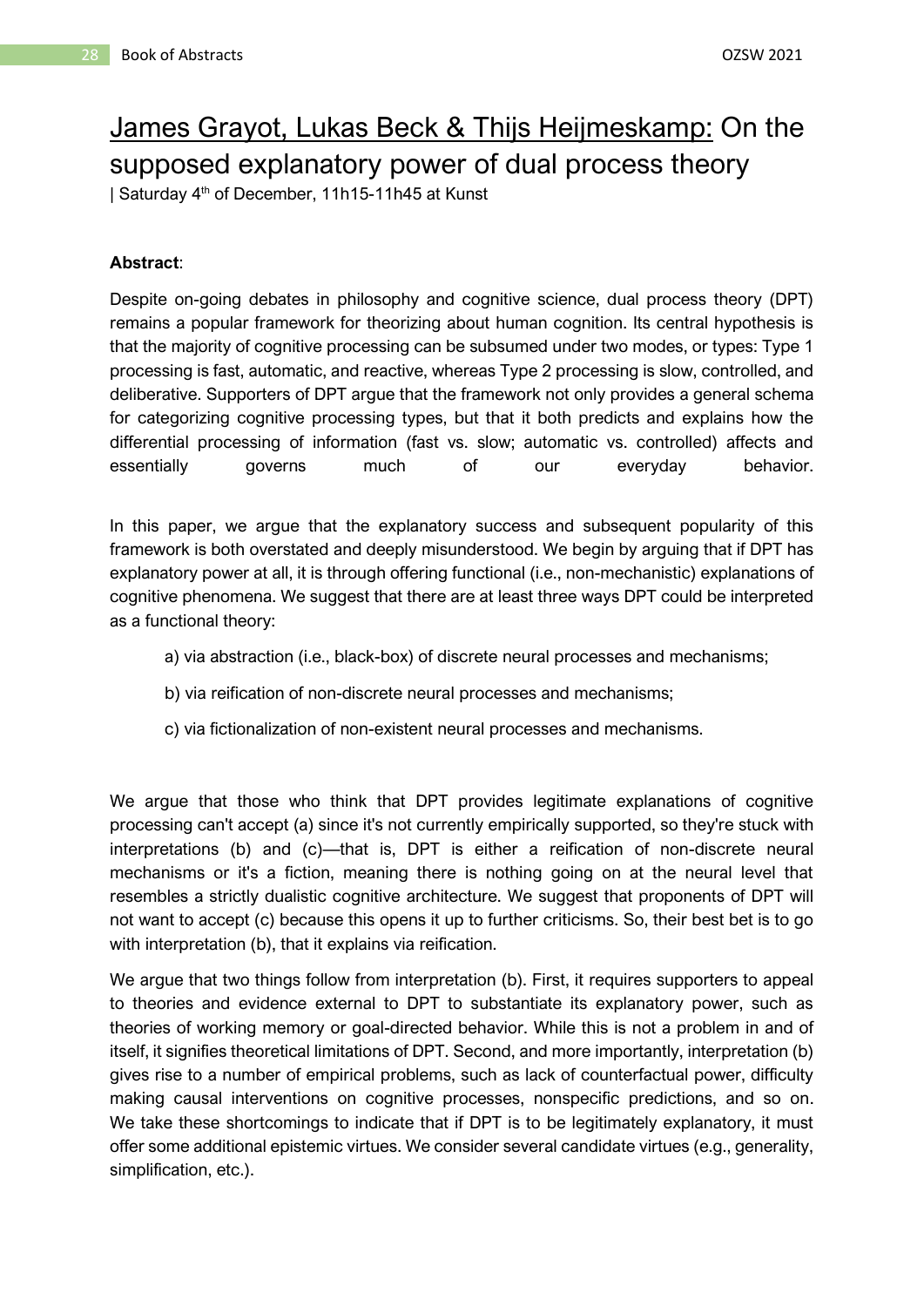We argue that, while these are useful epistemic virtues, they aren't sufficient to render DPT legitimately explanatory according to received theories of functional explanation. Thus, interpretation (b) and (c) amount to the same implication—that DPT does not explain.

We conclude by considering how our analysis of DPT should affect the scientific ambitions of empirical researchers in the domains of moral reasoning, judgment, and decision-making under uncertainty.

#### **Key words:**

Dual process theory cognitive processing, Functionalism, Functional explanation, Philosophy of science and psychology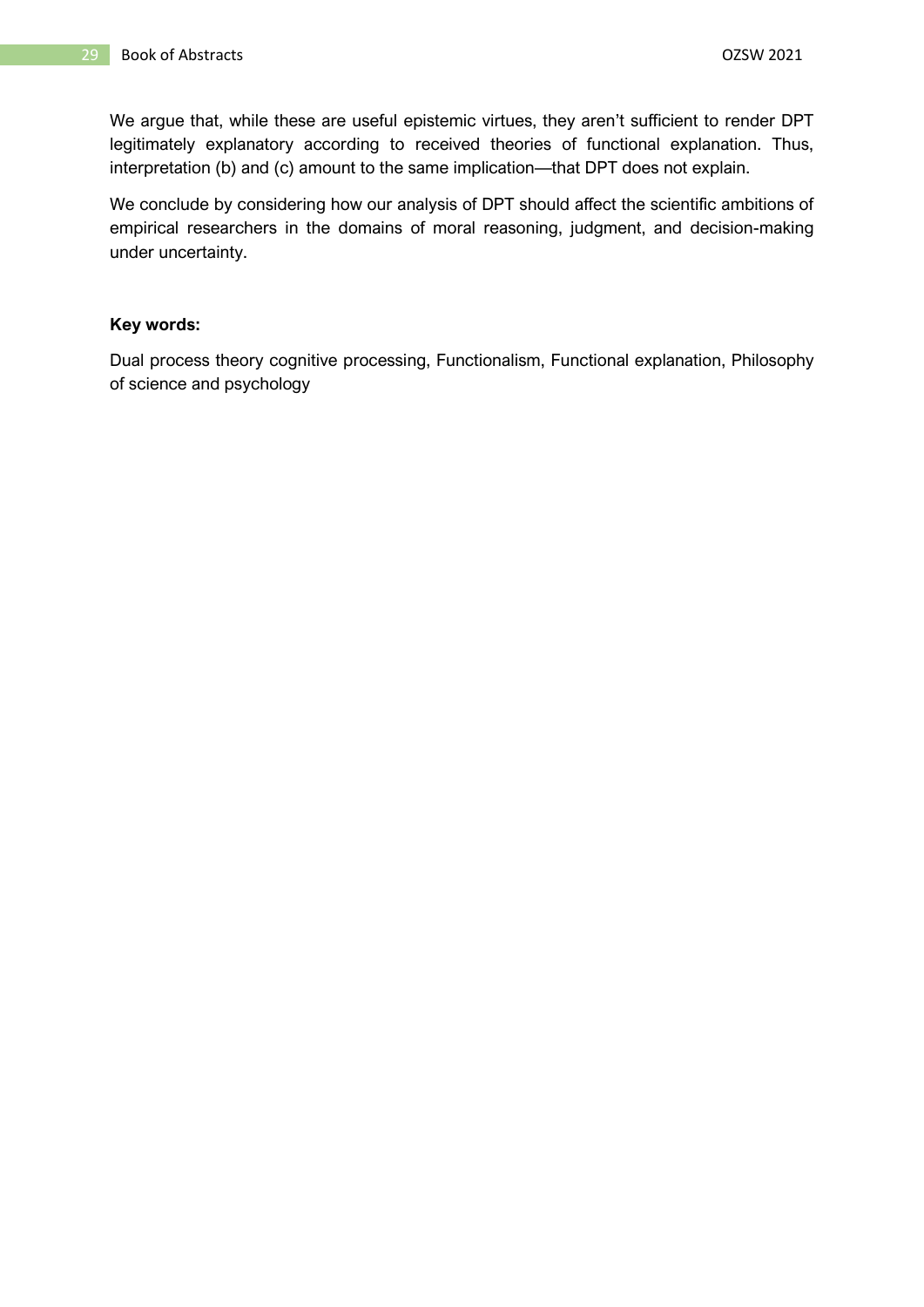## <span id="page-30-0"></span>Job de Grefte: Autonomy, Rationality, Paternalism

| Friday 3<sup>rd</sup> of December, 17h00-17h30 at Beton

**Abstract**: Autonomy is crucial for well-being and the appropriateness of reactive attitudes like praise and blame. On the other hand, our autonomy is constantly besieged. We are influenced in many ways, with or without our knowledge. Sometimes, we are influenced to buy certain products, and the limitation of our autonomy serves the interests of someone else. But we may also be influenced by actors having our own interests in mind, a phenomenon which is called paternalism after the way parents interfere with their children's freedom for their own good. While paternalism in the latter case is relatively uncontroversial, recently much discussion is devoted to the question whether and if so, under what conditions, paternalism in the adult human case is warranted. This paper aims to contribute to this discussion.

The idea of paternalism is controversial. It has received various kinds of criticism, but it is safe to say that one of the main objections focusses on the reduction autonomy that seems to accompany paternalistic interventions. Even if the reduction of our autonomy is for our own good, critics allege, it still violates fundamental liberal principles (Grüne-Yanoff, 2012). To the extent that we want to uphold those liberal principles, we should refrain from paternalistic intervention.

In this paper, I will undercut arguments like this by arguing that paternalism can actually, under certain conditions, increase our autonomy. If so, then at least for interventions under those conditions, the autonomy critique loses its force.

In my paper I focus only on a specific kind of paternalism; epistemic paternalism. This is paternalism that interferes with people's inquiry in certain ways (Ahlstrom-Vij, 2013). I argue that under specific conditions, certain forms of epistemic paternalism will increase autonomy in two important senses of the term. First, epistemic paternalism may increase our autonomy in the Kantian sense that autonomous agents are universal rational legislators. Second, epistemic paternalism may increase our autonomy in the utilitarian sense that autonomous agents effectively coordinate their actions towards achieving their goals.

While there are of course some limitations and qualifications to my argument, it is nevertheless more ambitious than extant defences of (epistemic) paternalism in the literature. These either only defend the more modest claim that certain forms of paternalism are compatible with preserving autonomy (Ahlstrom-Vij, 2013), or defend the claim that certain forms of paternalism may increase rationality but say nothing on the relation between rationality and autonomy (Engelen, 2019; Schmidt, 2019). On my account, however, paternalism is not merely compatible with autonomy, but may contribute towards it through increasing our rationality. This not only gives us a strong argument in favour of investigating paternalistic interventions of the kind at issue in this paper, it also shows how rationality and autonomy are intimately related and not only constrained but also scaffolded by our social environment.

**Key words**: autonomy, Rationality, epistemic paternalism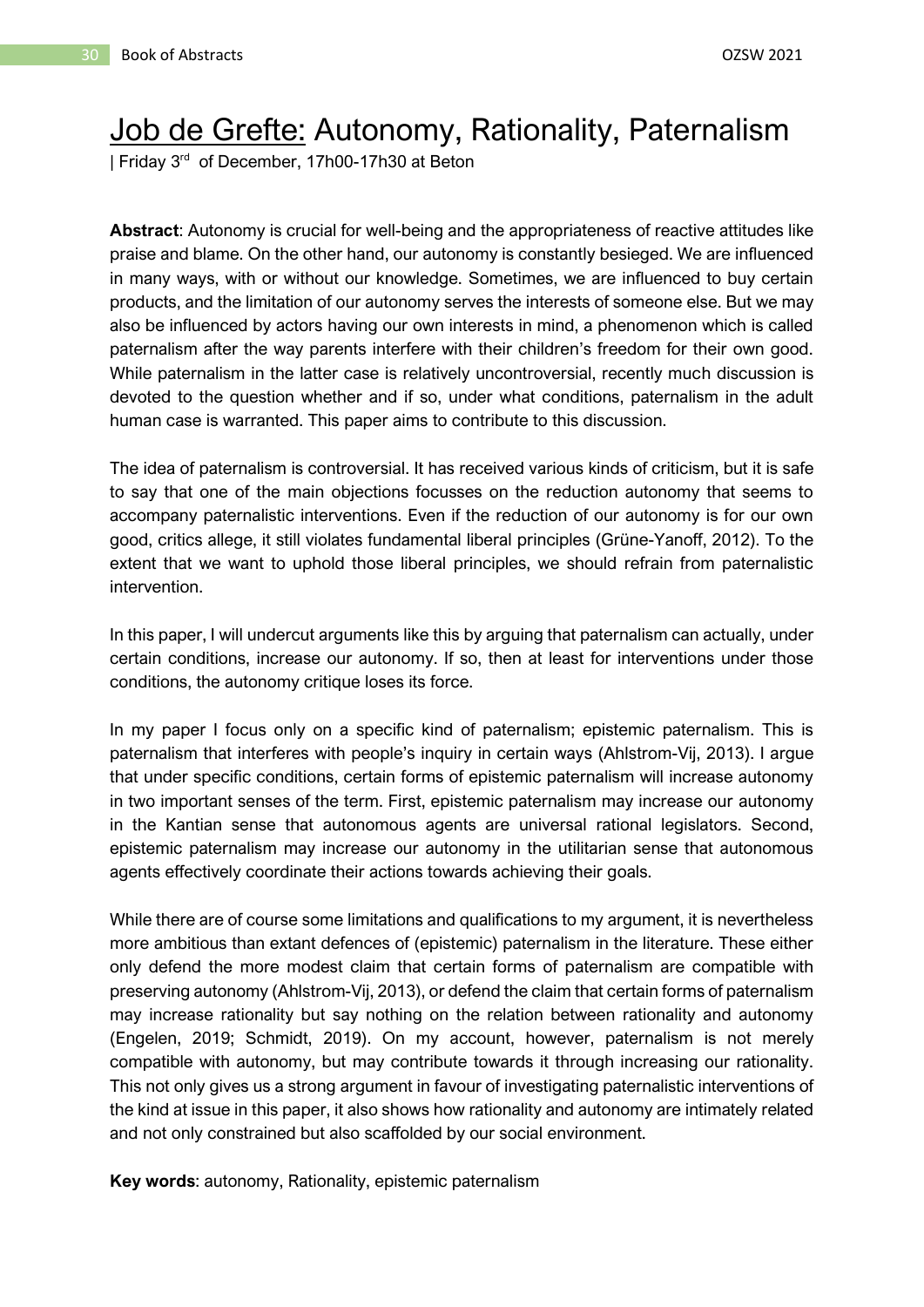## <span id="page-31-0"></span>Victor Gijsbers: The possible and the actual

| Saturday 4<sup>th</sup> of December, 11h45-12h15 at Terra

#### **Abstract**

In The Logical Alien (2020, p. 387) James Conant argues that a crucial feature of Leibniz's doctrine of modality is that "the domain of all possible worlds has a determinate logical topology prior to there being any actual world." This priority is grounded and made intelligible by a distinction between two of God's faculties: His understanding and His will. The first thing Gods does – not temporally first, of course, since God is not in time, but logically first – is to survey with His understanding the realm of all possible worlds. Only after that – again, a logical after – does He use His will to create one of those worlds, making it actual. So possibility is logically prior to actuality. The realm of the possible can be grasped independently of any grasp of what is actual.

Shorn of its theological elements, Leibniz's picture is intimately familiar to everyone who has been trained in contemporary analytic philosophy, where possible worlds semantics is the goto tool for understanding and analysing statements with modal import. In such analyses, philosophers tend to speak about 'all possible worlds' as a set or class the nature and extent of which does not depend on our world. And this comes with a tendency to think of 'actual' as an indexical term, belonging in the same family as 'here' and 'now'. Just as 'here' is a word we use to indicate that place, among all the places, which is occupied by the current speaker; so we use 'actual' to indicate that world, among all the worlds, which is occupied by the current speaker. And just as such an understanding of the word 'here' presupposes a physical space that can be grasped independently of any knowledge of the speaker's current location, so such an understanding of the word 'actual' presupposes a realm of possible worlds that can be grasped independently of any knowledge of which of the worlds is the speaker's. Hence the possible is prior to and independent of the actual. Indeed the opposite claim may seem absurd – how could what is possible depend on what is actually the case?

In the current paper, I will sketch out an alternative to the Leibnizian view. Starting from Aristotle's distinction between first and second potentiality, I argue that the logical topology of the possible is like a series of concentric circles, each of which allows for further departures from the actual, but at the price of becoming increasingly empty of content. The limit case where the possible becomes unmoored from the actual is not, pace the possible worlds tradition, the case where the fundamental meaning of possibility becomes clear; but instead the point at which the concept of possibility loses its content. I illustrate these claims through an engagement with two aspects of David Lewis's theory of modality: his Principle of Recombination and his handling of alien properties.

#### **Key words:**

Modality, possibility, actuality, possible worlds, potentiality, David Lewis, James Conant, Aristotle, Leibniz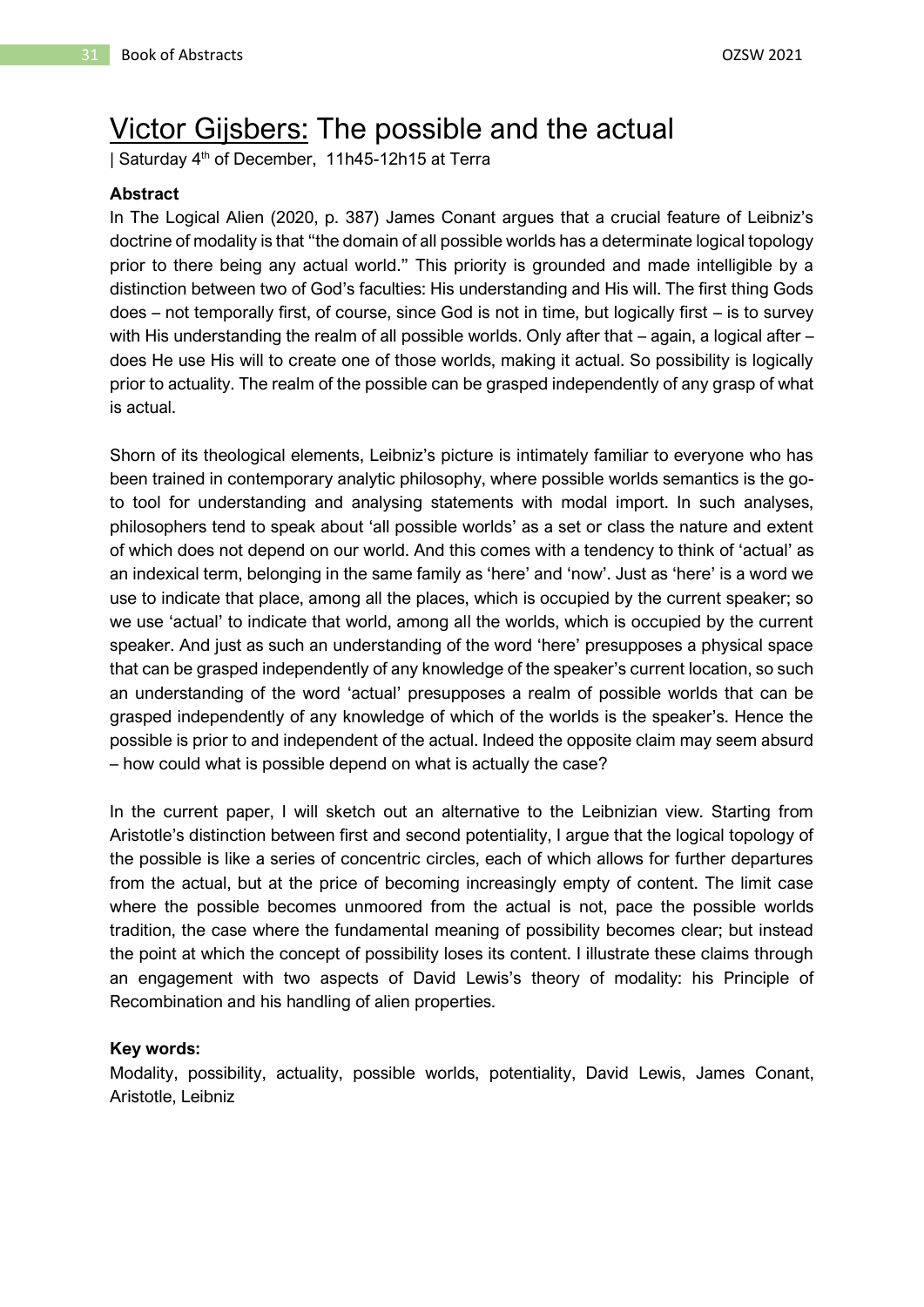## <span id="page-32-0"></span>Michael Gregory: Does the Kantian Republic Dominate?

| Friday 3<sup>rd</sup> of December, 11h30-12h00 at Beton

#### **Abstract**

Pauline Kleingeld envisions a picture of Kant's political philosophy which takes there to be both a negative notion of freedom (independence from another's will) and a positive notion of freedom (dependence only on self-legislated laws). She rightly complains that scholarship on Kant's political thought has often taken Kant idea of political freedom to be merely negative, ignoring or downplaying the positive notion. Kleingeld understands the negative notion of freedom to imply the necessity of the positive notion, insofar as the only way to become genuinely independent from the will of another is to be equally dependent on co-legislated public laws. Indeed, Kleingeld understands the positive idea of freedom in a republican way, whereby the subject must be subjected only to laws of their own making in order to be genuinely free.

However, this version of political freedom (being subjected to only laws of your own making) raises several question on the way in which laws can be legislated by the people in a political state. As Kleingeld points out, Kant rejects the idea of a nonrepresentational democratic system as being necessarily despotic "because it establishes an executive power in which all decide for and, if need be, against one (who thus does not agree), so that all, who are nevertheless not all, decide; and this is a contradiction with the general will with itself and with freedom." (8:352). This seems to reject the idea that legislating through a majority of votes is possible if the people are not to be constantly dominated by some group of particular wills. However, this puts the standards for legitimate legislation far out of reach for modern pluralistic democratic states.

I will argue that Kant's positive notion of freedom does indeed imply that legislating through an aggregate of actual wills, even if this aggregate is filtered through a representational system, is necessarily dominating. Against Rousseau, Kant thinks that persons cannot be legitimately dominated by the majority. Yet, Kant does seem to endorse the majority principle (that legislation precedes on a majority of votes) as the realistic goal which actual states should aim for. Kant justifies this by saying that "the very principle of letting such a majority be sufficient, adopted as with universal agreement and so by contract, must be the ultimate basis on which a civil constitution is established" (8:297). Kant insists that to not endorse the majority principle is to invite a conflict of right (Rechtstreit) between opposing parties which would delegitimize the legislative authority of the sovereign because a higher authority would be needed to decide between them.

#### **Key words:**

Kant, Political Theory, Non-Domination, Democracy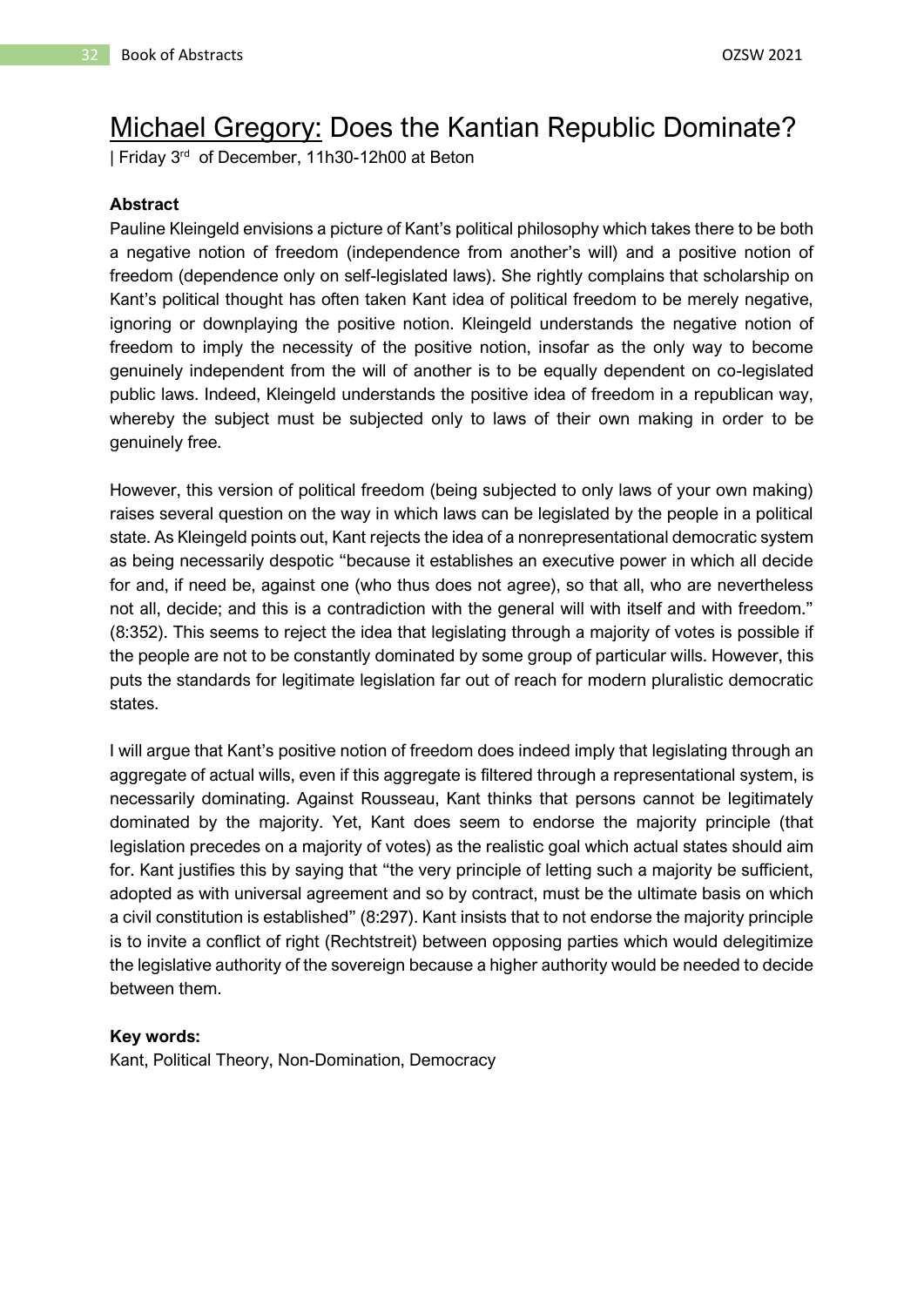## <span id="page-33-0"></span>Eveline Groot: Between Sense and Sensibility: Germaine de Staël's 'Philosophie Sensible'

| Friday 3<sup>rd</sup> of December, 16h00-16h30 at Terra

**Abstract**: As one of the first cosmopolitans, a host to important salons in Paris, a first-hand witness of the horrors of the French Revolution, and a politically involved author, Germaine de Staël (1766–1817) is a unique figure in the early modern world. Intellectually, she was influenced by a broad range of traditions, most importantly by the late French and Scottish Enlightenment, 18th century sentimentalism, and Early German Romanticism. These intellectual movements, however, embrace different perspectives on the nature of human beings. My view is that De Staël's philosophical work can be regarded as an original attempt to unite the Enlightened and Romantic traditions and that this comes to the fore in her image of human beings.

In my presentation, I will analyze De Staël's idea of the passionate nature of human beings, as explicated in De l'influence des passions (1796), in relation to the portrait of her 'fictional' character Corinne in the novel Corinne, ou l'Italie (1807). The analysis will pivot around De Staël's theory that literature is a form of 'philosophy sensible', as set out in De la Litterature (1800).

In De l'influence des passions, De Staël tries to develop a new way of thinking about the immersive disruptive historical events of the French Revolution, while incorporating a theory of the sentiments (Fontana: 2016). A central question to De l'influence des passions is how we, as rational 'enlightened' human beings, are capable of individual and collective horrors, and how we can morally better ourselves. De Staël's answer to this problem seems to be that reason alone is not sufficient to attain moral control over ourselves. Human beings are essentially impassioned. Thus, in order to act morally, human beings should be allowed to incorporate sentiments in their process of decision making. Therefore, a clear understanding of our impassioned nature is needed in order to determine what actions are to be understood as morally right and wrong.

In De la Litterature, De Staël understands sensibilité in Rousseauian terms: as the foundation that awakens an openness for internalising abstract ideas, and thus offers a condition for knowledge. Additionally, the same sensibilité evokes political open-mindedness and virtuous behaviour. Furthermore, following Rousseau's theory of perfectibility, De Staël is of the opinion that human beings have the capacity to learn, develop, and improve themselves. Being a form of sensible philosophy, literature has the potential to attribute to human progress.

However, unlike Rousseau, De Staël does not seek a necessary foundation of morality within the realm of the sentiments. Our sense of duty is closely linked to our consciousness; only in the interplay between sentimentality and rationality can morality emerge and flourish. This idea lies at the core of De Staël's moral philosophy and emerges in literary form in Corinne, ou l'Italie. A philosophical enquiry into Corinne demonstrates both the coherence and the practical implications of De Staël's thoughts.

**Key words:** Rationality, Sensibility, Literature, French Revolution, Enlightenment, Romanticism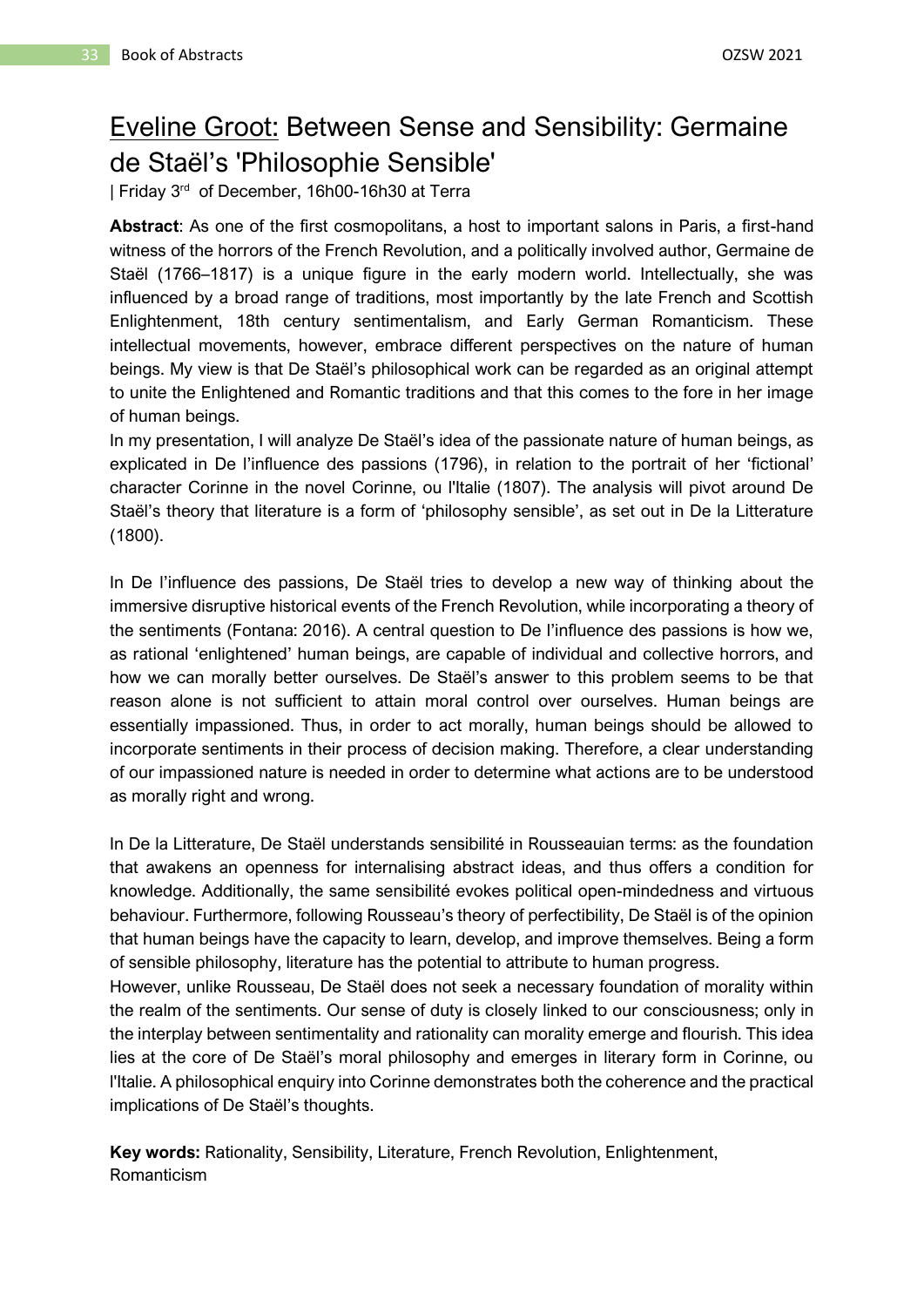## <span id="page-34-0"></span>Nina de Groot: Moving beyond the individual - A call for collectiveness on using Commercial DNA databases for criminal investigations

| Friday 3 rd of December, 12h00-12h30 at Restauratie

## **Abstract**

Over 35 million people worldwide have taken a commercial DNA test to find out about their ancestry, distant relatives, genetic predisposition for diseases, or simply coriander taste aversion. But these commercial genetic DNA databases could also be used for a completely different purpose: identification of criminal suspects. By uploading a DNA profile, found at a crime-scene, into a genetic genealogical database, police can identify very distant relatives of the suspect. By mapping both family trees and their overlap, an expert can identify the unknown perpetrator. This method has been used in over 200 criminal cases, mostly in the US. In the Netherlands, the possibility of using IGG in criminal investigations is currently explored. Yet, this so-called investigative genetic genealogy (IGG) raises multiple (bio)ethical issues.

I discuss two ethical concerns; valid informed consent for forensic use and the privacy protection of DNA data from individuals. However, I argue that there are more pressing ethical problems that extend beyond this individual approach. This is mainly because the technique can identify very distant relatives. As such, when only a fraction of the population will consent to forensic use of their DNA data, it will be possible to identify, in practice, almost the entire population. I discuss the limitations of an individual bioethical approach to IGG, by discussing the ethical framework of informed consent and privacy for relatives in the genetic medicalclinical context. This framework, I argue, cannot be transposed to the IGG setting.

Instead, I propose a collective ethical approach to IGG, one that includes the international and commercial nature of this practice. I discuss how other approaches, outside the traditional bioethical perspective, can be helpful for the ethical debate on IGG. I discuss several options for an effective ethical framework on IGG. I explore the similarities and differences between IGG and, on the one hand, a universal population-wide database, and, on the other, familial searching in forensic DNA databases. I propose a collective ethical perspective towards IGG that takes the interpersonal, commercial, transnational, and societal nature of the practice at its core. I conclude that IGG should be primarily approached from this collective perspective, and not from an individual one.

#### **Key words:**

Bioethics, medical ethics, genetics, ethics, DNA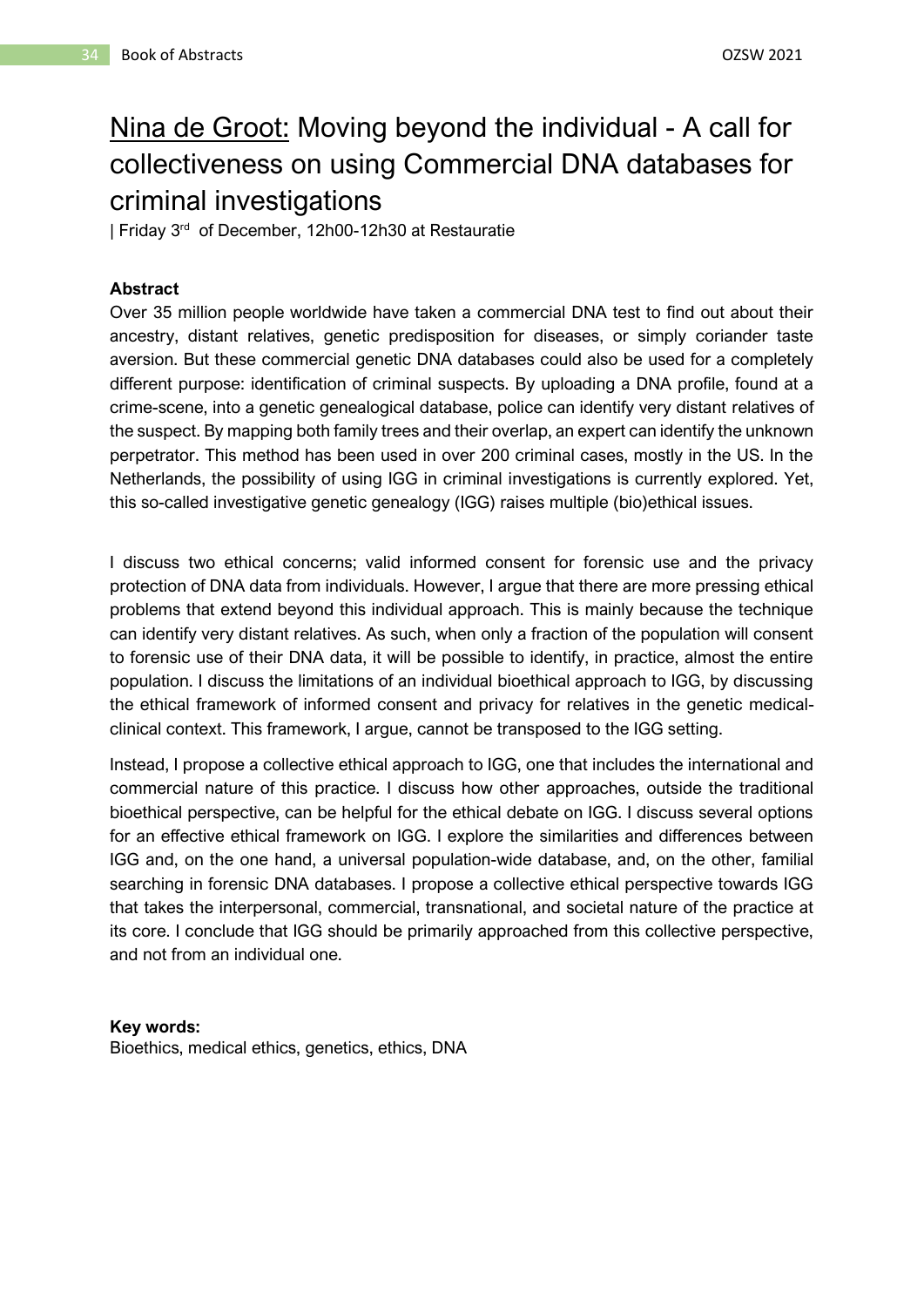## <span id="page-35-0"></span>Frank Hindriks: When to Start Saving the Planet?

| Friday 3<sup>rd</sup> of December, 17h00-17h30 at De Glazen Hal

#### **Abstract**

Global warming reduces crop yields, increases species extinction, and threatens the future of Pacific Island Nations (IPCC 2018). Intuitively, such alarming climate harms call for immediate action. However, the claim that individuals have a duty to prevent climate harms faces two important problems. First, individuals can rarely if ever avert a climate harm on their own. Second, often too few people are willing to contribute. Climate duty skeptics take the first problem to entail that individuals are never obligated to reduce their carbon footprint, unless their government forces them to (Sinnott-Armstrong 2005, Cripps 2013). A couple of considerations suggests that things are not so bleak. Individuals can in some cases help prevent climate harms. Furthermore, they can often activate others and thereby increase the number of people who are willing to contribute. But there is a further problem. The process of activating enough people takes time. This poses a threat to what I call 'the urgency intuition' according to which preventive action is required soon, if not immediately.

Saving this intuition requires a new conception of the duty not to harm, or, more precisely, of its causal and epistemic preconditions. Robert Goodin (2012), Holly Lawford-Smith (2015a, 2015b), and Stephanie Collins (2019) have argued that an individual is obligated to contribute to a collective outcome only if enough others are willing to do so as well. The underlying idea is that the morally desirable outcome can be brought about successfully only if there is a critical mass of willing individuals. This forms the core of what I call 'the success proviso.' However, as just mentioned, often too few individuals are willing to contribute and take preventive action (Batson 2015; Bandura 2016). When this is the case, the success proviso entails that people become obligated to take preventive action only once enough others have been activated. For instance, turning off your air conditioning at night or taking the plane rather than the train will be required only once enough others are willing to do the same. Because of this, the success proviso fails to preserve the urgency intuition.

The alternative that I propose here turns on the prospect of success. In order for an individual to be obligated to take preventive action, this prospect must be good enough. By this I mean that it must be reasonably likely and suitably clear that the individual can help prevent the harm. As I argue below, this 'prospect proviso' sometimes requires taking preventive action right from the start. And when others have to be activated first, this activation process might progress in such a promising manner that preventive actions are already required before it has been completed. For this to be the case, individuals must have enough reason to believe that a sufficient number of others will be activated. Strikingly, an individual will then be required to initiate preventive action already before the harm can in fact be prevented. In this way, the prospect proviso preserves the urgency intuition.

#### **Key words:**

Activation, climate change, collective responsibility, moralization, obligation to activate signaling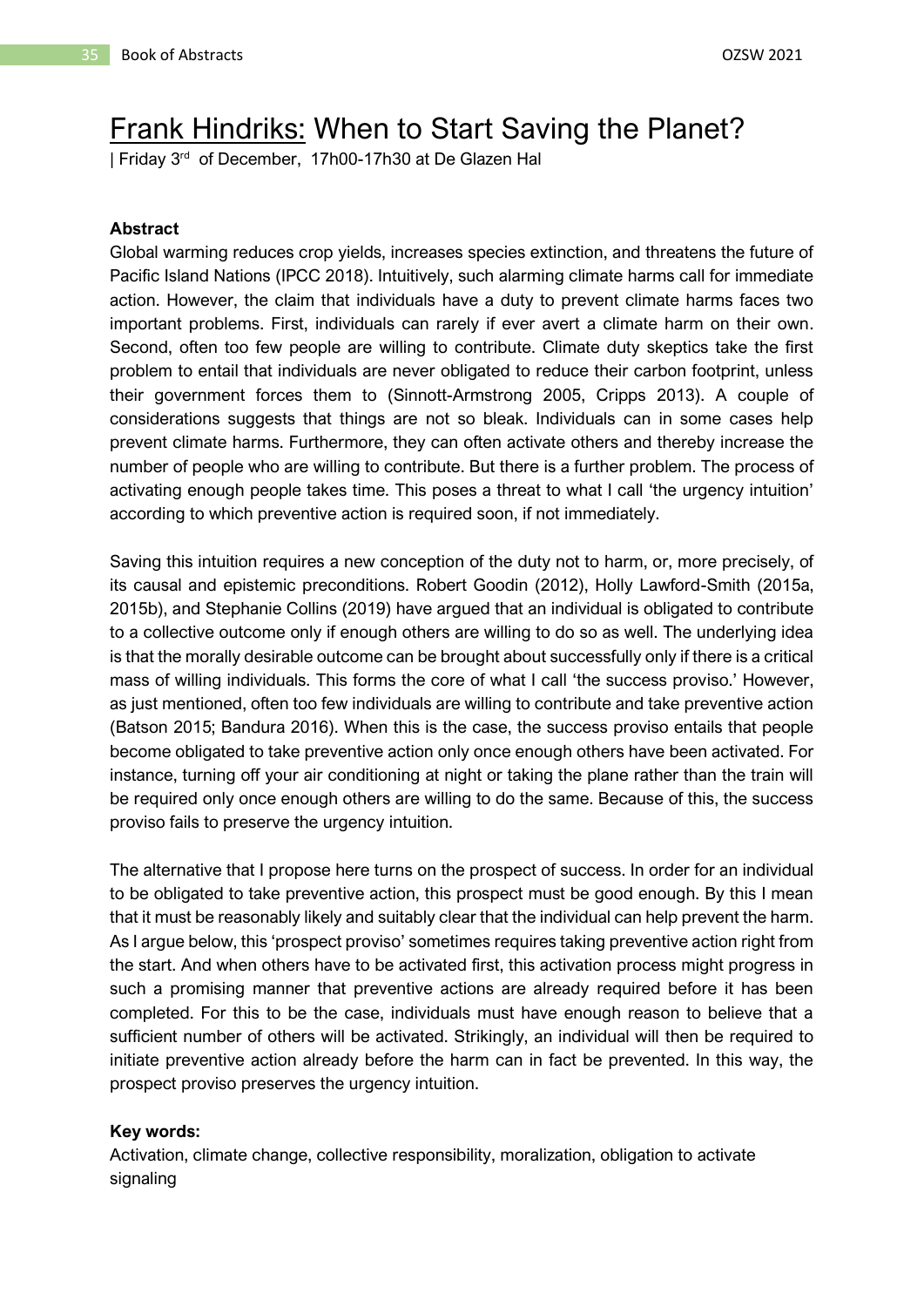## Aldo Houterman: Sport in an Algorithmic Age: Metamorphosing bodies in the work of Michel Serres

| Saturday 4<sup>th</sup> of December, 13h45-14h15 at Terra

#### **Abstract**

How can we think of a metamorphosis of the human body during the pandemic? The so-called 'intelligent lockdown' made us Cartesians again, working from home behind a desk, experiencing others only through a window, and constantly adopting the same point of view. At the same time, we learned that sports and physical exercise improve our immunological status and counteracts fatigue, anxiety and depression. Typically, the role of the body and sport are seen as instrumental for labor productivity, mental health or gathering data. But can we also think of the intrinsic value of the human body and sport in times of zoonosis, co-immunity, global warming, and surveillance capitalism?

In this paper, I aim to conceptualize the sporting body in the light of current global challenges by consulting the work of French philosopher Michel Serres (1930-2019). I will show that throughout his oeuvre, Serres develops a radically unique and systematic view of the metamorphosis of the human body. Besides, I will argue that Serres' analyses of sports bring forward a number of creative insights that can contribute to current transformations in thinking about sport.

During his work on the philosophy of science in the 1970s, Serres tracks down three ways of conceptualizing the body since modernity. These are the body as a "mechanical statue" that is moved by natural forces during the 17th and 18th century, as a "thermodynamic motor" that runs on heat in the 19th century, and as an "information-processing network" that receives, stocks and emits small-scale energies mid-20th century. In his seminal works, The Parasite (1980) and The Five Senses (1985), Serres develops the idea of the human body as a sensuous network that processes information from noise, often by making use of examples form sports, such as rugby, football, gymnastics and athletics.

In a more recent work, Hominescence (2001), Serres narrowly relates embodiment to societal and scientific changes. Serres' provoking idea is that, against the backdrop of developments such as vaccination, biotechnology, urbanization, hygiene procedures, telecommunication and algorithms, "during the recent decades, a new body was born" (p. 25). He calls this new body "hominiscent", entering a phase of fast changes, mirroring the process of adolescence, and becoming more responsible for life and death.

Interestingly, Serres argues that exercise and training provide us tools for dealing with complexity, deviation and turbulence. Physical exercise enables us to enhance our "global intuition": it opens up new bodily techniques and the creative ability to deal with the global challenges we face today.

**Key words:** Philosophy of the Body, Philosophy of Sport, Philosophy of Medicine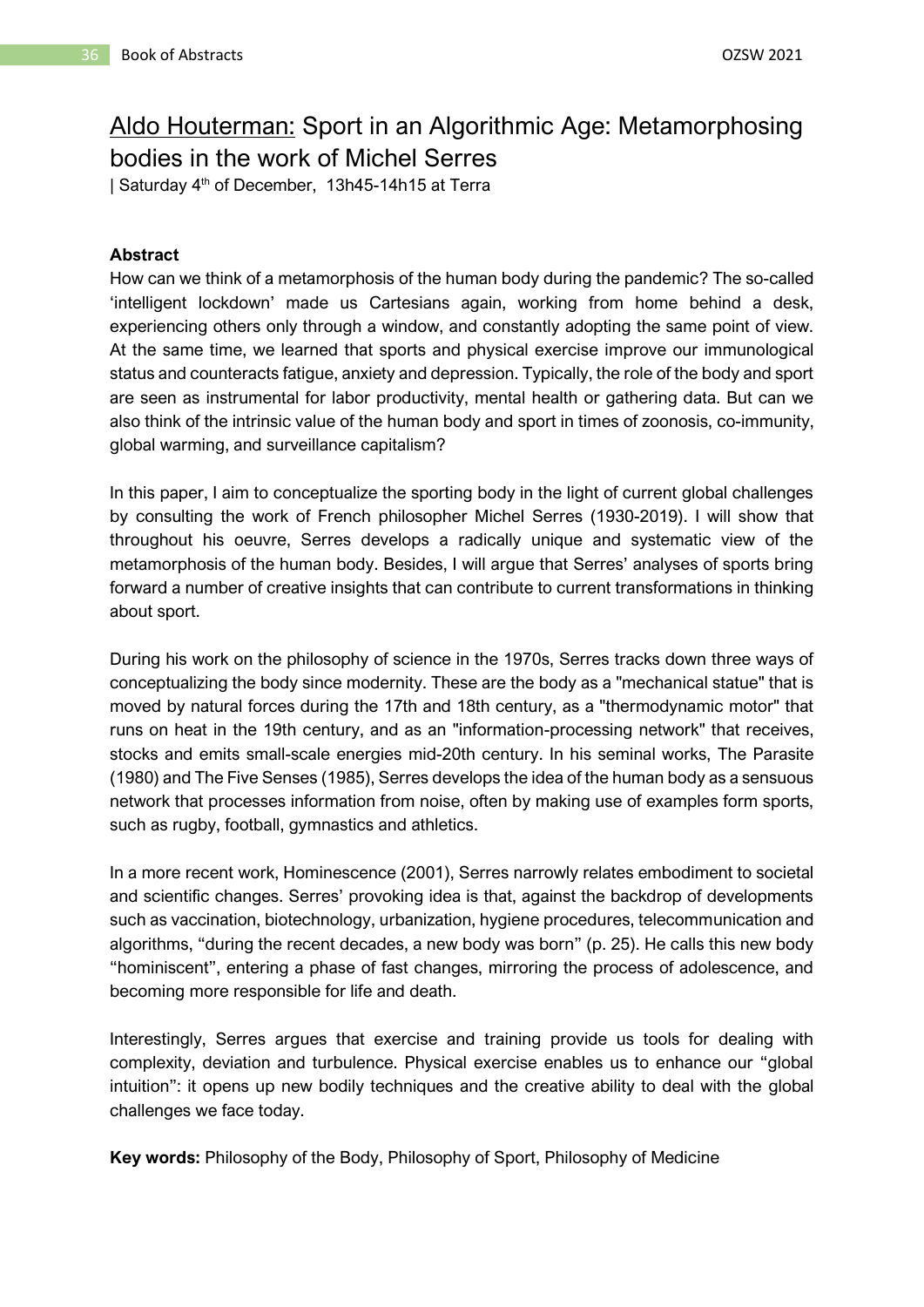### Pei-Hua Huang: Uncertainty, Vaccination, and the Duties of Liberal States

| Saturday 4th of December, 12h15-12h45 at Restauratie

#### **Abstract**

Earlier this year, several governments decided to suspend part of their vaccination programmes for fear of exposing people to undue risks of developing the rare but severe cerebral venous thrombosis from the AstraZeneca vaccine. The investigation launched by the European Medicines Agencies concluded that the overall health benefits of receiving an AstraZeneca vaccine significantly outweigh the risks. However, some states remained their suspension policy, citing the reason that they had "better alternatives" for their people.

Most of the criticisms against the decision are based on the concern of the time-sensitive nature of the combat of COVID-19, arguing that the suspension cause unnecessary death by creating logistic problems and delaying the vaccine rollout. While arguments based on riskbenefit analysis has their strength, in a highly uncertain situation like the COVID-19 pandemic we are still experiencing, these arguments against the suspensions might also be undermined by the latest epidemiological data. Therefore, focusing on the risk-benefit analysis provides less helpful normative guidance for public health policymaking in the time of uncertainty.

In this paper, I propose a duty-based critique of the suspension of vaccine rollouts and the "better alternatives" account. I first consider the argument that a government has a general duty to protect its people from undue health risks and other hazards (duty of protection). I argue that defending the decision by appealing to the duty of protection faces several challenges from both scientific and moral angles. The suspensions of vaccine rollout disproportionally focused on shielding people from the undue risk of developing cerebral venous thrombosis, failing to recognise that suspending the vaccine rollout also exposed people to a higher risk of contracting COVID-19. The suspensions infringe people's right to take the risks they deem worth taking for their health.

The "better alternatives" account also fails to provide moral support for the decision. The epistemic uncertainty undermines the strength of the argument — the latest research on the efficacy shows that AstraZeneca outperforms Pfizer in generating longer-lasting immunity. The research regarding the long-term efficacy of different vaccines also reveals that a vital issue advocators of the "better alternatives" didn't address, i.e. better in terms of what? Side effects, the strength of immunity, and the efficacy against different variants are all reasonable but incommensurable considerations. It is morally problematic for any liberal government to dictate which consideration ought to be prioritised, for this violates the principle of neutrality. A liberal government should uphold its commitment to value pluralism and facilitate its people to make decisions as well-informed as possible.

#### **Key words:**

covid-19, liberalism, reasonable pluralism, vaccination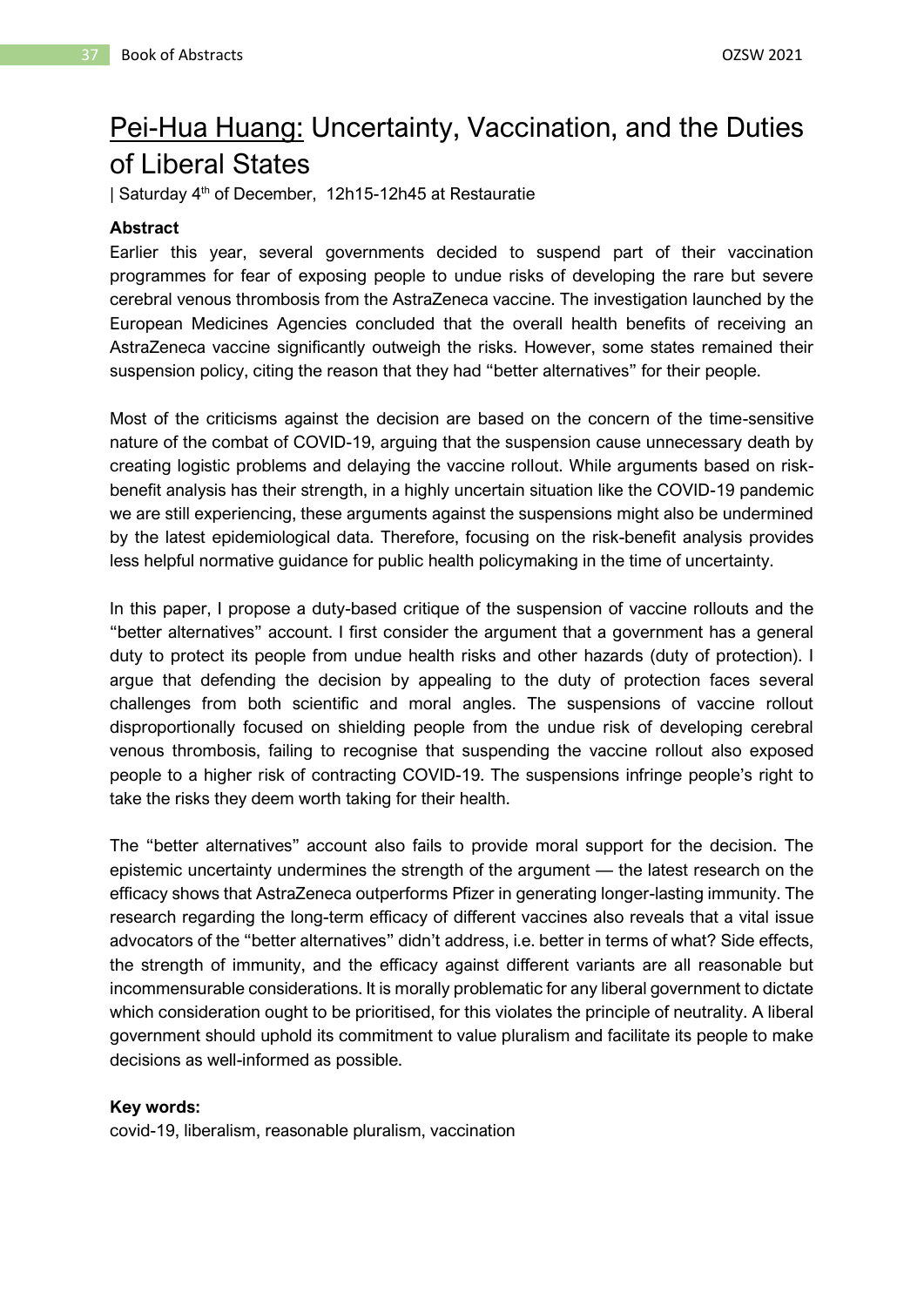## Carlo Ierna: Husserl on the Ethics of Cognitive Artifacts

| Friday 3 rd of December, 11h30-12h00 at Restauratie

#### **Abstract**

In his 1900 Prolegomena, Husserl analyzes the two roles of mathematical symbols: the semantical role of referring to the corresponding number concepts and the syntactical role of "operational signs" (Hua XVIII, 202). Due to this ambiguity, mathematical symbols enable us to perform computations simply through symbol manipulation. For instance, by exploiting the structure of our decimal, positional number system, we can perform the calculation "times 10" by appending a zero. This can be done without conceptual insight into the meaning of the symbols or operations. Numeral systems are designed precisely to have such features, to render calculations as simple and quick as possible, despite our contingent psychological limits. We require a suitable numeral system to do mathematics with as little thought as possible, performing computations according to "blind psychological rules" (Hua XII, 357). Mathematics itself is "the most amazing mental machine" (Hua XII, 350), furthermore this psychological symbol system can be outsourced to a physical symbol system: an actual machine (Hua XII, 364). Just like we do, the machine exploits the syntactic characteristics of the symbols and symbol system, with no regard to the semantics: "we perform additions, multiplications, etc., with decimal numbers purely mechanically, if we don't even use machines to infer the results." (Hua Mat I, 247). Our own blind, uninsightful calculations and those done with computing machinery have the same epistemic status, since both implement the same algorithm. That is why Husserl can make the broader claim that "Science also has a subjective side. [...] Here belong the modern methods of calculation with calculating machines, logarithmic tables, etc." (Hua Mat II, 294). Implementing an algorithm in a machine does not make it more objective or less psychological, since it was designed by humans for humans and therefore still follows the same psychological rules of human thought economy.

This leads to a normative concern: the ethical consequences of outsourcing our thinking to machines. According to Husserl, I should ultimately be able to justify my actions in a selfsufficient manner, "from autonomous insight", but he also cautions that "If I were to apply this principle with full rigor, then I would not be allowed to use any logarithmic table, any calculating machine, without having knowledge in all seriousness of the theory." (Hua XLII, 272). Ethically, I should only accept the outcomes of computations which I could have performed myself insightfully, i.e. with full awareness of the semantics involved in the symbols and operations. Yet, Husserl acknowledges that this is impossible in practice: we cannot know and do all that is needed to satisfy this rigorous principle. The world, both natural and cultural, is far too complex for that. Hence, we cannot avoid relying on tools for thought. Husserl's theory of symbolic computation leads to a very timely conclusion: in order to understand the world and act ethically in it, we need to understand the tools to which we have outsourced our thinking and the theories on which this very possibility is based.

#### **Key words:**

Edmund Husserl, History of Philosophy, History and Philosophy of Technology, History and Philosophy of Mathematics, Computer Ethics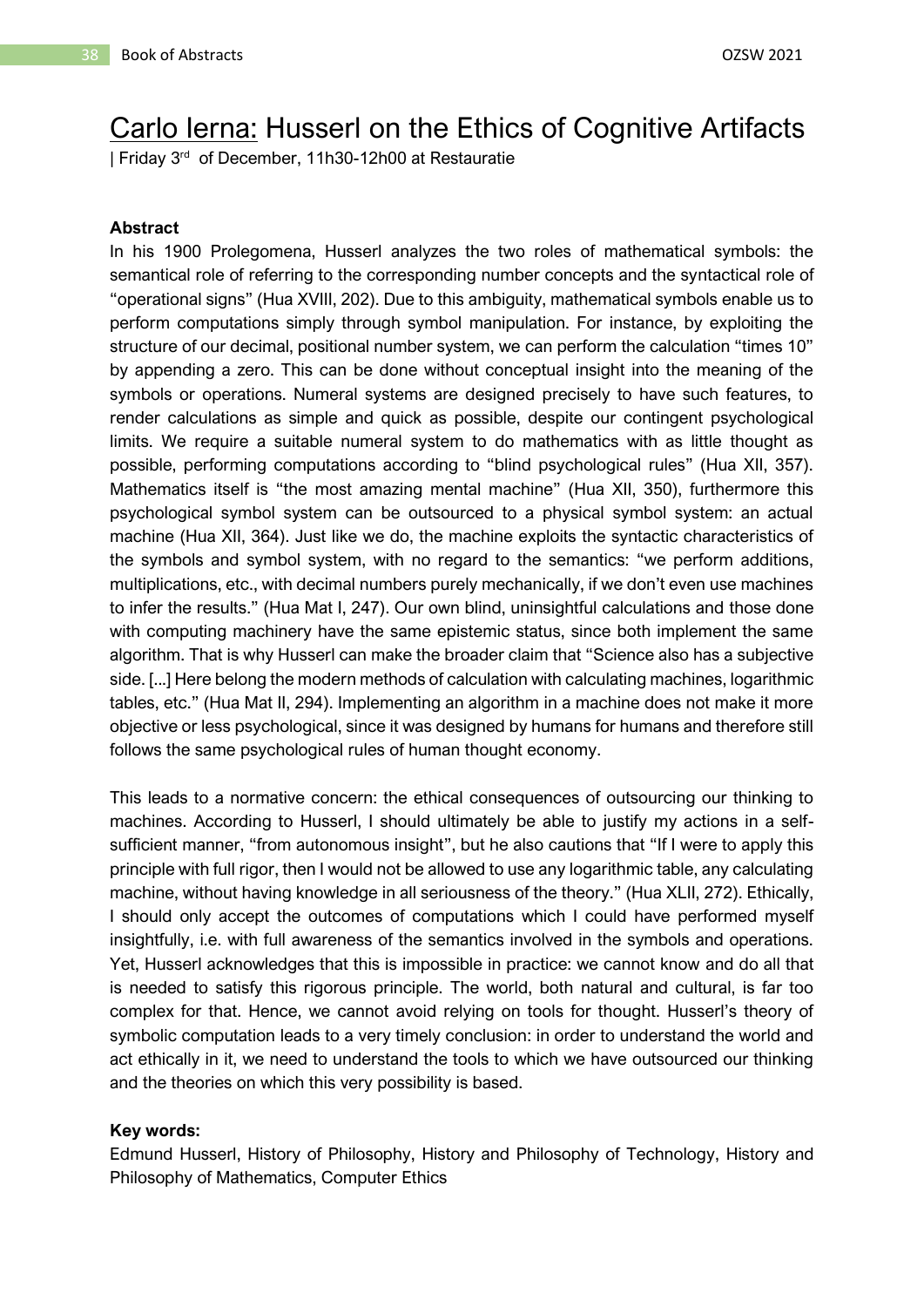### Bjørn Jespersen: A misdiagnosed conundrum about \*woodchuck\* and 'groundhog'

| Friday 3<sup>rd</sup> of December, 16h00-16h30 at Kunst

#### **Abstract**

The fauna of logical semantics is teeming with woodchucks and groundhogs, pumas and cougars. Likewise, its flora boasts both furze and gorse. Nor is its viticulture a stranger to either Zinfandel or Primitivo grapes.

But consider a pair of lexically synonymous predicates such as 'is a woodchuck' and 'is a groundhog'. Are they intersubstitutable within an attitude attribution without affecting either the truth-value of the attribution or the content of the belief? The received view is in the negative. I argue the answer ought to be in the affirmative, basically because the predicates are assumed to be synonymous. I suggest the received view is informed by a confusion of predicates and properties, thus drawing semantic and logical distinctions where only syntactic distinctions should be drawn.

The most common move is to argue that an agent may know the predicate 'is a groundhog', but not the predicate 'is a woodchuck', and so it would be not only misleading but also false to use the latter in a report of the agent's attitude toward groundhogs / woodchucks. Moreover, the received view allows it to be rational to believe that Fs are not Fs, as in the report "Phil believes that groundhogs are not woodchucks". Note that this report is emphatically not put forward as a shorthand for something like "Phil believes that the animals called 'groundhogs' are not woodchucks", which just reports Phil's lack of command of a predicate.

My objection is that an attributee's ignorance of a (semantically speaking redundant) predicate is irrelevant to which predicates the attributer is allowed to use when reporting the content of the attitude. I find the arguments in favour of the received view to be nothing other than a rehash of Mates's puzzle revolving around the pair 'to chew' and 'to masticate'. My own position draws inspiration from, inter alia, the Church-Langford translation test. The issue with predicates is parallel to the issue with pairs of proper names like 'Cicero' and 'Tully', whenever these are deemed synonymous.

If my line of reasoning is agreed to, the intensions of standard possible-world semantics will suffice for substitutability. Still, in some cases the complements need to be hyperpropositions (propositions more fine-grained than up to necessary equivalence). The reason is that otherwise the belief that woodchucks are groundhogs and the belief that natural numbers are natural numbers, being analytically trivial, will be one and the same belief, thus relating agents to the entire logical space. Thus, there are cases where we do need fine-grained meanings. But I suggest that the reason for fine-graining has been misdiagnosed.

I discuss two theories supporting the received view and then present my own account of believing that woodchucks are groundhogs and believing that woodchucks are poisonous.

**Key words:** Predicates, Logical semantics, Substitution, Attitude, Fine-grained meaning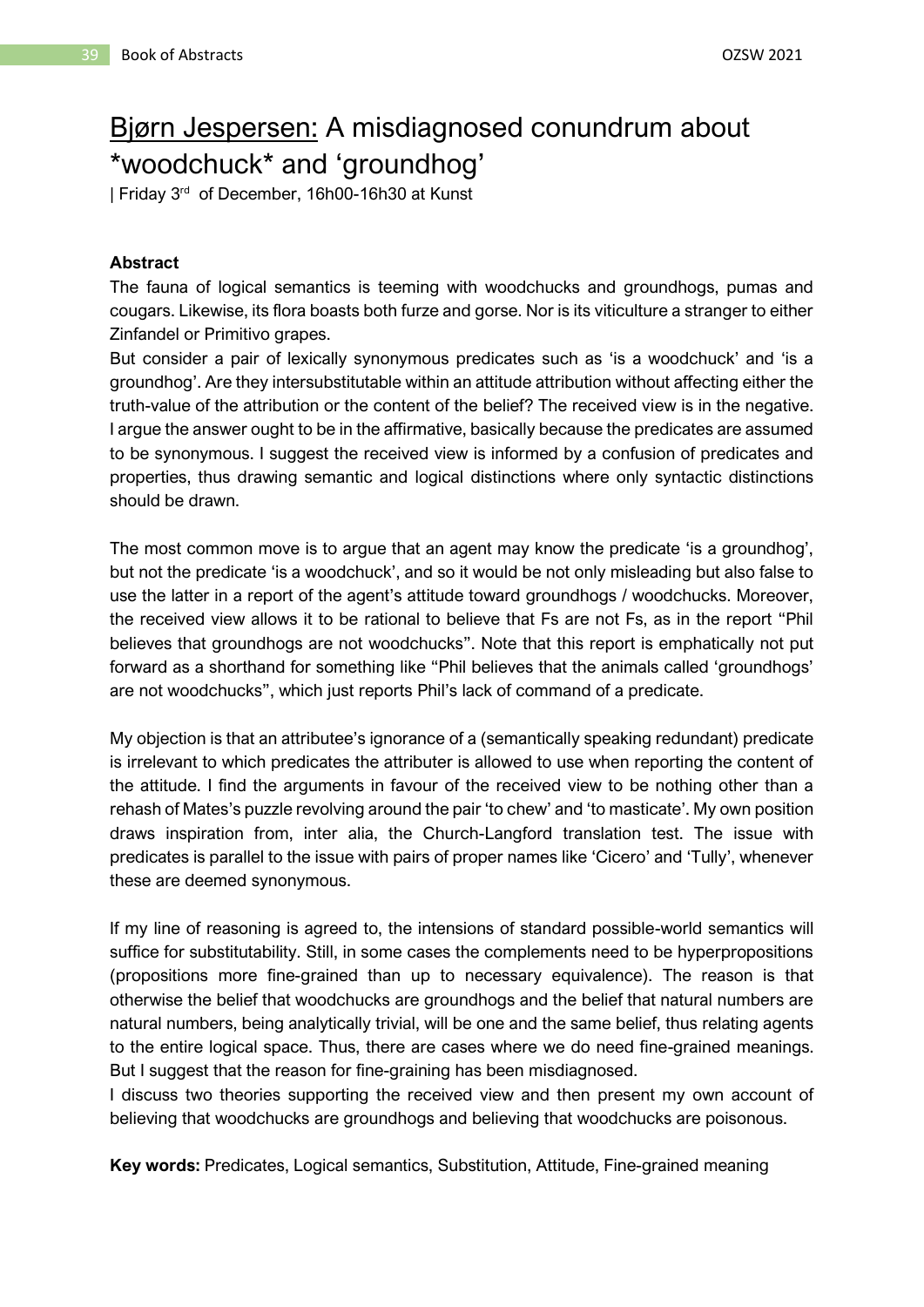### Akshath Jitendranath: The Formulation of Rational Choice

| Friday 3<sup>rd</sup> of December, 17h00-17h30 at Kunst

#### **Abstract**

My objective here is to argue that the phenomena of hard choices undermines the standard formulation of rational choice. I start, however, with a defence of the standard formulation against Ruth Chang's influential argument for the very same claim. In particular, I scrutinize Chang's claim that hard choices are situations where the alternatives are comparable by a sui generis binary relation called on a par with. The upshot of this, Chang believes, is the following: the standard story about rationality (at least within choice theory) needs to be abandoned or reformulated because the primitive concept of at least as good as cannot account for this sui generis evaluative relation. Against this, I show that it is Chang's case for the relation on a par with that cannot be sustained. I then turn to show why I believe the theory of rational choice needs to be reformulated in the light of the phenomena of hard choices. More specifically, I show that hard choices puts the—undefended but almost universally invoked—assumption of decisiveness under stress. To see what this assumption is, recall that in the standard theory, a choice is represented by a choice function C that specifies, for any choice situation A, a choice C(A) which is a non-empty subset of A. That non-emptiness is built into the definition of a choice function is the assumption of decisiveness. Hard choices puts this assumption under stress because a hard choice is, by definition, a situation in which a deliberating agent cannot make a rationally justified choice from a given menu of alternatives. To account for the phenomena of hard choices, then, the assumption of decisiveness needs to be dropped. However, when decisiveness is abandoned some classic results fail. For example, I show that a choice function that satisfies Amartya Sen's famous α and β does not characterize a transitive preference relation (when we allow for indecisiveness). An axiom that is new to the literature and due to Martin van Hees—van Hees' ξ—is required in addition to α and  $β$  in order to ensure that the underlying preference relation is transitive. Thus, a result that makes an initial contribution to the required reformulation of rational choice theory is also presented.

#### **Key words:**

practical philosophy, rationality, practical reason, rational choice theory, hard choices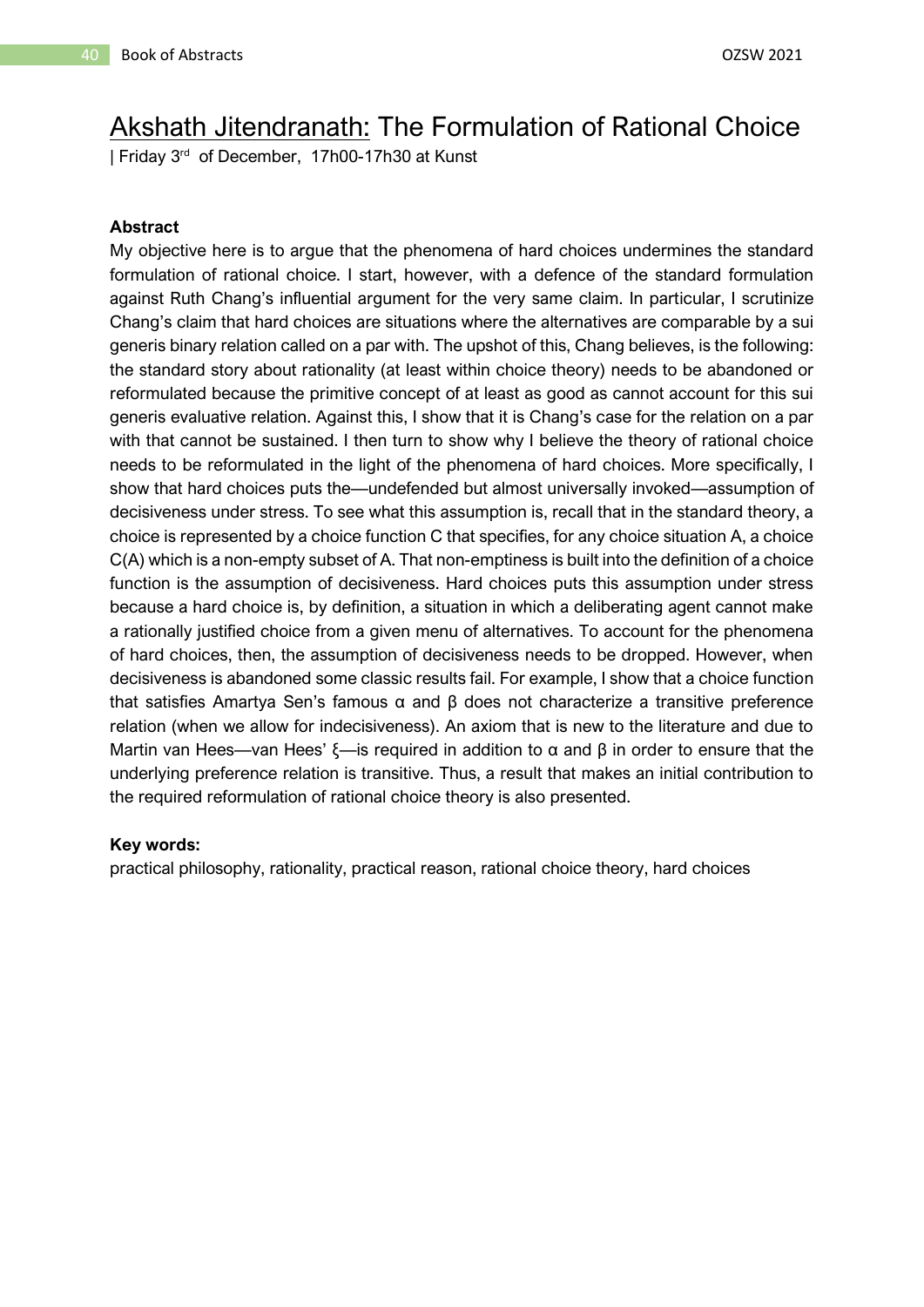### Michael Klenk: Design, Alignment, and the Structure of Values

| Friday 3<sup>rd</sup> of December, 17h00-17h30 at Textiel

#### **Abstract**

The development of AI raises urgent questions about which and whose values it should be aligned with. This has come to be known as the value alignment problem (Russell 2019; Gabriel 2020). Policymakers such as the IEEE or the EU High-Level Expert group are increasingly alert to the issue and call for technology in general, including AI-based technology, to be aligned with or designed for ethical values (EU 2020; IEEE 2019). Solving the value alignment problem may be a pre-condition for safe and legitimate development of more advanced AI-based technologies (Aguirre et al. 2020).

Apart from the technical question of how to embed values in technological artefacts by way of design, the normative question of what values – and whose – to align with has attracted some much needed attention. For instance, the value concept in value sensitive design has been criticised as inappropriately descriptive (Manders-Huits 2011), problematically universal (Borning and Muller 2012), and researchers have urged for the need to justify the targets of value alignment with normative theory (Jacobs and Huldtgren 2018; Albrechtslund 2007, p. 67). In the light of disagreement about normative theory, others argued in favour of procedural democratic approaches to determine fairly the values targeted for alignment (Gabriel 2020; Taebi et al. 2014).

These are important contributions because, in different ways, they highlight the normativity of values. Values are normative in the sense that they give us reasons to believe, desire, feel, or act rather than merely (de facto) inciting or motivating us. However, these approaches are marred by normative disagreement, and they lack a metaethical substantiation.

This paper seeks to contribute to the solution of the value alignment problem by introducing an metaethical framework that will help researchers to assess the structure of value. Rather than defending a substantive metaethical view about what values are or a particular normative theory to identify values (e.g. deontology), the paper shows that any solution to the value alignment problem necessitates a normative explanation of the sort 'x is of value because y.' It then shows how to account for such claims by way of different metaethical structures of value. I distinguish valuing as a subjective or intersubjective responses from value, understood as a normative fact. Though valuing may serve as evidence for value, it must be grounded by a normative claim that associates descriptive properties (e.g. 'is safe') with evaluative or normative properties (e.g. 'is good'). The rest of the paper spells out different possible value structures instantiated by such grounding claims. Some grounding claims are normative laws that explain the normative force of valuing. There may be more fundamental metaethical laws, also expressible as grounding claims, which explain normative laws. An important property of these laws is their stability, which determines how small changes in the grounds affect the grounded values. This, I argue, is of crucial importance the design of technologies aligned with our values.

**Key words:** Artificial intelligence, value alignment, moral philosophy, metaethics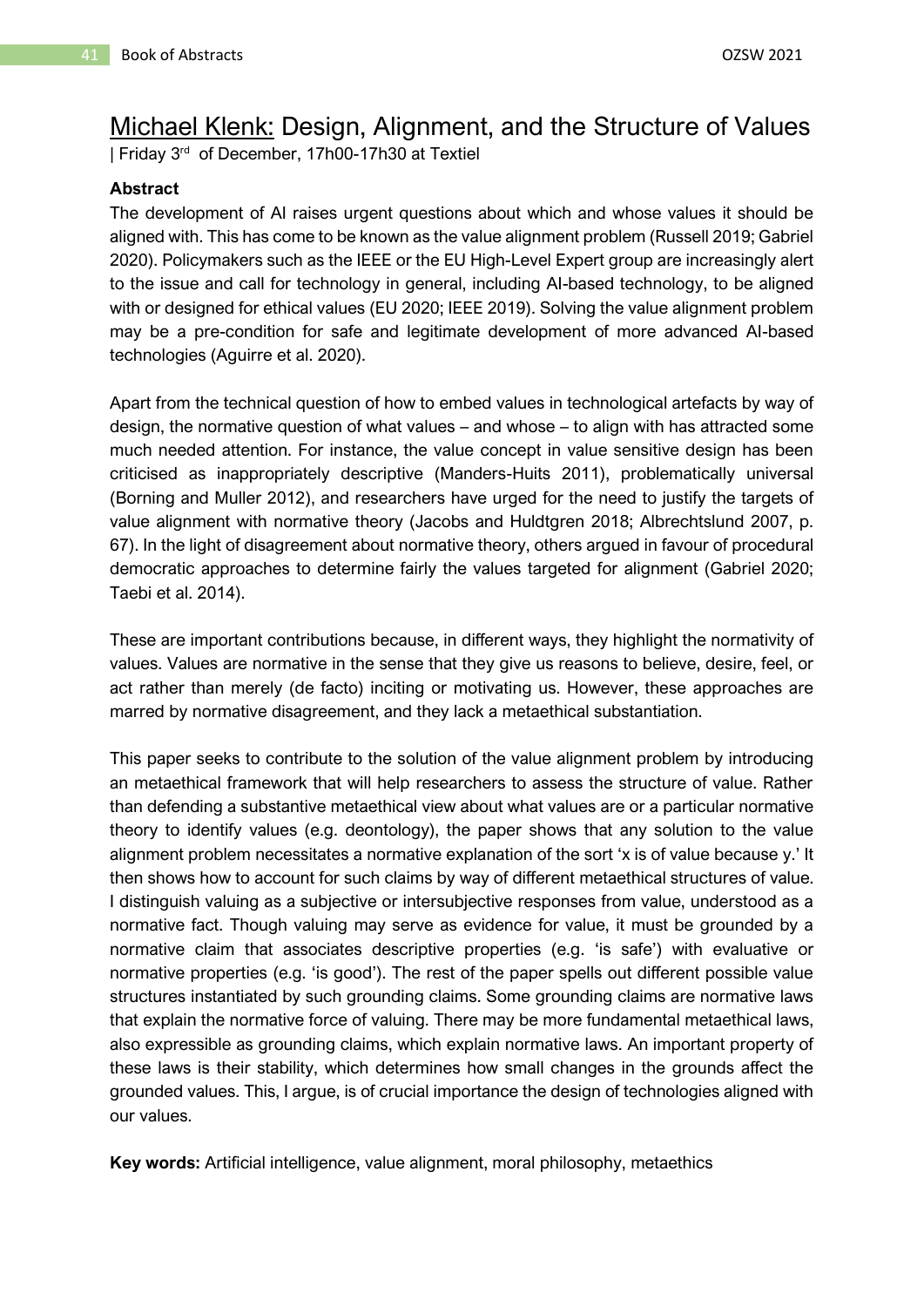### Koen Kramer: The role of technologies in the instrumentalization of animals: a technological mediation perspective on humananimal relations

| Friday 3 rd of December, 16h00-16h30 at Restauratie

#### **Abstract**

Animal ethicists have raised concerns about the possible instrumentalization and objectification of animals in various technological practices, including precision livestock farming and the biotechnological 'improvement' of animals in livestock breeding and biomedical research. Helpful conceptualizations of instrumentalization and objectification have been developed from Kantian and feminist perspectives, but a systematic account of the instrumentalizing and objectifying potential of technologies is currently lacking. According to the account presented in this contribution, which is based on technological mediation theory, technologies can contribute to instrumentalization and objectification by amplifying and reducing certain features of animals in human perception or by inviting and inhibiting certain human actions towards animals. We illustrate how this account can give direction to ethical and empirical inquiries with respect to the instrumentalization and objectification of animals by means of technology, taking genetic selection technologies in livestock breeding as a case study. While this contribution focuses on the technological mediation of instrumentalizing and objectifying relations towards animals, the account offered is also relevant for analyzing how technologies may foster different relations towards animals, or analyzing how instrumentalizing and objectifying relations among humans can be mediated by technology.

#### **Key words:**

animal ethics, ethics of technology, instrumentalization, objectification, technological mediation, genomic selection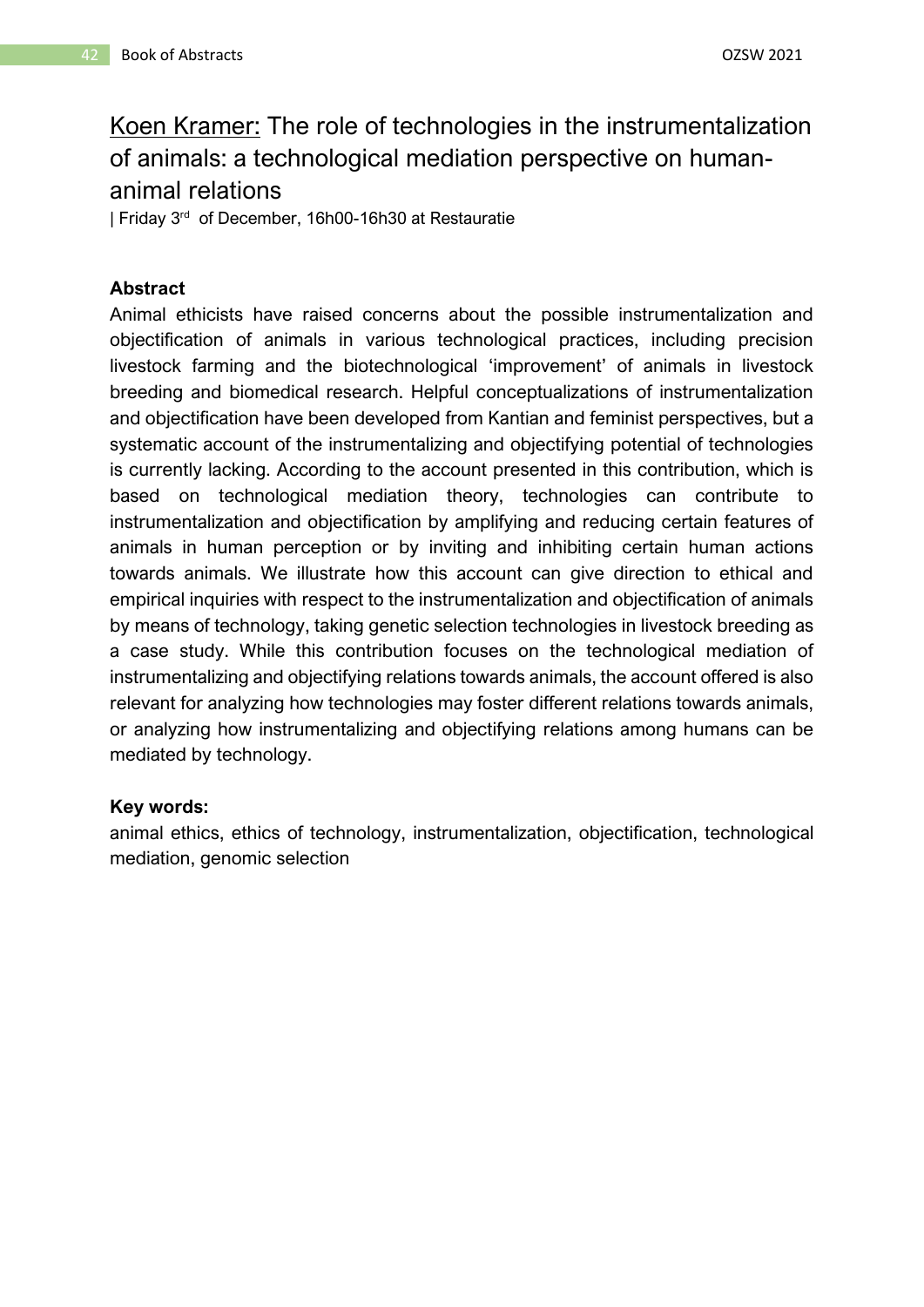## Matthias Kramm: Problematizing "Western philosophy"

| Friday 3 rd of December, 17h00-17h30 at Ambacht

#### **Abstract**

African philosophy, Asian philosophy, and Indigenous philosophies are just three examples of how the philosophical world is becoming more diverse. During the last decades, the label "Western philosophy" has been employed by many philosophers to distinguish a specific philosophical tradition that supposedly originated in the "West" from these other philosophical traditions. The philosophical motives for introducing this distinction range from attempts of decolonizing philosophy and challenging the hegemony of "Western philosophy" to attempts of defending "Western philosophy" against alternative philosophical paradigms and methodologies.

In many respects, the label of "Western philosophy" can be considered a successor of the labels "analytic philosophy" and "continental philosophy". In an initial phase, both "analytic philosophers" and "continental philosophers" emphasized the difference between their ways of doing philosophy, and the prevailing view was that there was "no perceptible convergence between the two philosophical worlds" (Quinton 2005, p. 170). Contemporary philosophers challenge the assumption that "analytic philosophy" and "continental philosophy" can be clearly distinguished from each other in terms of topics, method, or style. According to Dan Zahavi, such an approach results in "oversimplification and reification" and ignores the various overlaps between the two traditions (Zahavi 2016, p. 91). Currently, the label of "Western philosophy" is most often employed in such a way that it encompasses both "analytical philosophy" and "continental philosophy". But the debate on whether "Western philosophy" and "non-Western philosophy" can be clearly distinguished from each other or whether there are overlaps between them in many ways replicates earlier debates on the relationship between "analytical philosophy" and "continental philosophy".

Although the label of "Western philosophy" raises a lot of questions, I do not argue that the label should be abandoned. If philosophers follow certain guidelines when defining "Western philosophy", the label can fulfil an important task, be it in terms of decolonial critique, critical self-reflection, or challenging epistemic marginalization. In this paper, I therefore examine the label of "Western philosophy". First, I differentiate among essentialist, anti-essentialist, and non-essentialist ways of defining "Western philosophy" (Mallon 2007; Phillips 2010). I then provide an overview of different types of criteria – such as political, geographical, or linguistic criteria – that philosophers have used to delimit "Western philosophy" from "Non-Western philosophy" (Gordon 2019). Finally, I offer three guidelines that philosophers should adhere to when problematizing "Western philosophy".

#### **Key words:**

Western philosophy, Decoloniality, Essentialism, Pluralism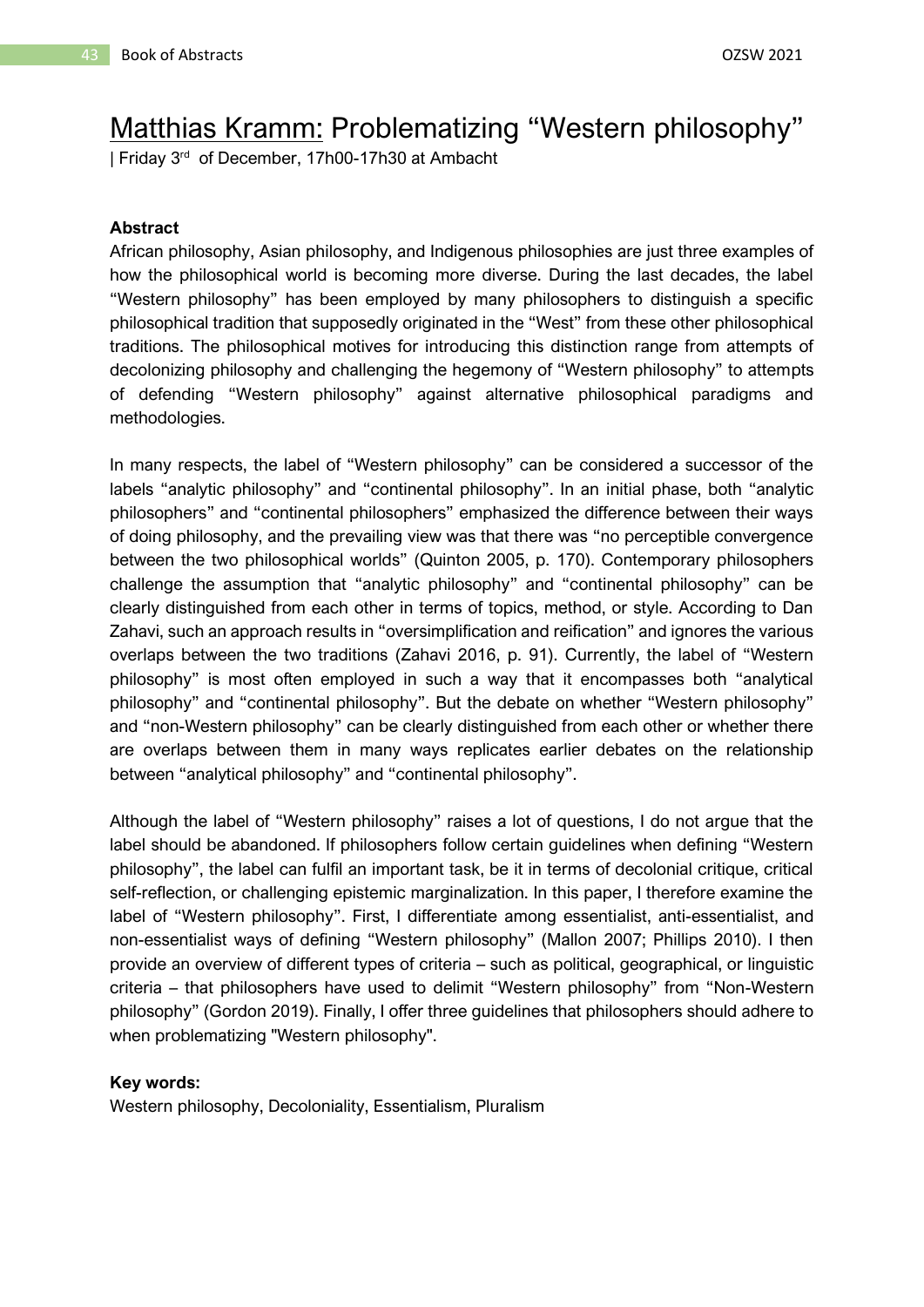### Thirza Lagewaard: An agonistic response to deep disagreement

| Saturday 4th of December, 11h45-12h15 at Restauratie

**Abstract:** This paper challenges a Rawlsian solution to epistemic deep disagreement by criticizing Michael Lynch's Method Game both from within contemporary deliberative theory and by proposing an alternative way of dealing with deep disagreement: an agonistic answer. Some disagreements are solved in a heartbeat. Others lead to divides that are seemingly impossible to cross. Such deep disagreement is sometimes seen as a problem for democratic societies. When policy needs to be made on contested issues, like vaccines, climate change, or immigration policies, deep disagreement about these topics can hamper decision making. In such cases, the disagreement has to be resolved or otherwise be dealt with.

However, many argue that deep disagreements are not rationally resolvable. If this is indeed the case, how to deal with such disagreements in a democracy? In his book In Praise of Reason, Lynch proposes a practical solution that is inspired by and very similar to Rawls's Veil of Ignorance: the Method Game. The goal of the game is to arrive at a list of epistemic principles that every reasonable person can commit to. This solution fits very well into the widely accepted deliberative approach to democracy, because the Method Game focuses on public reason and aims for consensus.

Lynch's Rawlsian solution to deep disagreements stands hitherto mostly unchallenged. However, given existing diversity and structural epistemic injustices, a Rawsian response might not be a realistic or even a desirable practical way to deal with deep disagreement in a democratic society. It's not realistic because the Method Game has no bearing on the actual world we live in. It is not desirable because it puts many restrictions on which kind of reasons can be used. Restricting what counts as a valid public reason, increases the risk of excluding the reasons given by marginalized people.

This paper challenges Lynch's solution from two perspectives: from the contemporary deliberative approach and from the agonistic approach to democracy.

Lynch's practical solution does not take into consideration recent work within the deliberative approach that, since Rawls, has moved away from a focus on consensus and reason giving. Contemporary deliberativism takes into account the diversity of society and the different ways people contribute to a public debate. Lynch's method game would improve by including these recent trends.

The Method Game is also challenged by an alternative answer to deep disagreement: An agonistic answer that does not aim at consensus, rational or otherwise, but instead focuses on the value of conflict and diversity. This answer to deep disagreement is more realistic, because it focuses on our actual world and is more in line with the entrenched and unresolvable nature of deep disagreements. An agonistic answer would also be more sensitive to epistemic diversity and the inclusion of marginalized voices. This paper contributes to the epistemology of deep disagreement by challenging Lynch's Rawlsian solution. At the same time this paper draws attention to the relevance of the agonistic approach for the emerging field of political epistemology.

**Key words:** Deep Disagreement, Deliberative democracy, Agonistic democracy, Conflict, Epistemic Injustice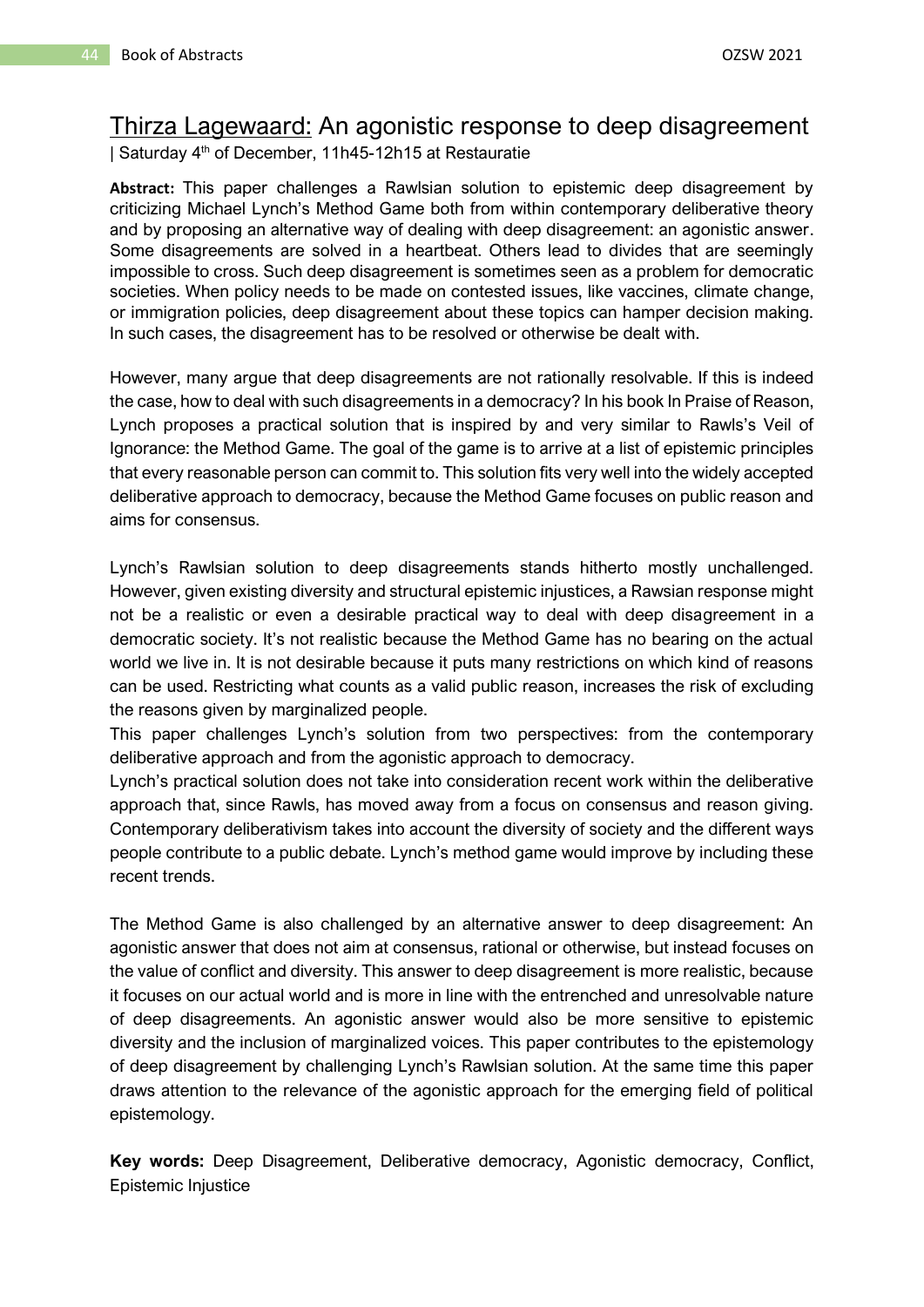## Laura Lamers, Jeroen Meijerink, Giedo Jansen and Mieke Boon: A Capability Approach to Worker Dignity under Algorithmic Management

| Saturday 4th of December, 11h45-12h15 at De Glazen Hal

#### **Abstract**

This paper develops a conceptual framework to study and evaluate the impact of 'Algorithmic Management' (AM) on worker dignity. While the literature on AM addresses many concerns that relate to the dignity of workers, a shared understanding of what worker dignity means, and a framework to study it, in the context of software algorithms at work is lacking. We advance a conceptual framework based on a Capability Approach (CA) as a route to understanding worker dignity under AM. This paper contributes to the existing AM literature which currently is mainly focused on exploitation and violations of dignity and its protection. By using a CA, we expand this focus and can evaluate the possibility that AM might also enable and promote dignity. We conclude that our CA-based conceptual framework provides a valuable means to study AM and then discuss avenues for future research into the complex relationship between worker dignity and AM systems.

#### **Key words:**

Algorithmic Management, Capability Approach, Human Resource Management, Worker Dignity, Human Dignity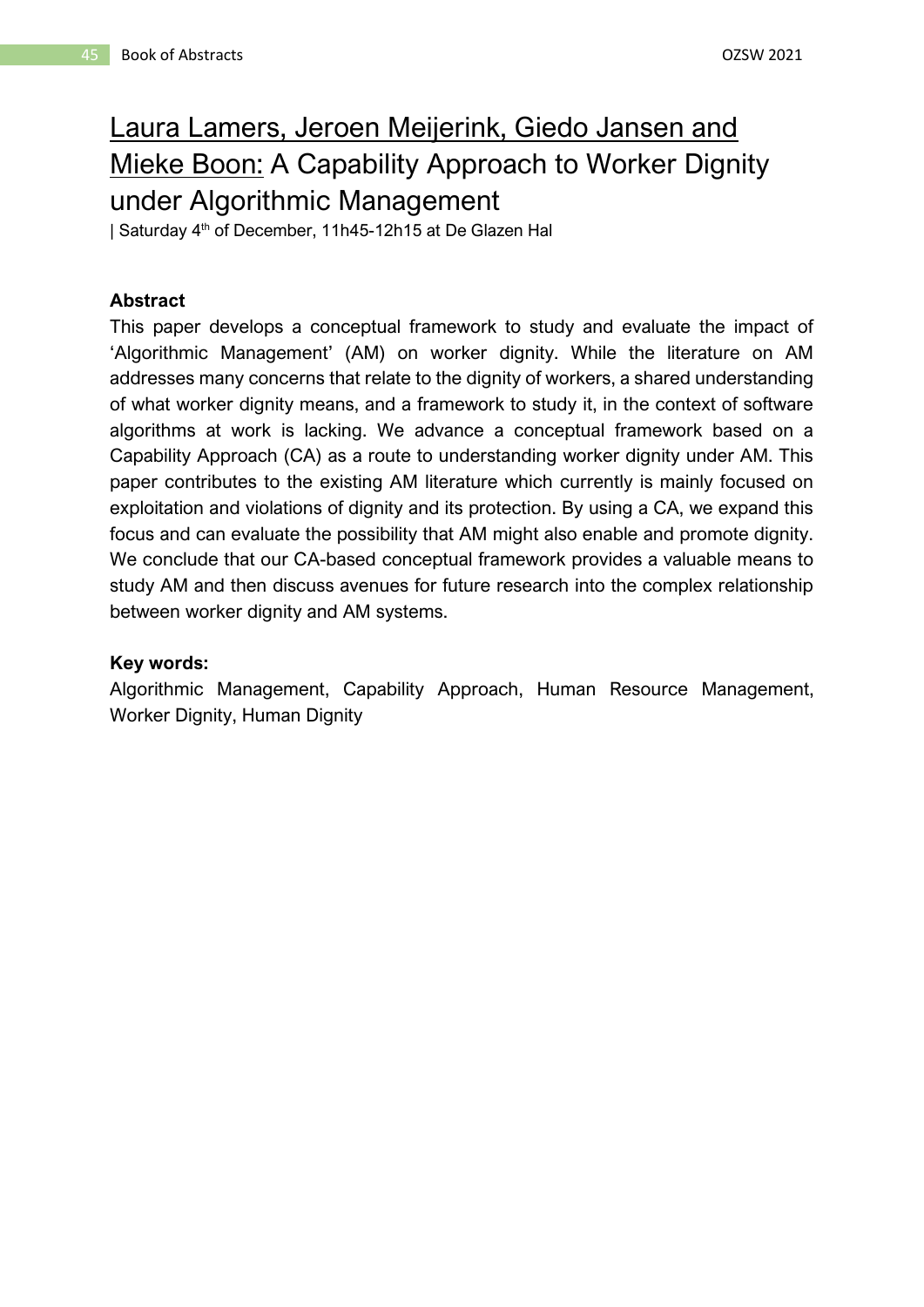## Maud van Lier: Introducing a four-fold way to conceptualize Artificial Agency

| Friday 3 rd of December, 16h30-17h00 at Restauratie

#### **Abstract**

Recent developments in AI research suggest that an AI-driven science might not be that far off. The research of for example Melnikov et al. (2018) and that of Evans et al. (2018) show that automated systems can already have a distinctive role in the design of experiments and in directing future research. Common practice in many of the papers devoted to this automation of basic research is to refer to these systems as 'agents'. What is this attribution of agency based on? And to what extent can these artificial agents automate the research practice? Would it even be possible for them to make scientific discoveries? An initial step in answering these questions is to determine what we mean by 'artificial agent' in the context of basic research. This paper proposes for this conceptualization a new methodological framework, which allows researchers to model artificial agency according to four distinct strategies that complement each other. Three of these modeling strategies - Gricean modeling, analogical modeling and theoretical modeling - were already identified and used by Sarkia (2021) to conceptualize 'intentional agency'. In the paper, I show that 'artificial agency' in a basic research setting bears similarities to 'intentional agency'. Given these similarities, I argue that the same modeling strategies that Sarkia proposes to use to conceptualize intentional agency might be useful for the conceptualization of artificial agency as well. However, taken together, these three strategies are insufficient for a complete account of artificial agency. This is because all of them are normative in nature, and do not allow the researcher to analyze the actual use of the bigram 'artificial agency'. Since a conceptualization of artificial agency is incomplete without the study of the actual use of the term, I propose to add a fourth modeling strategy, called contextual modeling, to the existing three. This fourth strategy complements the other three by being descriptive rather than normative in nature. Lastly, I show through the use of examples how these four modeling strategies complement one another in the conceptualization of artificial agency in a basic research context, and, taken together, bring about a more complete account of this kind of agency.

#### **Key words:**

Artificial Agency, AI-driven science, Methodological framework, Basic Research, Intentional Agency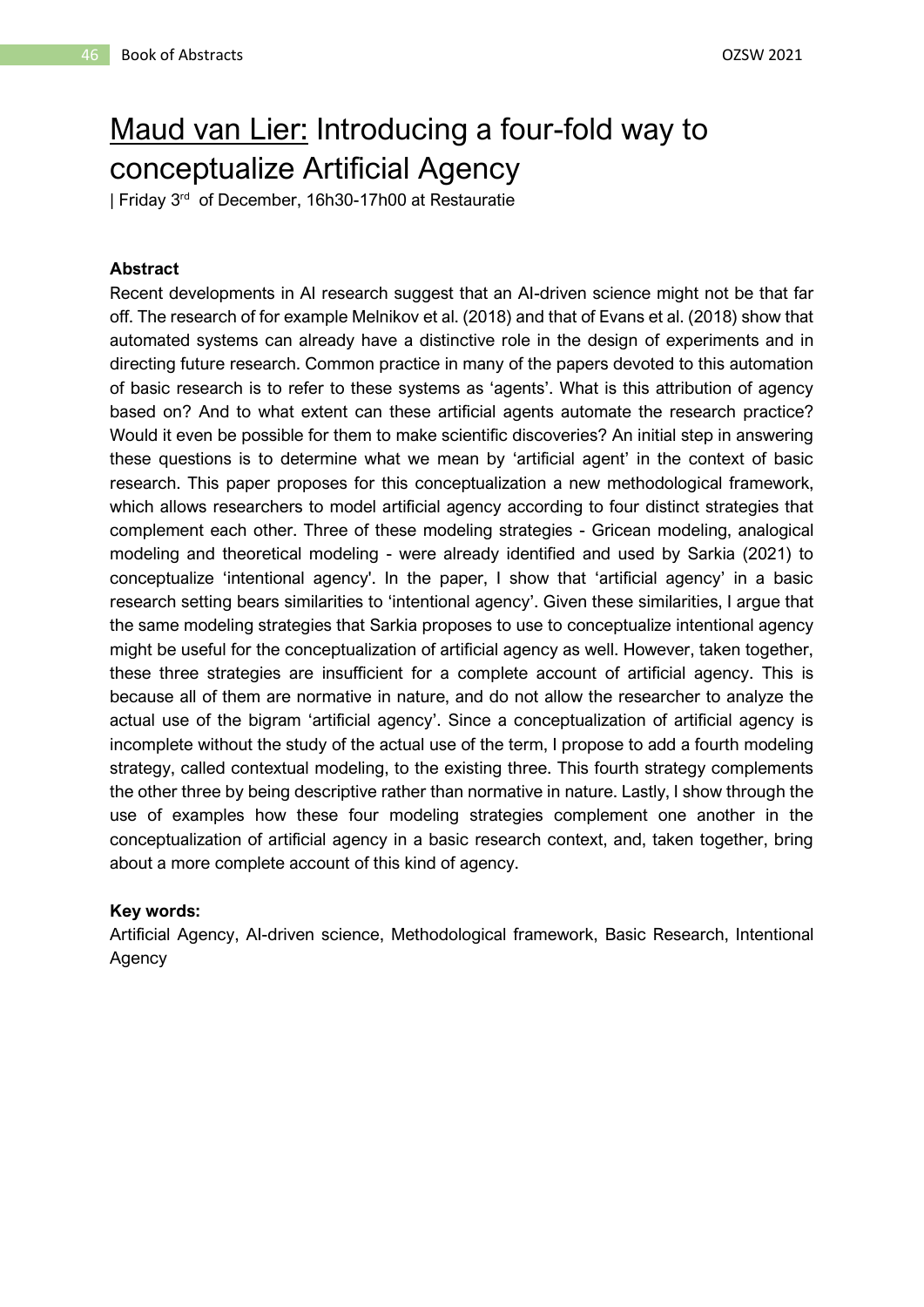# Pilar Lopez Cantero: Duties to preserve romantic relationships

| Saturday 4<sup>th</sup> of December, 13h45-14h15 at Kunst

#### **Abstract**

Romantic break-ups can be a really painful experience, and it is not uncommon for people to offer well-meaning advice: "you need to move on!", "time to re-assess your priorities", "you weren't than happy with them anyway". Given that break-up motivated suffering can be greatly disrupting, it may be the case that if the sufferer can do something to overcome this, they have a self-directed obligation to do so. In this paper, I explore three possible duties to oneself after romantic break ups.First, I discuss that suffering in break-ups can be a type of self-victimization identified by Gheaus (2021: 10). This could give rise to a duty to stop one's own suffering, which I believe is best captured through a duty of self-compassion: the cultivation of the right relationship with oneself, which requires to look at one's own suffering from an observer stance (Keller and Huppert 2021). Second, I look into a possible duty of critical revision of the past relationship, and one's self-understanding as it was shaped within the relationship. After a break-up, understanding of the past may fall into two extremes: either romanticizing the relationship, or trying to 'erase' the relationship to return to a previous self-conception. Critical revision will avoid falling between these two extremes and discerning when complete erasure may be warranted, which is true in certain submissive relationships (Lopez-Cantero & Archer 2020). Finally, I look into a duty of moving forward and argue that the content of this duty will be defined by three factors: whether the break-up is a case of disorientation (Harbin 2016), whether it is a damaging transformative experience (Carel and Kidd 2019) and whether the break-up is the starting point for a new relationship of ex-partnership.

#### **Key words:**

Ethics, emotions, love, duty, break-ups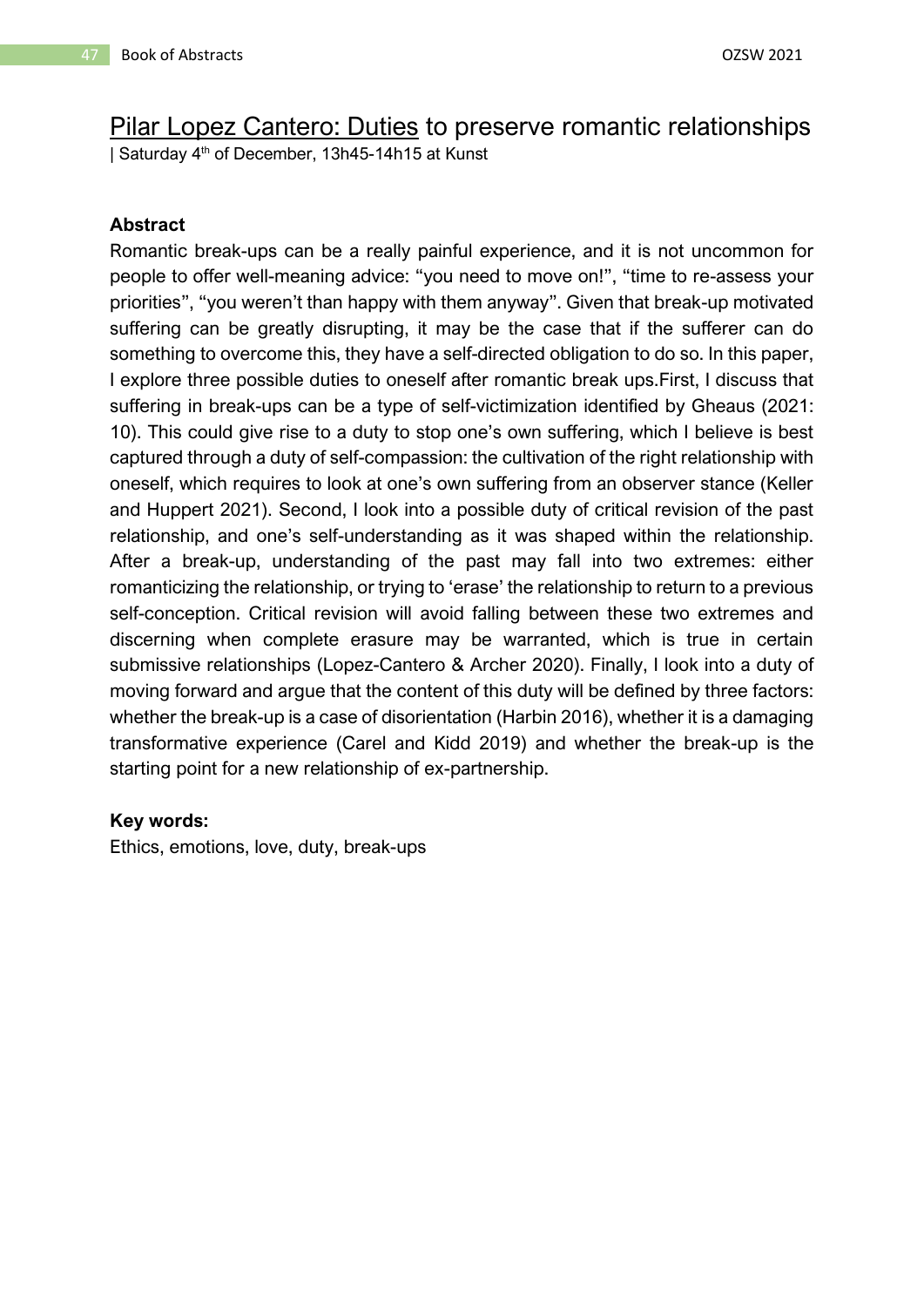### Kritika Maheshwari: Russian Roulettes, Exploding Toasters, and Thomsons' Problem of Risk Imposition

| Saturday 4<sup>th</sup> of December, 11h15-11h45 at De Glazen Zaal

#### **Abstract**

The concept of risk imposition is central to discussions in moral and political philosophy of risk. It is now a standard position in the literature to think that risk impositions per se are morally significant – in and of themselves. However, few discussants have made any efforts to provide an account or analysis of what exactly is involved in imposing risks on others. For instance, do I "impose" a risk on you, or innocently assume one, when I buy a lawn mower that has some non-negligible risk of exploding, thereby destroying your garden gnome? Or, do I "impose" a risk on you, rather than merely inform you of it, when I take you mountain climbing, telling you well in advance that carrying such an activity is generally dangerous? Does an employer "impose" risk on you, rather than merely offer you one, when he hires you to do a dangerous job that comes with rewards?

These examples of everyday conduct or behaviour that involve some serious risk of harm for others cannot, without further clarification, be immediately regarded as imposition of risk on part of the agent. Yet, this seems to be the trend in existing literature. Moreover, little, if anything, is said about exactly why such instances properly qualify – or should qualify as genuine instances of morally problematic risk impositions. This theoretical oversight is surprising, insofar any normative framework of risk imposition must include, at its very foundation, an account of the nature of risk imposition (Oberdiek 2017). Absent such an account, it is unclear how we are to make sense of something's moral significance without having a clear idea of whatever it is that possesses moral significance.

In this talk, I aim to make progress in this direction by offering a moralised account of what it is to impose risk. I do this by, in part, defending morally relevant distinctions between imposing risks, exposing others to risk, and attempting, or trying to risk harm onto others. These distinctions, I argue, matter to our moral assessment of a particular agent's risky conduct, and in particular, the degree of blame we can attribute to them for wrongly subjecting others to risk.

My discussion divides into three parts. First, I offer a brief overview of existing literature, focussing closely on the so-called paradigmatic cases of risk imposition, and argue that these cases by themselves fail to establish that theorists operate with a clear, unified understanding of what risk impostions constitute. Second, I consider whether Frances Kamm's (2013) and David DeGrazia's (2014) lesser-known distinction between merely exposing others to harm versus imposing harm on them that tracks causal responsibility to distinguish between two. Against Kamm and DeGrazia, I argue that this distinction should track moral rather than causal responsibility. And third, I consider the implications of a moral responsibility-centered analysis of what it is to impose risks for existing debates one (im)permissibility of imposing risks.

**Key words:** risk, impositions, moral responsibility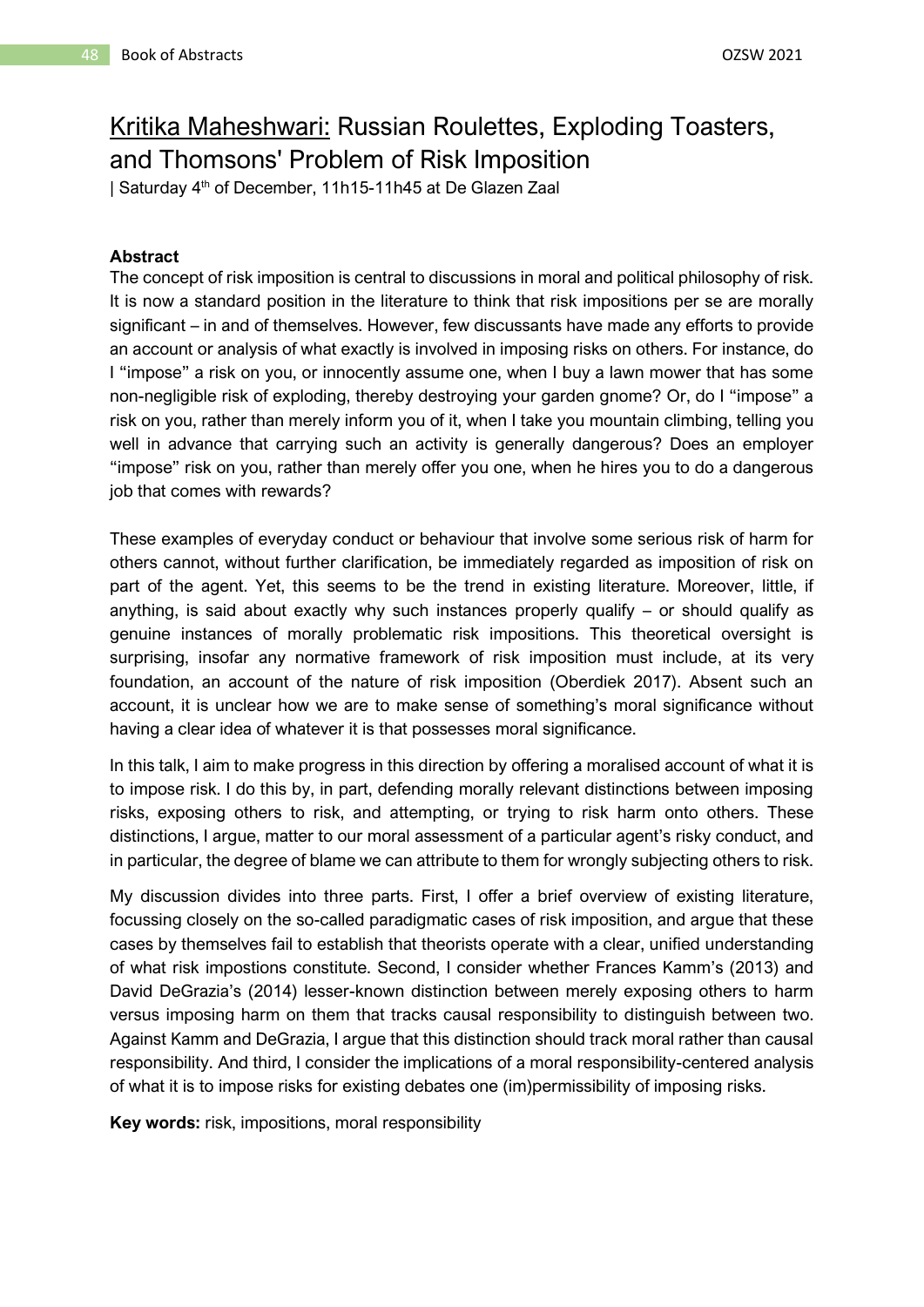## Diana Martin: Macroethical duties: framing the collective responsibility of engineers

| Saturday 4th of December, 13h45-14h15 at Restauratie

#### **Abstract**

The two major approaches in engineering ethics are macro- and micro-ethical in nature (Herkert, 2005). At the core of the distinction between these, we find questions about the scope of engineers' responsibilities, the capacity to exercise their public duty, as well as the nature of the constraints for doing so. The aim of the presentation is to explore the "responsibility dilemma" arising from misattributed duties by both approaches, in order to frame the group responsibility of engineers in terms of macroethical duties that are not undermined or overridden by asking too much of its bearers.

The responsibility dilemma that arises is that microethical individualistic approaches ascribe duties which in some cases engineers cannot fulfil from an individual standpoint, while macroethics, given its focus on the broader mission of engineering, ascribes societal duties that treat engineers as part of a collective, when, following Collins' (2019) tripartite distinction, they would be members of groups or coalitions. As such, by not taking adequate account of the structural pressures engineers face, as well as of their decision-making capabilities, there is a danger of moralism, with unrealistic expectations being placed.

To address this dilemma, I argue that individual engineers, despite the limited agency to correct the structural features identified as problematic from an ethical standpoint, have two macroethical duties:

- (i) The first macroethical duty, inspired by Collins' (2019) work on group duties, is to join collectives in such a way as to favour responsible decision-making and systematic change. An example of collective groups are professional associations and societies, whose actions can help strengthen support structures (i.e. civic coalitions), or develop and modify the tools that affect engineering practice, such as regulations, policies and legislation (Zandvoort, 2005). Another example are citizen movements, who demanded accountability for the social and environmental impact of engineering developments, and played a role in replacing in the US professional code the primacy of engineers' duty towards the employer with the duty towards society (Weil, 1984; Mitcham, 2009), or the more recent March against Climate Change.
- (ii) The second macroethical duty is to promote a value driven stance that requires members of collective groups to reflect on the society engineering can develop (Son, 2008). This might refer to an active involvement in formulating rules and regulations that promote socially just practices (Martin and Schinzinger, 2013) or protocols for the development of technologies that are congruent with egalitarian and democratic values (Vanderburg, 1989). The scope of macroethical duties would go beyond the physical consequences of engineering artefacts as to include also its nonphysical consequences, such as globalization or inequality (Hansson 2017).

**Key words:** engineering ethics, collective responsibility, engineering duties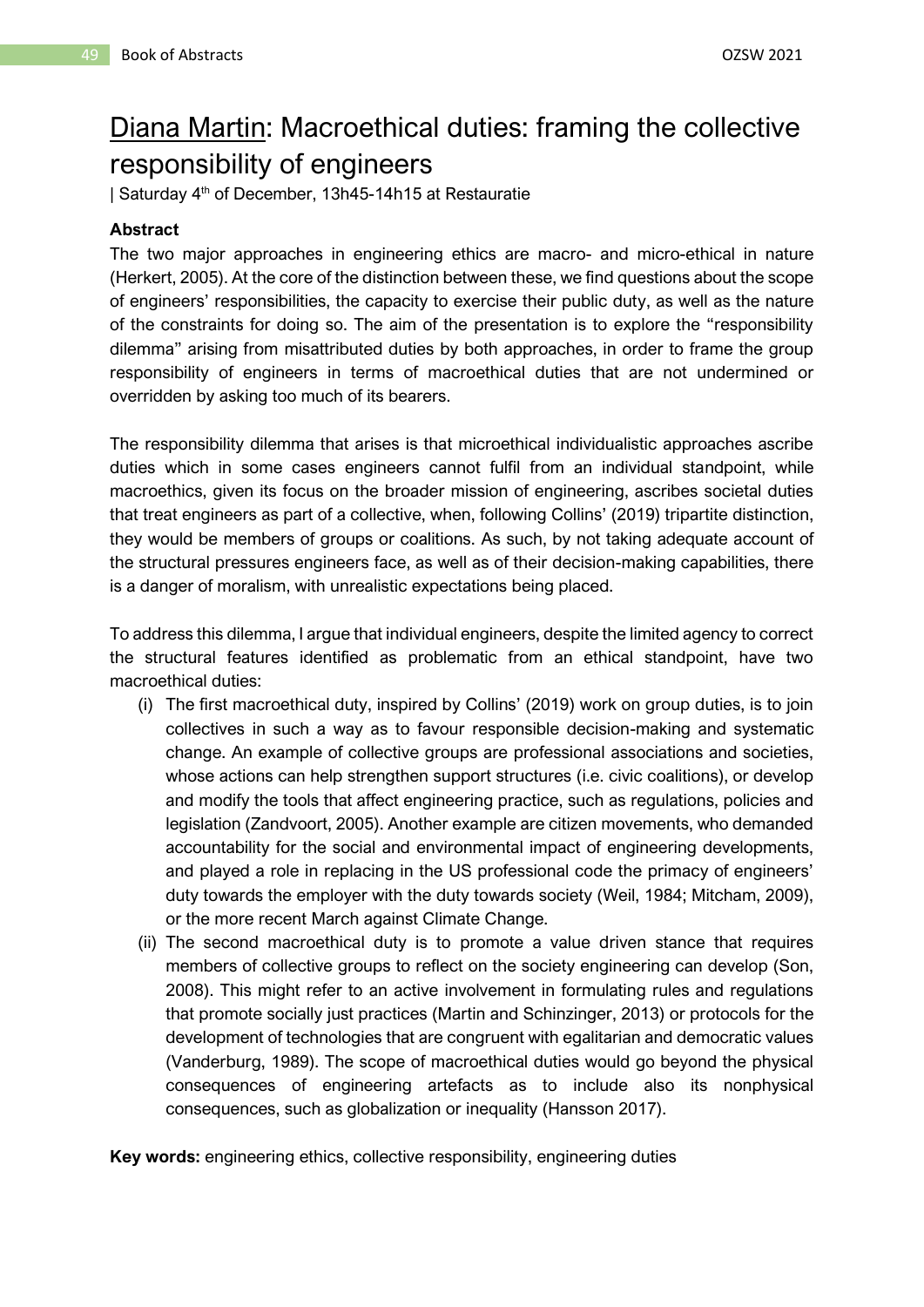### Niels Martens: Semantic realism

| Saturday 4th of December, 11h15-11h45 at Ambacht

#### **Abstract**

Scientific realism about unobservable entities has three dimensions; it requires three types of commitment. The first, metaphysical dimension is concerned with belief in a mind-independent external world. The second, semantic dimension, is concerned with whether the unobservable terms postulated by scientific theories, say electrons, are a) well-defined, and b) should be understood literally. The third, epistemological dimension considers, roughly speaking, whether we should be optimistic or pessimistic about science being able to determine the truth of claims about specific unobservables.

Much of the literature a) assumes that it only makes sense to consider the epistemological dimension once the semantic dimension has been affirmed; b) focuses on principled, universal, non-naturalistic motivations for semantic anti-realism (i.e. violation of the semantic commitment), and c) focuses on issues of reference change that threaten semantic realism, rather than on the prior issue of whether the reference was ever well-defined. In this paper I push back against all three claims by considering a range of case studies: dark matter, dark energy, genes, singularities and symmetry-to-reality inferences. Each of these cases constitute an example of a well-confirmed theory with a central unobservable entity or structure that is semantically lacking, albeit in different ways in each of the case studies. I contend that the specific empirical and theoretical contexts of each of these unobservables should commit us to selective (potentially only temporary) semantic anti-realism about those unobservables (contra, for instance, Dewar's qualified realism). At the same time we will see that this failure to satisfy the semantic dimension as of right now is compatible with either affirming or violating the epistemological dimension of realism about those same unobservables.

#### **Key words:**

philosophy of physics, metaphysics, scientific realism, dark matter, genes, dark energy, symmetries, semantics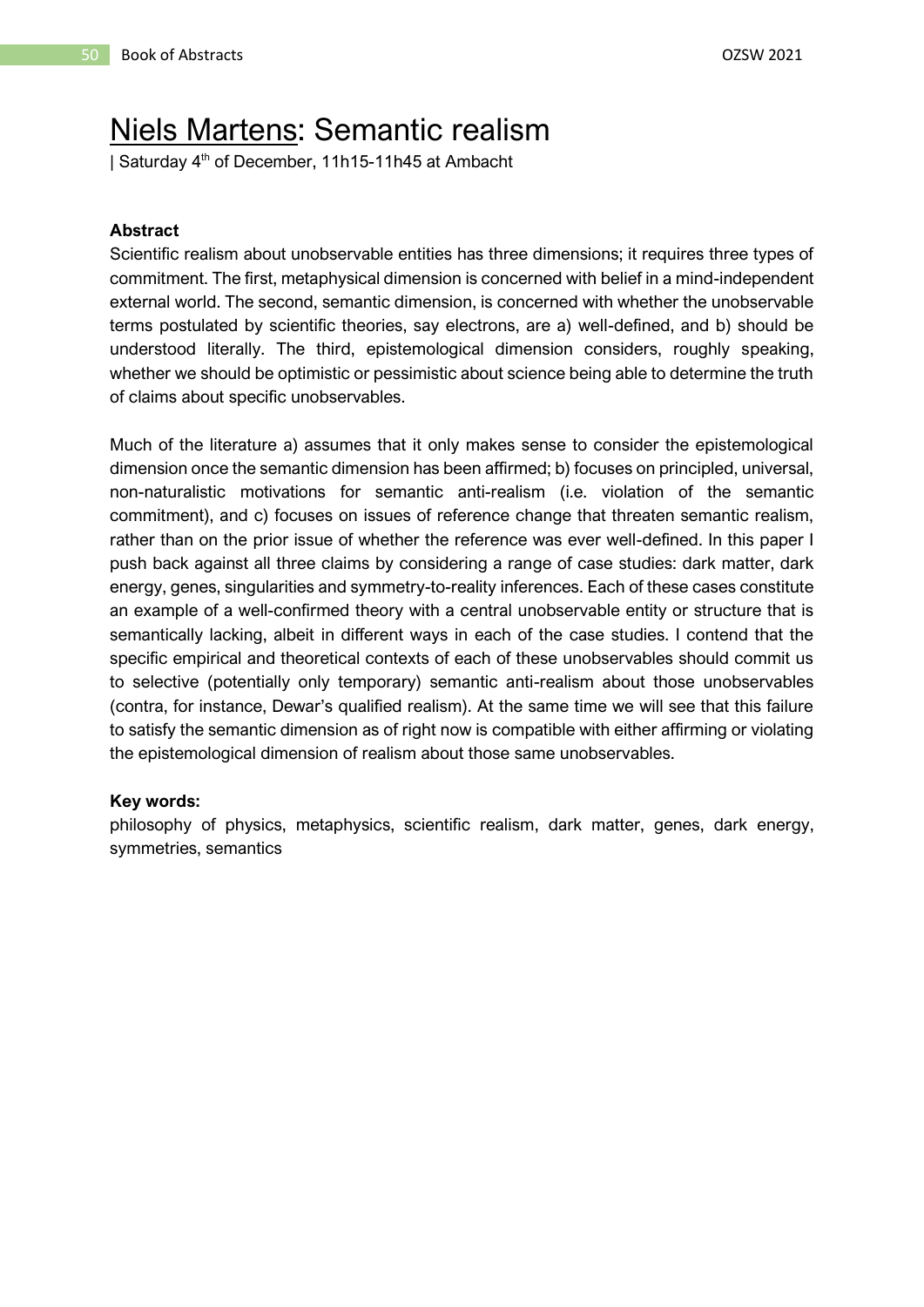## Basil Nyaku: Max Scheler's concept of humility in relations to the Other

| Saturday 4th of December, 13h45- 14h15 at Ambacht

#### **Abstract**

In this paper I explore the nature and implications of the concept of humility for otherness, as developed primarily in the phenomenological works of the German philosopher Max Scheler (1874 –1928). Scheler is one of the understudied pioneers of the phenomenological movement at the beginning of the 20th century, for whom phenomenology is an attitude instead of a method.

Scheler's account of humility (Dienmut), as a mode of love, suggests that humility, like love, is also a given, fundamental and non-formal concept which constitutes an essential part of the structure of human beings and their experience in the world. This rather radical view of a nonformal, non-volitional, concept of humility that is experienced in the human emotional sphere is different from other formal, intellectual, notions of humility that stem from the subjective sphere of the human ego. Examples of formal views of humility are found in concepts such as intellectual humility, epistemological humility, or doctrinal humility, in most of which humility is mainly conceived of as a subject's awareness of the limitations of their capabilities, or their indifference to status, etc. (See for example Robert C. Roberts and W. Jay Wood (2007), Mark Button (2005), Catherine Conille (2013), Kent Dunnington (2017), James Kellenberger (2010), Norvin Richards (1988), just to mention a few).

I will focus in this paper on Scheler's concept of humility as a given mode of a fundamental, transcendental and preexisting, concept of love. That is, humility understood as a spiritual drive at the core of human beings. I will argue that Scheler conceives of this humility as a movement, motivated by love, to serve all things. This movement enables the realization of values that transcend the spatio-temporal world, and structure human experience in the world. I will further argue that Scheler's humility, as movement, provides the grounds for participating in Otherness—for example the postcolonial Other—and as such it can be interpreted as providing a broad understanding of humanity as a whole. My emphasis will therefore not be on phenomenology per se, nor will I be providing a historiographical account of Scheler's thought. Rather, I will focus on his contribution to the development of the concept of humility as service.

I believe this paper will provide more insight not only into the essential structure of humility, but it will also provide an opportunity to take a fresh look at the presuppositions that underlie the concept of the Other as developed by thinkers such as Emmanuel Levinas and Jacques Derrida.

**Key words**: Max Scheler, Love, Humility, Movement, Other, Post-colonial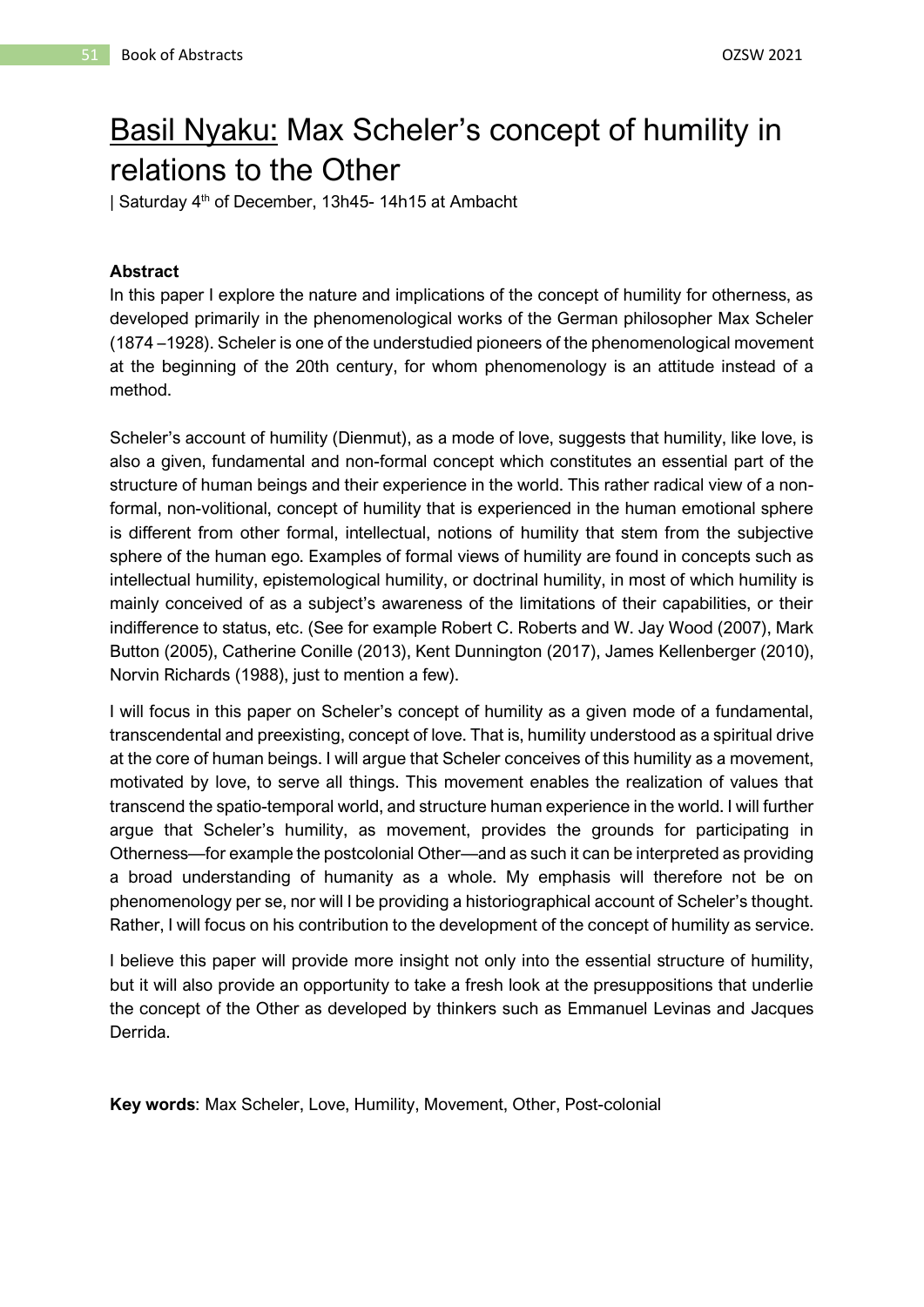## Thomas Nys and Bart Engelen: Moral Nudging: Oxymoron or Imperative?

| Saturday 4<sup>th</sup> of December, 12h00-12h30 at Textiel

#### **Abstract**

Although the initial focus was on paternalistic nudges (promoting the wellbeing of nudgees; Thaler & Sunstein 2008), the literature now also discusses nudges that can be labeled as prosocial nudges (e.g. donating to charities; Capraro et al 2019), civic nudges (e.g. paying taxes; John et al 2009; Niker 2018) and green nudges (e.g. reducing energy or water consumption; Byerly et al 2018). Relatively little attention has been paid, however, to what we call 'moral nudges': deliberate nudging techniques aimed at facilitating, encouraging and, if successful, promoting moral thinking, feeling and acting amongst nudgees.

After defining nudging as deliberately designing choice environments, we analyze how this plausibly relates to morality (section 1). Next, we provide some tentative examples of moral nudges, borrowing from the existing literature (e.g. Bohnet 2016; Capraro et al 2019; Ramirez et al 2021) as well as adding some ourselves (section 2).

In section 3, we discuss and largely defuse worries about moral nudging being an oxymoron. The main worry is that nudging techniques are antithetical to and undermine specific kinds of motives or attitudes that are arguably needed for genuine moral thinking, feeling and acting (e.g. Furedi 2011). The quasi-automaticity, thoughtlessness and effortlessness (of the heuristics and biases) that nudges tap into is arguably at odds with the autonomy, reflectiveness, responsibility and authenticity that genuine moral decision-making supposedly requires. We tease out the different reasons why nudging and morality are arguably at odds with each other, while putting aside those that have already been investigated in the literature (i.e. issues related to autonomy and responsibility; e.g. Alfano & Robichaud 2018). We focus on the objection that moral nudges are an oxymoron because nudges inhibit people from doing what morality requires, i.e. doing the right thing for the right reasons. While granting that there are clear constraints on (legitimate) moral nudging, we argue that most nudges, when designed and implemented wisely, do not necessarily undermine this kind of attentiveness to the right reasons (pace e.g. Waldron 2014), nor do they crowd out intrinsic motivation (Gråd et al 2021) or lead to uncritically accepting whatever bias exists.

Having shown that moral nudging is possible, we next discuss its potential normative benefits in promoting morality (section 4). Building on existing literature on (Mill's notion of) "moral ethology" (Ball 2000) and recent conceptions of "public ecology" (Hurley 2011), we argue that thinking about how to design what we call a 'moral ecology' is a crucial and indispensable part of living a good. Because doing the right thing can be hard, and ethics can demand that we go against (instead of go along with) our quasi-automatic responses, choice architectures that facilitate instead of inhibit acting morally are crucial. Designing choice architectures that largely avoid or prevent immoral behavior and that help focus scarce cognitive resources on what really matters is key. Moral nudging then is arguably an imperative, not an oxymoron.

**Key words:** Nudging, Morality, behavioral science, autonomy, responsibility, Mill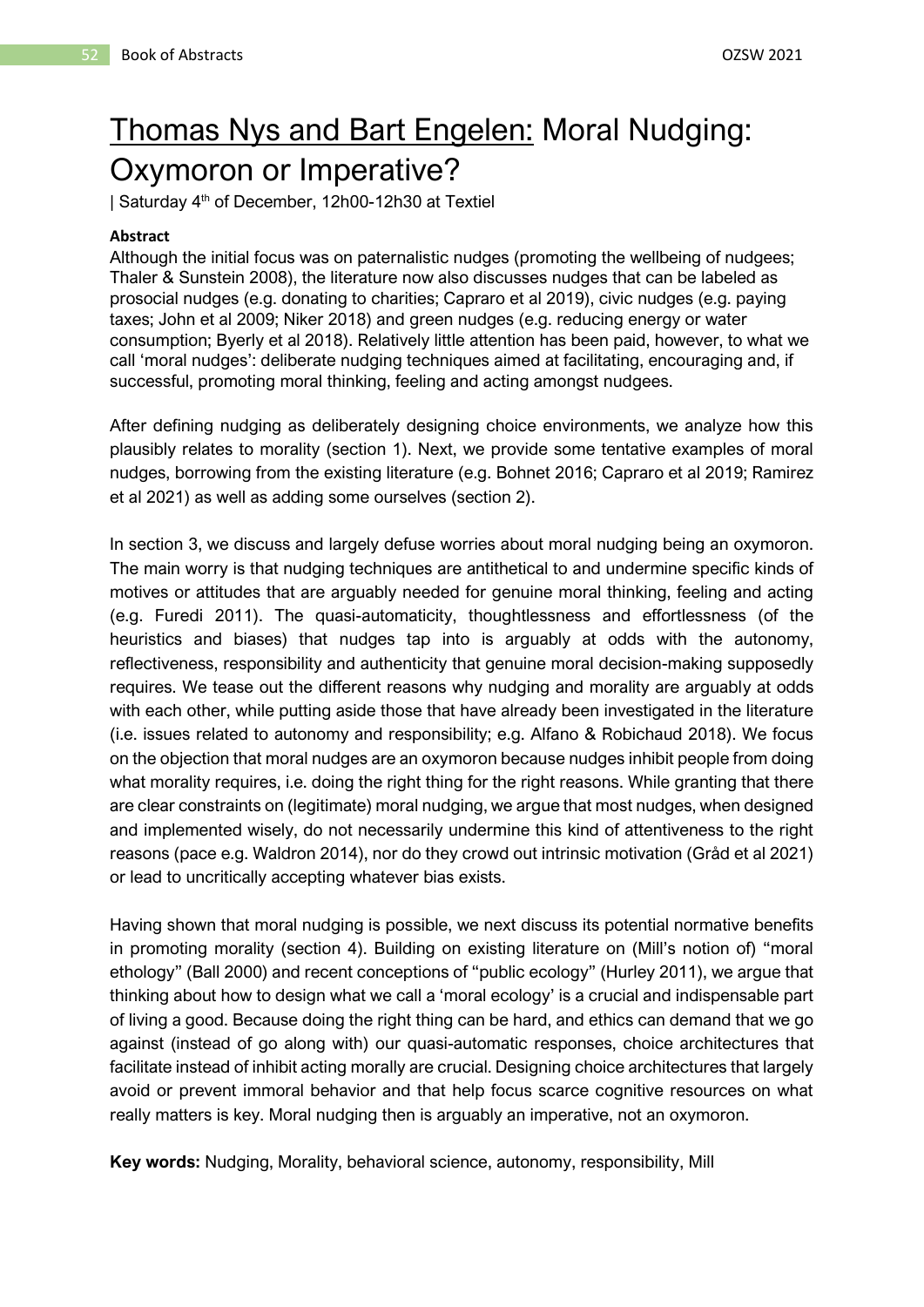## Rutger van Oeveren: In Defense of the De Re View of Moral Praiseworthiness

| Friday 3<sup>rd</sup> of December, 16h00-16h30 at Textiel

#### **Abstract**

It is commonly assumed that an agent is morally praiseworthy for performing a right act only if it is not an accident that she performed the right act. That is, the act should be non-accidentally right. To illustrate using an example by Kant: when a grocer is motivated to put fair prices by self-interest only, then his doing the right thing is merely accidental. This case suggests that one way in which an act can be merely accidentally right is by performing it for the wrong reasons. So what are the right reasons to perform a morally right act?

On the De Dicto View, the only right reason to perform the right act is the very fact that it is right. Therefore, an agent is morally praiseworthy for an act \*only if\* it is performed for the very fact that it is right. Others deny this, holding that an agent is morally praiseworthy for an act \*if\* it is performed for its right-making features (e.g. "the act is fair"). Importantly, one can act on such reasons without knowing or believing that the act is the right thing to do. Call this the De Re View.

Zoë Johnson King (2020) levels a powerful objection against the De Re View. Starting from non-moral cases, she argues that "someone accidentally As if she has no idea that she is performing an act of type A when she does so." Johnson King then extrapolates from nonmoral cases to moral cases: "[s]omeone accidentally does the right thing if she has no idea that she is performing a morally right act when she does so." It would follow that acting for an act's right-making features (e.g. its fairness) is not sufficient for moral praiseworthiness.

I first argue that Johnson King's cases fail to support her view that someone accidentally As if she has no idea that she is Aing. I present two cases in which the first agent accidentally and the second agent non-accidentally reads an aesthetically superior book, despite both not having any idea that they are reading an aesthetically superior book. This implies, contra Johnson King, that it is possible that someone non-accidentally As despite having no idea that she is Aing. I then extrapolate to the moral case, arguing that an agent can non-accidentally perform the right act despite not having any idea that it is the right act. In particular, she can do so by acting for the right-making features of the act (e.g. "it is fair"), thereby putting the De Re View back into play.

I also suggest and expand on one possible explanation of the difference between accidentally and non-accidentally Aing, an explanation in terms of (the lack of) a conceptual connection between the reasons agents act on and that act being of type A. For example, "the act is fair" is conceptually connected with "the act is right", "the act is in my best interest" is not.

#### **Key words:**

moral praiseworthiness, accidentally right action, right reasons, right de re, right de dicto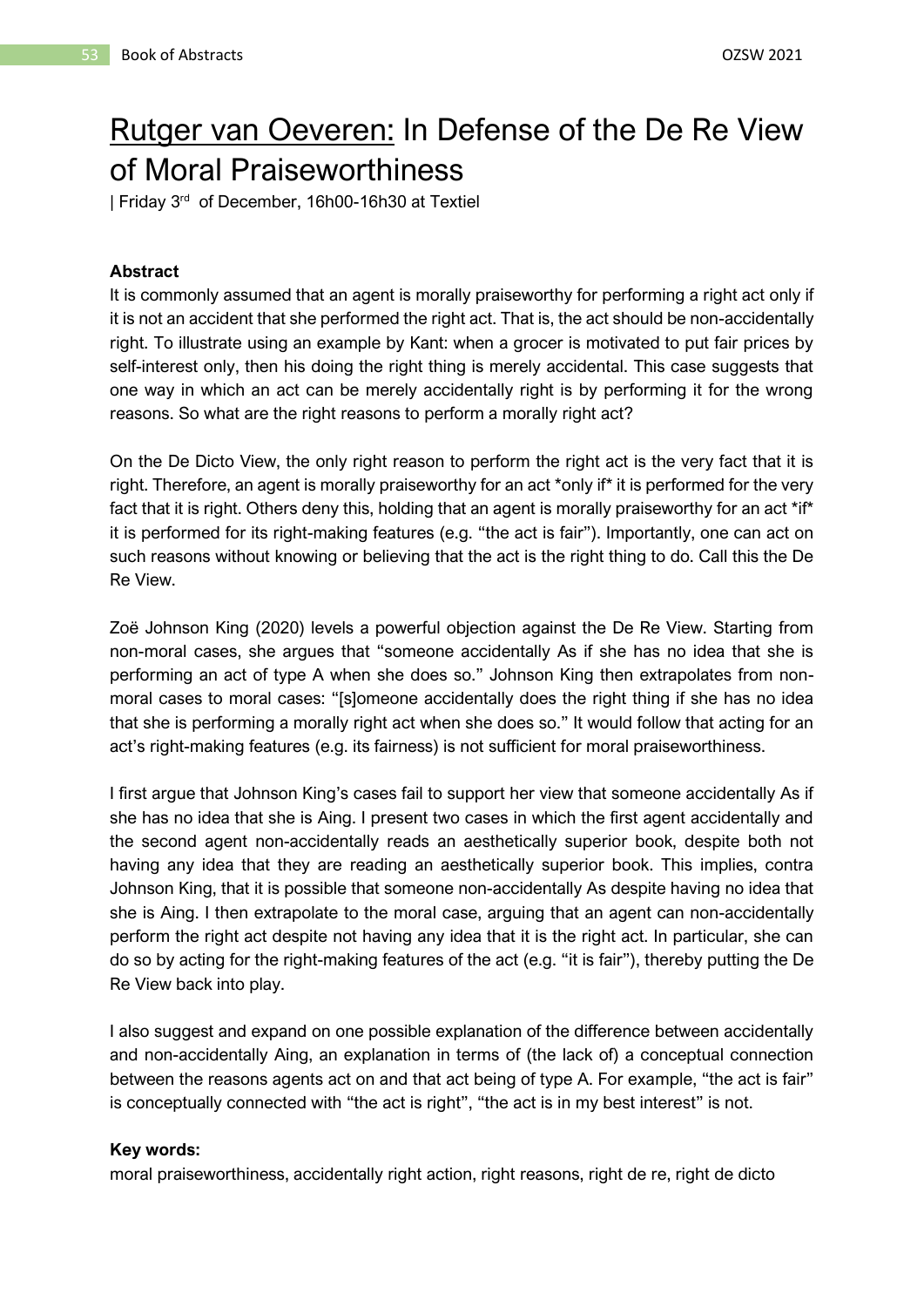# Ryan Oomen: Love as Conflict: The Hegelian Structure of Sartre's and Zizek's concept of love

| Saturday 4th of December, 12h15- 12h45 at Textiel

#### **Abstract**

Since Plato's Symposium, the question of love has been a central topic of philosophical reflection. In contrast to the romantic view of love as a matter of blissful infatuation and unification, Jean-Paul Sartre and Slavoj Žižek present love as a disruptive phenomenon that violently alters our social interaction, thereby raising immediate and practical concerns about freedom and autonomy. Although Sartre and Žižek significantly differ in their philosophical views, which contain distinctive approaches to the dialectic of self and Other, they share the motif of 'love as conflict', stating that love constitutes a tragic impasse that cannot be overcome by the unification of lover and beloved.

The goal of this paper is to provide a comparative analysis of the conception of 'love as conflict' in Sartre's Being And Nothingness: An Essay on Phenomenological Ontology (2003) and Žižek's Less Than Nothing: Hegel and The Shadow of Dialectical Materialism (2012). I will do so by asking, 'what is love's

underlying theoretical structure and what are the implications if love is inherently conflictual?'. My wider aim is, first, to advance the discussion on Sartre's phenomenological ontology, as his conception of love relations reveals a 'disintegrated Hegelianism'. Second, to contribute to the systematization of Žižek's work on love as — even though Žižek himself often mentions 'love' — its elaboration is rather fragmented throughout his oeuvre.

More specifically, I will survey the motif of 'love as conflict', first, by examining Sartre's theoretical model of love in his Being And Nothingness (2003), while contending that his concept of love contains a Hegelian structure. Second, I will assess how this Hegelian structure relates to Žižek's idea of love, while asserting that Žižek's idea of love is structurally similar to his conception of trauma. Furthermore, I will confront Sartre's phenomenologically limited conception of relationships with Žižek's disparate conception of intersubjectivity.

My investigation shows that there is a paradox regarding love relations, according to Sartre and Žižek, which suggests that love is inherently antagonistic and that this antagonism manifests itself as multiplicity, thus denying the possibility of love as a harmonious affair as it consistently ends up as a passion divided against itself.

#### **Key words:**

Conflict, Dialectics, Love, Jean-Paul Sartre, Slavoj Žižek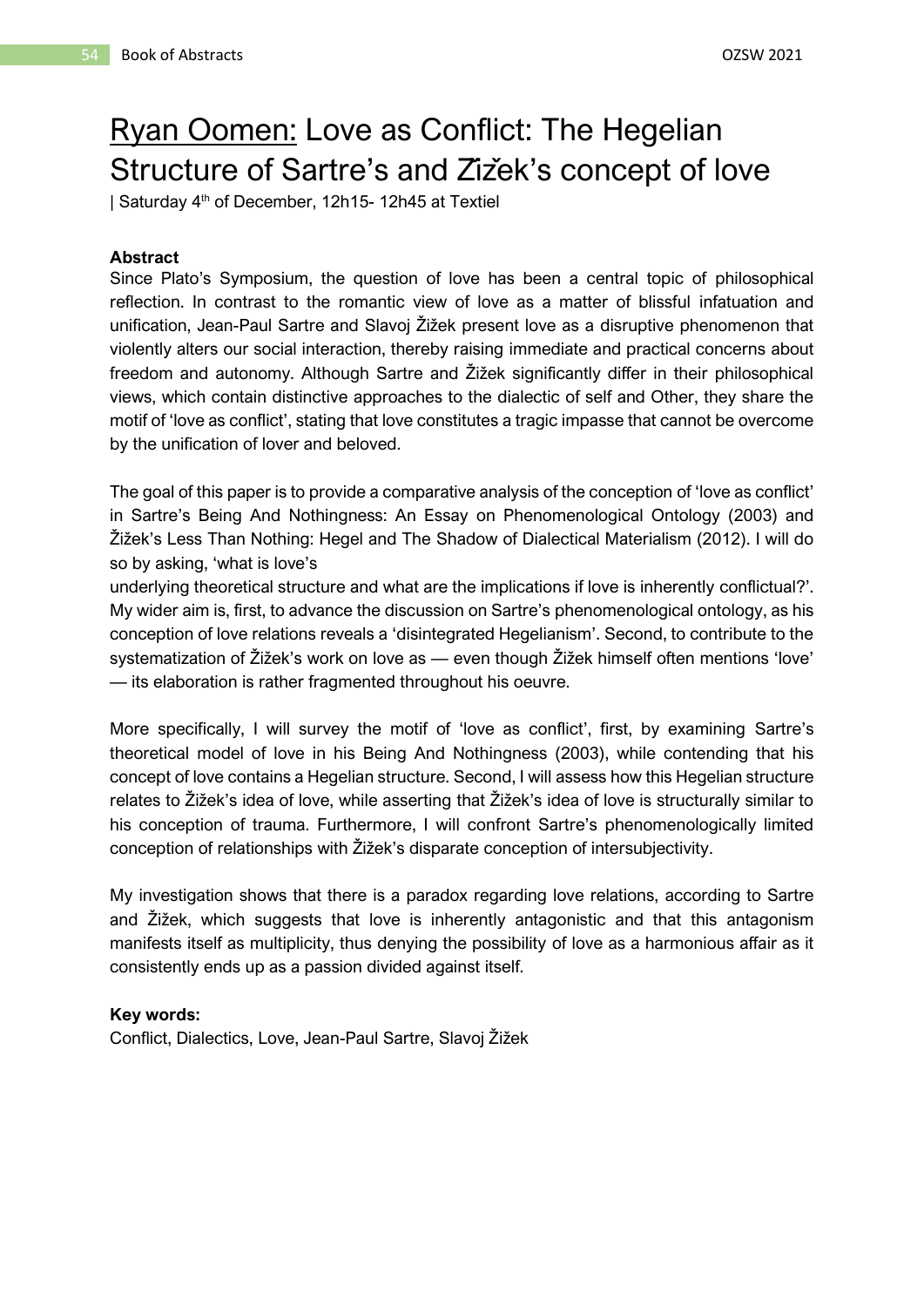# Rik Peels: Vice explanations for extreme behavior and extreme belief

| Friday 3 rd of December, 11h30- 12h00 at Ambacht

#### **Abstract**

An important issue in the literature on various phenomena that are in some sense 'extreme', such as conspiricism, fundamentalism, extremism, fanaticism, and terrorism, is whether we can explain the extreme behavior and extreme beliefs that they involve. Among the explanations of such extreme behavior and extreme beliefs are so-called ¬vice explanations. These appeal to subjects' character traits, both moral vices, like arrogance and vengefulness, and cognitive vices, closed-mindedness, and dogmatism. Yet, such vice explanations hold water only if they can meet the so-called situationist challenge, which argues on the basis of various experiments that either there are no vices or that they are not robust. Behavior and belief, so is the idea, are much better explained by appeal to numerous irrelevant situational factors, like one's mood or how orderly one's environment is. This paper explores the situationist challenge to vice explanations for extreme behavior and extreme beliefs in more detail by assessing the empirical evidence, analyzing the argumentation based on it, and drawing conclusions for where this leaves vice explanations. The main conclusion is that vice explanations for extreme behavior and extreme beliefs need to be fine-tuned on various points, but that there is no reason to think that they have been discredited by empirical evidence. Moreover, sensitivity is needed for distinguishing when vice explanations are appropriate, when appeal to situational factors is more fitting, and when the two can be combined.

#### **Key words:**

Explanation, Extremism, Fundamentalism, Situationism, Terrorism, Vice, Virtue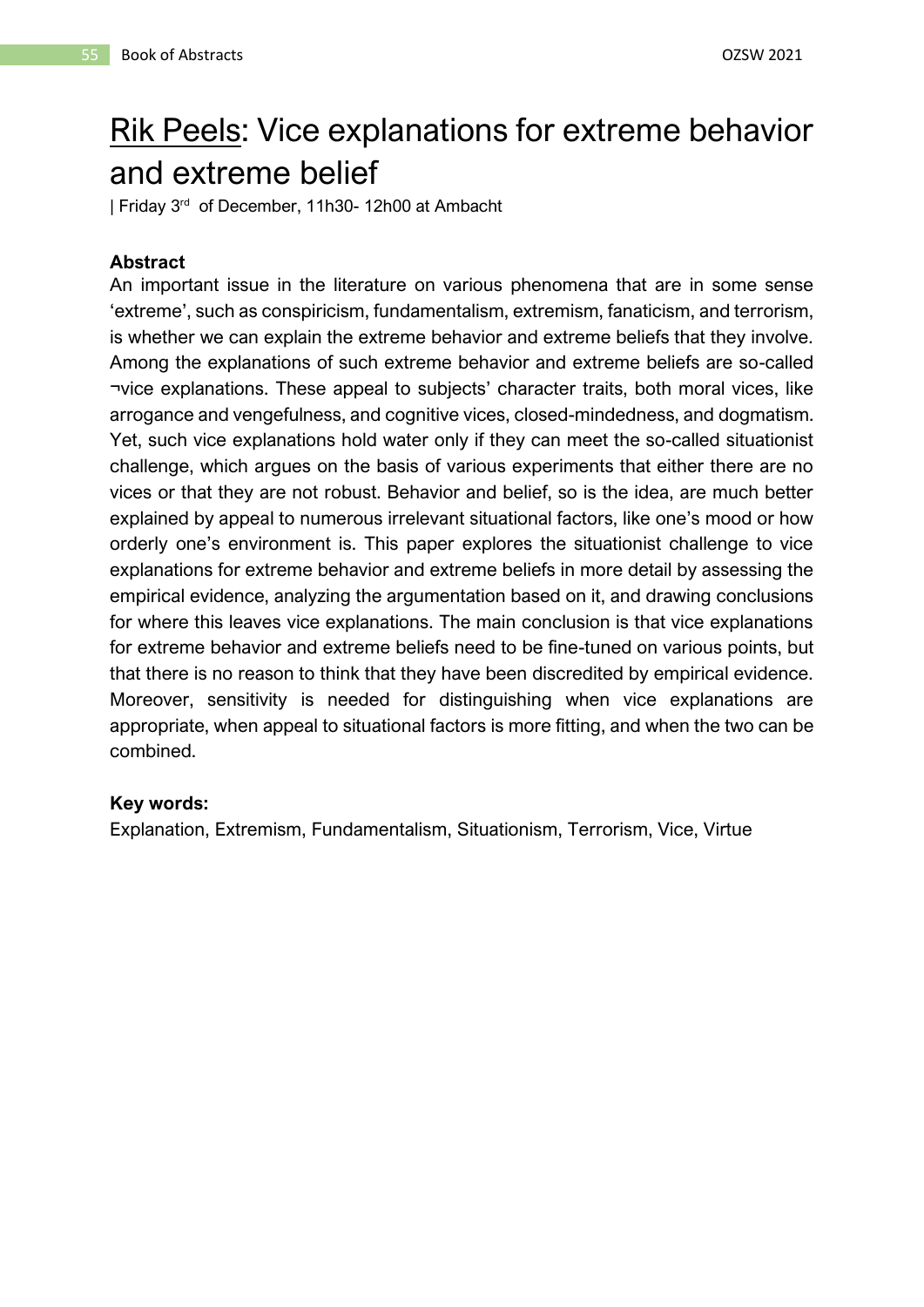### Ibo van de Poel: Value realism and the possibility of value change

| Saturday 4th of December, 12h15- 12h45 at Boardroom

#### **Abstract**

In recent years, several authors have discussed the possibility of moral change, moral revolutions or value change. Against this, it may be argued that moral values cannot change. It seem that at least moral realists or value realists would need to deny the possibility of value change. But do they? The answer will, at least in part, depend on how one characterizes value realism.

I propose to distinguish between two view on value realism. On the first, values are in the world; more specifically this view holds that there are (non-natural) value properties that supervene on natural properties. For example, Oddie (2005) holds that there are value properties in the world that supervene on, but cannot be reduced to, natural properties. According to this view, value bearers (state-of-affairs) are instantiations of value properties. Since such value properties supervene on natural properties, there cannot be a change in value properties without a change in natural properties. If we take natural properties to be given, as abstract universals, it would follow that value properties, and hence values, cannot change.

The second view holds that there are no value properties, but only natural properties. On this view, values may be understood as normative concepts that (objectively) refer to natural properties, but their normativity is in the representation, not in the world. Such a view is, for example, defended by Eklund (2017), which characterizes it as 'broadly realist'. While this view holds that values have an objective referent, it does not locate their normativity in the world (like the first view) but in the representation. Since different concepts may refer to the same referent, conceptual value change would seem possible, even if natural properties cannot change.

I will argue that both views have theoretical shortcomings. The first view may successfully show that there are second-order properties, but it does not clarify what make these properties normative (value) properties. The second view would seem to deny the commonly accepted idea that values supervene on natural properties. I then argue that these shortcomings can be overcome by combining both views into a new view that has room for both value properties and value concepts.

On this combined view, value properties are irreducible second-order properties that supervene on natural properties (following Oddie) which are normative due to what Eklund calls their normative role. Value concepts are then mental representations of such value properties. On this combined view, value properties cannot change although we may discover new ones over time. Value concepts can change, both in the sense that we may introduce new value concepts to refer to newly discovered value properties, as well as in the sense that there may be new value concepts with the same referent as existing ones but with a new meaning.

**Key words:** value, moral change, moral realism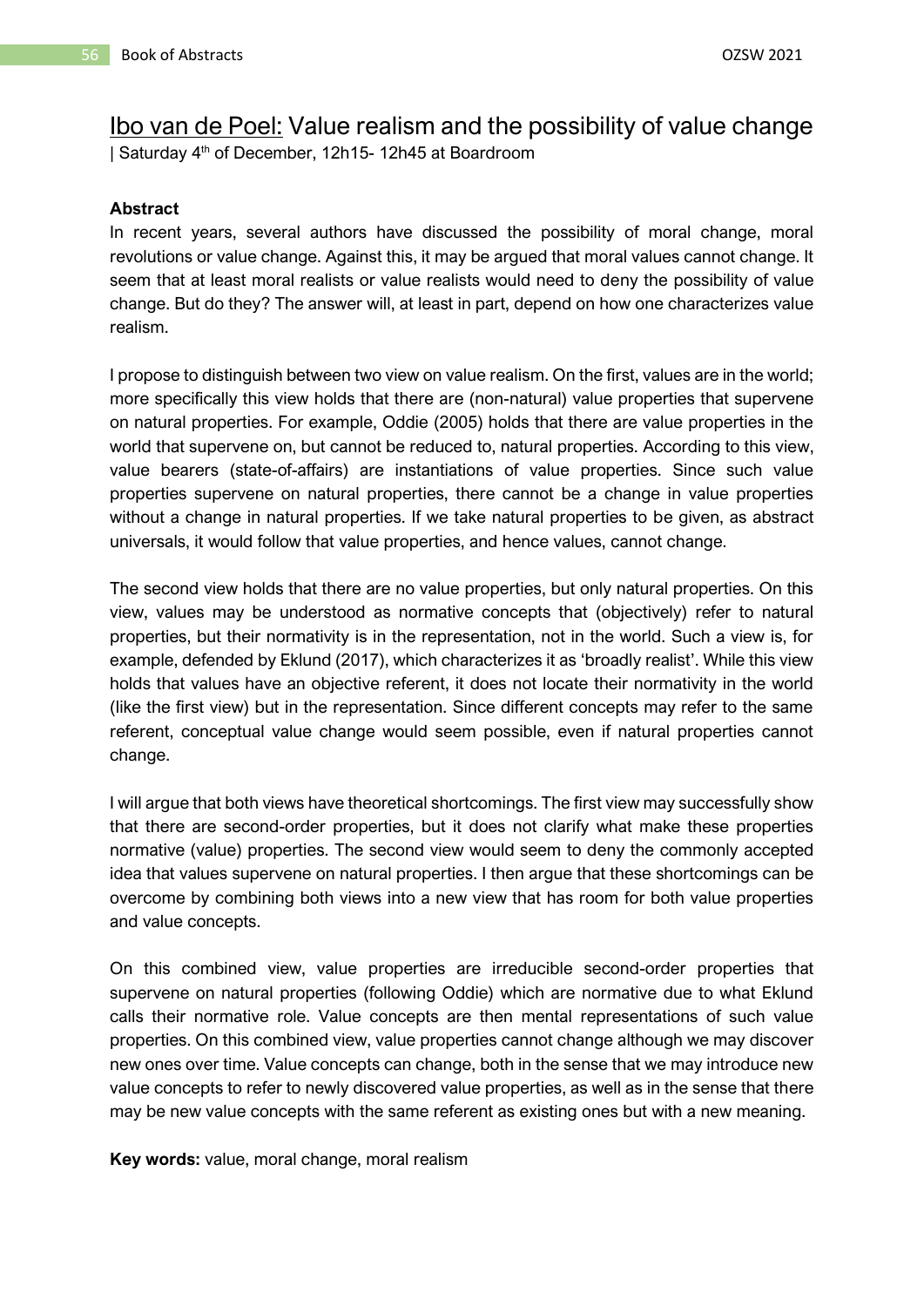## Paul Rehren: Why using behavioral research to make philosophical points is difficult

| Friday 3 rd of December, 16h00- 16h30 at Boardroom

#### **Abstract**

Today, philosophers routinely appeal to empirical results from the behavioral sciences (especially psychology and neuroscience) in order to make philosophical points. While I am wholeheartedly in favor of this development, it also comes with new challenges. One challenge that has received significant attention is that in order for behavioral research to be useful for philosophical arguments, it has to be done right. This challenge looms particularly large in light of the replication crisis in psychology, where for over a decade, strong criticisms of virtually every aspect of the science have been piling up, including data collection, management and analysis, study design, and publishing (for overviews, Fidler and Wilcox 2018; Shrout and Rodgers 2018). Many philosophers have taken note of this, and have cautioned against uncritically drawing on behavioral results in philosophical arguments (e.g. Cova et al. 2018; Polonioli 2017; Polonioli et al. 2018; Seyedsayamdost 2015; Strickland and Suben 2012; Stuart, Colaço, and Machery 2019).

Another set of challenges, however, has flown much more under the radar, despite being are at least as important. A study can be methodologically sound, but its results can still fail to be at all useful for making a philosophical argument. The reason is that there are often large gaps between what a study shows and what it would have to show in order to support or undermine the descriptive premise(s) involved in the philosophical argument. Most notably, a behavioral study can:

1. be about a different subject matter than the premise(s); for example, the premise is about people's intutions, but the study does not reveal anything about people's intuitions (Bengson 2013; Cullen 2010; Kauppinen 2007).

2. demonstrate an effect that is much smaller or of a different shape than what is claimed in the premise(s); for example, the premise states that emotions play a major role in moral judgment, but studies only find a tiny effect of the manipulation of emotion on moral judgment (May 2014).

3. have much smaller scope than the premise(s); for example, the premise states that a large proportion of moral judgments is affected by framing effects, but studies only demonstrate an effect of framing on judgments about sacrificial moral dilemmas.

In my paper, I explain and illustrate each challenge. I then argue that due to the nature of the descriptive premises that philosophers tend to use in their arguments, all three challenges are likely to affect many philosophical arguments (that contain empirical premises). I end with the suggestion that while philosophers should continue to use behavioral results in their work, they would frequently do well to do be more cautious and less confident when doing so.

**Key words:** philosophical method, empirically-informed philosophy, experimental philosophy, psychology, neuroscience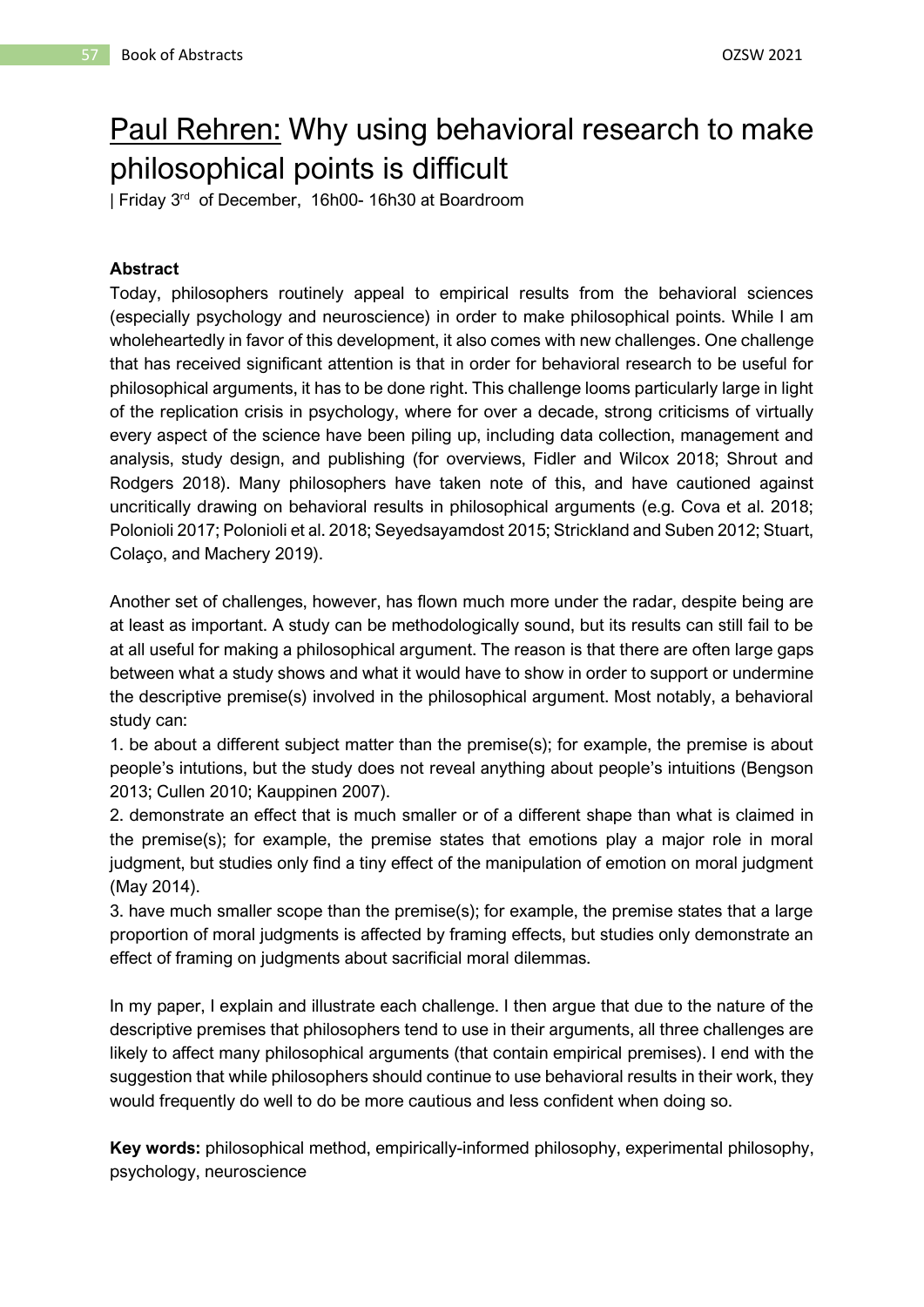# Noelia Iranzo Ribera: Counternomic Reasoning as Make-Believe

| Friday 3 rd of December, 12h00- 12h30 at Ambacht

#### **Abstract**

The aim of this talk is to motivate an account of counternomics in terms of make-believe, the type of imagination employed in Walton's (1990) pretense theory of fiction and recently carried over to fiction views of models, most notably by Frigg (2010), Nguyen & Frigg (2020), and Frigg & Salis (2020). Why counternomics? Counternomics are counterfactual conditionals with nomologically impossible antecedents; they have a looser connection to the features of the actual world than regular counterfactuals. Despite their appeal to nomological impossibilities, they pervade scientific practice: they inform scientific explanations, reasoning about superseded theories, and above all else, model-based reasoning (Tan 2019, pp. 37-38). In short, they are an interesting subset to focus on.

Moreover, they highlight the shortcomings and aggravate the prospects for the semantic analyses of counterfactuals proposed by Stalnaker (1968) and Lewis (1973), which have traditionally been used to assign truth-values to counterfactuals. I argue that there are several problems with these semantic accounts. In a nutshell, the resulting implicit epistemology of modality is underdeveloped (Kment 2006, Roca-Royes 2012), possible worlds contain too much information for successful counterfactual evaluation (Salis & Frigg 2020), and they offer a bad reconstruction of counternomic reasoning in practice. Furthermore, and specific to counternomics, when conjoined with the view that laws of nature are metaphysically necessary possible worlds semantics output vacuous counternomic truths, as there are no possible worlds where the laws are violated (excluding impossible worlds).

For the above reasons I propose to turn to the underexplored strategy of examining counternomics through the lens of fiction as imagination, where imagination is understood as pretense in terms of games of make-believe à la Walton (1990). Briefly, games of make-believe are initiated by props, objects or texts which trigger some direct imaginings, which together with principles of generation (PGs) prescribe additional imaginings. Applied to counternomics, make-believe results in the following framework: their antecedents become prescriptions to engage in legitimate pretenses, where legitimacy is no other than the demand that these imaginings serve scientific aims such as driving empirical discovery or enhancing theoretical understanding.

In conclusion, what makes fiction attractive is its insensitiveness to the modal status or truth of counternomics' antecedents as well as its accurate rational reconstruction of counternomic reasoning. However, it has been resisted on the basis that it leads to a dualism about truth. In this case, counternomics are fictionally true (f-true) iff their consequents are prescribed for imagination by their antecedents and pertinent PGs (Kimpton-Nye 2020), which in the case of science are, I defend, reality-oriented principles. Via an example, I show that this dualism is innocuous, and that fictional truths are more connected to truths simpliciter than expected.

**Key words**: counternomics, Fiction, possible worlds, truth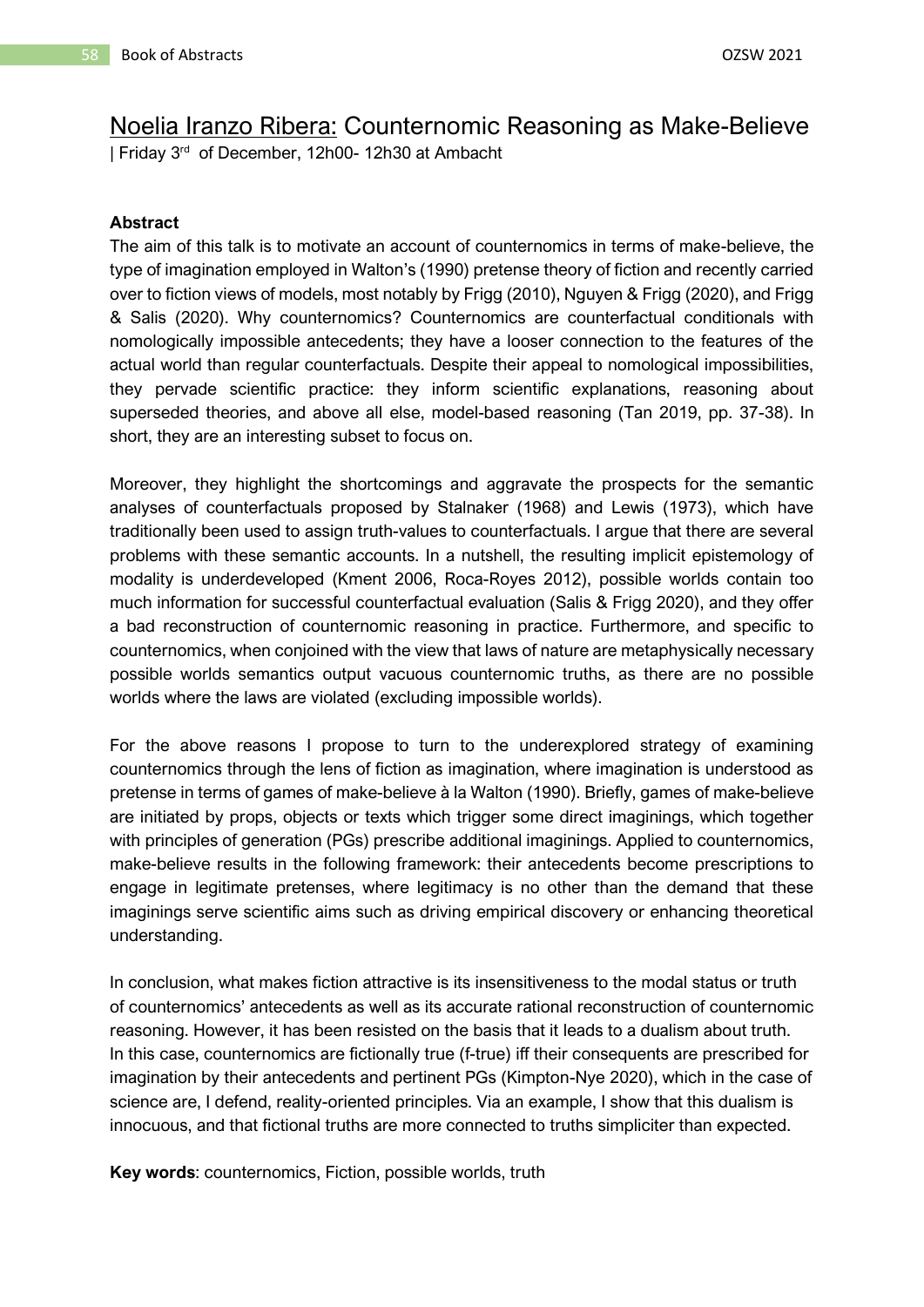## Leon van Rijsbergen: Flawless Moral Disagreement in Kantian Moral Theory?: A Critique of Flikschuh's Kantian Contextualist Relativism

| Friday 3<sup>rd</sup> of December, 16h30- 17h00 at Terra

#### **Abstract**

Kant conceives of the rational human being as a free, autonomous person that is capable of acting in accord with self-legislated moral principles. For most of his career, Kant problematically believed that only white men were capable of personifying this ideal. In recent years, anthropologically-informed critics have gone even further than this, suggesting that Kant's conception of the rational human being as such is modeled on a specific, not universally representative variant of personhood. If this is true, there may be devastating consequences for Kant's (and Kantians') moral universalist aspirations. After all, the categorical imperative is commonly thought to be universally authoritative for all finite beings. If this idea relies on a conception of a rational finite agent that is not universally representative, the categorical imperative is likely not to be universally authoritative either.

In response to this concern, Katrin Flikschuh proposes an interpretation of Kantian ethics that she takes to be more 'sensitive to context' than common moral universalistic interpretations, and thereby actually applicable on a global scale. Flikschuh defends a form of Kantian contextualist relativism. In short, she maintains that the idea of the categorical imperative as the universal form of moral reasoning is compatible with the thesis that there can be flawless, substantive differences in the moral judgments that people arrive at. In other words, while the universal purpose of moral deliberation is to figure out whether a maxim can at the same time be willed as a universal law (and thereby permissible or forbidden to act

upon), people can flawlessly arrive at opposing judgments. Flikschuh's argumentation relies heavily on Kant's emphasis that moral judgment involves autonomous self-legislation from the first-person perspective, and on the idea that since situational contexts differ, people will likely arrive at divergent self-legislated moral judgments.

This paper investigates whether Flikschuh's Kantian contextualist relativism is in a better position to leave room for cultural and agential diversity than Kantian universalism. I argue that while the former certainly is more 'flexible' than the latter, this flexibility comes at the cost of neglecting core components of Kantian ethics. Among these are the idea that humanity must always be used as an end in itself, the notion that a rational contradiction in moral deliberation pertains to a rational impossibility, and the idea that all agents must be conceived as members in a realm of ends under common moral laws. Furthermore, I will show that this heavy cost is unnecessary to make, because the categorical imperative-test can leave ample room for cultural and agential diversity on a Kantian universalist account of morality.

#### **Key words:**

Kantian ethics, Moral universalism, Moral relativism, Katrin Flikschuh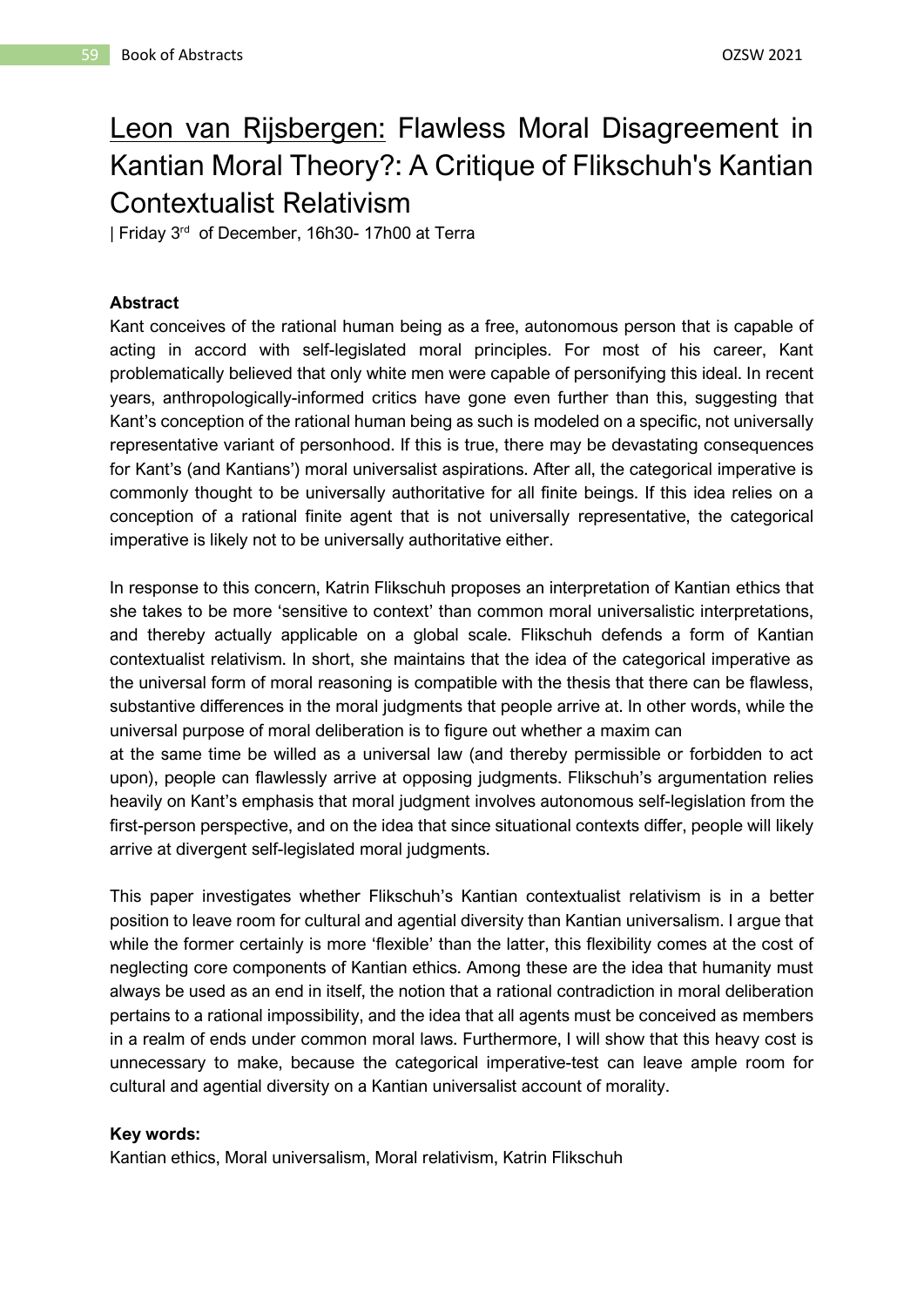### Barend de Rooij: A Functionalist Account of Group Character

| Friday 3<sup>rd</sup> of December, 16h30- 17h00 at Textiel

#### **Abstract**

In our everyday linguistic practices, we frequently use the language of virtue and vice to evaluate the conduct of various kinds of social groups. For instance, we may commend fire brigades for their bravery, congratulate an hiring committee for its open-mindedness, or blame unscrupulous corporations for their greed. Despite a rich history of philosophical analysis of such character-based evaluations in the case of individual agents, we know relatively little about the metaphysical status of character-based evaluations applied to group agents. Using novel insights about the nature of group agency, I argue that we can often characterize the collective character of group agents as virtuous or vicious in its own right – that is, qua group, independently of the character of its members. On the functionalist account of group character I defend, collective virtues and vices arise when organizations or other collective actors are organized so as to function in a virtuous or vicious way.

My argument proceeds in three stages. I first consider – and reject – a summativist analysis of group character, according to which collective virtues and vices are simply aggregates of individual character traits. I argue that summativists fail to account for so-called 'divergence cases' in which traits realized at the collective level come apart from the traits of individual members in interesting ways. This motivates the search for a non-summativist (or inflationary) account of group character, according to which group agents can be the bearer of virtues and vices as subjects in their own right. One such account has been suggested by Miranda Fricker, who argues that we can model group character using Margaret Gilbert's plural subject theory. While we find in Fricker's account a promising point of departure, I argue – in the second stage of my argument – that it faces two objections. First, plural subject accounts run the risk of making what should be a significant achievement – the acquisition of virtue (or indeed vice) – too easy for groups to realize. Second, plural virtues and vices are often unstable, and therefore no virtues or vices in the traditional sense of the word. Drawing on the work of Christian List and Philip Pettit, I conclude by showing how a functionalist analysis of group character avoids both objections and provides a compelling account of group character in its own right.

#### **Key words:**

virtue theory, group virtue, group agency, social ontology, functionalism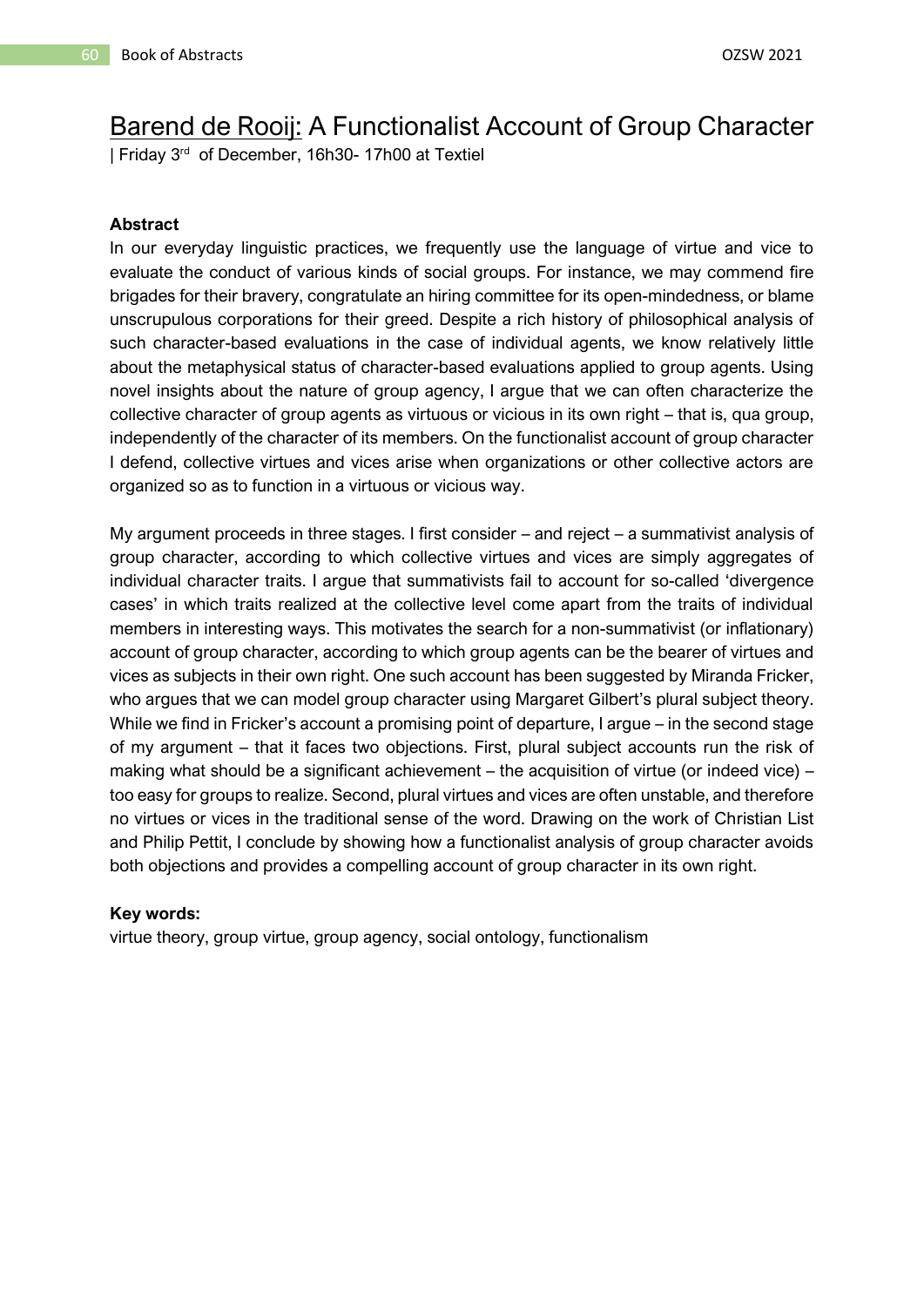Marcello Ruta**:** Explicating Reasons in the Right Moment: The Kairological and Improvisatory Dimensions of Recollection in Robert Brandom's Reading of Hegel's Phenomenology of Spirit | Friday 3<sup>rd</sup> of December, 17h00-17h30 at Terra

#### **Abstract**

Brandom's reading of Hegel's Phenomenology is based, among others, on the opposition between two notions of human agency, one pre-modern, tragic and heroic, and one characterizing modernity, as embodying the "rise of subjectivity". While in the heroic agency the doer takes responsibility for whatever consequences her/his action entails, the modern notion of agency limits the responsibility to the intentional part of the action (Brandom 2019: 626).

According to Brandom, such an opposition should be overcome by a post-modern, "neoheroic" notion of agency (Brandom 2019: 756). The main difference between this postmodern notion of heroic agency and the pre-modern one consists in the elimination of the tragic character of it, as the non-envisaged consequences are not anymore seen as the result of the force of the irrational and blind destiny; while they are initially regarded as simple contingencies, it is the task of the human community to explicate the reasons which were underlying them (Brandom 2019: 756). Such a recollective activity is repeatedly defined by Brandom as the activity of "turning a past into a history" (Brandom 2019: 17, 102, 439, 681).

An aspect, which, in my view, deserves most attention in such activity, is the temporal one: the performance of recollection, as explicating the historical reasons of an apparently irrational past, can give very different results according to the moment in which it is executed. Traditions can be constructed and reconstructed not whenever and wherever, but in the right moments and in the right places. Recollection is in this respect the grasping of an opportunity, and different historical situations offer different recollective opportunities. This is what I define as the kairological dimension of recollection.

There is more than that: the theoretical interest of such dimension consists, among others, in stressing the improvisatory character of the Hegelian notion of human agency in general, at least in Brandom's interpretation of it, as well as, more specifically, of the recollective activity of making history, conceived as the collective performance in which human communities are steadily engaged: such performance is not only constantly at risk of failure, as improvisational performances are, but its chances of success heavily depends on both the capacity of identifying past mistakes as present opportunities, as well as in choosing the right moment of execution (Vollzug) of it.

The main aim of this presentation is therefore double: on the one side, to investigate the kairological aspect of recollection; on the other side, to stress the improvisatory character of it, as well as of human agency in general, according to the Hegelian conception of it as interpreted by Brandom. The theoretical yields of such operation consist, among others, in the possibility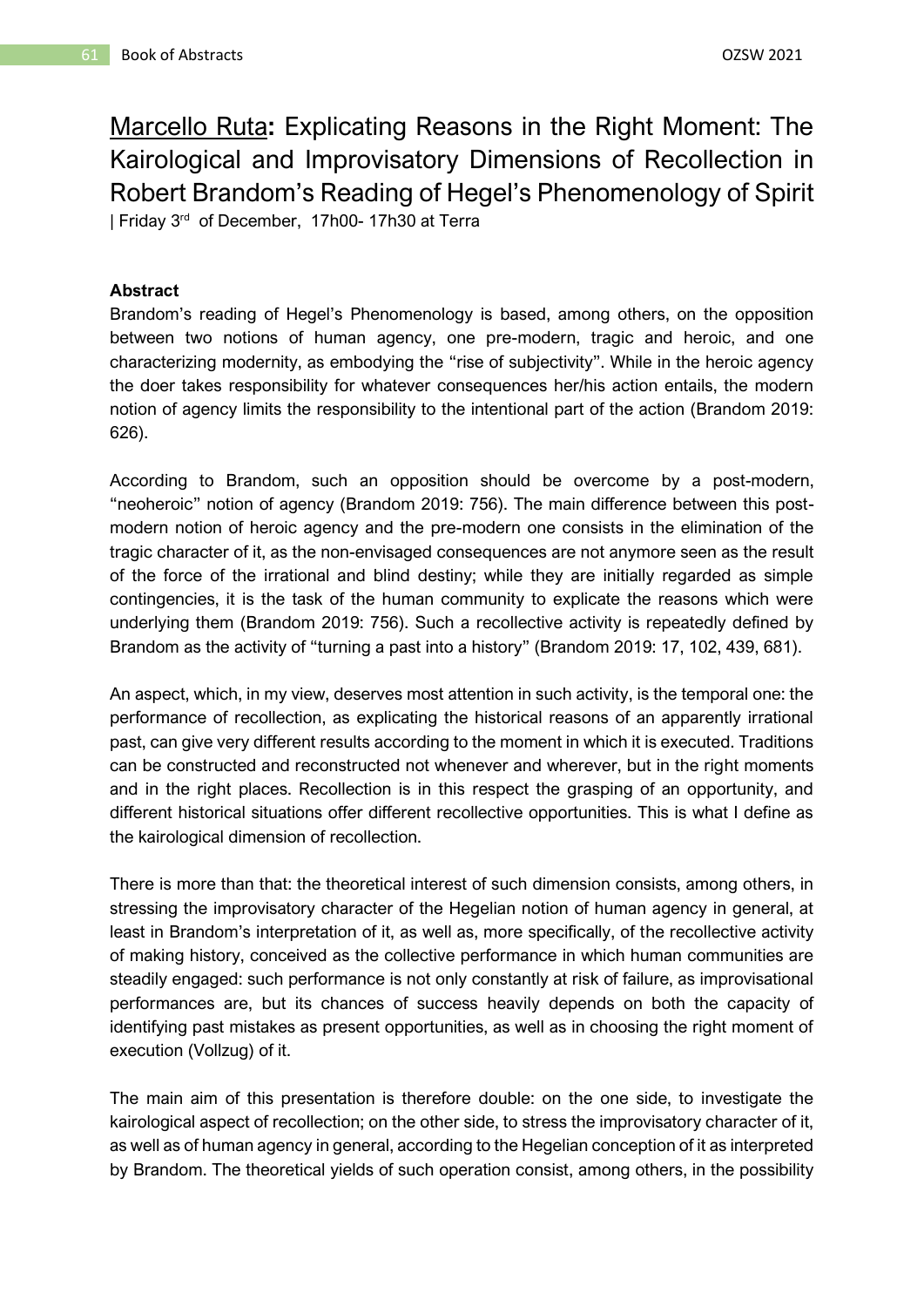of making use of a series of concepts formulated in these decades in the studies dedicated to improvisation (where musical improvisation plays the role of paradigmatic case), which can thereby become precious hermeneutical tools for a further, Brandom-inspired reading of the Hegelian text.

#### **Key words:**

Brandom, Hegel, Recollection, Improvisation, Kairological Time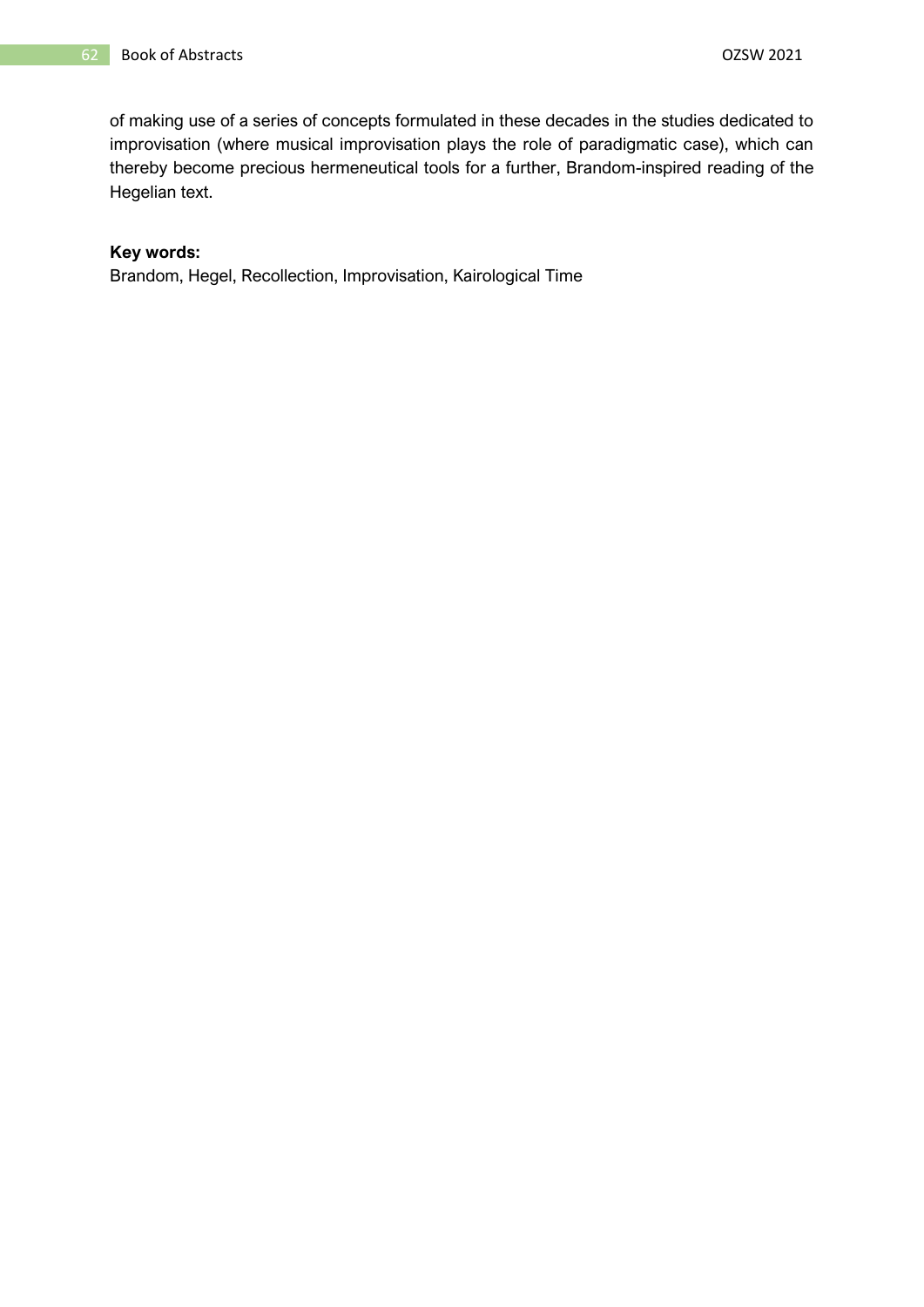### Mateo Sanchez: Philosophy in Mental Health: Psychedelic Therapy as Reality Transformation

| Friday 3 rd of December, 11h30- 12h00 at Boardroom

**Abstract:** This paper concerns the application of philosophy to the domain of mental health issues, with special regards to the growing popularity of the use of psychedelic drugs in the treatment of depression. From the perspective of embodied subjectivity proper to phenomenological psychiatry, I argue that psychedelic therapy operates through a process of 'immersive ecstasy' through which it transforms not only the self but reality itself. Betraying the recurring theme of 'connection' as its main mechanism of action, popular approaches to psychedelic therapy remain within an individualist thoughtspace. From this perspective, psychedelic experiences occur inside an individual's brain or mind and therefore do not bear on external reality. This is premised on a dualism which disconnects the self from the world (and from others), and on the notion that, while our perception of it might change, reality remains the same. Far from describing our usual form of experience, however, this disconnection from the world that makes it appear as bereft of possibilities is characteristic of depression. Therefore, an account of subjectivity that is premised on connection seems like a healthier place to start.

Opposed to the idea that experience is somehow internal, philosophical phenomenology asserts that experience expresses our contact with the world in which we are situated through our bodies. This means that body and world are open to, rather than closed off from, each other. This openness allows the body to extend beyond its physical boundaries and to respond to the possibilities for action the world offers. Phenomenological psychiatrist Matthew Ratcliffe argues that our 'sense of reality' is constituted by 'existential feelings', or 'moods', comprising both a bodily feeling and a way of finding oneself in the world which makes some things possible and not others. Thus, even as physical objects appear the same, our sense of reality undergoes shifts (contractions, expansions, disorientations…) according to what interactions with the world we experience as possible. For example, one might relate to the very same physical person from depressed reality from which is missing the possibility of a trusting connection with them, or from a psychedelic reality where interpersonal possibilities are heightened. My argument is that producing an altered perception that viscerally reveals the world can be different, psychedelics change the possibility space we inhabit, and therefore our sense of reality.

On top of showing us the relevance of philosophy in other fields, This allows us to answer several related questions pertaining to psychedelic therapy, like for example why they have long-lasting effects after the dosing session or why they transform reality rather than merely amplify what is 'already there'. Immersive ecstasy is the name for the process through which we gain a perspective on ourselves, not by detaching ourselves from the world, but by a deep engagement with how else reality can be. Psychedelic consciousness-expansion is thus a very much embodied and material phenomenon which has therapeutic effects insofar as, in direct contrast to the shrinkage proper of depression, it enlarges our reality and how we find ourselves in it.

**Key words**: Phenomenology, Therapy, Psychedelics, Depression, Reality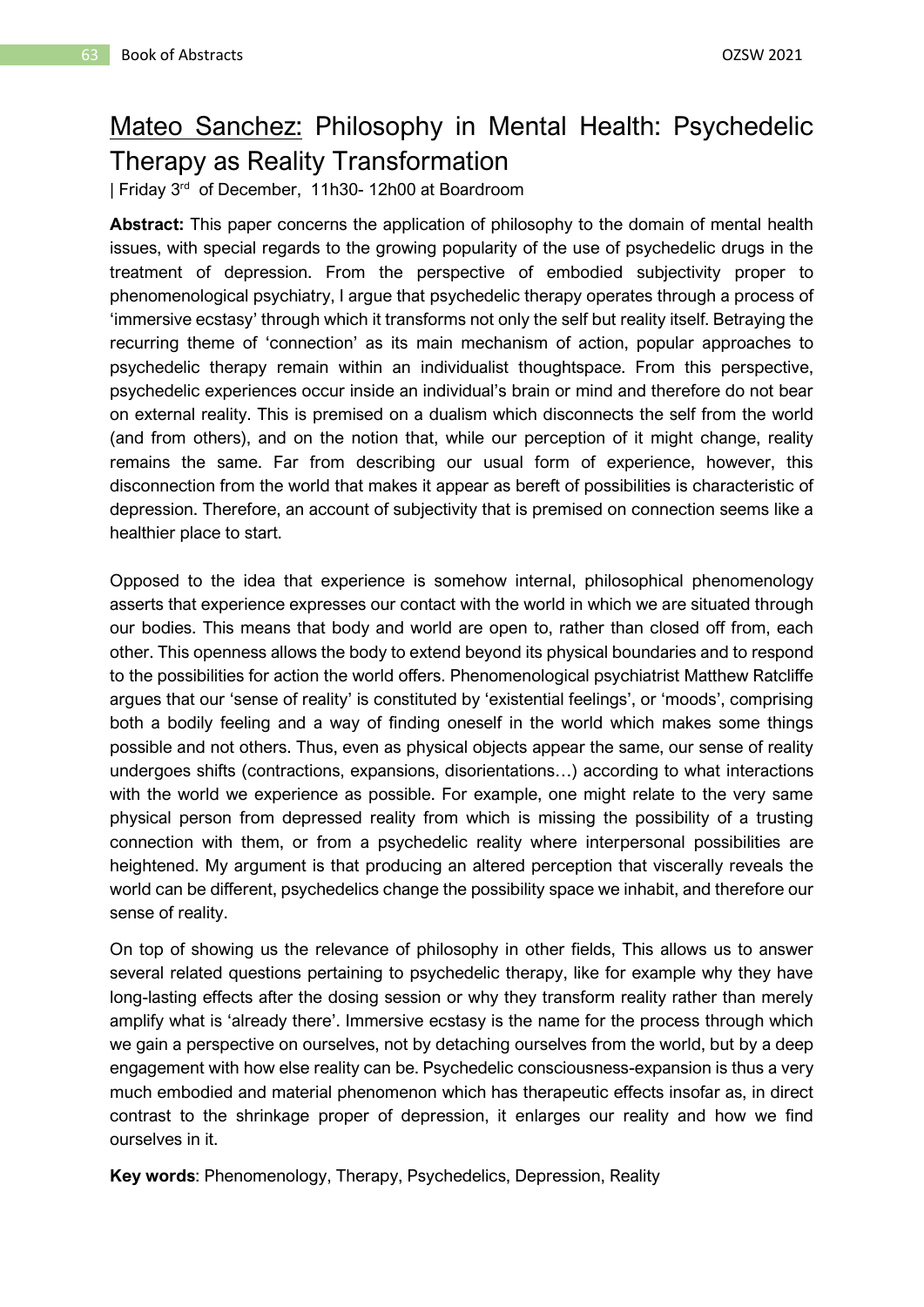# Liesbeth Schoonheim: Posters, protests, and reclaiming the streets

| Saturday 4<sup>th</sup> of December, 13h45- 14h15 at Beton

#### **Abstract**

Street protests create spaces of appearance (Arendt) that galvanize public support for fighting hitherto hidden forms of precarity and oppression. Put in these terms, street protests raise questions about their duration, as they rely on the physical proximity of people; they also raise concerns about who can and cannot participate in this space of appearance and in what way, as public space is subject to various forms of policing (Butler). In this paper, I investigate these limits of embodied resistance by looking at a different form of street protest, namely the feminist collectives that put up posters in the streets of Brussels denouncing gender- and sex-based violence. Some of these target street harassment by imploring passers-by to "laisse[r] les filles tranquilles", while others focus on feminicide, publishing the name of victims of domestic violence. In different ways, these interventions relate isolated and privatized experiences of violence to patriarchal structures. First, using Arendt's political phenomenology, I argue that these artefacts are intended as a (semi-)permanent mark on the public space; and they invoke the victims of various forms of gender- and sex-based violence, reclaiming the streets as a site of commemoration and of free movement. Secondly, I show how they also presuppose passers-by that stop, read and respond to them. I suggest this interpellation should be understood as a moment of critique, in the sense in which critical phenomenologists (Guenther, Al-Saji, Salamon) have defined it as the suspension of everyday comportment and the exposure and contestation of historically contingent structures of oppression. Thirdly, I argue (contra Arendt) that protest does not always require the physical proximity of a group of people engaging in purposeful action-in-concert, but can also develop as a series (Sartre, Young), in this case, as the interpellation of passers-by as possible agents of social change, engaging in acts of indignant remembrance and of leaving women and other targeted groups alone. To summarize, these posters negotiate the limits to embodied resistance while granting visibility to those who are excluded or marginalized in public space.

**Key words:** feminism, critical phenomenology, violence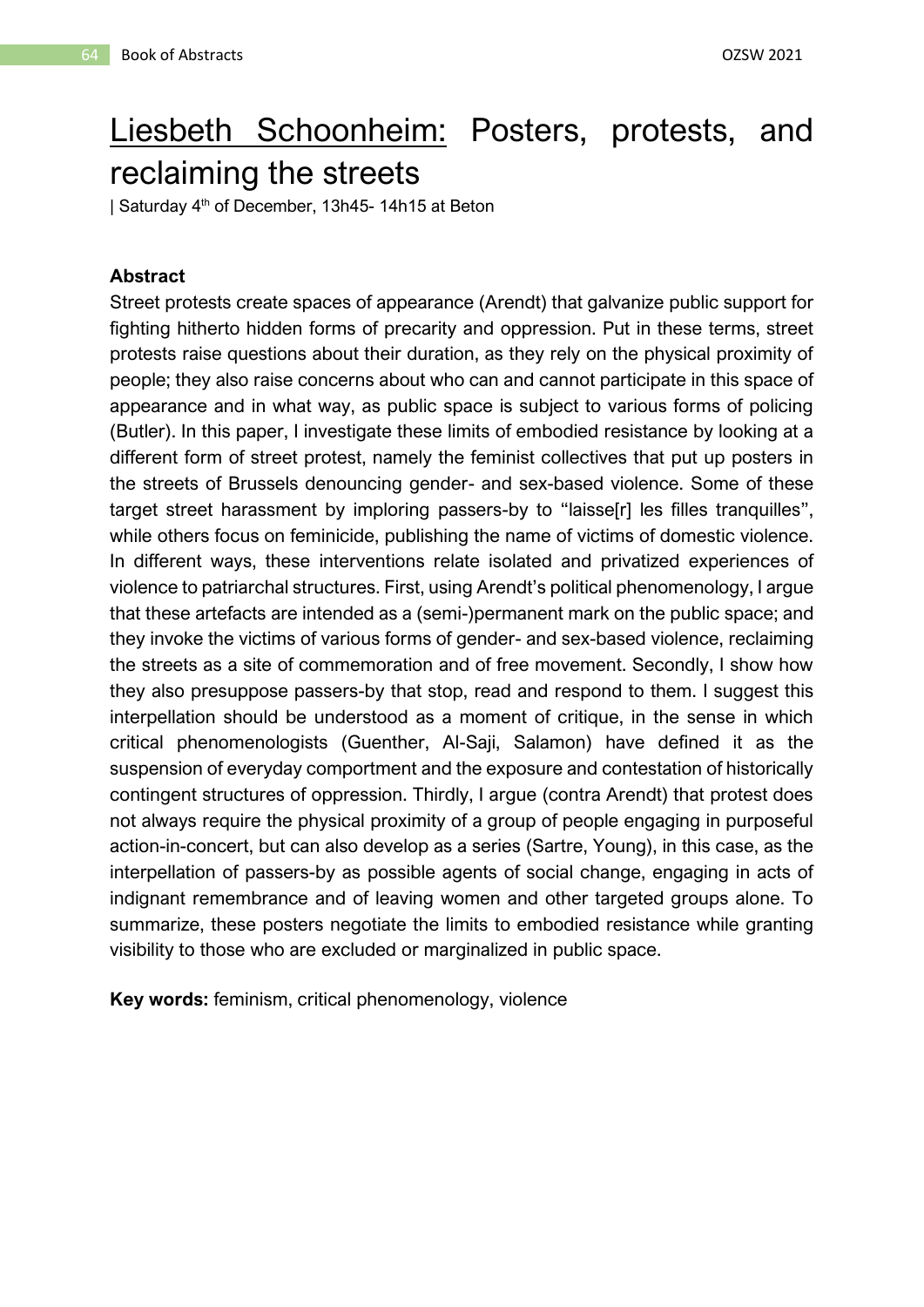### Jeroen Smid: Can Tib+Tail lose her tail?

| Friday 3<sup>rd</sup> of December, 12h00-12h30 at Kunst

#### **Abstract**

The standard definitions of 'mereological fusion' are quiet about modal matters: they do not suggest that a fusion has its parts essentially (van Inwagen 2016). Yet, especially in the context of classical mereology, it is commonly held that fusions do have their parts essentially (Baker 2008, p. 17; Jago 2021, p. 1442; Koslicki 2008, p. 24; Simon 1987, p. 115; Uzquiano 2014). In particular, many philosophers think that any modal classical mereology should treat 'is the fusion of such-and-such objects' as a rigid designator.In this talk I identify three reasons why many philosophers think any modal classical mereology should treat 'is the fusion of such-andsuch objects' as a rigid designator. I argue that they are all bad reasons.

The first reason is that classical mereology creates a tight link between identity and composition (Uzquiano 2014). Since identity holds necessarily, being a fusion of such-andsuch objects should also necessarily. This argument fails to convince because identity is subject to Leibniz's Law whereas not everything that is true of a fusion of objects is true of the objects it fuses. Crucially, an unrestricted version of Leibniz's Law is key to derive the necessity of identity. The analogy between identity and composition thus breaks down at the most crucial point.

The second reason is that classical mereology is similar to set theory (Jago 2021, p. 1442ff). Sets have their members essentially (it seems), so fusions have their parts essentially too. This argument by analogy breaks down because, first, the nature of the two objects is different. For example, sets are commonly thought to be abstract irrespective of the nature of their elements, whereas fusions are thought to be as concrete or abstract as their parts. Second, classical mereology and set theory play different theoretical roles. Mereologists aim to systematise the part–whole relation, hence if we think wholes can change parts, this gives mereologists a reason to treat fusions as mereologically flexible. Set theorists do not aim to systematise a pretheoretical membership relation; if we think membership is a non-extensional relation, this provides no reason for a set theorist to amend some axioms of, say, Zermelo-Fraenkel set theory.

The final reason offered is that this is the only principled choice when it comes to deciding the modal profile of fusions: 'it is difficult to think of any other principled alternative choice' (Uzquiano 2014, p. 46). This is a false dilemma. It might be elegant, in some sense, to hold that all fusions have the same modal profile, but if wholes are fusions, then there is no reason to think that all fusions have the same modal profile because not all wholes have the same modal profile. I finish by proposing a diagnosis for the confusion about the modal status of mereological fusions. Those who insist that the mereological fusion of, say, Tib and Tail cannot lose Tail as a part confuse the singular term 'Tib+Tail' with the plural term 'Tib and Tail'. Only this latter term rigidly designates.

**Key words:** metaphysics, Parthood, mereology, modality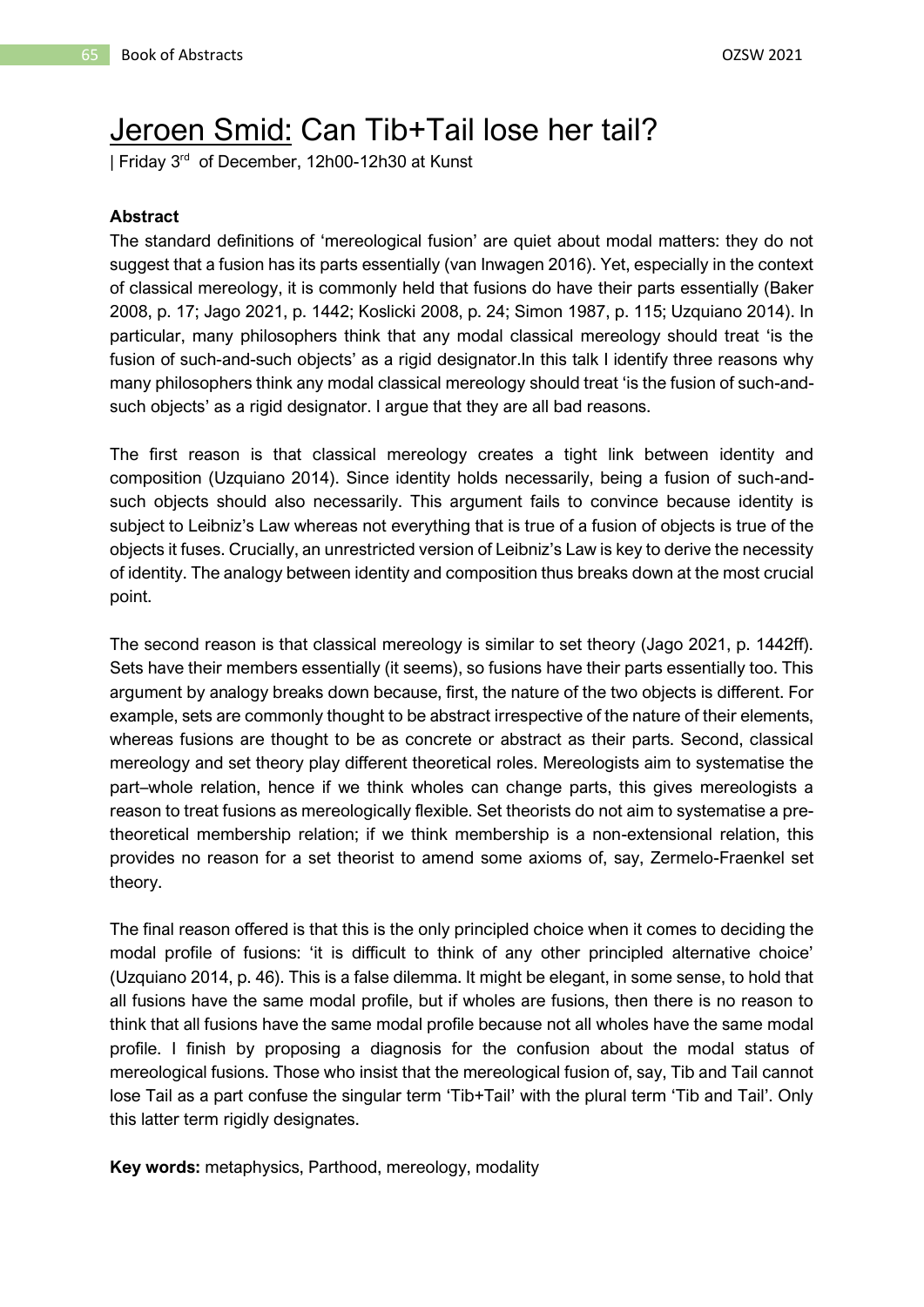## Titus Stahl: Ideological Hope

| Saturday 4th of December, 12h15- 12h45 at Beton

#### **Abstract**

In political theory, much attention has been dedicated to the influence of distorted beliefs on people's political agency. In particular, in the critical theory tradition, the idea has become widely accepted that unjust social and political orders can only survive if some citizens have a specific kind of false belief about their legitimacy, namely ideological beliefs that are in some sense defective beyond mere falsity. Similarly, we can also make sense of the idea that people might have unreasonable, ideological desires or preferences.

In my paper, I will argue that not only beliefs and desires can be ideological but also people's hopes. This is important because – as many theorists from Hobbes and Spinoza to Ernst Bloch have noted – political reality is not only influenced by what people belief and desire, but also by what they hope. Sometimes, unjust social structures may therefore be able to avoid scrutiny by distorting and shaping people's hopes.

This argument faces two major problems, however. First, some argue that we can analyze hopes as combinations of beliefs and desires. Then, ideological hope would not form a distinct phenomenon but rather be a result of the ideological distortion of its component parts. Second, some argue that hopes are not to the same degree subject to requirements of rationality as beliefs and (perhaps) desires. As the charge of ideology depends on a negative evaluation, this might undercut the project of an ideology critique of hope.

In my paper, I will show that both problems are the result of a misunderstanding of the nature and rationality of hope. First, while some hopes are ideological insofar they incorporate ideological beliefs and/or desires, hope is more than a mere combination of these elements but centrally involves a certain commitment towards the idea that incorporating one's desires into one's future agency is justified. People can be brought to falsely believe that they are justified to do this based on ideological distortions of the concepts that they use. The same argument also shows that the second problem results from a misunderstanding: While hopes depend to a lower degree on evidence for the beliefs they involve than other attitudes, they are subject to rational evaluation, since we can reasonably ask whether our agency ought to be guided by certain hopes or not. These arguments lead to the conclusion that, in political theory, we ought to scrutinize how certain social arrangements shape the way in which we and others hope.

#### **Key words:**

Hope, ideology, political theory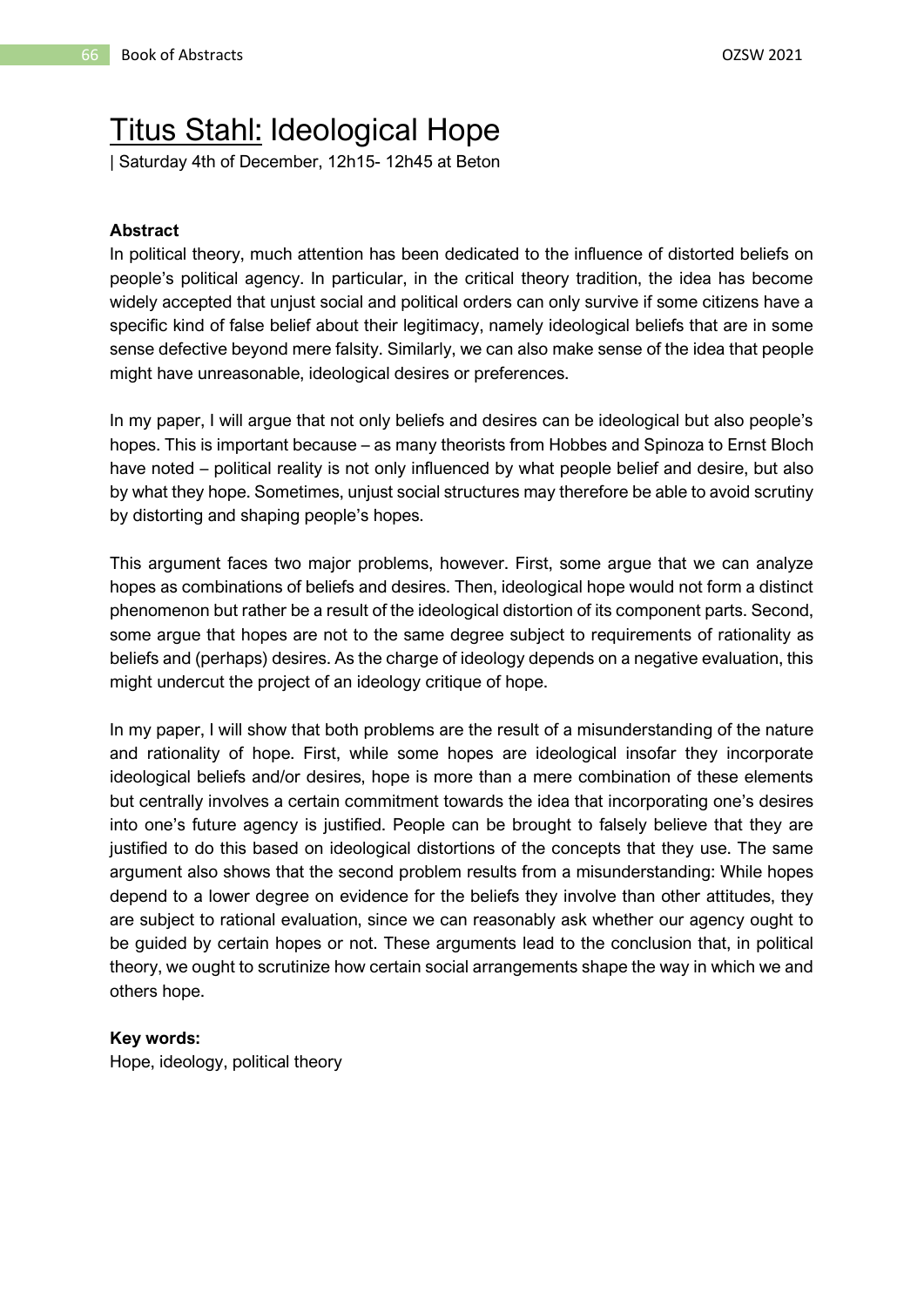### Naomi van Steenbergen: Ought we to be happy with less?

| Friday 3<sup>rd</sup> of December, 12h30- 13h00 at Textiel

#### **Abstract**

In a context of threatened planetary boundaries and unjustifiable inequalities, it would be great if those with the problematic power to endanger others through their consumption were simply happy with less. Happy not to buy that extra pair of shoes. Happy to eat less meat and consume less dairy. Happy to travel less. Happy to share more. Given the impact of consumption and emissions, consuming and emitting less is generally a good thing. And if we are truly happy to consume and emit less, rather than doing so begrudgingly, we are more likely to continue our good practices and inspire others to do the same. Nonetheless, it is far from evident that being happy with less is a moral duty, a responsibility, something we ought to do or can (in a strong sense of the word) expect of ourselves or others. One complication might arise if we consider ought to imply can. Is it even realistic to expect people to change how they feel about doing certain things? And even if it is possible to change the way one feels about one's actions, isn't this a needlessly complicating detour compared to simply focusing on the actions themselves? Moreover, a moral duty to be happy with less might seem excessively demanding. It might be one thing to expect ourselves and others to do with less; the expectation to not only consume and emit less, but on top of that to feel a certain way about it might seem extreme and perhaps also simply the wrong kind of duty. Shouldn't one's feelings be protected from moral demands? Isn't there a special kind of autonomy or freedom connected to our emotions? I will argue that while these complications are to be taken seriously, being happy with less is a virtue that we ought to try to cultivate if it seems at all likely that we might make some progress in doing so.

#### **Key words:**

Virtue ethics, Emotions, Moral psychology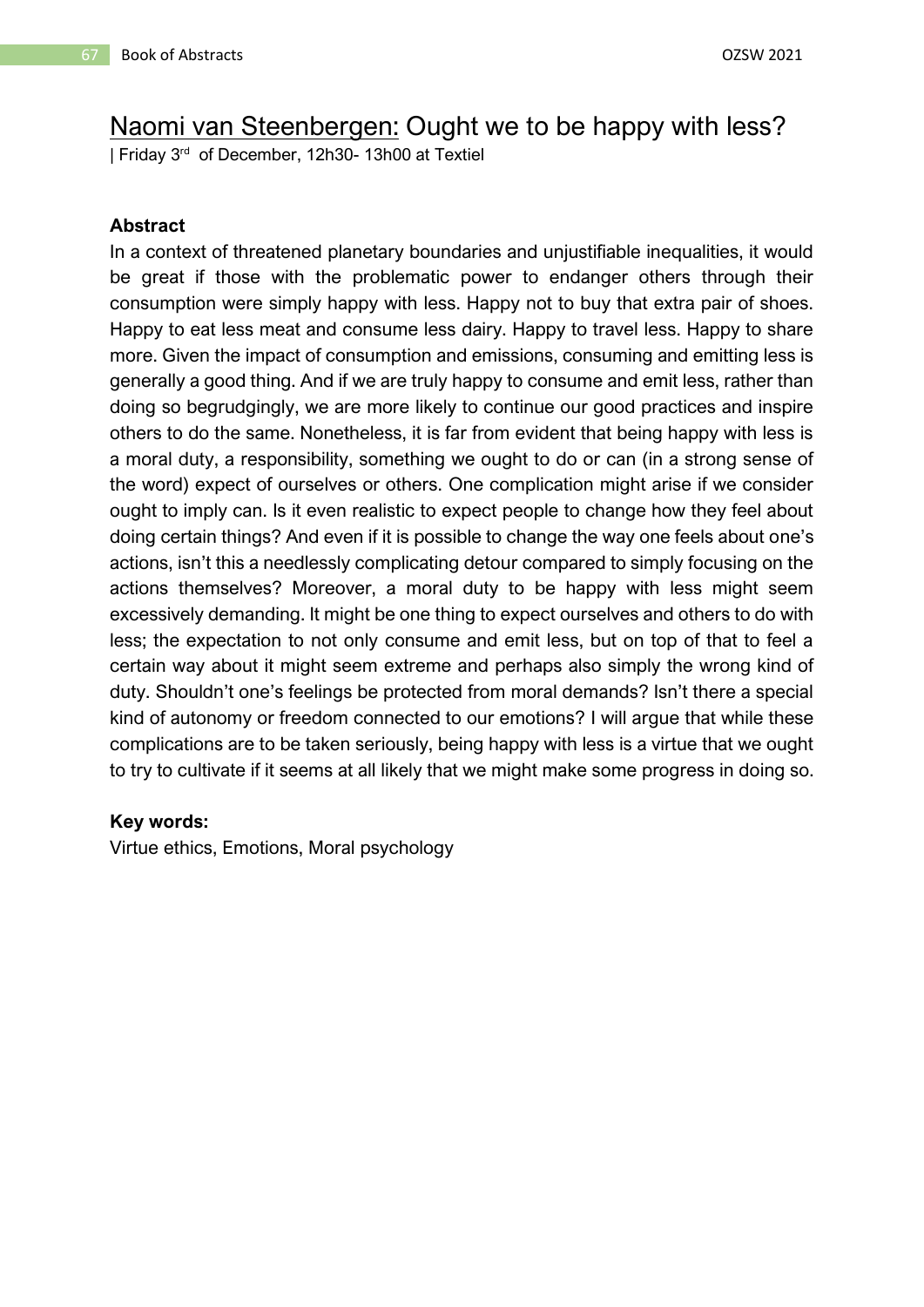## Merel Talbi: Regulating Disinformation: An Epistemic-Militant Democratic Justification

| Friday 3<sup>rd</sup> of December, 16h30-17h00 at Beton

**Abstract**: With increasing circulation of untrue information in the public sphere, scholars from various disciplines have identified disinformation and fake news as a threat to democracy. While creating laws or regulations to limit or control disinformation may sounds appealing to those who fear its disruptive effects, doing so may lead to unjustified limitations of freedom of expression. In considering whether and when this limitation of freedom of expression may be permissible, legal scholars and legislators have focused mostly on threats to democracy in the form of misinformation directly influencing elections or referendums, as for example in French or Taiwanese law (Landman 2018; Chen 2018). This is also in line with attempts to regulate disinformation based on article 10 of the European Convention of Human Rights, which allows for the limitation of freedom of speech in situations of pressing social need in a democratic society (art. 10 paragraph 2 ECHR). Earlier jurisprudence by the European Court of Human Rights in the case Salov v. Ukraine (2015) has shown the court to be hesitant in limiting freedom of expression, also because it was difficult to prove that the defendant intended to influence elections through spreading disinformation.

Considerations from the tradition of militant democracy prove a fruitful avenue for further exploring justifications for limiting freedom of expression to protect democracy against disinformation. In light of Rijpkema's (2018) political-philosophical justification for militant democracy, it can be said that disinformation interferes with democracy's primary epistemic goal: to allow citizens to revise incorrect prior decision-making, also outside of elections. If we take this to be democracy's prime goal, disinformation functions as an obstacle by making it harder for citizens to identify and use trustworthy information to correct earlier political decisions. This analysis is in line with theories from epistemic democracy, that argue the democratic system is best suited to effectively combine and use the knowledge of a plural and diverse community to come to correct decisions (Landemore 2012). However, many are also critical of this claim. Epistocrats (Brennan 2016) claim that citizens are not epistemically suited to rule themselves due to having insufficient knowledge to do so, while the epistemic injustice literature warns that the knowledge of certain marginalized groups in society is structurally undervalued – to the point of their views not being acknowledged in democratic deliberation (Fricker 2007).

While these criticisms in part discount the claim that democracies are the best system of government for epistemic reasons, both critiques also become more pressing in situations of disinformation. The spread of fake news may make an epistemically unsophisticated populace even more prone to erroneous judgments, while the nefarious propagation of racist, sexist, or otherwise biased information about certain groups in society may increase epistemic injustice. In light of these exacerbating effects, arguments from the tradition of militant democracy may indeed prompt legal scholars to think further on possibilities to regulate disinformation, and to acknowledge its corrosive influence on the epistemic function of democracy.

**Key words:** Disinformation, Freedom of expression, Legal theory, Militant democracy, Epistemic democracy, Epistemic injustice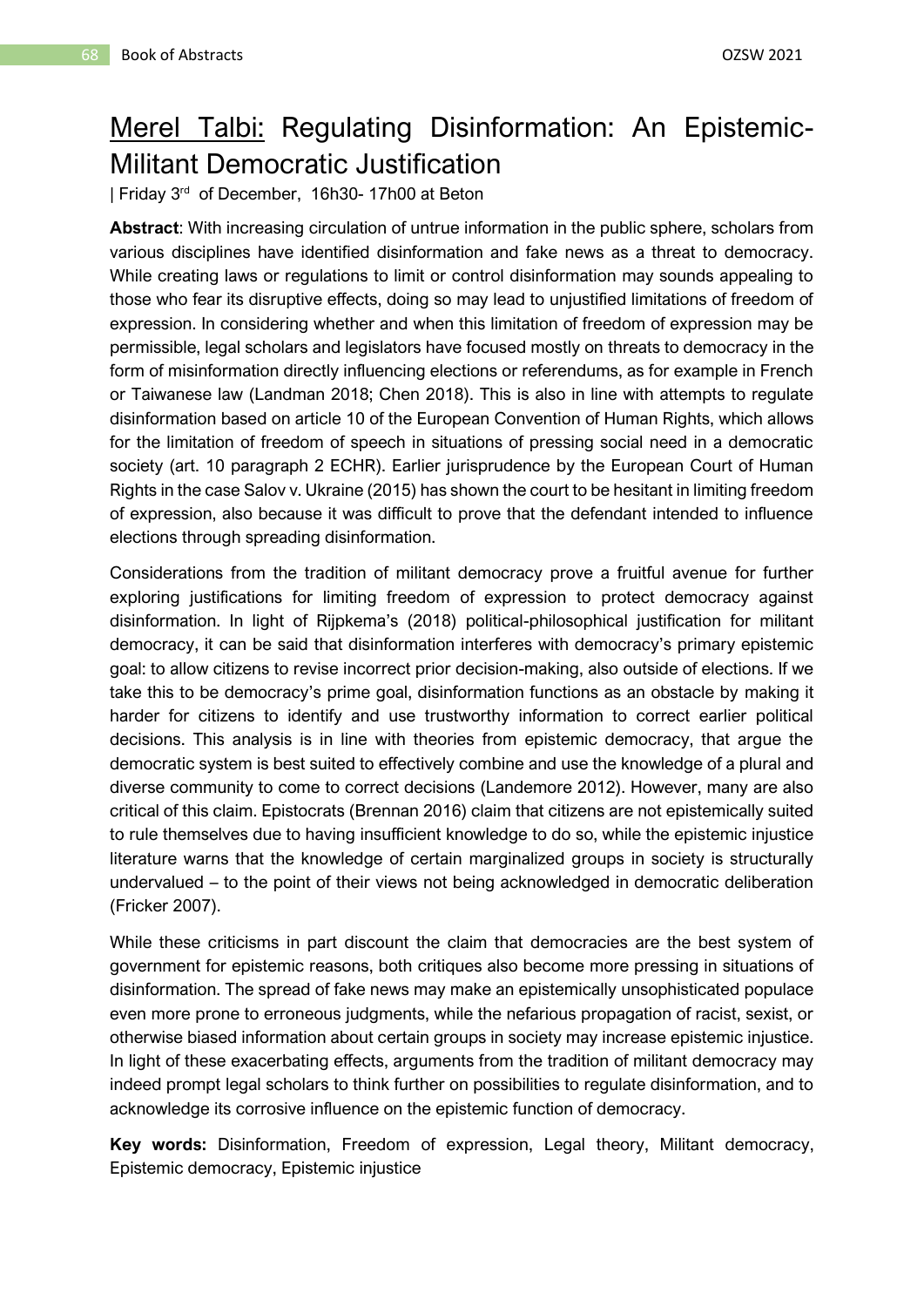Ole Thijs and Vincent Blok: Rehabilitating locality in philosophy of technology: the case of sustainable technology | Friday 3 rd of December, 12h00- 12h30 at Boardroom

#### **Abstract**

Philosophers of technology such as Stiegler argue that in the current 'globalized' age, where modern technology constitutes a technosphere, there is no room for locality, ethnic groups or ecosystems as determining factors of technology anymore. An example of anti-local technology is vertical farming, which prides itself in its ability to be deployed anywhere in the world, regardless of local weather, soil and wildlife. It is supposed to decrease agricultural land usage by up to 99% via advanced climate control and AI-driven machinery (Plenty 2021). Efficient as they may be, anti-local technologies can also be criticized: although they reduce resource use and waste production, they are not regenerative by design, i.e., not actively ecologically and socially beneficial. In order to become regenerative, technologies must consider their 'place' within the ecosystem (Hayes, Desha, and Baumeister 2020, 8). This raises the question how locality can be rehabilitated in the current globalized technosphere.

In order to answer this question, we 1) explore the debate on locality and non-locality in Stiegler's interpretation of Leroi-Gourhan's theory of milieus; 2) develop a philosophical understanding of 'place' through a reading of Heidegger's notion of Ort; 3) develop this into a concept of locality beyond the non-locality of the technosphere. Our assumption is that whereas the non-locality of the technosphere presents a world of possibilities that are not necessarily beneficent to the earth, the concept of locality can inform regenerative design by 'reconnecting' technology to the earth as its material substrate (Blok 2016). Finally, we demonstrate the potential of the locality of technology in an 'emancipatory' reconstruction of the vertical farming case.

#### **Key words:**

philosophy of technology, locality, Anthropocene, ontology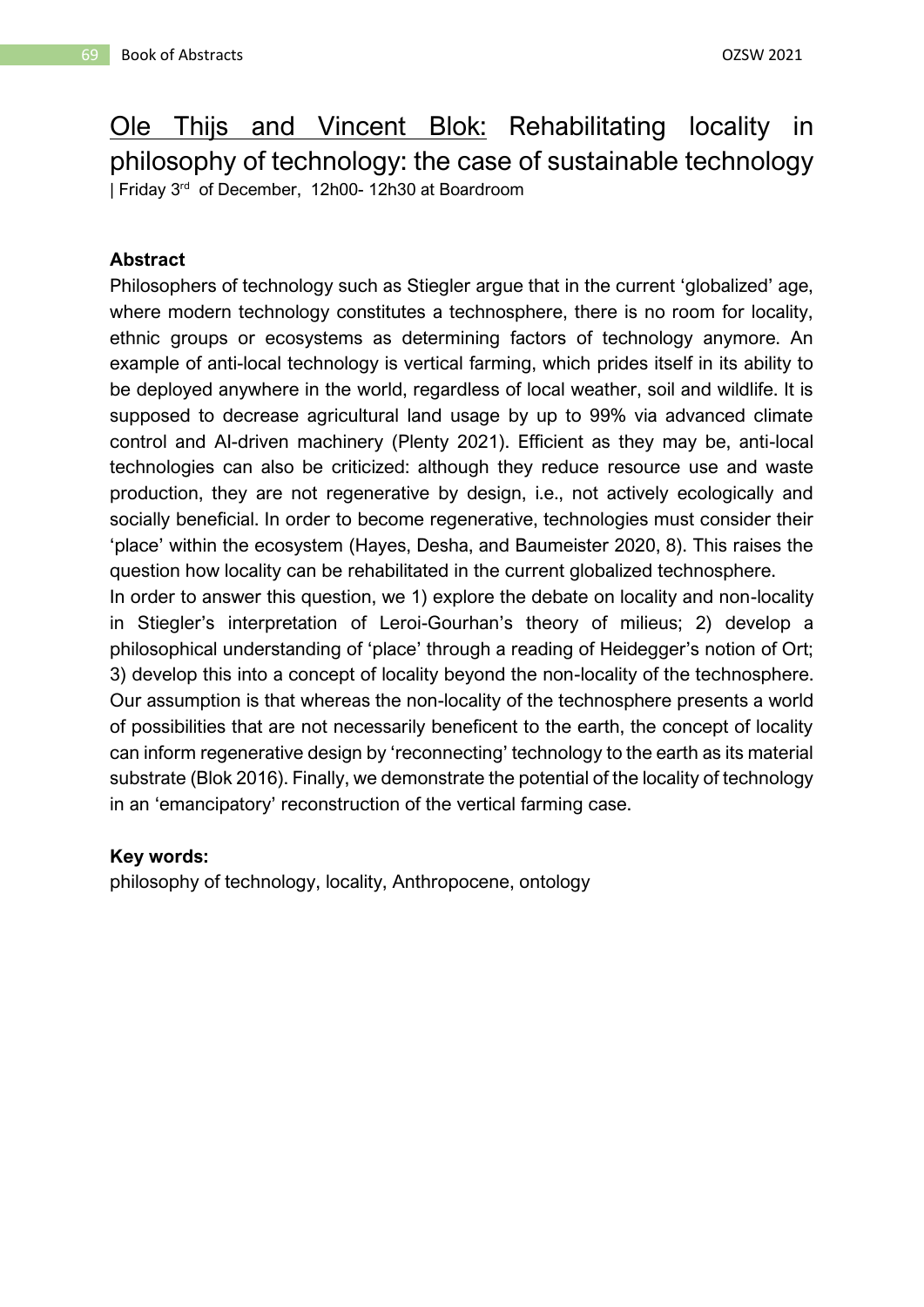# Alex Thinius: Masculinity and the Ontology of Men: From Connell's 'Hegemonic Masculinity' to Enactment Classes

| Friday 3 rd of December, 16h00- 16h30 at Ambacht

#### **Abstract**

This paper asks how to understand the ontological status of men 'as a group'. Recent work in analytic philosophy discusses genders as positionality-based social classes (Haslanger), categories of conferred social properties of enablement (Ásta), social normatively associated traits, concepts, and status-functions (Mikkola), homeostatic property clusters (Mallon), or firstpersonal identifications (Bettcher). While each of these accounts are elucidating, I suggest going beyond them by understanding 'men and women as groups' along the lines of Enactment Classes (Thinius 2021). Enactment classes, roughly, are classes that transform by being realized differently in a particular sort of responsive enaction. Within this horizon, in this paper, I spell out how our genders such as men and women, as groups, are dependent parts of the (intersubjective) enaction of masculine hegemony at the level of social practices.

I base my paper on Connell's (1982; 2005; 2016) social theoretical account of masculinity as a hegemonic practice. Connell's account solves a problem with conceptualizing what used to be called 'male sex role' and 'male domination': not even in terms of gendered power do men form a homogeneous class. Connell helps us understand masculinity as that way of structuring social practice that involves several interrelated masculinities and femininities to maintain a field of domination of men as a group over women as a group. Practicing these masculinities, people participate in a hegemonic social dynamic, where that type of masculinity gets to stand in for the whole and enjoys most power – i.e., it becomes hegemonic – that quasi-legitimizes best at a time the overall domination of men as a group.

Largely ignored in academic philosophy, Connell's account has gained enormous recognition in sociology. Sometimes reduced to an individualist 'toxic masculinity'-approach, however, her work has attracted critique, both unjustified and justified. For instance, the 'hegemonic masculinity'-approach seems too close to ideal-type conceptions of masculinity, that cannot adequately analyze the material aspects of the lives of people, and in particular the lives that actual Black men can lead in an anti-Black world (Cf. different critiques by Hearn or Curry). Most crucially regarding my question, the ontology of men and women 'as groups' falls outside the scope of Connell's account: while focusing on masculinities' function for 'men as a group', the ontological status of these men is not discussed explicitly in Connell.

Bridging the gap between gender theories in philosophy and in sociology, I argue in this paper that Connell's account of masculinity can help us understand something important about the ontology of men 'as a group'. My paper (1) reframes and develops Connell's practicetheoretical conception. Beyond Connell's classical sociological conception, I make explicit how racialized and trans\* abjection are constitutive parts of the picture and underline how this conception relates to materialist analyses of the exploitation of some socially essential activities as 'reproduction'. (2) Then, I suggest that men 'as a group' can best be conceived as elements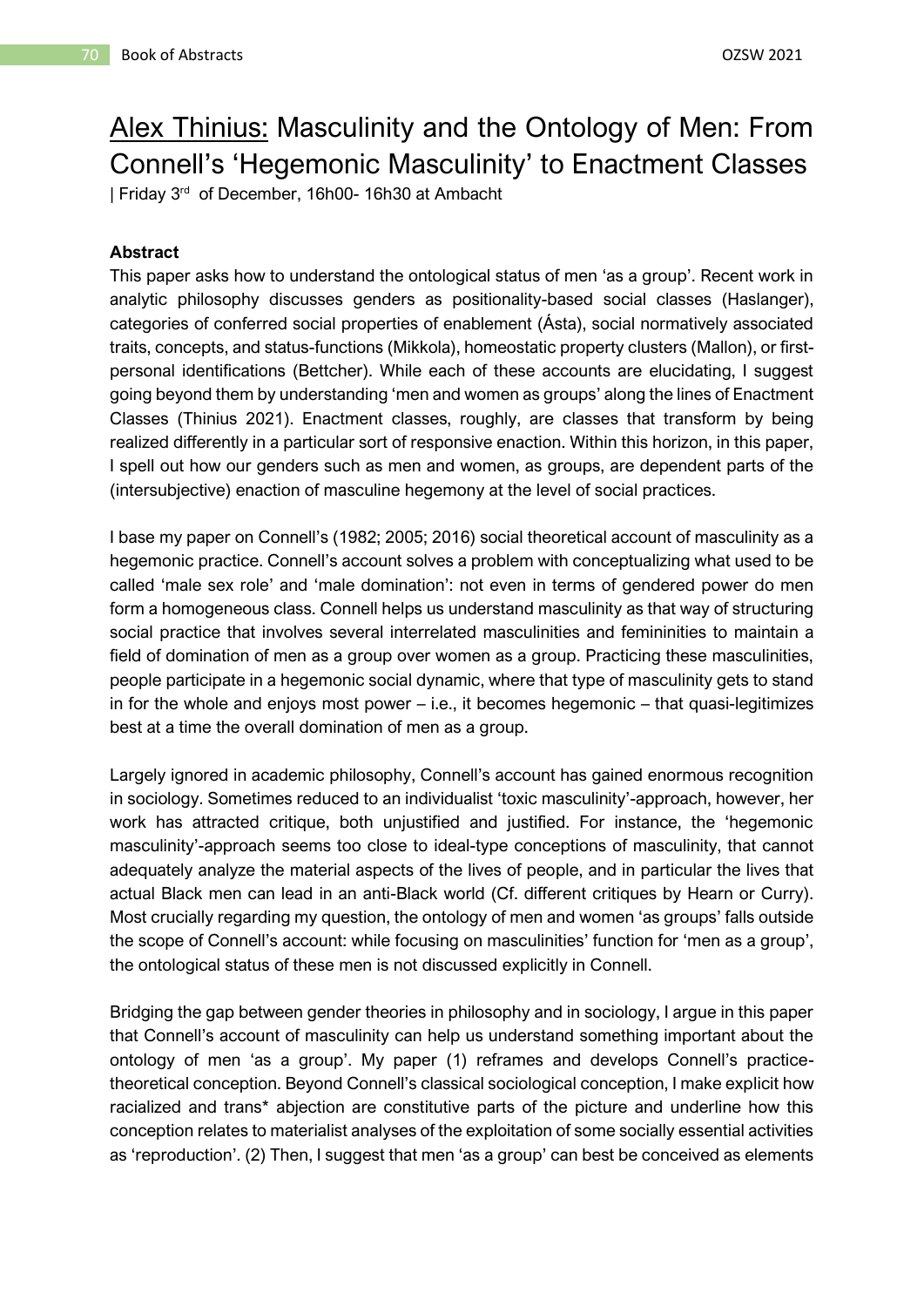of this dynamic. Enacted between singular intersubjective acts and larger social contexts, Enactment Classes such as men emerge at the level of social practices.

**Key words**: Social Philosophy, Metaphysics, Philosophy of the Social Sciences, Feminist Philosophy, Masculinity-Critical Studies, Critical Theory, Practice Theory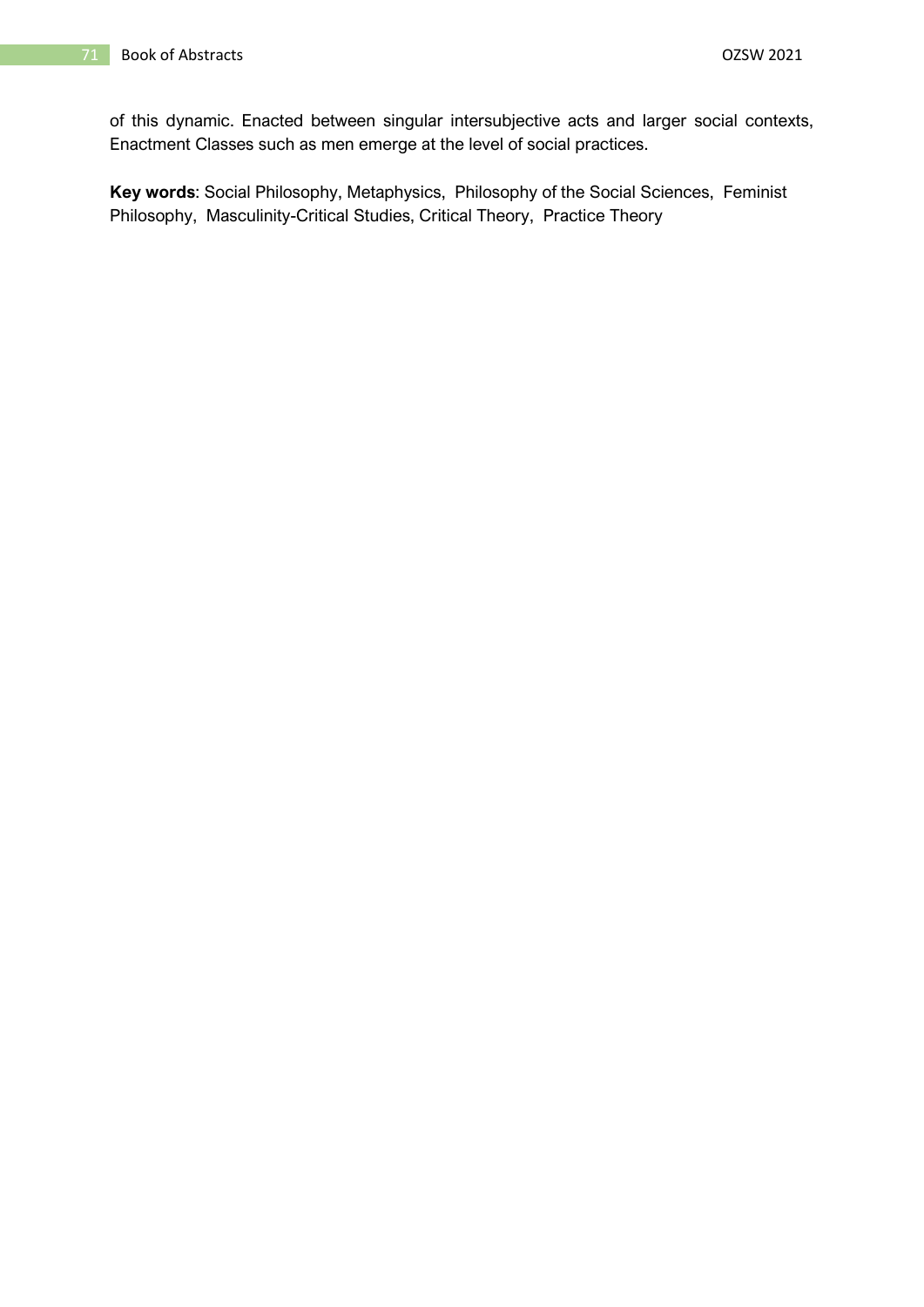# Emily Thomas: The Specious Present in English Philosophy 1749-1785: Theories and Experiments on Time Perception

| Friday 3<sup>rd</sup> of December, 12h00- 12h30 at Terra

#### **Abstract**

William James famously characterised the specious present as 'the short duration of which we are immediately and incessantly sensible'. He drew on the 1870s-1880s work of Shadworth Hodgson and Robert Kelly, who have been described as the 'independent inventors' of the specious present theory. Literature on the pre-history of these late nineteenth century theories clusters around Locke, whose work on temporal experience provided the context for subsequent debates; and Thomas Reid, who rejected the specious present but provided important discussion. I argue this pre-history is incomplete. It is missing an inter-connected group of English philosophers writing on the present between 1749 and 1785: David Hartley, Joseph Priestley, Abraham Tucker, and William Watson. These thinkers do not appear in the specious present literature, or even broader historical surveys of temporal consciousness. Yet this paper will show they each held specious present theories, exploring those theories and placing them within each figure's system.

This study should be of interest to three groups of scholars. First, historians of eighteenth century English philosophy. Our four figures are all under-studied: Hartley is the only one who boasts a Stanford Encyclopaedia of Philosophy entry, and there is no scholarship at all on Watson. Uncovering their important views on temporal consciousness should help rectify their neglect more generally. Second, historians and philosophers of the specious present. Scholars working on this topic frequently refer to James, and this study helps to contextualise his work. Further, I show there are various routes by which these eighteenth century specious present theories could have made their way into nineteenth century ones. Finally, historians of experimental psychology. As we will see, Watson and his friend the astronomer William Herschel record psychological experiments on temporal consciousness in 1785 - over half a century before well-researched 1850s experiments.

The paper is structured as followed. §2 provides background, surveying the existing pre-history of late nineteenth century specious present theories from Locke onwards. §3 comprises the heart of the paper, chronologically investigating the specious present theories of Hartley, Priestley, Tucker, and Watson, and detailing connections between them. §3.1 sets out Hartley's 1749 'practical present', and argues this specious present theory follows naturally from his doctrine of vibrations. §3.2 argues that Priestley's 1768 theory is taken directly from Hartley, and underlies Priestley's subtly non-Lockean account of how we acquire our idea of duration. §3.3 reads Tucker's 1768 theory as arising independently of Hartley, located within a larger pattern of reasoning from human temporal experience to God's nature. §3.4 shows that Watson's 1785 theory is embedded in a comprehensive metaphysic, on which time is a Lockean abstract idea. §4 ends on a speculative note, considering possible routes by which our mid-eighteenth century theories made their way into later ones. The pre-history of specious present theories is more complex than currently appreciated: Hartley, Priestley, Tucker, and Watson also deserve credit as inventors.

**Key words:** Specious present, Time, 18th century English philosophy, David Hartley, Joseph **Priestley**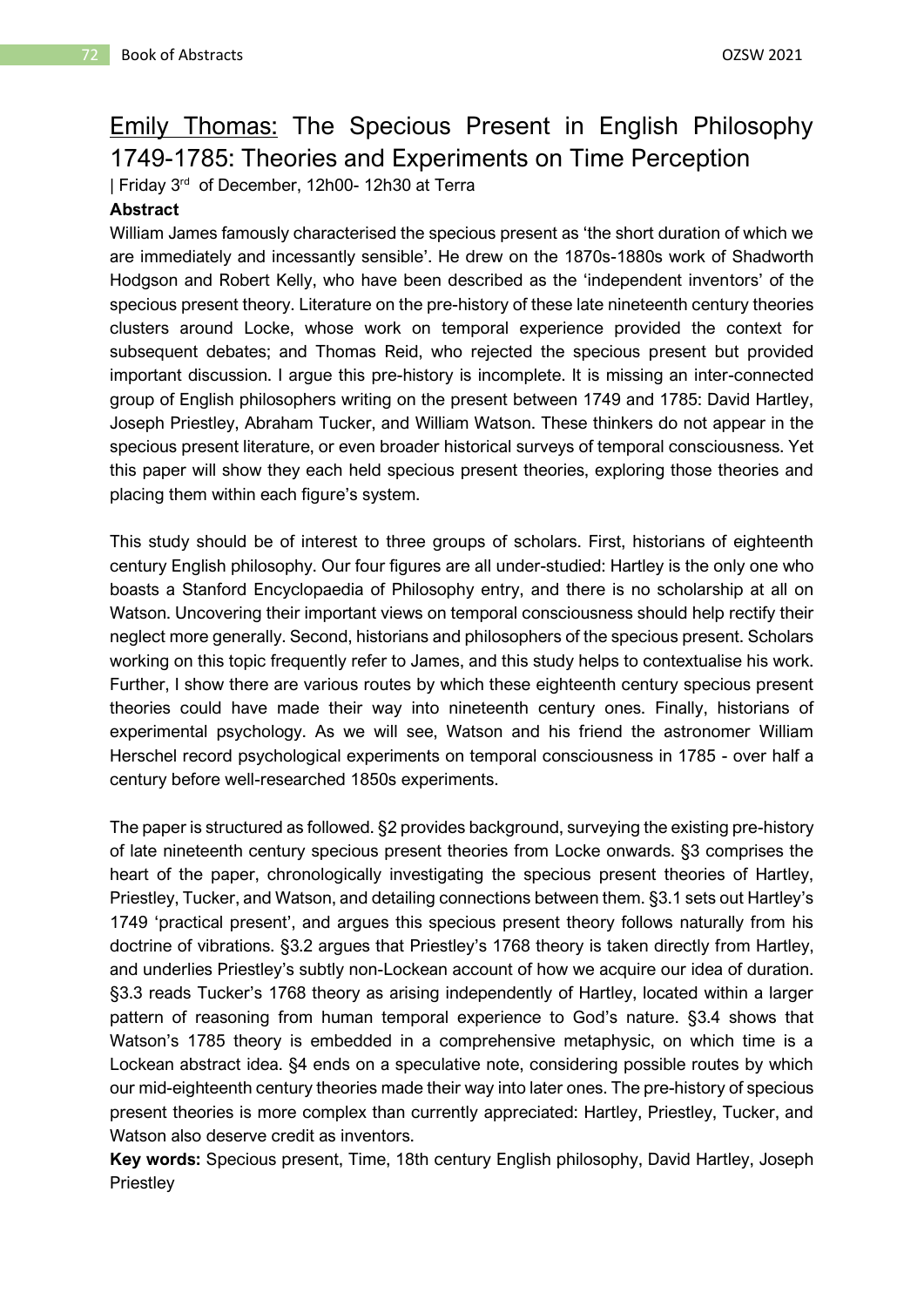# Hans Tromp: A Causal Cultural Evolution framework using D. L. Clarke's Analytical Model, and Action Cognition-based modeling | Saturday 4th of December, 11h45- 12h15 at Kunst

#### **Abstract**

The availability of artifacts as a referential element is by far the wealthiest source of information over the longest span of time, and can be used to refer to various related aspects of cultural evolution from the stone age (e.g. Stout 2002) to our time. As artifacts do not evolve like biological species do; the human factor needs to be included to account for reproduction, variety and selection in their cultural and natural environments.

This contribution is inspired by the so-called Intentional Causal Evolution (ICE) theory as introduced by Houkes and Vermaas (Houkes and Vermaas 2010); and discussed in (Weber et al. 2013). Their ICE theory, on artifact evolution, however remained restricted to epistemological - ontological analyses within the Dual Nature program of artifacts. This program was a reaction to accounts of technical artifacts, such the Social Constructions of Technological Systems (Bijker, Hughes, and Pinch 2012), and to conceptions of technical artifacts as creations of the mind (Kroes 2012, vii).

However, understanding the evolution process of artifacts requires the inclusion of these two elements: the social cultural aspects and the cognitive action processes of making, as also concluded by Kroes (2012). Therefore we will return to P. Cummins who identified the essential roles of engineering design to distinguish functional artifact evolution from biological evolution. (Cummins 1975, 746–47) and demonstrate the reuse of Clarke's Archaeological Analytical model (Clarke 1968). His model provides the option to identify two subsystems, namely a domain of functional applications in an evolving social cultural environment, and a domain of design and realization. Engineering Design as intentional Action Cognition processes than can be analyzed and modeled as mediation between the two domains. The intentional action cognition model approach will applied by the belief and desire based modeling. (Bratman 1987) (Davidson 1987) (Dretske 1988)

In the proposed framework artifacts will be characterized by the constitutive relations from their Structure, to Behavior, Function, and to the Application-Context. In the reverse direction from Application to Structure the relations have a normative character for the realization actions. With the belief as the predictive component of the intentional actions. Which is embedded in the modeling of knowledge and understanding of the material culture stages, ranging from the mimetic and mythic periods, through material symbolic stage, to the theoretic stage . This last one includes our understanding of quantum mechanics by particle or wave metaphors.

The answer to the question whether the framework will be applicable for functional nonmaterial artifacts, e.g. institutions, as indicated by Simon's in The Sciences of the Artificial (Simon 1996) will be examined by a number of examples.

#### **Key words:**

Cultural Evolution, Intentional Causal Evolution, Philosophy of Action-Cognition, Artifacts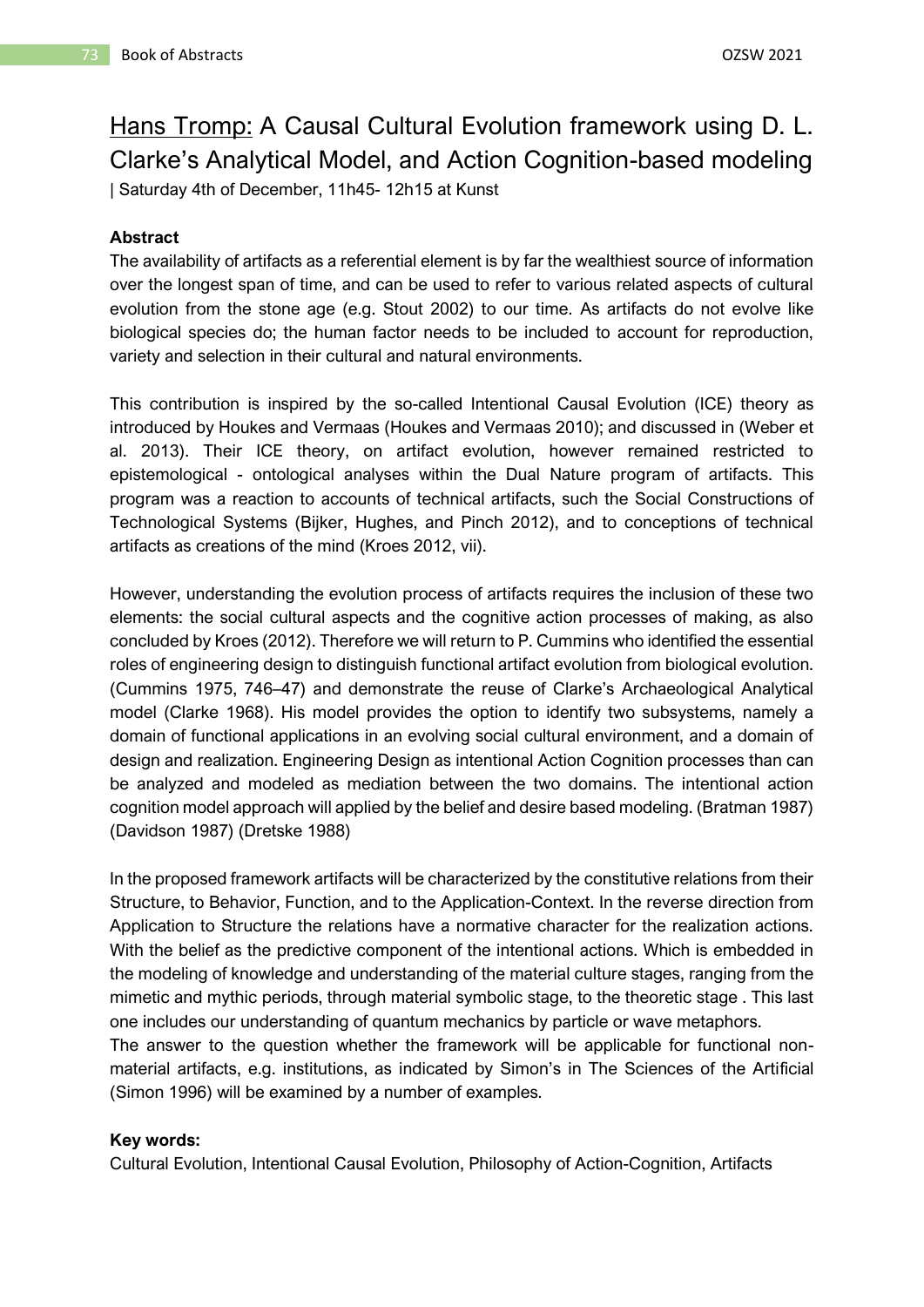# Oyku Ulusoy: Transformative Choices and Two Approaches in Decision Theory

| Saturday 4th of December, 12h15- 12h45 at Ambacht

#### **Abstract**

In Transformative Experience (2014; 2015), Laurie Paul discusses the significance of firstpersonal experiencing to make important future-regarding decisions rationally. She argues that there is specific phenomenological knowledge, which can only be obtained through firstpersonal experiencing, and which affects understanding and other cognitive abilities of the experiencer. Depending on the magnitude of this effect, new experiences can drastically alter the experiencer's perception, values and other core characteristics: new experiences can teach things that can be transformative. Paul asserts that individuals cannot imagine what it will be like to have a new experience due to this transformative aspect. As such, they cannot rationally choose to undergo or to abstain from transformative experiences in the standard way: by choosing the act that would bring about the outcome with the highest expected value. Accordingly, the normative decision theory, which puts forward this standard, cannot provide representative models or action guidance for transformative choices.

I posit that Paul's argument can be construed as two disunited issues about (1) the choicetheoretic frameworks' fitness for providing plausible decision models and action-guidance and about (2) human agents' capacity to follow a standard of rationality for their decision-making. Regarding the issues about the choice-theoretical frameworks' fitness, I argue that behaviourist and mentalist approaches to decision theory would tackle the transformative problems differently with regards to their methodological commitments.

For the behaviourist approach, the observed and observable choice behaviour are the sole evidential basis for decision theories. That is, the object of representation is behaviours and behavioural patterns, not mental states or processes. The theory should provide some form of representation for choice behaviour, and ideally should represent maximizing agents with an objective choice function (Dietrich& List, 2016, p.253). However, behaviourists do not claim that real decision-makers imagine and evaluate their decisions by following the axioms. They propose that the choice functions can represent the decision-makers 'as if' they make their choices in accordance with a maximization function (Okasha, 2016). I put forward that the behaviourists could argue that Paul's objections do not apply to their theoretical framework so long as the choice functions do their 'as if' job. Specifically, in the case of inaccessibility of the phenomenological character of new experiences, if decision-maker's choice behaviour appears 'as if' they maximize their expected values, the models can be deemed successful.

For the mentalists, as beliefs and preferences play a significant role in how real agents make their decisions, they should concern decision theories. If the relations and functions of preferences and beliefs do not correspond to real phenomena, the mentalists argue to reject the theory for failing to capture the real features of the world (Dietrich& List, 2016, p.268). Since, in this interpretation, the value functions should correspond to real phenomena,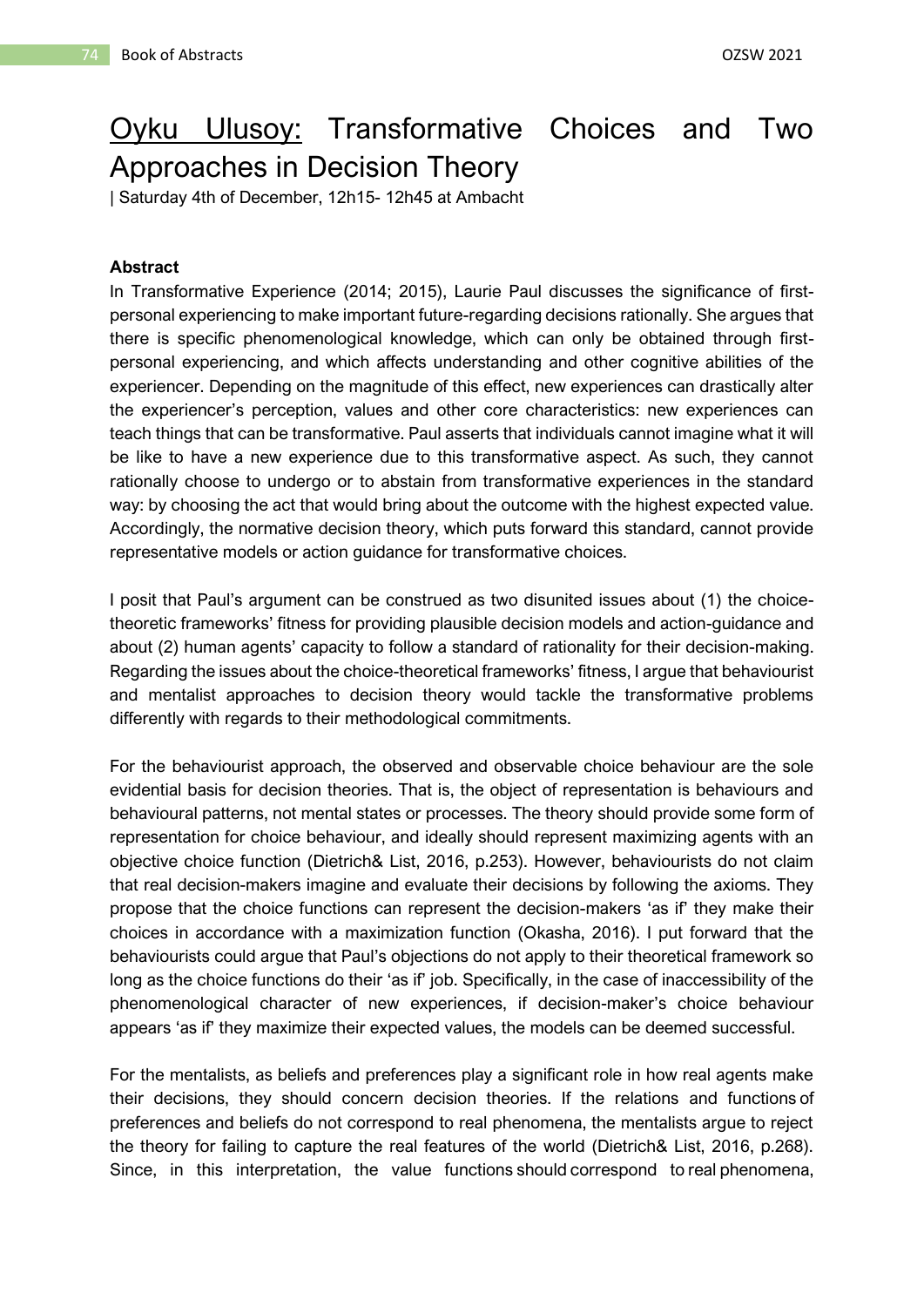mentalists should be concerned with the epistemic barriers of transformative experiences, as these might restrict decision-makers' access to their values and preferences. Accordingly, I argue that the mentalists would be compelled to reconfigure their representative models to accommodate epistemic barriers that Paul describes.

#### **Key words:**

Transformative experiences, Decision theory, Rational choice theory, Epistemic uncertainty, Mentalism vs. behaviourism in decision theory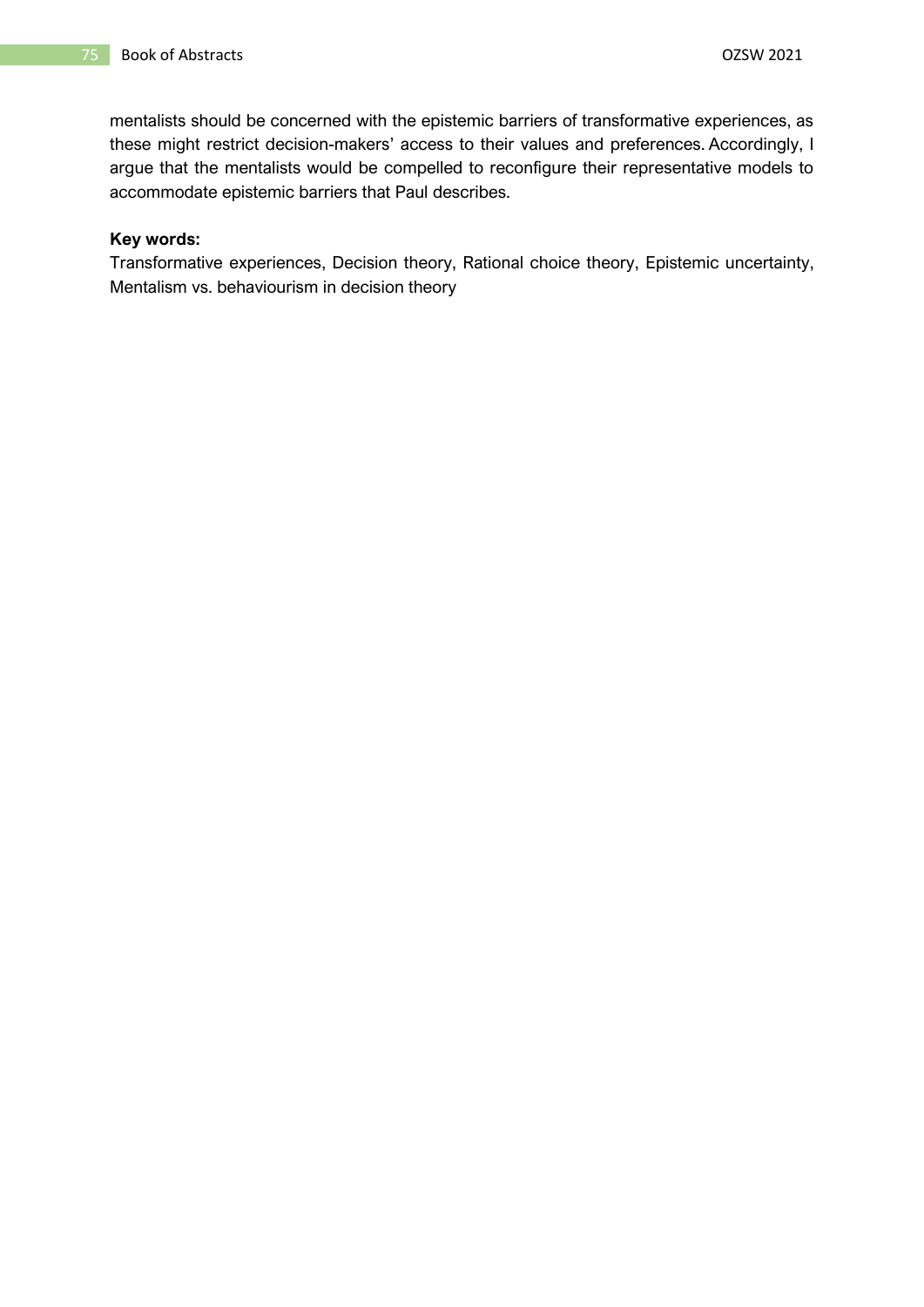# Herman Veluwenkamp: Ethics by Design and Conceptual **Engineering**

| Friday 3 rd of December, 12h30- 13h00 at Restauratie

### **Abstract**

New technologies have a profound impact on our daily lives. They give rise to many ethical debates, hard questions and deep disagreements. New technologies are the source of puzzlement and considerable moral uncertainty. In addition to the problems about deciding which ethical principles and theories apply, there is a problem of relevant descriptions. How should we conceptualize the parts of the world that we are dealing with? The worldwide adoption of CRISPR-CAS genetic engineering techniques has given rise to fierce moral and legal debates in Europe about what counts as a 'natural way' of altering the genome. Traditional breeding and even chemical and x-ray based mutagenesis is considered 'natural', whereas CRISP manipulations are considered by critics as 'artificial'. However, there is also opposition to this sentiment by advocates of CRISPR-CAS. They argue either for different application conditions of 'natural' and 'artificial' or they maintain that we should associate these concepts with different normative upstream commitments.

Design for Values (DfV) has become one of the dominant approaches to help designers put social and moral values at the heart of the design of new technologies (van den Hoven et al., 2015). And although DfV practitioners have shown awareness of the conceptual challenges associated with the introduction of disruptive technologies, such as CRISPR-CAS genetic engineering techniques, an integrative approach for conceptual work is hitherto lacking. To remedy this, I suggest extending DfV with a methodological framework for doing conceptual engineering. Central to DfV is a values hierarchy, a hierarchy structure of values, norms and design requirements. The hierarchy allows designers to translate a specification of values into design requirements. However, as we have noted above, it is not always obvious which conception of the concepts used in the requirements is the most appropriate in the relevant contexts. For this reason, requirement engineering necessitates conceptual engineering. To facilitate structured conceptual engineering in the context of DfV, I present and briefly defend a pragmatic approach to conceptual engineering (Thomasson, 2020). This approach consists of three steps:

- 1. a reverse-engineering phase, in which we try to find out what the historical and current function of the relevant concept is (Queloz, 2021),
- 2. a normative phase, to determine which function the concept ought to have, and
- 3. an engineering phase, to construct a conception that serves this function best.
- 4. I show how this approach can be integrated into existing DfV frameworks, and finally, apply this framework to a use case.

#### **Key words**:

Conceptual Engineering, Design for Values, Disruptive Technologies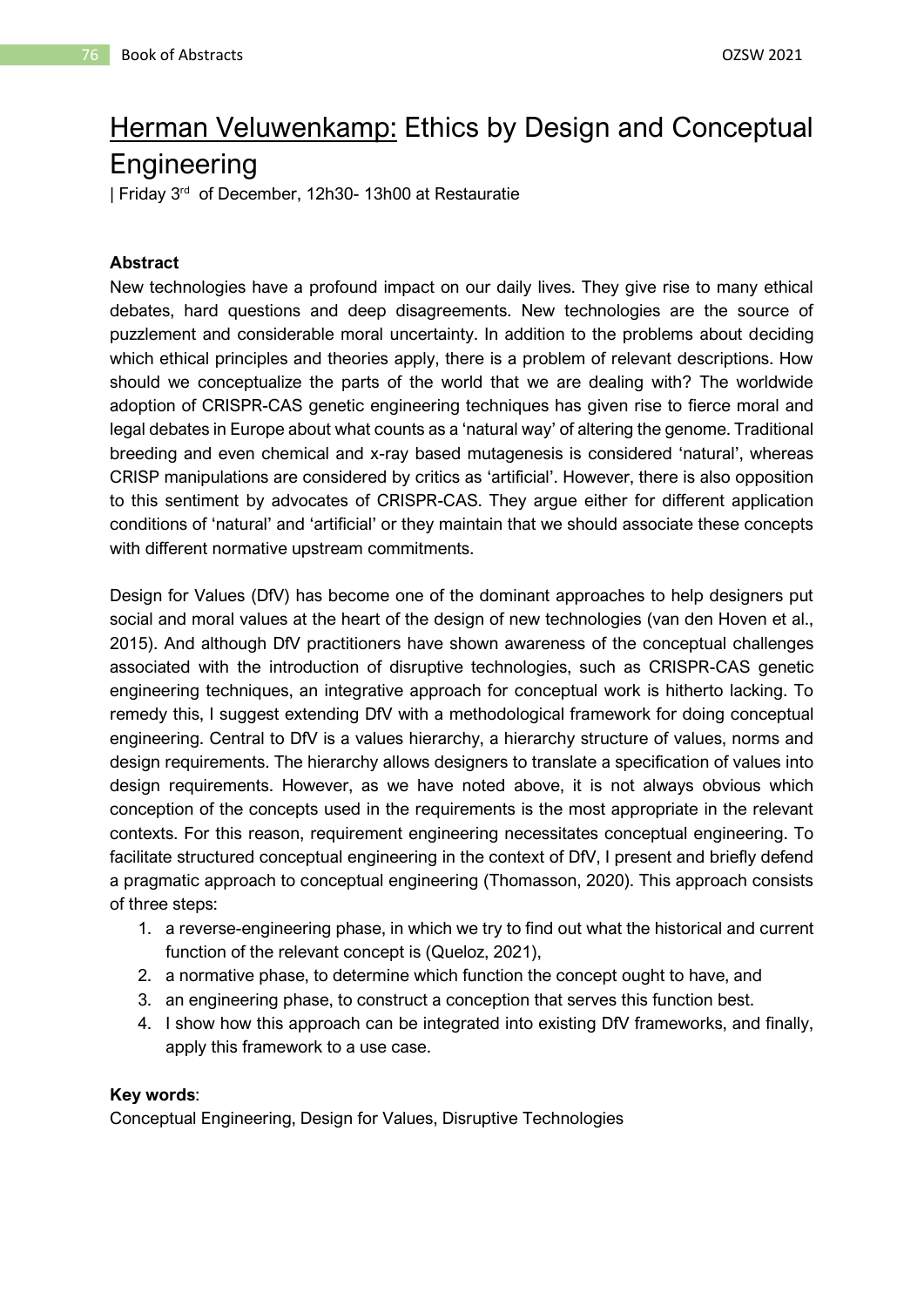# Philippe Verreault-Julien: Modal Opacity in Artificial Intelligence Systems

| Friday 3 rd of December, 17h00- 17h30 at Restauratie

### **Abstract**

Artificial intelligence systems (AI systems) are often said to be opaque. Considering a given input, we don't always know why the system produces the output it does. Opacity raises many epistemic and ethical issues. If we don't understand why the system arrived at a particular conclusion, are we justified in believing in it? Or, can we trust AI systems to make decisions that have consequences on people's well-being?

In this paper, I argue that one underappreciated source of opacity is modal opacity: It is not transparent what and why AI systems judge to be possible or necessary. These systems often explore a modal space by downright generating possibilities or by drawing conclusions that have modal content. However, unlike with ordinary or scientific reasoning, we don't have a good grasp of the modal features of AI systems. This suggests various interrelated research questions. For instance, what, if anything, constrains modal content within AI systems? Should there be such constraints? How can these systems consider or imagine possibilities that transcend actual data? How could built-in modal constraints improve their trustworthiness?

Illustrating using concrete cases, I distinguish between descriptive and normative modal opacity. Descriptive modal opacity concerns the inputs and outputs that an AI system considers to be possible or necessary given a set of modal constraints. For instance, self-driving cars routinely consider a set of possible causal interventions. Making transparent under what conditions AI systems evaluate some interventions to be possible or not is critical to understanding why they produce the outputs they do. Normative modal opacity concerns the moral or legal constraints AI systems abide by, in particular, what they view as permissible (possible) or obligatory (necessary). To give one example, it appears algorithms on social media platforms consider that it is permissible to expose people to misinformation; but why? I also show how descriptive and normative modal opacity are sometimes entangled, e.g. when we would want a set of causal possibilities to be constrained by moral ones.

The notion of modal opacity has thus descriptive and normative implications. Descriptively, to understand better what opacity in AI is, we need to map out the different ways opacity can arise and manifest itself. Modal opacity is arguably one important source. Normatively, we may want AI systems to abide by explicit and transparent moral or legal modal constraints. There are things these systems shouldn't do because of, e.g., moral requirements. Examining the modal dimensions of opacity holds the promise of contributing to explain why AI systems produce the output they do and why we should, or shouldn't, trust them.

#### **Key words:**

artificial intelligence, opacity, modal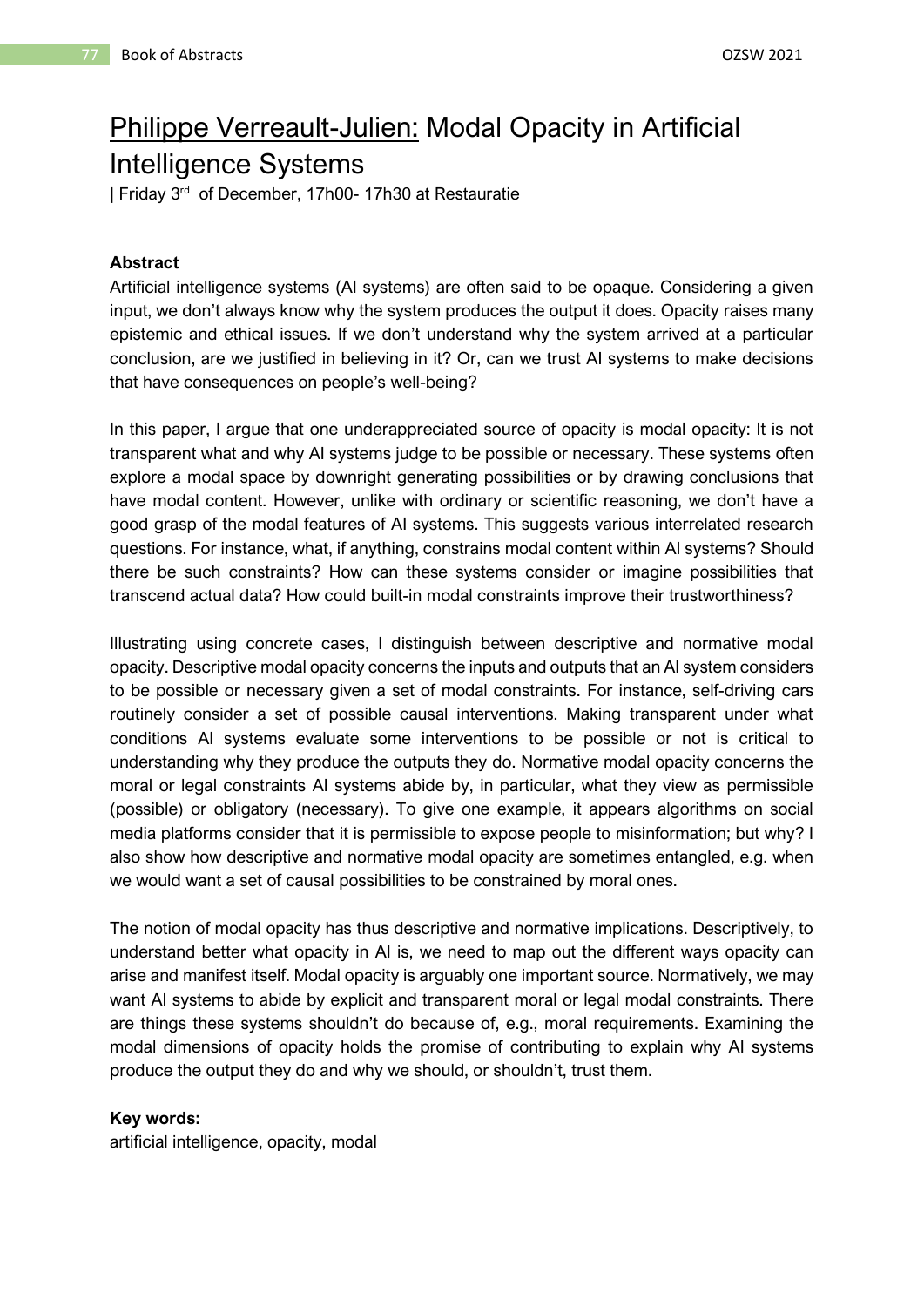# Ariën Voogt: Toward a hermeneutics of secularization: in dialogue with Hans Blumenberg

| Saturday 4th of December, 12h15- 12h45 at Terra

### **Abstract**

In philosophy and the public debate we often encounter statements such as: 'The ecocrisis is a secularized eschatology', 'the spirit of capitalism is a secularization of the protestant ethic', 'the modern notion of political sovereignty is a secularization of divine sovereignty'. What does 'secularization' mean here? Instead of an empirical category for measuring religious decline, 'secularization' is here used as a hermeneutic category. To state that 'X is a secularization of Y' is to somehow trace a secular phenomenon back to a religious one. Is this a mere association for rhetorical purposes, or can it be a valid philosophical judgment that reveals truth? If so, does the concept of 'secularization' objectively signify religious features of a secular object, or something else? I will explore whether the category of 'secularization' is a valid hermeneutic tool, and if so, how we should wield it.

In the '60's, the validity of the interpretative use of 'secularization' sparked a fierce debate among German philosophers such as Hans Blumenberg, Karl Löwith and Carl Schmitt. Yet this debate never resolved the question how a valid 'hermeneutics of secularization' is possible. I will first briefly revisit this debate, focusing on Blumenberg's critique of the category of secularization. Blumenberg convincingly discredits the idea that 'secularization' traces historical continuities between secular and religious 'substances'. Blumenberg's account also offers a constructive side and, as I will argue, it points in two different directions. A hermeneutics of secularization can, on the one hand, attend to 'functional' continuities in history regarding secular notions that come to fulfill vestigial religious functions in collective consciousness. On the other hand, hermeneutics of secularization can attend to discursive operations in which religious language and notions are used in a secular context for rhetorical purposes. Both these approaches seem to provide productive philosophical ways of conducting hermeneutics of secularization, as I will show by examples.

Yet I subsequently argue why Blumenberg's own conception of these approaches ultimately fails. Blumenberg's first understanding of secularization as 'functional continuity' makes a problematic distinction between the 'content' of ideas and phenomena and the 'function' that they acquire. Blumenberg's second understanding of 'rhetorical/discursive secularization' makes an equally problematic distinction between 'discursive content' and its 'rhetorical form'. I argue that both these distinctions are untenable. What Blumenberg fails to notice is that the meaning of historical concepts and phenomena comes about by virtue of the 'functional' and 'rhetorical' relations to other ideas and other domains. In the end I argue that hermeneutics of secularization should investigate the discursive ways in which secular notions have historically been brought into connection with the religious domain, in order to reveal the constitutive role these discursive relations between the secular and religious have played in the formation of meaning of secular elements.

**Key words:** secularization, philosophy of religion, philosophical hermeneutics, political theology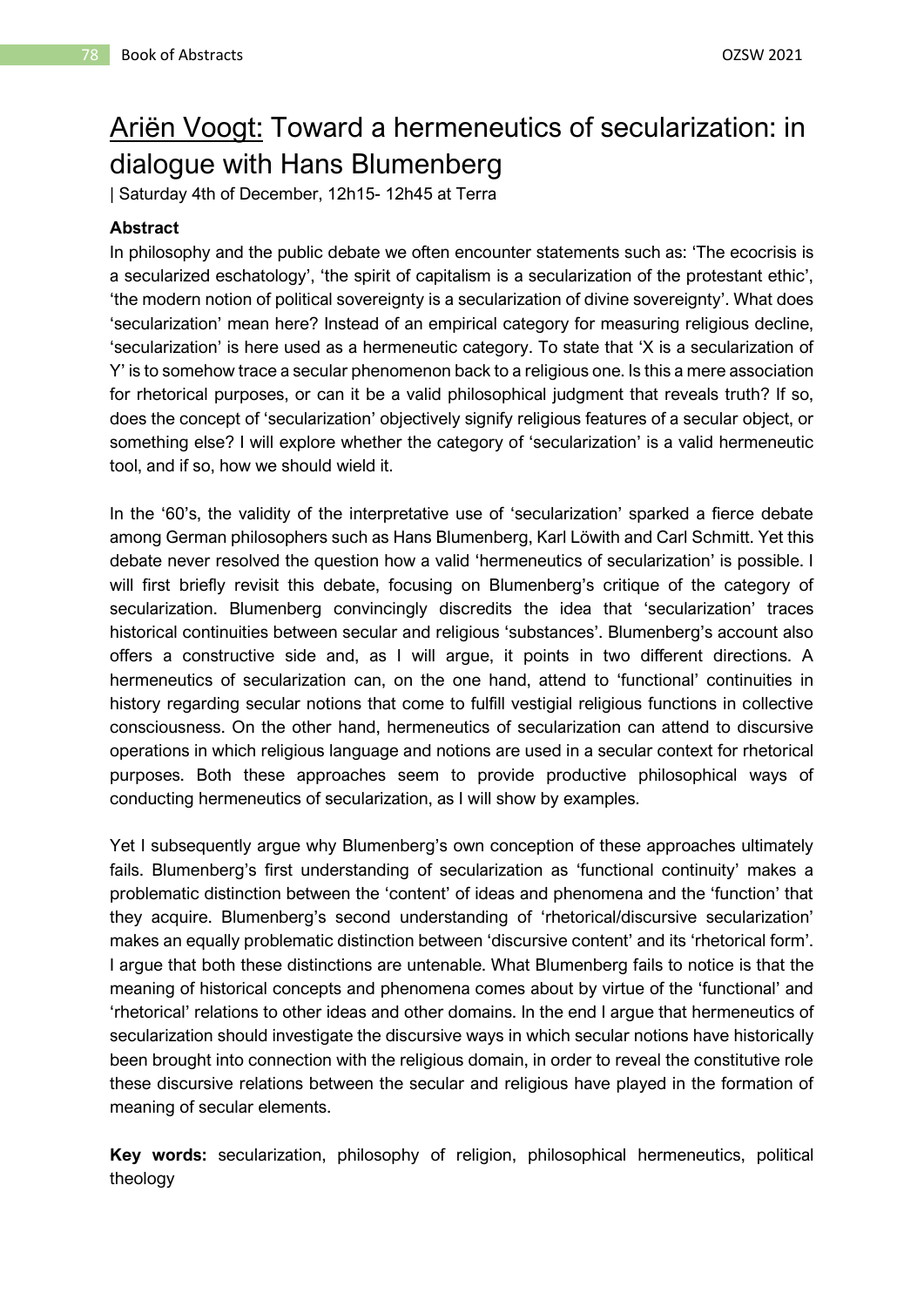# Francisca Wals: Peer-to-Peer Platforms: Their Limits and Responsibilities

| Friday 3 rd of December, 11h30- 12h00 at De Glazen Zaal

### **Abstract**

Peer-to-peer platforms such as Uber, TaskRabbit and Airbnb have the potential to generate significant benefits, yet their advent has problematic consequences as well. Platforms typically deny responsibility for these problems, which they legitimize by drawing on an ubiquitous narrative that speaks in the idiom of transaction cost theory. It tells us that platforms are technology companies that have lowered the costs of market transactions between individuals residing beyond their organizational boundaries, whom they purportedly do not control. I argue that this description of peerto-peer platforms is mistaken. In light of the substantive control they de facto exercise over the activities they mediate, I propose that platforms should be characterized as hybrid organizations, which selectively combine elements of both markets and firms. This conception of peer-to-peer platforms as 'permissive potentates' acknowledges that platforms have both lubricated and appropriated market exchanges, such that they at most quasi-externalize their activities, retaining significant control over important aspects thereof. This conception has serious moral implications, as it broadens the scope for attributing responsibility to platforms for the harms and injustices that their advent has spawned. I argue that in light of the control they exercise, platforms are liable to attributions of moral responsibility for the activities that they have enabled, which bear the 'stamp' of their authorship. Furthermore, in some cases, platforms even exercise such a degree of control over users that these should be considered as members of the platform, vis-à-vis whom the platform has certain role responsibilities. In effect, I maintain that platforms have neither externalized their activities nor their responsibilities―despite their claims to the contrary. Acknowledging this may serve as starting point for finding new ways to address the problematic aspects of the peer-topeer economy.

**Key words:** Peer-to-peer platforms, Uber, Airbnb, Responsibility, Transaction cost theory, Governance mechanisms, Organizational boundaries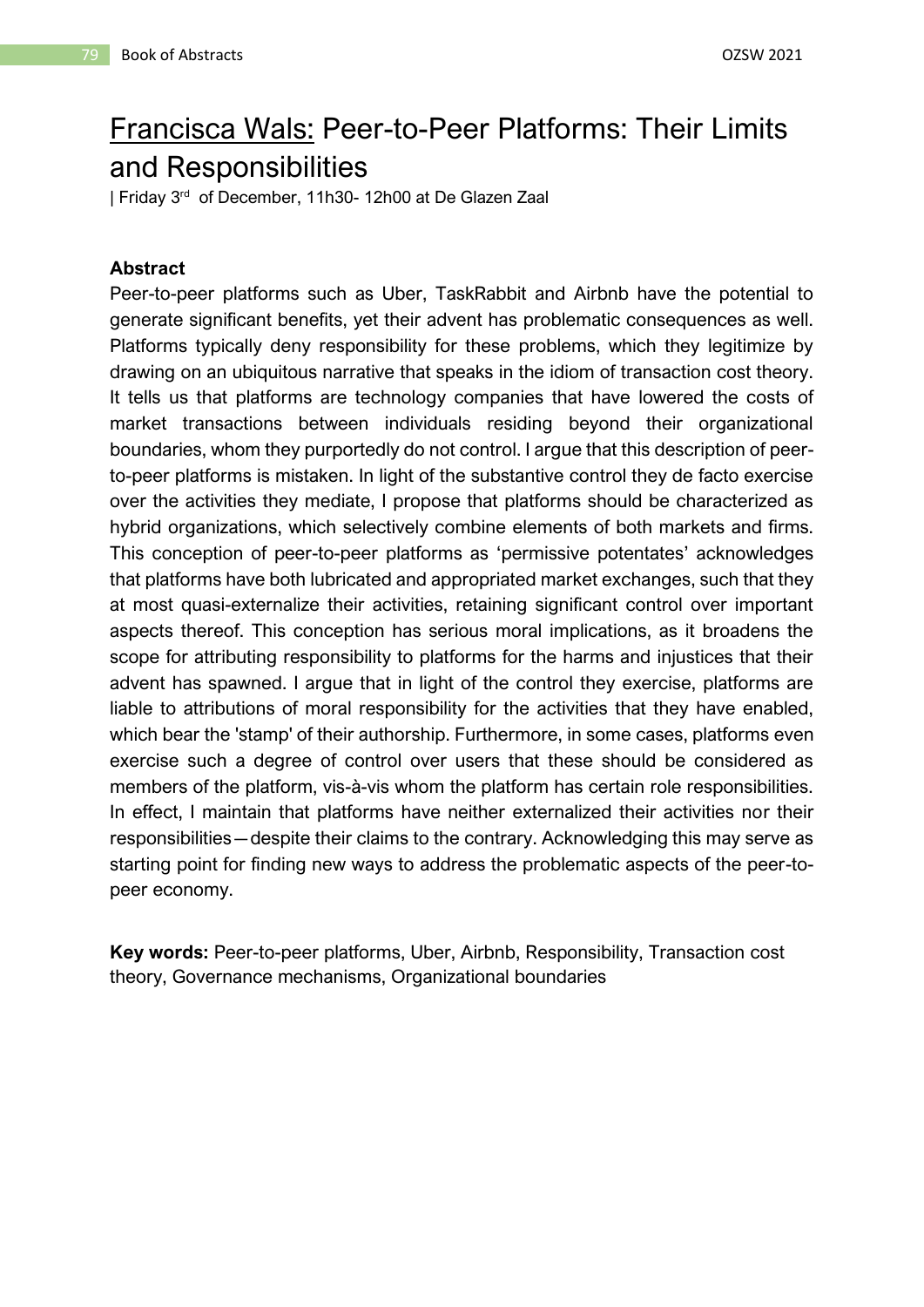# Thomas Wells and Tadhg Ó Laoghaire**:** Trade Justice and the Least-Developed Countries

| Friday 3 rd of December, 16h30- 17h00 at De Glazen Zaal

#### **Abstract**

In this paper, we argue that least-developed countries (LDCs) should be treated as a distinct group from other developing countries within theories of international justice generally, and theories of trade justice more specifically.

While authors within the trade justice literature occasionally make passing reference to LDCs' entitlement to special favourable treatment from other states, little is said about what form this treatment should take, and how such entitlements relate to the obligations and entitlements of their trade partners, both developed and developing. This oversight is untenable, in that it overlooks the special needs that LDCs have compared to other developing countries with respect to the economic opportunities offered by access to international markets. Moreover, by grouping states into the binary categories of developed and developing, or rich and poor, trade justice theorists have ended up obscuring and passing over a fundamental conflict between least-developed and developing countries' interests, the weighing of which should be central to any complete normative evaluation of the trade regime.

Once these shortcomings in the literature are identified, different kinds of trade-based policies than the usual dichotomy between protectionism and free-trade become normatively plausible and significant. As an example we develop one proposal for trade diversion that states might owe to LDCs even though enacting it would come at the expense of many other developing countries. We argue that developed countries, as well as some of the wealthier and larger developing countries, have a duty to remedy the extreme immiseration of LDCs by actively diverting trade flows, and hence economic development opportunities, towards them. We suggest that they ought to do so by committing to ensuring that a certain minimum percentage of their imports (not including natural resources) come from LDCs. We note that countries' adoption of an LDC quota would foreseeably harm some developing countries, some of which are very badly-off themselves. While there is something morally troubling about such a consequence, we argue that, in the absence of better alternatives, this does not undermine the basic case for diverting trade towards LDCs. We then raise and refute several objections that affected developing countries may have to the LDC quota.

All told, this paper presents both a novel conceptualisation of the problems of trade justice, and a promising proposal for how states ought to act upon their duties to LDCs.

#### **Key words:**

ethics of trade, global justice, poverty, economic development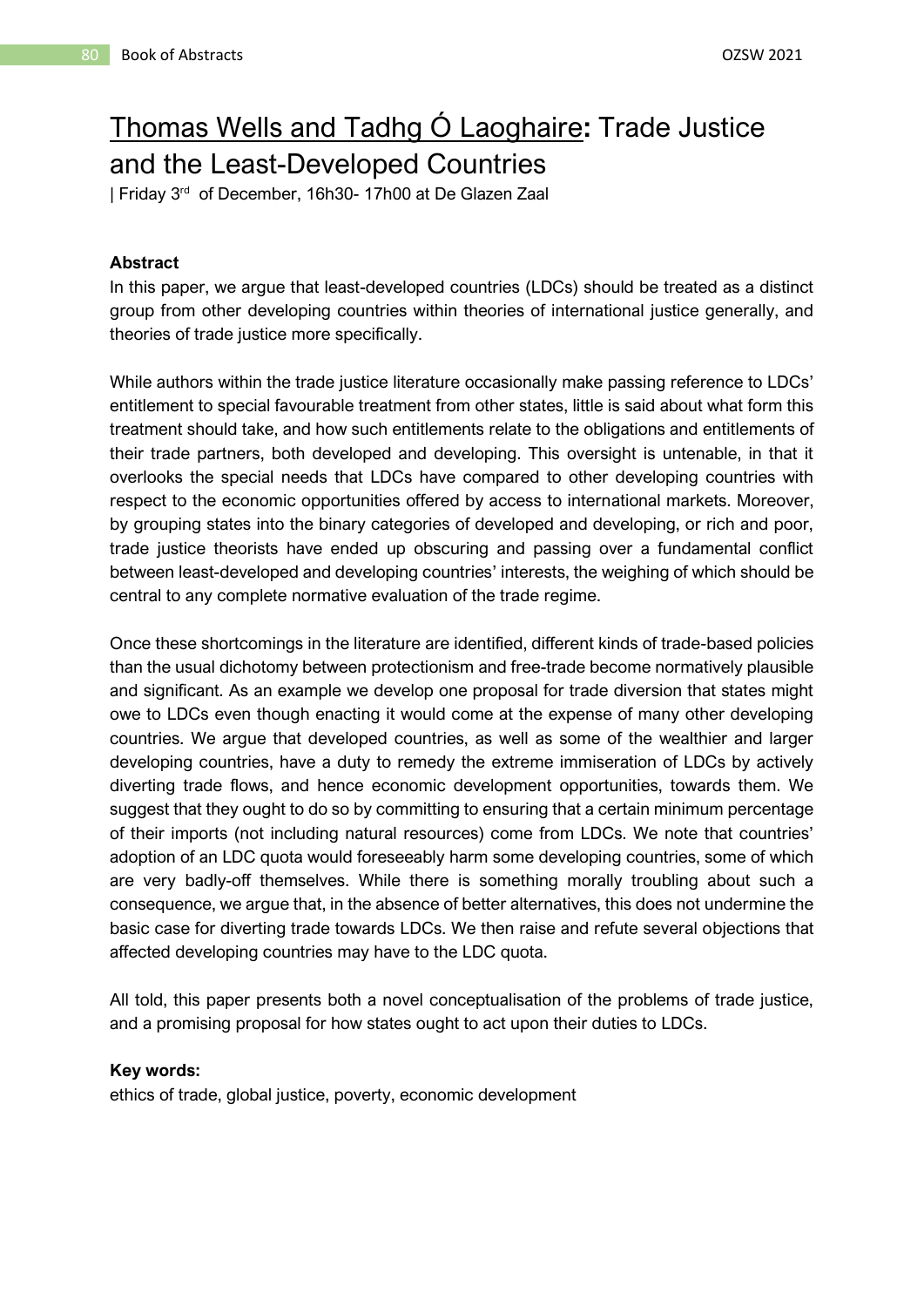# Julius Westerhoff, Lieuwe Zijlstra and Sanne van Emmerik: Personal Identity: Numerical or Qualitative?

| Friday 3 rd of December, 16h30- 17h00 at Boardroom

### **Abstract**

Following the philosophical argument that the mind is central to personal identity change, experimental philosophy has studied if any part of the mind is more essential to this change than others. Most prominently, Strohminger and Nichols (2014) conducted an empirical study that found that people tend to see morality as more essential to personal identity change than other mental characteristics. People seem more likely, for example, to consider someone a different person if they start behaving sadistically and evil than when they suffer from memory loss or change their dietary preferences. However, critics have pointed out that Strohminger and Nichols (2014) may not be measuring numerical identity, the subject of philosophical personal identity research, but rather similarity or qualitative identity. For example, twins may have the same qualitative identity because of their similarity, but not the same numerical identity because twins are ultimately two different persons.

Our paper intends to find empirical evidence to back up this criticism of Strohminger and Nichols (2014) and determine if their research has measured qualitative or numerical identity change. This is important because people may judge a change of these different forms of identity based on different mental (or bodily) characteristics. Philosophically speaking, this distinction is also important because a judgment of qualitative identity might be considered a psychological question. In contrast, a judgment of numerical identity pertains to the philosophical question of personal identity.

We have conducted two studies to disentangle qualitative and numerical identity. Both our studies are based on the first study from Strohminger and Nichols (2014), wherein a brain transplant changes one mental faculty of a subject (Jim). Participants were asked to what extent the recipient of the transplant is still Jim. In study one, we follow this question by asking to what extent the recipient is the same person as Jim, despite different appearances. In study two, we follow this question by asking if, despite any different appearances, the recipient is Jim or not.

Both our studies have provided results that we are eager to present. Furthermore, both our studies have delivered results that foster discussion regarding the measurement and nature of personal identity change. Our first study gives reason to doubt Strohminger and Nichols'(2014) original results, while our second study gives more validity to our concern that these results are about qualitative rather than numerical identity. All in all, our presentation will discuss the philosophical issues underlying personal identity, the place of our results within this philosophical canon, and the value of empirical research for philosophical personal identity debates.

**Key words:** Personal Identity, Experimental Philosophy, Self, Morality, Numerical Identity, Qualitative Identity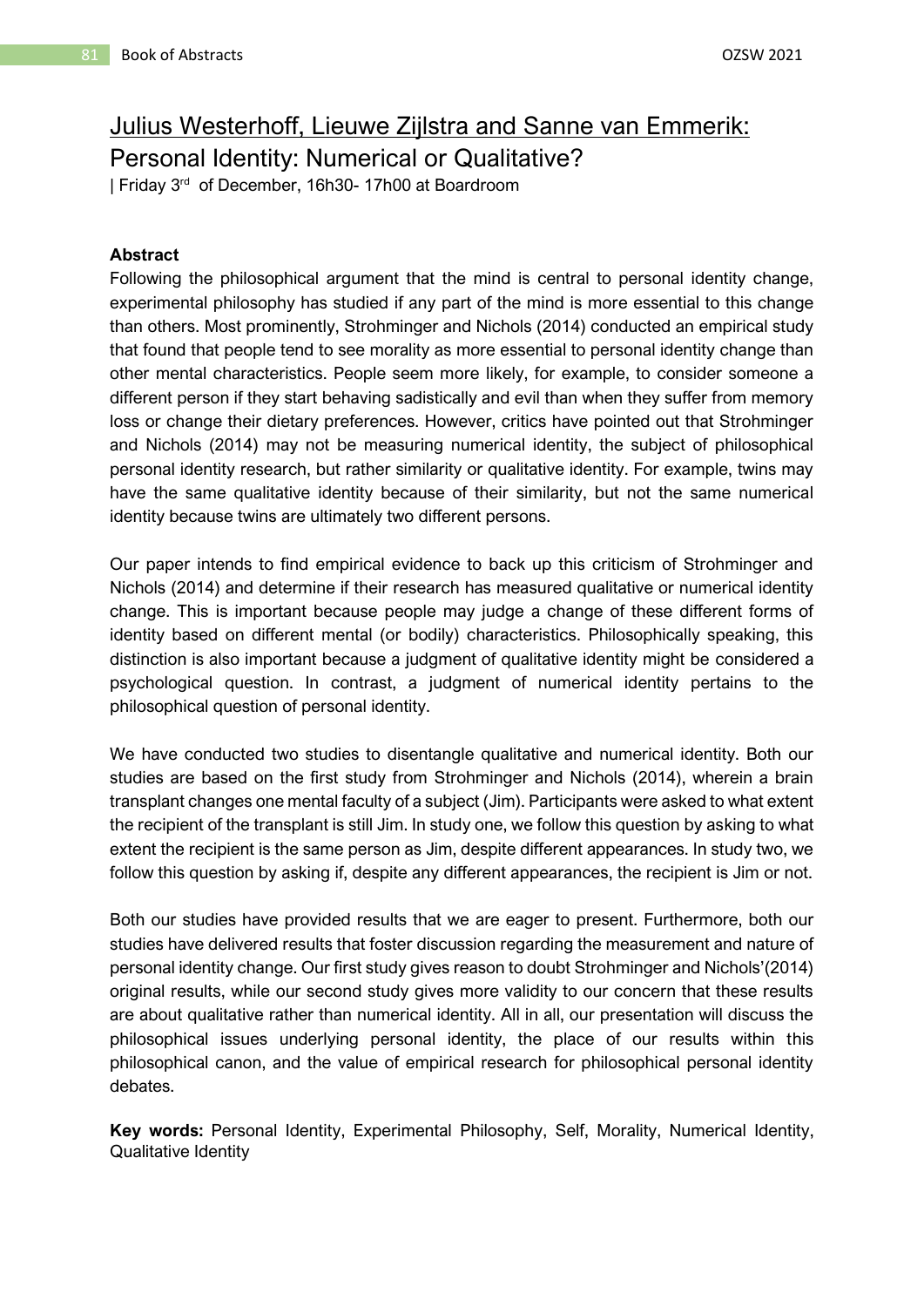# Wouter Wiersma: Critical Theory and the Emancipatory Interest: examining Honneth's grounding of Critical Theory

| Saturday 4th of December, 11h45- 12h15 at Beton

#### **Abstract**

Theories in the tradition of the Frankfurt School Critical Theory assume that individuals have an interest in overcoming oppression that can be traced back to social reality and that critical theory can emancipate individuals guided by that emancipatory interest . The emancipatory interest must therefore (a) be in some sense internal to society, (b) provide motivation for action, (c) provide knowledge about the state of society and (d) give a standard for the future development of society. By appealing to this method, critical theory sets itself apart from alternative approaches to social critique, because it can show that normative demands are more than an empty moral ought.

In my paper, I will critically evaluate whether Axel Honneth's theory – being one of the most prominent current theories in that tradition – can account for the existence of such an emancipatory interest. Honneth attempts to fulfill this task by providing an account of suffering in which an emancipatory interest can allegedly be grounded. I will show that Honneth's attempt to ground critical theory in suffering is unsuccessful. Honneth does not manage to give a successful account of how critical theory can be grounded in a pre-theoretical activity because he cannot show that an emancipatory interest arises from it.

In order to argue for this, I first show that relying on an account of suffering cannot show us that individuals have an interest in achieving freedom. Second, I show that this forces Honneth to dogmatically presuppose the value of freedom, so that a distinction can be made between forms of suffering that point towards a violation of freedom and forms that do not. This, I argue, is a move that Honneth cannot make, because he has to extract this value of freedom from the activity of suffering, and not presuppose it. In a final step, I show that because Honneth cannot extract the value of freedom from experiences of suffering, his project ceases to be a form of critical theory according to the requirements articulated above.

Having shown that Honneth account fails, I outline an alternative approach that can account for an emancipatory interest that individuals have. I suggest that in order to account for an emancipatory interest that individuals have, we need to move beyond the idea of freedom consisting in successful recognition. I draw on Hegel's practical philosophy and argue that by focusing on the fundamental sociality of human beings, it can be shown that individuals have a fundamental interest in being concluded in ethical communities. I argue that, by showing that people can only develop individual interest and form an identity as part of an ethical community, individuals have an interest in maintaining that ethical community. In this way, critical theory can maintain the existence of an emancipatory interest and keep its advantage over alternative forms of social critique.

**Key words**: Critical Theory, Emancipatory Interest, Axel Honneth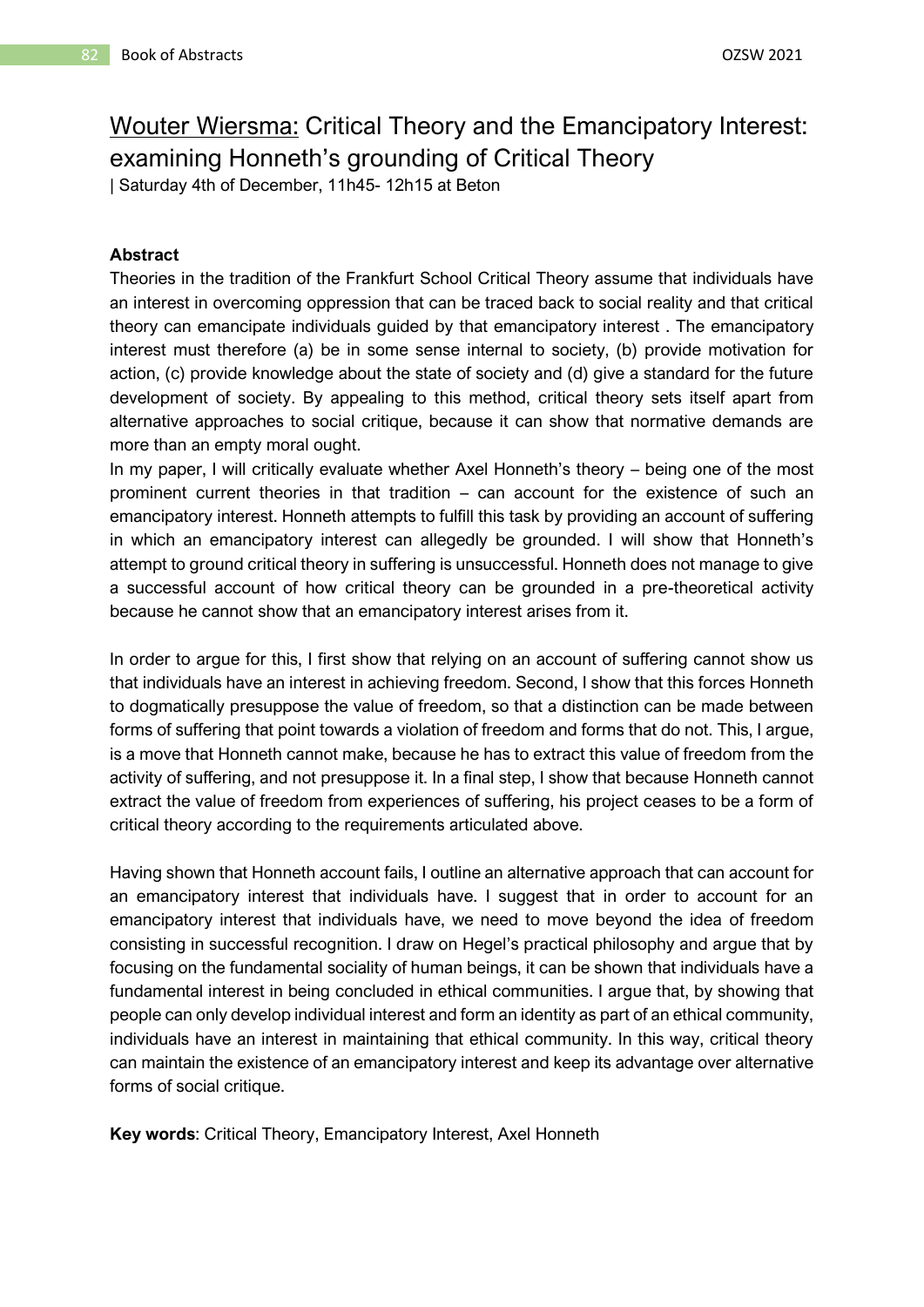# Yaron Wolf: Passage and the Extensional View of Temporal Experience

| Saturday 4th of December 11h15- 11h45 at Terra

#### **Abstract**

Debates on the structure of temporal experience are typically conducted apart from discussions of the metaphysics of time. This talk explores a bridge between the two, suggesting a close connection between the extensional view of temporal experience and the property of passage or flow. On the extensional view, temporal experience has temporal structure: the experience of time itself progresses or unfolds over temporal intervals. The position, typically contrasted with retentional models and cinematic accounts of temporal experience, has recently become a prominent option in the philosophy of temporal experience, following recent publications by Barry Dainton, Ian Phillips, Matthew Soteriou, Christoph Hoerl, and others. In the first part of the talk, I present the outlines of the view, and advance what I take to be a powerful reason to adopt it, a phenomenological insight captured by what I label as the experiential process thesis: we have a pre-reflective sense that our experience of change itself unfolds through time. The thesis, I argue, is introspectively robust and possesses advantages over recent arguments in favour of the extensional view (Soteriou, Hoerl) relying on a relational account of perception.

In the second part of the talk, I highlight a challenge facing extant versions of the view, showing that Dainton's, Phillips', Soteriou's, and Hoerl's versions of the extensional account do not successfully accommodate the experiential process thesis. I suggest that accounts based on the explanatory priority of individual moments or phases (e.g., Dainton's view) and accounts based on the priority of entire intervals (e.g., Phillips, Soteriou's, and Hoerl's accounts) do not make room for the idea of experience gradually progressing, or covering intervals of time. I develop an alternative proposal, the dynamic extensional view, which can potentially address the challenge. On the suggestion, the gradual unfolding of experience is explained in virtue of constitutive dependence of experience on the property of temporal passage and a process of retention in primary memory.

In the third part of the talk, I explore the connection between the notion of temporal passage and the extensional view. Difficulties facing reductive accounts of the experience of temporal passage within an eternalist (or B-theoretic) metaphysical framework, I suggest, might alert us to a hitherto unacknowledged reliance of the extensional view on a dynamic (or A-theoretic) metaphysics of time.

**Key words:** Philosophy of Time, Temporal Experience, Temporal Passage, Metaphysics of Time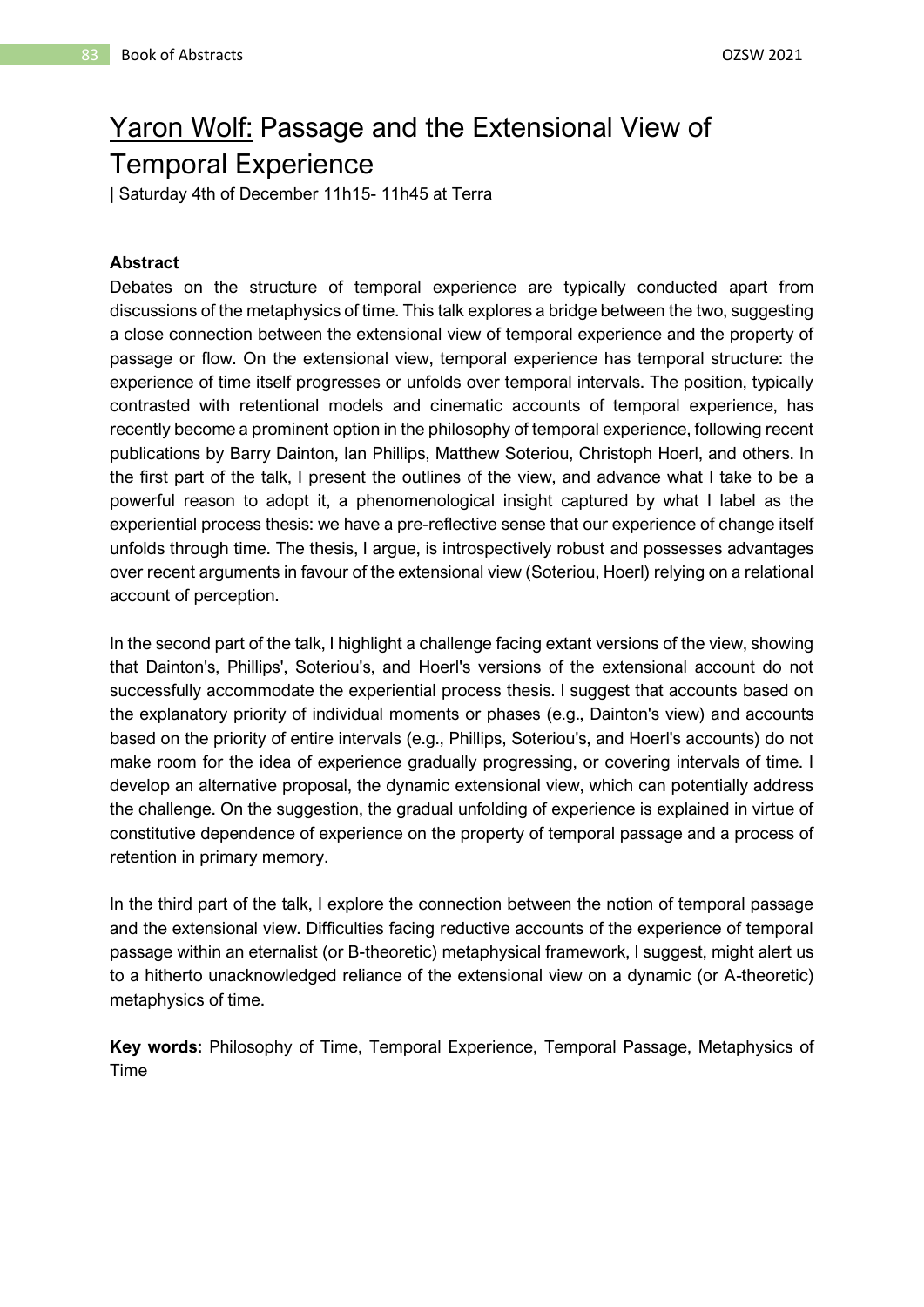# **Symposium: 'Decoding Descartes'**

## **Cartesian Networks: New Paradigms in the History of Philosophy**

*Decoding Descartes and Cartesian Networks are two research projects currently being carried out at Erasmus School of Philosophy, Rotterdam. They are complimentary in that they pursue the same goal through different means. Both projects, indeed, shine a light on the legacy of the philosopher and scientist René Descartes (1596–1650). Yet while Decoding Descartes has a clear philosophical outlook, Cartesian Networks adopts a more sociological approach. The aim of this symposium is to present the first results of these two projects. Below, you will find a short description of the two projects and the abstracts of the four papers that will be presented during the symposium.*

#### **Decoding Descartes**

Still immensely studied today, René Descartes is an iconic figure who paradoxically appears to have gone out of fashion. Decoding Descartes aims to show why this contradiction is only apparent: Descartes is indisputably the father of modern philosophy and a pivotal figure in the rise of modern science, even though much of his own scientific views were considered outdated 50 years after his death. This project will redefine Descartes' role in modern philosophical thought and contribute to our understanding of modernity by highlighting the emergence of the idea of a clash between science and common sense. Descartes considered natural truths to be encoded in the human mind and scientific investigation to offer the code with which to read human experience. Decoding Descartes will present his contribution to the development of the modern worldview in terms of a proposal to substitute the pre-modern practice of reading causal agents into nature with a new epistemology that sharply distinguishes between natural processes (the world of science) and experience itself (the world of common sense). The project is innovative for the way in which it integrates a comprehensive study of Descartes' works and correspondence with a new approach to some of today's most pressing issues in neuroscience, artificial intelligence and philosophy.

#### **Cartesian Networks**

Throughout his life, Descartes experienced a tension between isolation and openness to the world. By his own admission, he left France for the Dutch Republic in search of peace and solitude. On the other hand, his groundbreaking views earned him a reputation as an innovator, giving rise to a network of supporters that was essential in promoting his philosophy and science in the Dutch Republic and beyond. In recent years, historians have paid increasing attention to the role of social networks in the creation and dissemination of knowledge. At the same time, in the last two decades or so, network scientists such as Albert László Barabási, Reka Albert, Duncan Watts, and Steven Strogatz have shown that a unique set of rules govern phenomena as diverse as the course of an epidemic, the success of a crowdfunding campaign, and the dissemination of new ideas. Taking advantage of these parallel developments, Cartesian Networks shows how techniques and methods developed by network scientists can yield new insights into the structure and dynamics of the networks that channeled the diffusion of Cartesian philosophy and science throughout 17th-century Europe.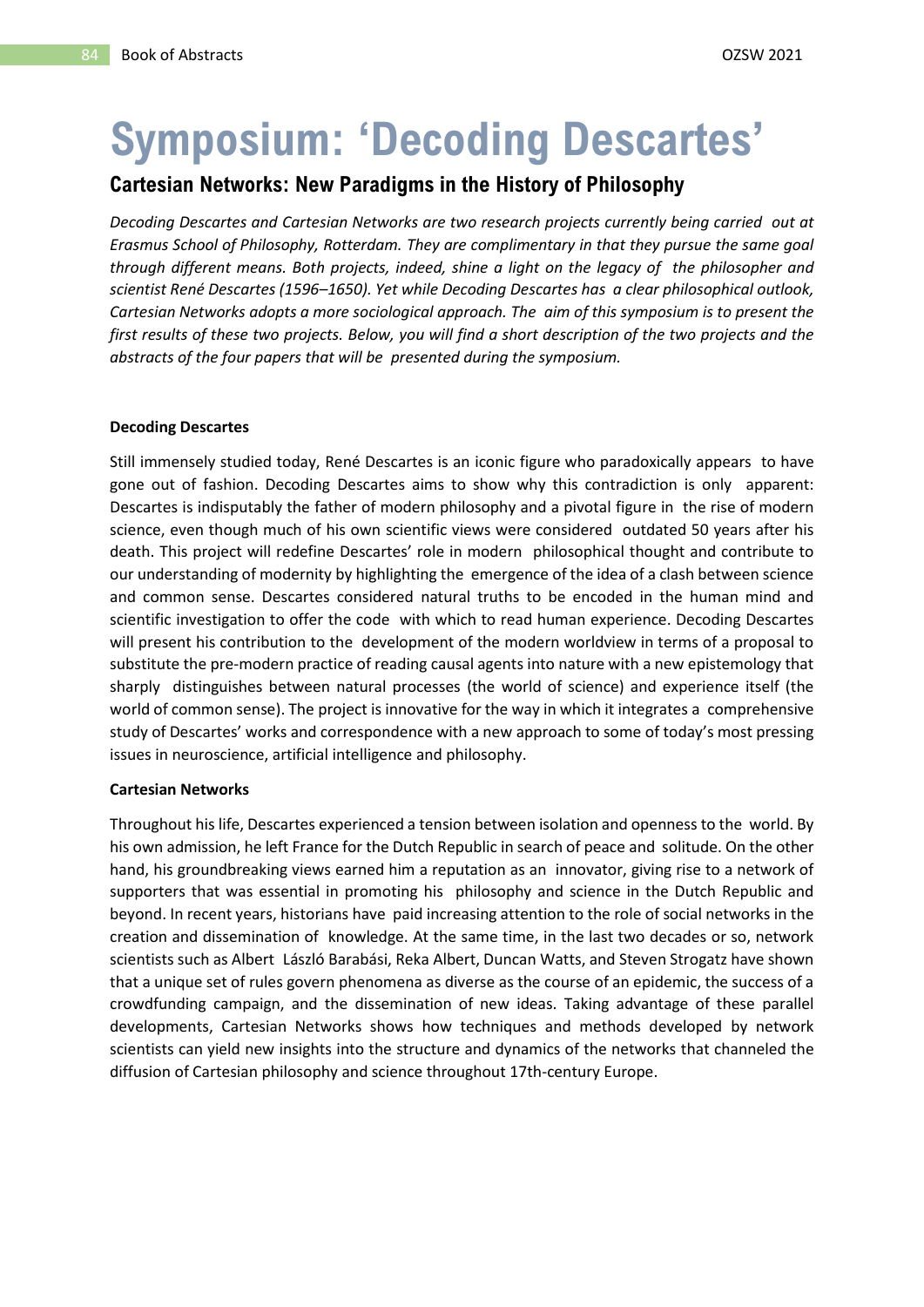# **Papers**

#### **Paper 1: Descartes today**

By questioning the historical accuracy of the notion of 'Cartesian dualism', by rediscovering Descartes' theory of the passions and by acknowledging Descartes as 'a philosopher of the body', recent scholarship has started to curb the twentieth-century caricature image of the philosopher René Descartes in both the analytical and continental traditions. At the same time, misusing the image of 'Descartes' as a straw man is still as popular in neuroscience as misusing his assumed 'rationalism' is in philosophical attacks on the supposedly binary tendencies in Western philosophy. The project Decoding Descartes tries to explain the misconceptions surrounding Descartes by presenting his arguments in their proper context, viz. as philosophical alternatives for the scholastic theories of physics and metaphysics they were meant to replace. Reading Descartes in this way offers unsuspected methodological vistas that are still of interest for science and philosophy today. Indeed, if anything, Descartes' seventeenth-century stance may be read as a plea for problem-solving types of understanding unfettered by any metaphysical preconceptions, as a triumph over essentialist tendencies in human cognition and as a forceful appeal to see the historicity of individual human beings as the basis for understanding their experience. In all of these aspects, we have still much to learn from Descartes.

### **Paper 2: The Correspondence of Descartes: A new historico-critical edition and complete English Translation**

400 years after its original inception, Descartes' correspondence is still a treasure trove containing gems of great importance to European intellectual history. As Daniel Garber (2000) observed in his article 'A different Descartes', the correspondence may well count as an unknown publication in itself. Indeed, when one goes beyond a first, superficial understanding of one Descartes' main works, one realizes that the basis for many of his doctrines cannot be found in the primary works themselves. For example, to capture Descartes' thoughts on the supreme good and happiness, one must read his letters to Princess Elisabeth or to Queen Christina, and to understand what he thinks is the relation of God to his creation, his early letters to Marin Mersenne. Descartes' correspondence is crucial to the understanding of Descartes. However, the standard edition of his correspondence is over a century old; its second edition, more than forty years old, improved upon the first edition, but became extremely difficult to use. And there is no complete English translation of the correspondence, just a one-volume selection of partial translations from the French and Latin. A new historico-critical edition and complete English translation of Descartes' correspondence is needed.About 800 letters survive in one form or another: as autograph manuscript (some 270), as contemporary copy, as contemporary printed text, or as quotations and abstracts in seventeenth-century sources. The letters, written in Latin, French and a few in Dutch, are in many cases not dated; the addressee is often unknown; references to contemporary events and persons are sometimes clear, yet many questions remain to be answered: about chronology, the quality and reliability of the text, about historical circumstances, and about the scientific and philosophical context. At the same time, these letters are not only essential for Descartes' philosophy, but also for understanding his contemporaries, and the development of early-modern philosophy and science. Once properly edited and adequately annotated, the letters will allow us to follow the evolution of Descartes' ideas as well as the genesis of his treatises, and make it possible to situate the latter in a wider intellectual and historical context.

#### **Paper 3: Descartes and the Senses**

Often used as a trope for narrating the supposed animosity between rationalism and empiricism, Descartes's philosophy has been widely portrayed as neglecting sense experience and focusing solely on deductive reasoning. One of the principal reasons for this entrenched interpretation of Descartes'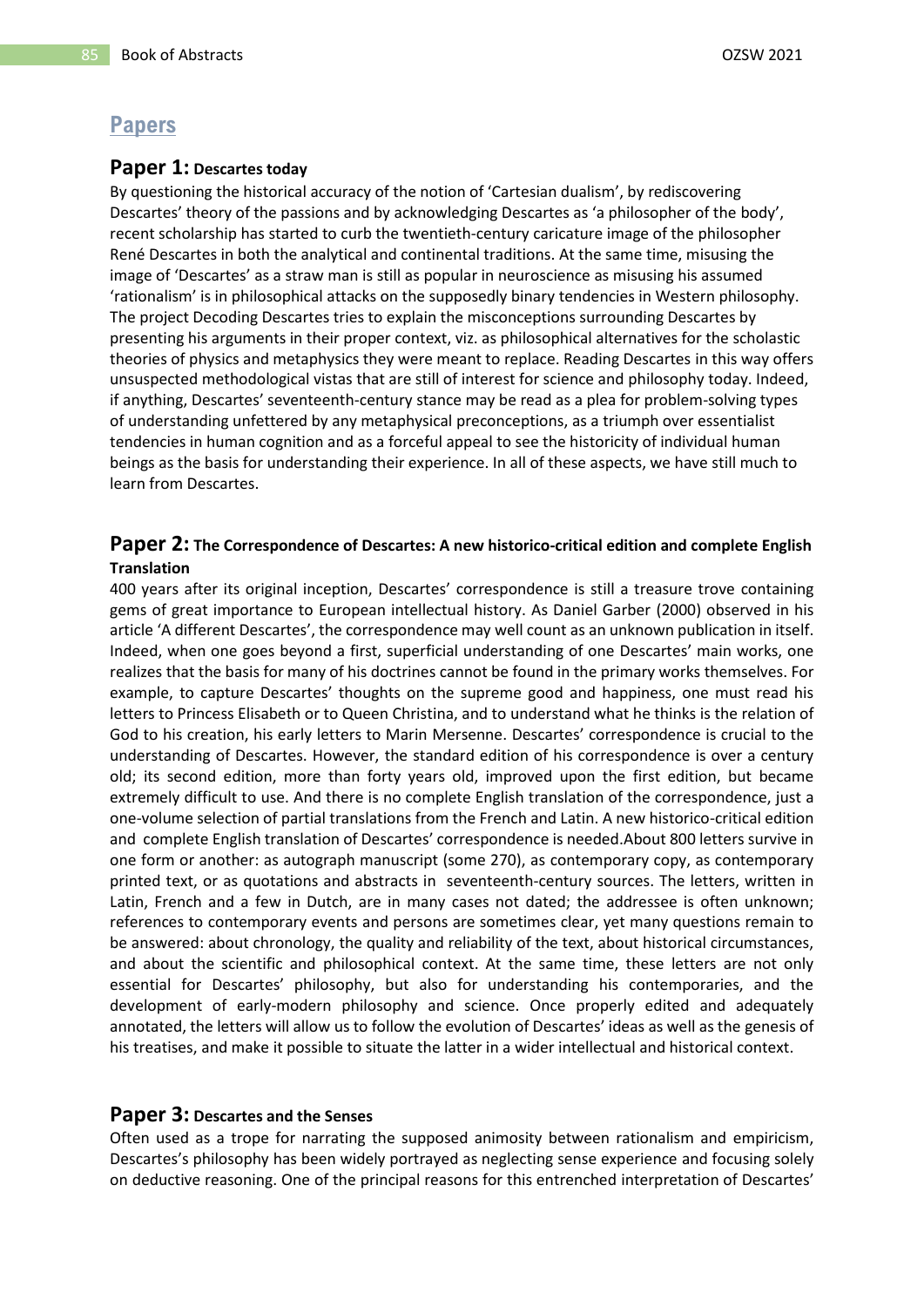thought is that Descartes' correspondence has not received due attention, and scholars have, to a large extent, concentrated on the Meditations. However, when Descartes' works, including his correspondence, are taken as a whole, a different philosopher emerges. It becomes clear that Descartes was not only meditating on the mind, but he was chiefly concerned with overcoming the essentialist preconceptions of nature and developing a mechanical understanding of the world. As opposed to the general misconceptions, Descartes conducted numerous experiments and studied natural processes quantitatively. In this paper, I will argue that the senses occupy a central place in the Cartesian project by clarifying the role that Descartes assigns to them. Descartes endeavoured to explain what appears to us without relying on a metaphysical scheme about the inner quality of things. In this sense, he emancipated natural philosophy from the yoke of metaphysical disputes about the real qualities. I will claim that Descartes' revolutionary modernity resided in the fact that he did not intermingle what pertains to the mind with the body; in this manner, he could develop a purely quantitative explanation of nature. As is the case with later philosophers, Descartes encountered a disconcerting problem about the trustworthiness of our senses and plausibility of our hopes of attaining any certainty. In his answer to these problems, he pioneered a new approach that would influence the history of philosophy. By inquiring how we perceive the world and how things appear to us, Descartes started a new train of thought that freed itself from speculating on how things are 'in themselves'. His own metaphysics may be regarded as a framework that outlines how 'sense experience' is possible and within what bounds it is reliable. Descartes' main concern was scientific, and he paid special attention to how we perceive the world. His metaphysical considerations can only be appreciated if taken in this context as a framework that establishes the reliability of the senses.

#### **Paper 4: The networked origins of Cartesian philosophy and science**

Most studies of René Descartes' legacy have focused on the novelty of his ideas, but little has been done to uncover the conditionsthat allowed those ideas to spread. 17th-century Europe was already a "small world"—it presented a high degree of connectedness with a few brokers bridging otherwise disparate regions. A communication network known as the "Republic of Letters" enabled scholarsto trade ideas – including Descartes' – by means of correspondence. This paper offers an analysis – both qualitative and quantitative – of a corpus of letters written during Descartes's lifetime and mentioning his name. The aim is to unveil the factors that drove the diffusion of Descartes' ideas. The results are twofold: First, close-reading of the letters reveals that these were not used to create awareness about Descartes and his works, but rather to discuss his ideas. Second, the network analysis of the letters shows that ideas do not spread like viruses and that weak ties (i.e., links between different social groups) are not as effective in promoting innovations as they are in circulating information.

**Speakers**: *Paolo Rossini, Han van Ruler, Erik-Jan Bos and Doğukan Ozturkoglu*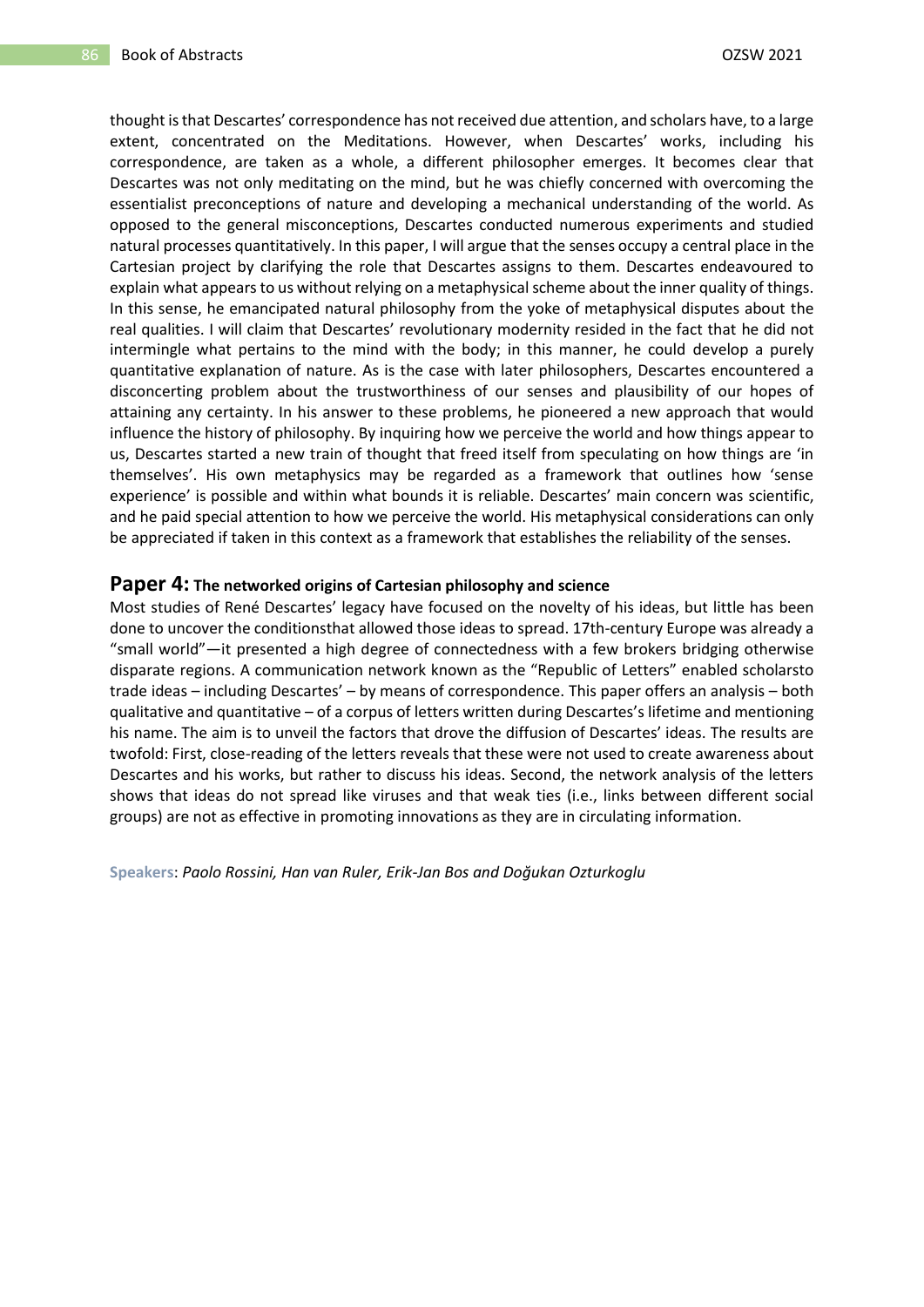# **Symposium: 'Moral Progress'**

## **How Do We Know It Is Moral Progress: On the Criteria of Moral Progress**

*Societies change over time. Chattel slavery and foot-binding have been abolished, democracy has become increasingly widespread, gay rights have become established in some countries, and the animal rights movement gains momentum. Do these changes count as moral progress? Is there even such a thing? If so, how should we understand it? These questions have received increasing attention from philosophers, psychologists, biologists, and political scientists in recent decades. Some, however, still recoil at the very idea of moral progress. In several cases, this is due to the metaphysical baggage that comes with its purportedly teleological implications. The 20th century in many ways lay waste to the idea of social change as a long journey into moral perfection. Others are anxious about the concept's normative and political ramifications: whenever people start talking about moral progress, they can easily slide into comparing countries, cultures, and peoples in terms of which are more, and which are less morally developed. If these judgements of moral development are used to justify manipulation, political pressure, or perhaps even coercive intervention, then this can rightly be regarded as morally problematic. A last source of scepticism about moral progress is epistemic: to judge whether an instance of change should count as a moral improvement or not, we must rely on a set of criteria in light of which we can make such judgments. Such criteria, however, seem hard to come by, and their justification remains perennially contested. This symposium brings together researchers who focus on the latter, third set of problems, namely the question what the criteria for assessing a development as moral progress are and which potential obstacles, we face in determining whether an episode of change constitutes moral progress. Central sub-concerns in this debate are firstly, the issue of how we can figure out what it means for things to improve morally over time. Second, there are the problems that have to do with balancing or comparing different moral standards for moral progress. Finally, there are the problems which arise because we need to determine what it is that undergoes moral change over time*

# **Individual presentations**

#### **1. Morality's Progress**

Morality has progress in many societies in the past with the extension of liberty, the empowerment of marginalized groups and a reduction of poverty, war, and class privilege. There is, however, still much room for improvement in terms of respect for other animals and nature. In this talk, I present a naturalistic theory of moral value, in which I grant primary moral value to sentient beings because of their abilities to suffer, desire and take pleasure in their experiences. I further show how this theory explains the criteria we have for measuring moral progress, and how our practice of moral evaluation is a function of transactions between individuals, communities, and nature in particular contexts.

#### **2. What Does a Better World Require?**

Certain ideas are common to many moral progress discussions. According to one idea, which we might call the Promotion thesis, it is true that (P): x at t1 has made moral progress only if moral values have been promoted at t1 as compared with t0. A second idea, which we can refer to as the Quantity thesis, tells us that (Q), x at t1 has made moral progress only if x at t1 contains more moral value than x at t0. If we have, for instance, worlds in mind, we can formulate a related idea, which we can refer to as the Better world thesis: (B) A world at t1 has made moral progress only if, the world has become a better world than it was at t0. In my talk, I argue that the Promotion and Quantity theses are false. Moral progress can be made although no values have been promoted, which falsifies (P). And making moral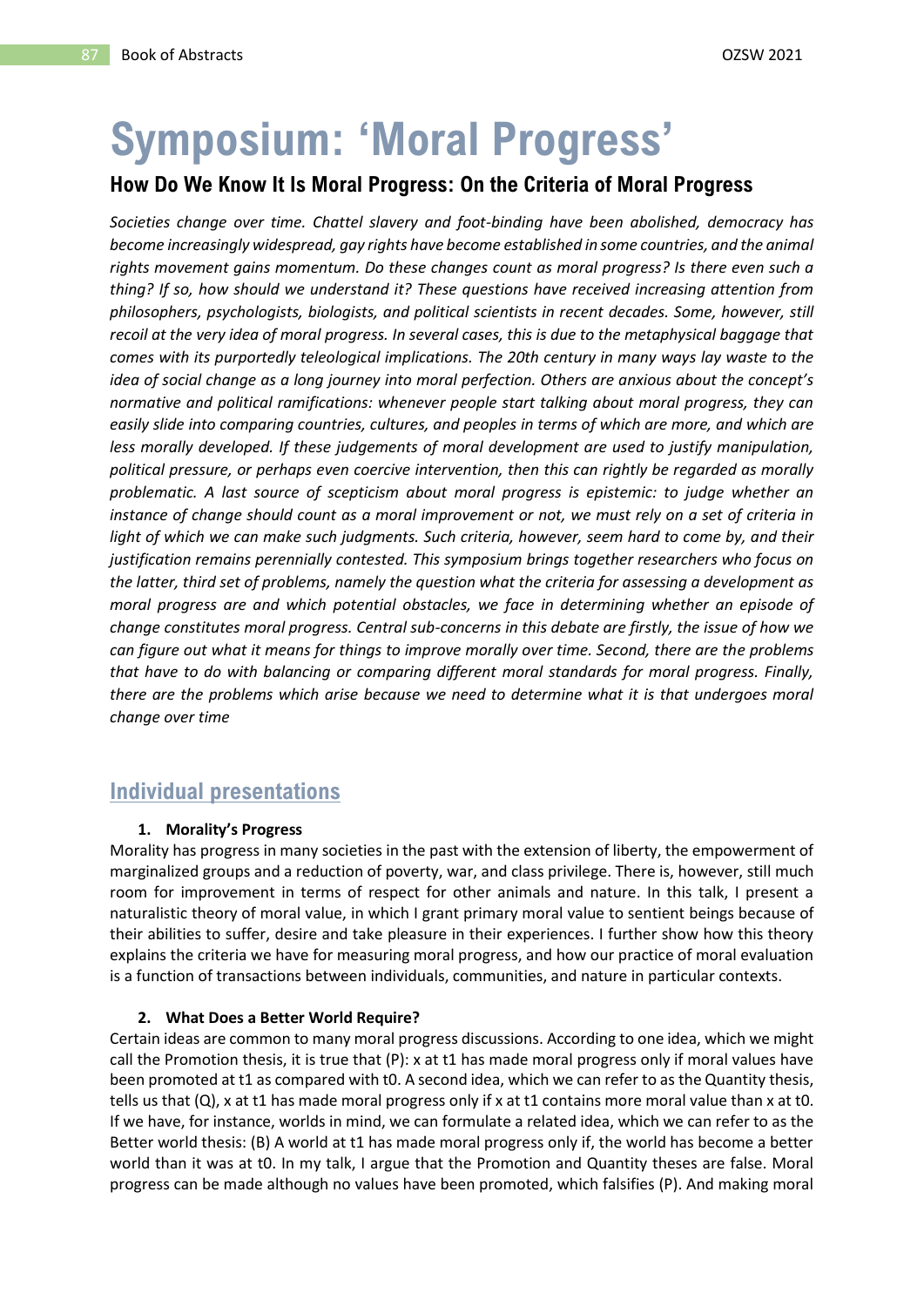progress does not require the augmentation of moral value, which falsifies (Q). In light of this, if the notion of 'better' in the Better World thesis is understood in terms of (P) and (Q), we have to give up on B as well. That is, if a better world requires a world in which values have been promoted and increased, then (B) is not true.

#### **3. Do We Really Need to Know the Criteria of Moral Progress?**

The title question of this symposium 'How do we know it is moral progress?' seems more than justified already because of the popularity of this concept in the current philosophical discussion (which does not exclude fundamental criticism and doubts about this concept). Moreover, when authors such as Allen Buchanan and Russel Powell even argue that moral theories are incomplete without a conception of moral progress, it even seems inevitable. At the same time, answering it is by no means evident, as it seems to be tied to the identification of certain criteria, which indeed are as difficult to find as they are to justify. But do we really need to answer this question? Or is it not more important – and this is the intuition I would like to pursue in my presentation – to first determine more clearly what this concept is needed for at all and where it is used? Following from this, three things should become clear: firstly, that moral theories do indeed depend on an idea of moral progress, secondly, that this is primarily imperative in character, and thirdly, and most importantly, that the concept of moral progress always remains tied to the participant perspective. Only on the assumption of this perspective, so my thesis, can further criteria for the determination of moral progress possibly be determined

**Speakers**: *Hanno Sauer, Charlie Blunden, Paul Rehren and Cecilie Eriksen*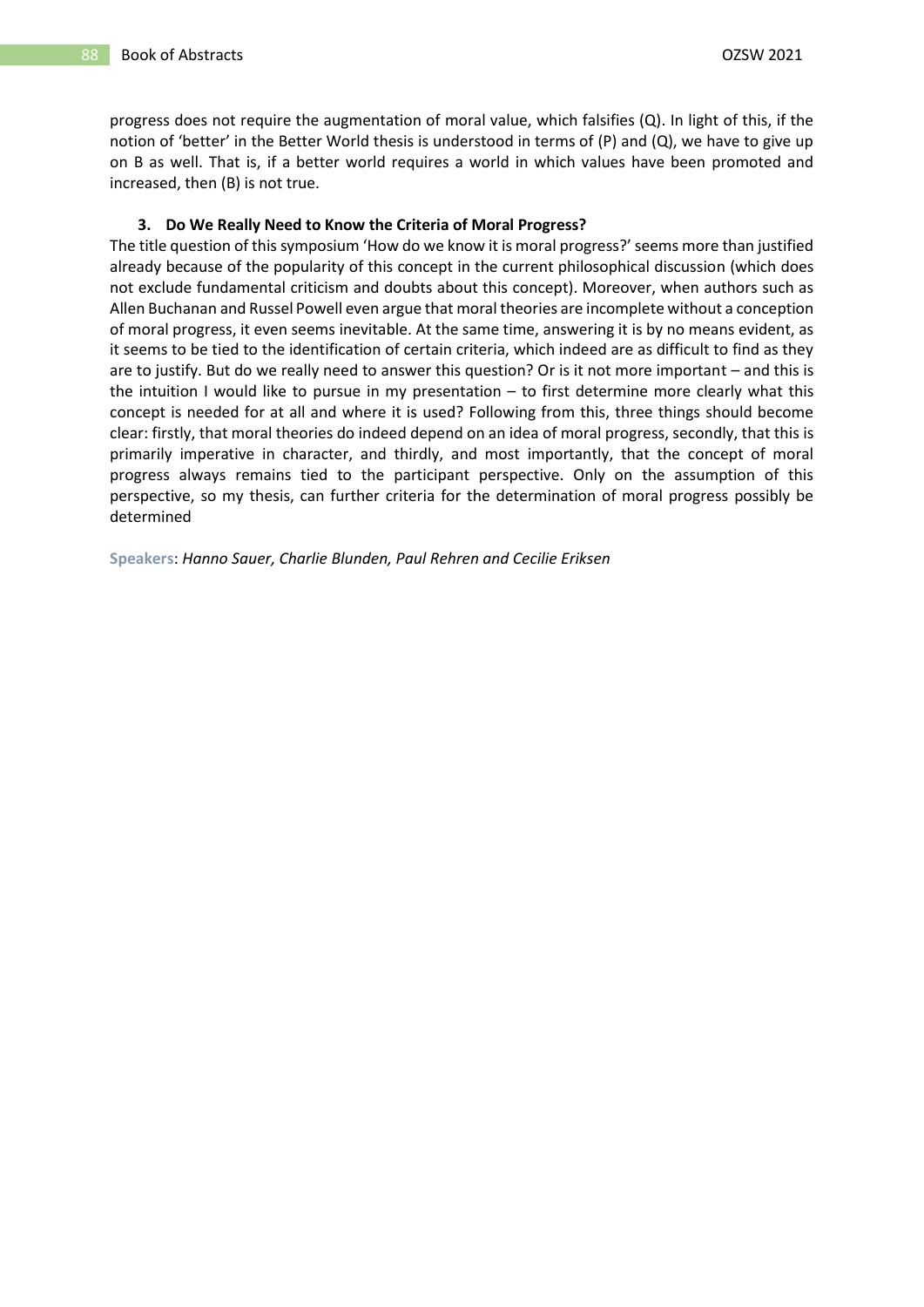# **Symposium: 'Business Corporations'**

## **The Political Theory of Business Corporations**

*Political scientists, sociologists, organization theorists, international relation scholars and others have empirically studied business corporations as political actors, i.e. as actors wielding power in contemporary societies. In the last decade, political philosophers have devoted greater attention to business corporations, and joined the debate by asking normative questions about them. Business corporations are taken as quintessentially private (hence non-political) actors, when one works from a liberal private/public dichotomy. Building on such a dichotomy, business corporations have their private goals (usually profit-making), are disciplined by the supposedly neutral market forces of competition, are owned by private investors (shareholders) whose control rights ultimately serve all corporate constituents, and are regulated by national governments to secure any public interests that market forces do not automatically take into account.*

*This framing, with these presuppositions, is not just congruent with liberal political theory, it is also dominant in economics and much of law. It is embedded in economic models and validated in the legal orthodoxy of many countries. However, it has also been increasingly called into question, if only because public interests in so many sectors of the economy seem to escape adequate regulation; consider, for example, debates about energy companies and the climate crisis, big tech companies and privacy, or banks and financial crises. But what kind of political framing should replace the liberal public/private dichotomy is still very much contested, as are the normative criteria, topics and theories that bear on the subject. This symposium will expand upon the recent wave of work in political theory on the business corporation by pursuing avenues that have not yet received much attention from political philosophers.* 

*The first paper investigates the nexus of accounting and ownership, two issues that are normally treated in isolation : how can reforms in accounting for social purposes and ownership be addressed in tandem? While political philosophers have focused on questions of ownership (as with debates on workplace democracy and cooperatives), accounting is rarely discussed, and the two are almost never considered together. The second paper goes beyond the usual focus on corporate law, to look at competition law. Is market competition really a neutral force or is it itself politically constructed? While there is some political philosophical work on the 'virtues and vices' of competition, a detailed examination of the actual legal constitution of the supposedly neutral 'playing field' through competition law is lacking. The third paper addresses the multinational corporation, and mobilizes the question of imperialism to understand the particularly powerful international form in which many businesses operate. While global justice debates often turn on problems of international trade, the multinational form itself has not yet been theorized by political philosophers.*

*Together, then, the symposium's papers chart important new territory in the 'political theory of the business corporation, and will thereby help us to come to grips politically with one of the most powerful actors in our global societies, allowing insight into its current problems and possible futures.*

# **Papers**

#### **Paper 1: "What can legitimize the power of business corporations – democracy or social purpose?"**

There are two main strands of reform proposals for today's business corporations The first one proposes to alter the ways in which the corporation is being controlled. This is to be achieved by changing internal structures to alleviate power imbalances between different factions in the corporation. The second one considers the corporate purpose or objective and focuses on corporate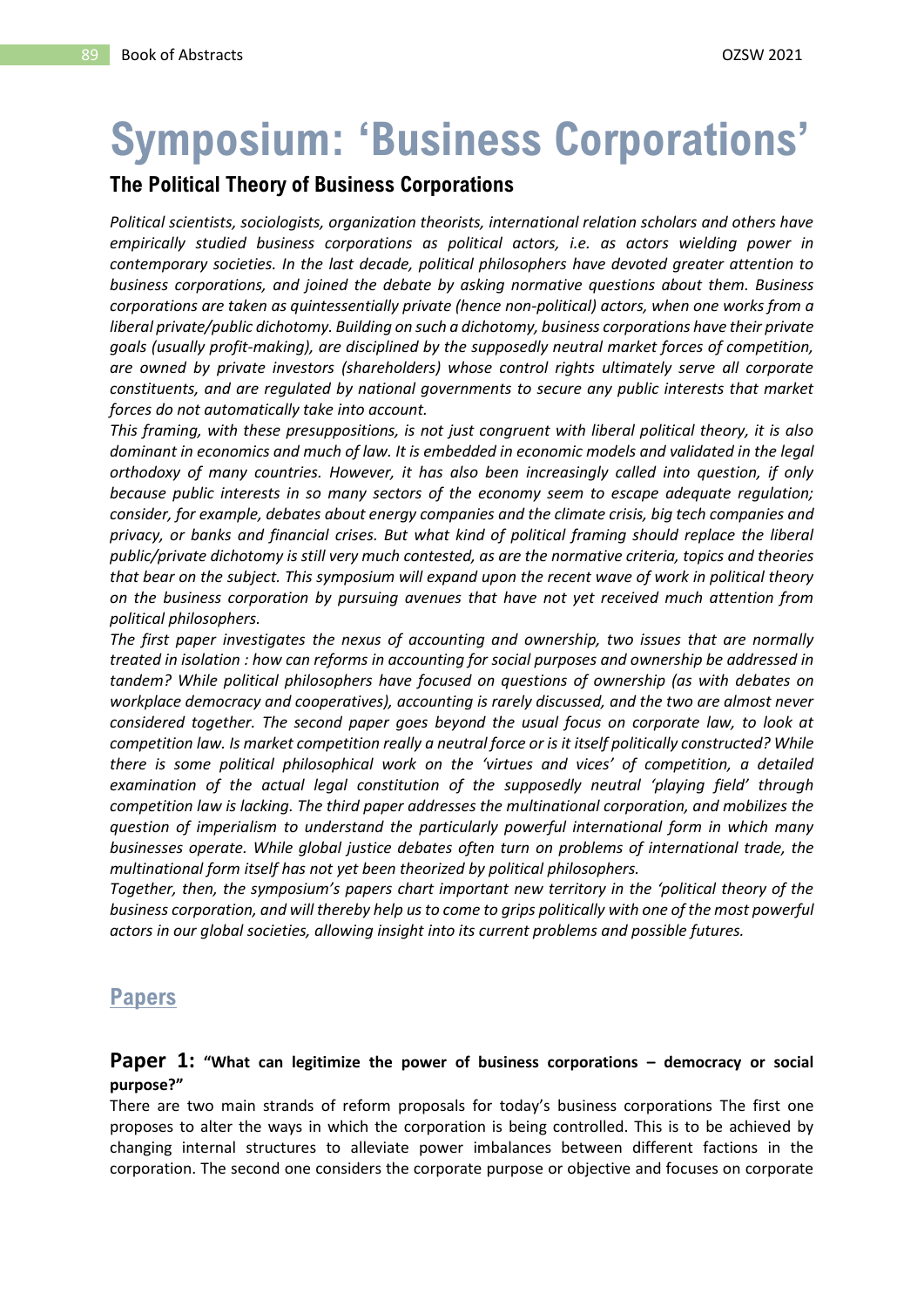structural position in today's global economy and society. Its goal is to make corporations act in compliance with some principles of justice or moral values, rather than to pursue financial profit alone. In today's corporations, these two aspects, corporate governance and social purpose, relate to two fundamental structures – ownership and accounting. Ownership structures determine the distribution of control rights and the right to residual profits, two main contributors to intra-corporate power. Conventionally, these are mainly assigned to shareholders, although some regulatory constituencies also assign control rights to other stakeholders. The accounting practices set the framework for the behavior of various actors in the corporation insofar as they measure and operationalize some selected values that serve as a basis for decision making and evaluation of the corporation. In the standard form, solely the financial value is accounted for, and the purpose of the corporation is given to be the maximization of that value. These two fields of corporate reform are usually considered in separation, each focusing on their particular area in a bid to improve the legitimacy of corporate activity. Corporate ownership reforms aim to improve legitimacy by distributing power within the corporation more equally, while accounting reforms aim to improve legitimacy by bringing corporate activity more in line with social goals. In this paper, we bring these discussions together and analyze the relation between the two modes of reforming the business corporation. We argue that, as they seem to pursue a similar goal, they should be aware of interdependencies, both where they complement each other but also where one might block the success of reform through the other. What are the limits of accounting reforms when they leave the configuration of the group of people that determines corporate goals untouched? Can a change in ownership structure succeed in lending corporate activity more legitimacy if the goals and the metrics for assessing these activities remain largely unaffected? Our paper will yield important insights into these questions, thereby stressing that advocates of corporate reform cannot only focus on one area, but have to be mindful of the multiplicity of determinants of corporate activity.

#### **Paper 2: "Corporate Power and the Political Construction of Competition"**

The literature on the political theory of the business corporation is premised on the assumption that corporations possess immense power, including economic, cultural and political power. This diagnosis often rests on a mid-20th century model of giant, hierarchical and integrated corporation, which is driven by shareholder value maximization. An important component of the accumulation of corporate power is the rise of a neoliberal interpretation of competition law, which allows a greater tolerance of monopoly/large size corporation under the banner of efficiency. What follows from this line of thought is that corporate power can arise through the suppression of competition. However, if suppression of competition is a source of corporate power, it does not follow that the promotion of more competition will necessarily curtail corporate power. Recent scholarship in anti-trust law has pointed out that corporate power can also arise through the strategic promotion of competition. Examples include outsourcing to small corporations and competition between individual contractors in platforms in the gig economy. When competition law concentrates on fostering horizontal competition between individuals while tolerating vertical coordination, this amounts to letting vulnerable parties compete for the interests of strong coordinated parties. Given the emergence of such phenomena, the political theory of the corporation needs to examine not only how corporate governance gives shareholders leverage over other constituents (such as boards, workers, and other stakeholders), but also the effects of the construction of competition and the distribution of coordination rights in the market. In other words, the corporation could gain power through competition law's promotion of competition, and hence the extent to which and the ways competition ought to be promoted must consider its effects on the power of the corporations. Additionally, competition law implies that the boundaries of the firm are not determined solely by the efficiency of the firm, that is, whether structuring production through the firm is more efficient than in the market, but also by a quasi-political decision, i.e. how competition law distributes horizontal and vertical coordination rights. This paper aims to bring into view the relevance of competition law to the power and boundaries of the corporation, and thus to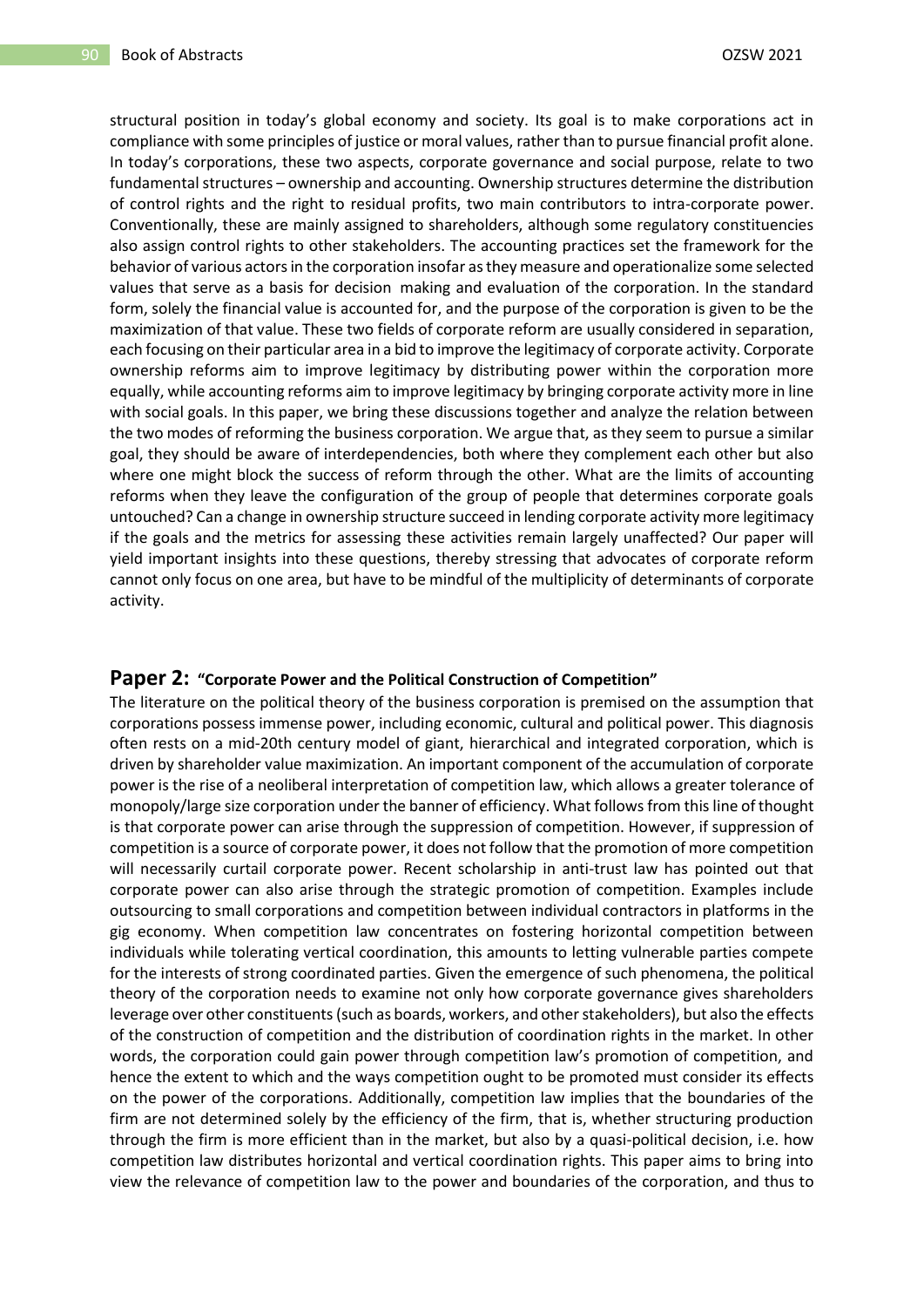the political theory of the corporation. By doing so, this paper brings to the fore that the justification of how competition ought to be structured and who should be given the right to coordination are central to the question of whether competition could contribute to the common good, as well as whether the corporation, through its market competitive behaviors, is contributing to the common good.

#### **Paper 3: "Multinational Imperialism: A Kantian View"**

In what sense, if any, is the multinational corporation (MNC) an imperialist institution? This paper presents and defends a broadly Kantian answer. I argue that MNCs are, by their very form, holders of dominative power, and the global system of production they administer and sustain prevents the societies under that power from achieving what, in Kant's view, is the purpose of political order: social relations of reciprocal freedom. This is the case even when MNCs bring about higher standards of living, or are authorized under voluntary contracting. They are nevertheless engaged in private governance. Their ownership and command of capital itself unilaterally imposes a structure of legal and economic ordering that reflects essentially private and alien judgments and determinations, not those of the persons whose lives are shaped in and by that structure. Just as in the high imperialism of an earlier era, dominated populations suffer the lack of control, powerlessness, and disorientation that comes with being treated as material to be shaped and directed for the benefit of distant others. This is consistent with their receiving marginally higher wages, and a broader range of consumer options. Neither vindicates the wrongs at issue. By extending analytic applications of Kant's Rechtslehre into the sphere of globalized production, this paper bridges the critique of multinationals with recent work on privatization, international justice, and territorial sovereignty. It also responds to current arguments in management studies and business ethics that a reformed, prosocial corporation can mitigate or reverse the harms associated with neoliberalism. Those arguments fail to address or even acknowledge the problem of unilateral subjection, and therefore misapprehend the MNC as a political actor. The Kantian account, however, departs from standard Marxist views of corporate globalization as a neo-imperial phase of capitalist development, tracing an alternative route to a similar conclusio

**Speakers**: *Rutger Claassen, Tully Rector, Chi Kwok, Barbara Bziuk and Philipp Stehr*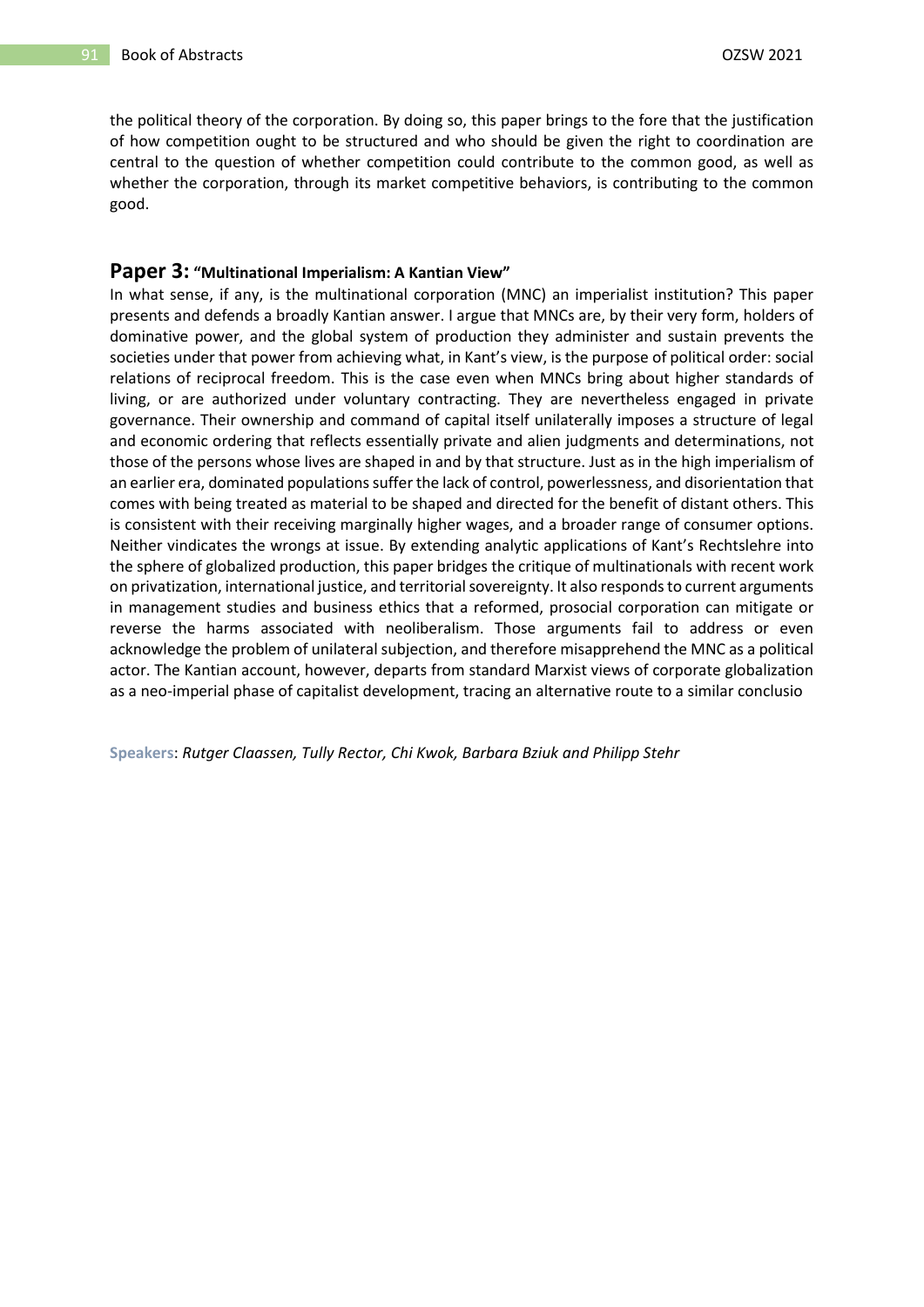# **Symposium: 'Corporate Ethics'**

## **Corporate Ethics Inside and Outside the Firm**

*This symposium is intended for business ethicists in the Netherlands to share recent research.*

## **Papers**

**Paper 1: Free Markets and Public Interests in the Pharmaceutical Industry: A Comparative Analysis of Catholic and Reformational Critiques of Neoliberal Free Market perspective of Hayek**  The rise of liberal market economies, propagated by Neoliberal free market thought from amongst others Friedrich von Hayek, has created a vacant responsibility for public interests in the market order of society. This development has been critiqued by Catholic Social Teaching (CST), forcefully arguing that governments and businesses should be directed to the common good. In this debate, no attention has yet been given to the Reformational tradition and its principle of sphere sovereignty, which provides guidelines on the responsibilities of governments and companies for the public interest of society. This article analyzes the differences and similarities between CST and the Reformational philosophy in their critiques of the Neoliberal free market perspective of Hayek. We apply the three perspectives to the case of orphan drugs in the pharmaceutical industry and show that the perspectives of CST and the Reformational philosophy offer valuable insights in correction to the Neoliberal free market perspective of Hayek into how the responsibilities of governments and companies might be arrived at in order to serve public health interests.

### **Paper 2: When can implies ought**

In our article we want to argue that the new insights with regard to behavioral economics offer companies the possibility to influence the eating behaviour or broader the lifestyle of consumers and employees. The question is whether companies can or should use this technique to contribute to solving the major problem of obesity and overweight. Is it a moral duty of companies to use their knowledge of nudging to realize major social interests: "can implies ought".

#### **Paper 3: Selfless Loyalty as the Central Ethic of Business: A re-examination of Friedman 1970**

Friedman's short New York Magazine essay overwhelmingly excites furious condemnation from business ethicists. It is indeed easy to agree that the essay has severe problems, from its naïve (economist's) conception of business as'profit maximisation' to its logical incoherence (Mulligan 1986; Grant 1991). And it is fair to say that Friedman does not succeed in proving his thesis that "the social responsibility of business is to increase its profits". Yet the reputation of Friedman's essay among business ethicists (as represented in conference presentations, academic publications and textbooks) is not that it is a bad argument but a wicked one. In particular, a great many business ethicists seem to believe that it is a straightforward defence of selfishness. But this comes from conflating two different groups of people (shareholders and corporate executives) and two distinct ethical roles that people can have (loyalty and altruism). I read Friedman as claiming that private individuals who are employed as corporate executives owe a special duty of loyalty to their employers (whom he defines, controversially, as the shareholders) which takes priority over any moral duty they might feel to use their position to advance the general social welfare. Far from being selfish, such loyalty requires great self-abnegation. On the model of a trustee, one must set aside one's own material interests and even one's moral preferences and act only in the interests of shareholders. Loyalty is a problematic ethic but it comes with different faults than Friedman's position is generally accused of. It can be understood as a 3rd position outside the dichotomy of individual selfishness and pro-social altruism, and one that tracks recent paradigm shifts in moral psychology (Haidt and Graham 2007). It has implications for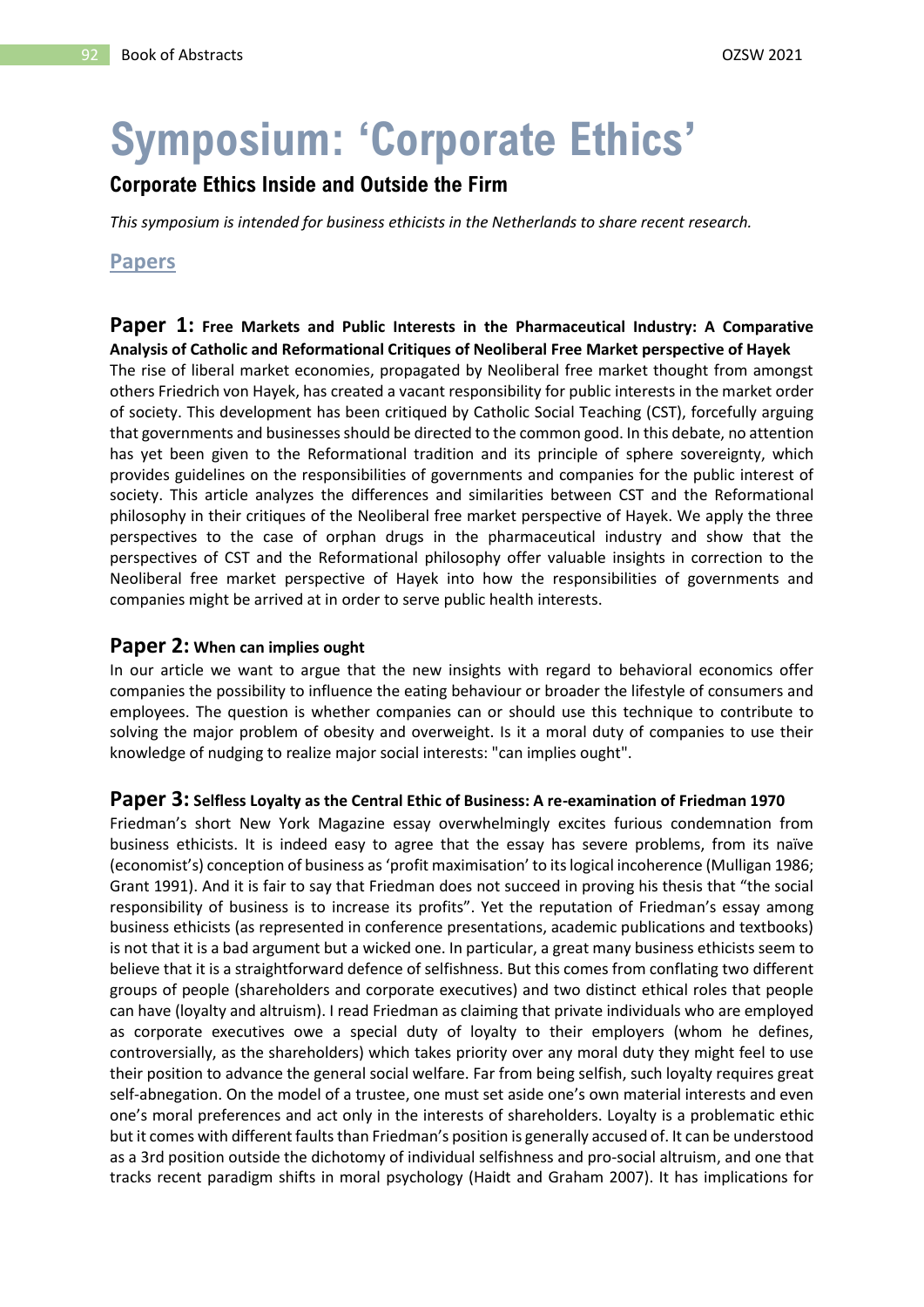contemporary debates, for example in challenging the logic of performance based remuneration. Moreover, pedagogically it offers a less abstract, more relevant way to discuss ethics with business students, many of whom, in my experience, make exactly Friedman's assumption about the ethic of business and cannot wait to pledge their loyalty to a corporate hierarchy.

**Speakers**: *Thomas Wells, Johan Wempe, Johan Graafland, Rebecca Ruehle, Jelle Van Baardewijk and Mathilde Oosterhuis-Blok*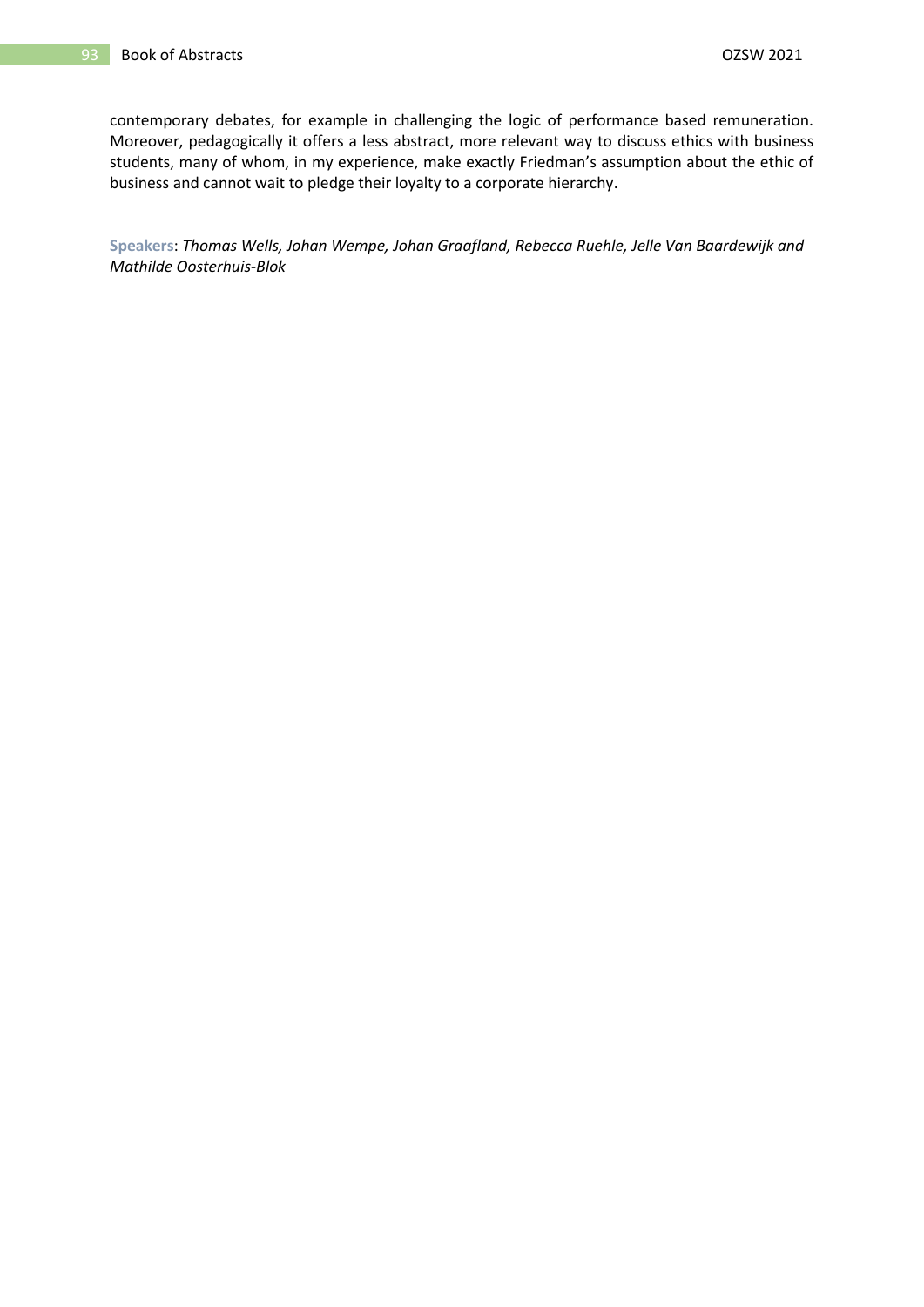# **Symposium: 'Extreme Thinking'**

## **The Epistemology and Ethics of Extreme Thinking**

*Political and religious extremism, radicalization, fanaticism, and the conspiracy milieu have received much scholarly attention, not only in the sciences but also in philosophy. Increasingly, various types of extreme thinking are scrutinized from epistemological and ethical perspectives. This symposium brings together recent and emerging research at the intersection of applied epistemology and ethics of extreme thinking: the thinking of conspiracy theorists, political extremists, fundamentalists, fanatics, and denialists. The goal of this symposium is twofold: first, to showcase this exciting new research, and second, to bring together theoretical and practical philosophers in and around the Netherlands who research extremism. We will explore the nature of fanatical attitudes, the ethics of conspiracy theory belief, the epistemological relationship between conspiracy theory and fundamentalist beliefs, as well as questions surrounding the rationality and responsibility of persons with extreme beliefs. Each presentation features early career researchers pitching new ideas or exploring new arguments in a flashtalk format.* 

## **Presentations**

#### **1. Extreme Beliefs—Extreme Feelings?**

Two phenomena that are commonly associated with extremism and related political movements, such as fundamentalism, fanaticism, and radicalism, are extreme beliefs and extreme feelings. In this talk, I explore the question of how these two phenomena – extreme thinking and extreme feeling – relate to each other. Thereby, I focus on two kinds of affective phenomena characteristic of hostile antagonistic political movements, namely passionate, wholehearted devotion to a cause (e.g., Olson 2007; Toscano 2017) and hostile antagonism towards those people who (allegedly) threaten the cause in question (e.g., Berger 2018; Katsafanas 2019). First, I discuss the question of what, if anything, it is that makes these feelings "extreme" (intensity, duration, depth, claim to absoluteness, unresponsiveness to reason, willingness to sacrifice, degree of generalization, etc.). I argue that in the case of the loving, wholehearted devotion to a cause, on the cognitive level it is the claim to absoluteness and the demand that others feel, believe, and/or act the same way oneself does; on the affective level, it is the wholeheartedness of one's devotion; on the motivational level, it is the willingness to sacrifice; and on the personal and social level, it is the collective identity defining character of the feeling that, in a certain sense, makes it "extreme". In the case of hostile antagonism, by contrast, the generalization, collectivization, and essentialization of evil-making features of the enemy are central (Szanto 2020). Second, I turn to the question of how these two types of feelings – loving devotion and hostile antagonism – relate to extreme beliefs. Thereby, I specifically pay attention to the role of (un- )certainty. Hostile antagonistic movements, and fundamentalism in particular, are associated with a high degree of epistemic certainty that might explain why extreme beliefs give rise to extreme feelings. However, in the context of hostile antagonistic movements, and fanaticism in particular, passionate devotion and hostile antagonism are also interpreted as a reaction to a lack of epistemic certainty (Katsafanas 2019). This ambiguity is not only relevant to our understanding of the relationship between extreme beliefs and extreme feelings but also invites a reflection on the differences between extremism, fundamentalism, and fanaticism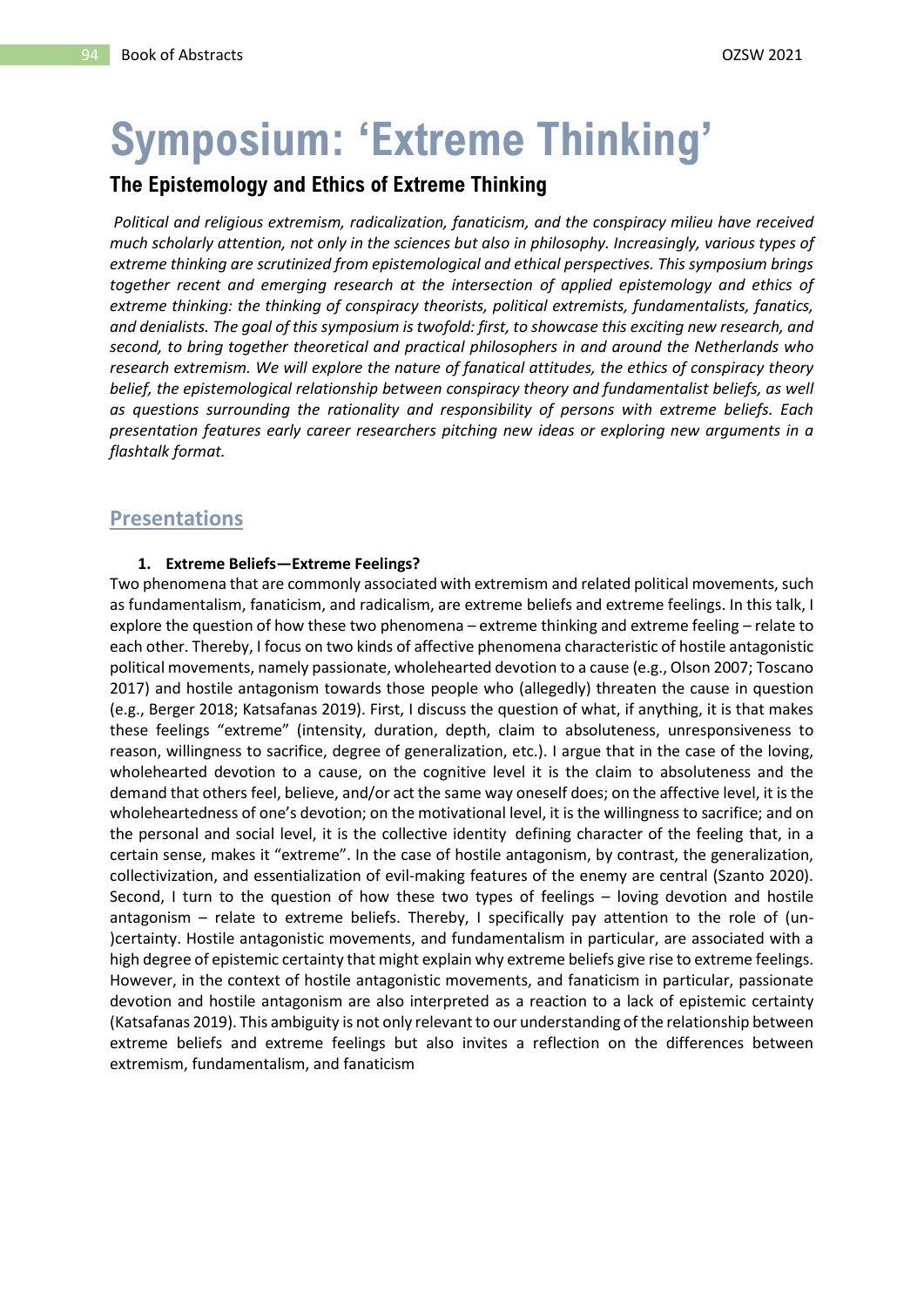#### *2.* **The Ethics of Conspiracy Theory Belie***f*

Generalists about conspiracy theories hold that it's rational to deny a conspiracy theory prior to evaluating the evidence bearing on the conspiracy theory (Clarke 2002, Levy 2007). Particularists hold that one's attitude towards a conspiracy theory should be function of the available evidence (Basham 2003, Dentith 2014, 2018). One argument for Particularism is that if we followed generalist norms, we would either too easily enable conspirators to flourish, promote the problematic idea that all conspiracy theorists are irrational, or else inappropriately pollute conspiracy theory research with negative epistemological bias (Basham 2018, Pigden 2012). This is an ethical argument against Generalism. I explore two critical ideas. First, that Particularism, by not appreciating the ramifications of the distinction between global and local conspiracy theorizing, also faces a moral challenge. Particularism would rationally require victims and survivors of terrorism or genocide to explore the evidence bearing on denialist conspiracy theories surrounding their survival. This, I argue, is morally harmful. For this reason, we shouldn't take all conspiracy theory belief seriously. Second, I explore the ramifications of moral encroachment for conspiracy theory belief: the idea that whether the moral features of one's attitude towards a conspiracy theory can affect the epistemic status of that attitude. If morality encroaches on the epistemic, the content of some conspiracy theories can directly affect the rational status of one's attitude to it as well.

#### *3.* **How Epistemically Similar are Fundamentalism and Conspiricism?**

How epistemically similar or different are fundamentalism and conspiricism? Many fundamentalists hold conspiracy beliefs. It has, for example, been observed that Muslim fundamentalists believe in an anti-Muslim conspiracy by the USA and its allies, and in a Jewish conspiracy against Islam, that Hindu fundamentalists fear a Muslim conspiracy, or that Christian fundamentalist fear a 'liberal' conspiracy against them. Moreover, research on conspiracy theories and fundamentalist beliefs show certain parallels: as defensive reactions against modernity and secularization; as Manichaean; as responses to increased uncertainty; and as cognitively vicious or arising out of false beliefs. In addition to the observations that many fundamentalists hold conspiracy theories, it has been hypothesized that certain psychological traits (e.g. need for closure, dogmatic intolerance, belief significance, etc.) underly both fundamentalist and conspiracy beliefs. Given the parallels between fundamentalist and conspiracy belief, I address the question whether and to what extent these phenomena are epistemically similar or resemble each other. Do they, for example, arise from the same mindset? Or can they be explained in terms of the same epistemic vices (if at all), perhaps in combination with certain epistemic virtues? Are there similarities with regardsto epistemic trust, the evaluation of evidence, and their relation to (alleged) epistemic authorities? Having given an overview about the epistemic parallels of these phenomena, I conclude by reflecting on what this means for further study of fundamentalism and conspiracy theories.

#### *4.* **Two Accounts of Extreme Beliefs**

A dominant view in extremism studies is that holding extremist belief is irrational and a result of a person's pathological tendencies (Lankford 2013). Recently, however, this paradigm has been criticized (Cassam 2021; Sageman 2014). This has given rise to two new approaches. The first approach claims that, rather than declaring extremists crazy, we should take extremists and their beliefs seriously (Cassam 2018, 2021; De Graaf 2021; Harambam 2020). People with extreme beliefs, e.g., belief in conspiracy theories or neo-Nazi belief, can often provide reasons for their belief. Taking extremists seriously then minimally requires engaging with their first-personal reason explanations. Let's call this approach the person approach. The second approach, which I will call the circumstance approach, focuses not so much on the first-personal outlook of the extremist, but on the social dimension of how individuals form and maintain their beliefs (Baurmann 2007, Nguyen 2020). This approach seeks to explain how regular people can come to (rationally/virtuously) hold extreme beliefs in certain contexts, such as extremist groups or echo chambers. Both approaches give us new insights into extremist belief: the mindset of extremists, including first-personal reason explanations, on the one hand, and the social context in which such a mindset might (rationally/virtuously) develop and endure, on the other. From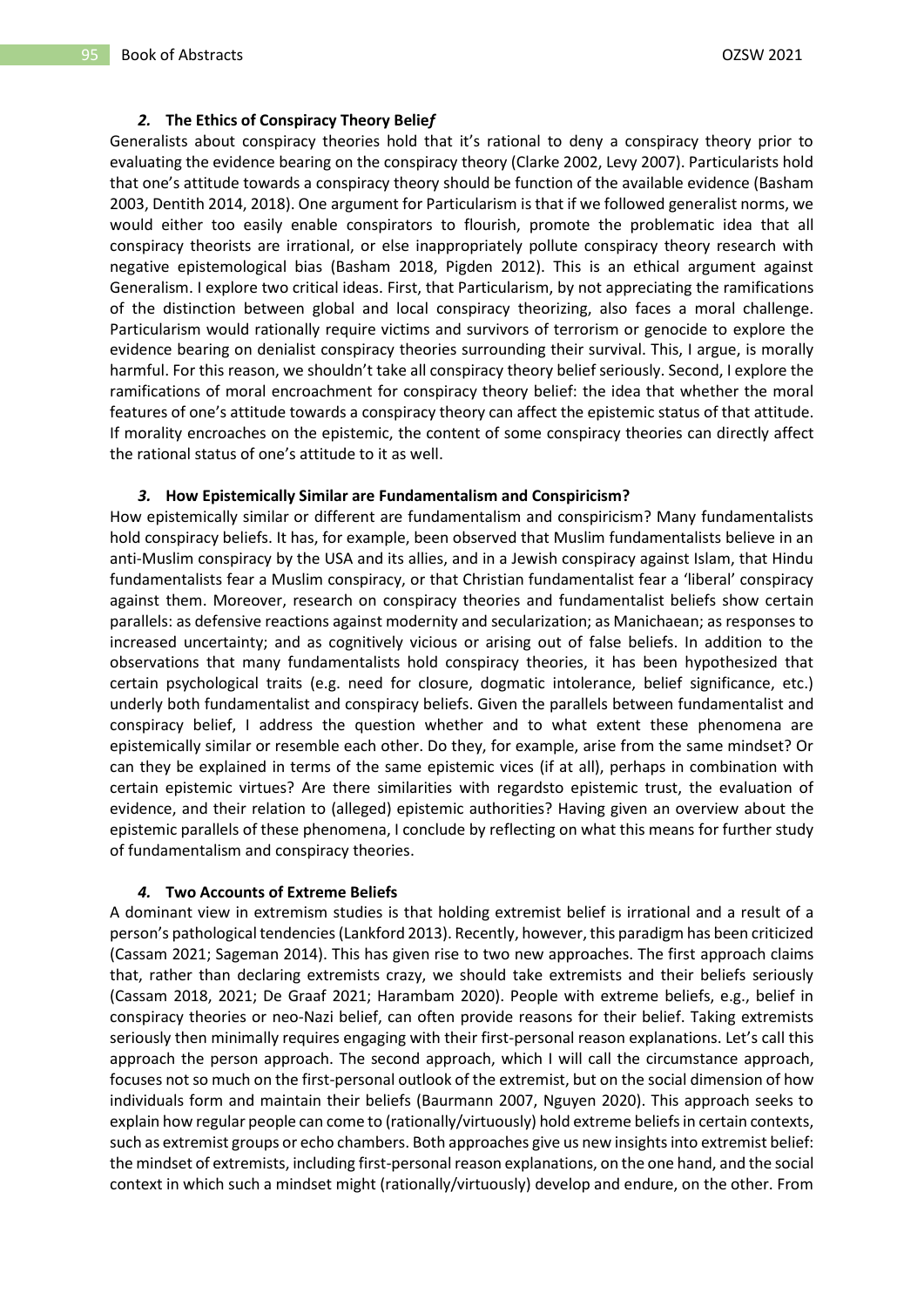this perspective, both approaches not only seem compatible but seem to complement each other. However, one can also claim the opposite: in the circumstance approach, the specific outlook of the individual is neither explanandum nor explanans; rather, what is explained is how any individual in the wrong circumstances would, if rational, have extreme beliefs. Personal outlook takes no part in it. Hence, although the rationality of the individual is assumed on both approaches, only on the former approach are extremists treated as (prima facie) responsible for their beliefs. On the circumstance approach, circumstances mitigate the extremists' responsibility for their beliefs. In this paper, I will clarify the relation between the two approaches by outlining the different conceptions of rationality at play and by analyzing why and to what extent responsibility is mitigated on the circumstance approach.

**Speakers**: *Chris Ranalli, Nora Kindermann, Ruth Rebecca Tietjen, Naomi Kloosterboer and Rik Peels* **\*\*** This symposium is organized by the project Extreme Beliefs – The Epistemology and Ethics of Fundamentalism https://extremebeliefs.com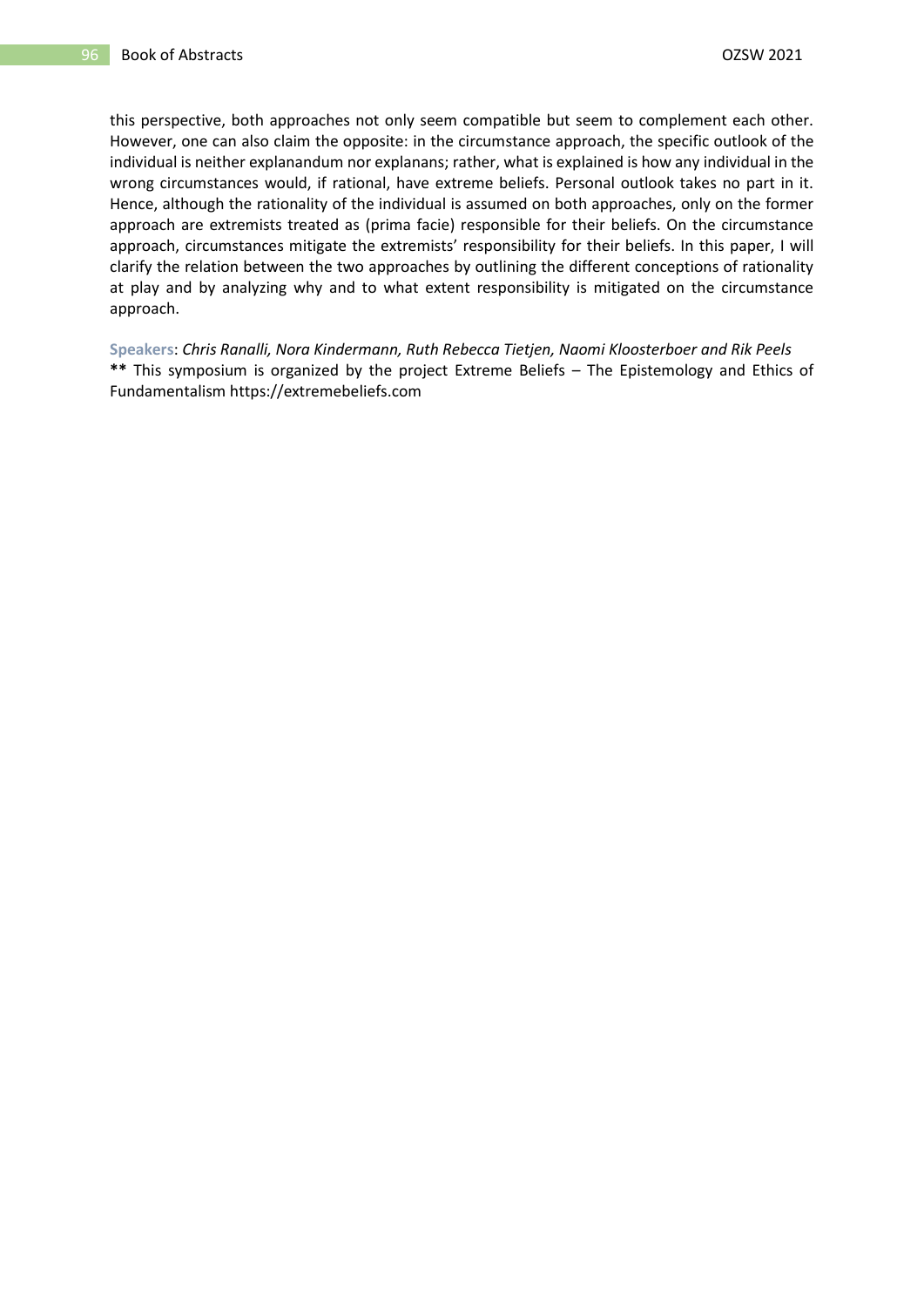# **Symposium: 'Mental Health Ethics'**

*Philosophy of psychiatry is a relatively new and growing field of research investigating a wide array of issues surrounding the foundations of psychiatry as a science, the definition of mental disorder, the explanations of psychopathology, and the ethics of clinical practice. The field is highly interdisciplinary, integrating methods from the humanities, social sciences and health sciences. This panel focuses on pressing ethical issues in the field of psychiatry. Contested practices include compulsory care, competence assessment, diagnostic labeling and holding mental health service users responsible. The presenters take contrasting approaches to the issue of how to balance two competing ethical commitments regarding individuals with mental health issues. On the one hand, it is important to respect and foster individuals' agency and involvement in diagnosis, treatment, and recovery. On the other hand, caregivers and health professionals have a responsibility to take account of any deficits in competence, particularly where individuals' impaired understanding results in harm or impedes improvements to agency. Reconciling these competing commitments calls for a rethinking of the relation between mental health professionals and service users. The papers in this panel provide contextualized analyses of what this rethinking might involve*

**Anke Snoek** and colleagues (presenter: **Daphne Brandenburg**) focus on the function of shame and guilt in addiction and in particular their tendency to enable overcoming dysfunctional patterns of behavior. Challenging the dominant view that therapy should be tailored towards people's susceptibility to guilt feelings, they propose to move away from negative and retributive self-blame to positive and scaffolding reproach.

**Joel Anderson** and **Sander Werkhoven** assess ethical issues surrounding proposals to replace standardized psychiatric classifications and labels by data-driven mental health diagnostics based on artificial intelligence and machine learning. They discuss ways in which these ethical concerns can be addressed and outline the prospects for data driven psychiatric diagnostics.

**Lucie White** focuses on respect for autonomy and involuntary treatment in anorexia nervosa. While persons with anorexia nervosa can be competent to refuse treatment according to the standard (and primarily cognitive) criteria of competence, it is sometimes argued that their "pathological" desire to refrain from eating is not an exercise of autonomy in order to justify 2 involuntary interventions. Challenging this approach, Lucie White contends that involuntary interventions are better justified in cases of anorexia by directly appealing to the principle of beneficence and professionals' duty to promote the wellbeing of their patients.

**Matthé Scholten's** talk brings together the debates about competence to consent and psychiatric labeling. Responding to the criticism raised by the UN Committee on the Rights of Persons with Disabilities that competence assessments are applied discriminatorily to persons with a psychiatric diagnosis, he argues that allocating functional competence assessments according to psychopathology does not amount to statistical discrimination

**After attending this panel, participants will**

- be familiar with key ethical issues in mental healthcare
- understand why psychiatric labels can be problematic
- see why respect for autonomy is important in mental healthcare
- be familiar with the criteria for competence
- understand why the notion of competence is contested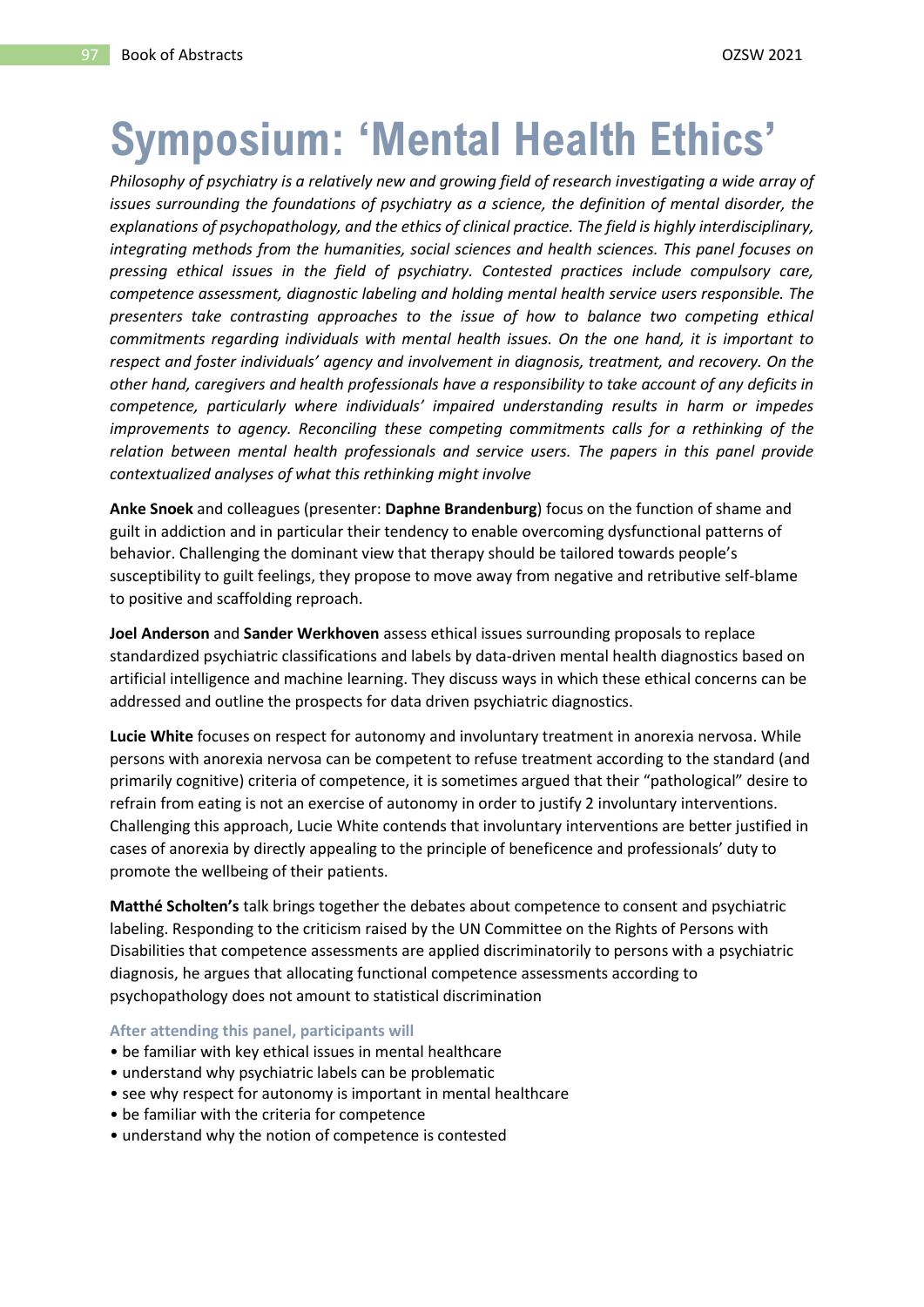# **Symposium: 'Situated Agency'**

## **The Normative Features of Situated Agency**

*A revolution is afoot in the cognitive sciences. Cognitivist representational approaches, which reigned supreme for several decades, are increasingly being challenged by situated theories of cognition. However, some questions appear to resist a purely situated approach. One of these questions pertains to how agents relate to norms. Are norms in the head, or part of the outside world? Must norms be represented for norm-guided behavior to be possible? What does it mean to 'internalize' a norm if not to acquire a representation of it? In this symposium, we aim to focus on understanding human normativity from perspectives of situated cognition.* 

*In the different talks and discussions during the symposium, we will address two overarching questions. Firstly, how can situated accounts make sense of the idea that human agents are constrained by norms, without presupposing the existence of mental representations of these norms? Miguel Segundo-Ortin will argue that a fruitful answer is to be found in a version of the ecological account of perceptual learning, emphasizing the idea that social interaction normatively shapes our perception-action cycles. Josephine Pascoe develops an account of normative self-regulation which also emphasizes the importance of social interaction. She will discuss how society imposes normative constraints on agents by shaping our self-narratives. Annemarie Kalis & Harmen Ghijsen develop a regulative dispositionalist theory of attitudes, arguing that attitudes such as beliefs are not internal representational states, but dispositional profiles. Importantly, these dispositional profiles are normatively shaped by our folk psychological practices.* 

*The second question at the heart of the symposium is the question how human agents can relate to the wide range of implicit norms that govern their behaviour. As said, Josephine Pascoe will focus on the role played by self-narratives, arguing that even though they impose implicit normative constraints, such narratives are nevertheless amenable to change. In order to show this she will explore ways in which agents bargain with others in order to make changes in their narratives and gain new possibilities for action. Annemarie Kalis & Harmen Ghijsen argue that most existing accounts of implicit bias have mistakenly concluded that explicit avowals (such as the expression: 'Yes I genuinely believe that the genders are equal!') are mere (and often incorrect) reports of agents' own mental states. Instead, they support the view that avowals should be seen as normative commitments, combining this idea with the understanding of folk psychology as a regulative practice. With this account they aim to show how avowals can function as tools for combating implicit bias. Finally, Miguel Segundo-Ortin's talk about the ecological account of perceptual learning will argue that a 'social education of intention' shapes not so much explicit rules and propositional attitudes, but precisely the wide range of implicitly normative habits that agents use to regulate their own actions.*

## **Papers**

#### **Paper 1: Understanding implicit bias: A case for regulative dispositionalism**

This paper aims to contribute to a dispositionalist understanding of implicit bias. Currently, dispositionalism is the main contender against the default representationalist understanding of implicit bias. According to that default view, subjects have two (or more) conflicting representations with respect to the topic at hand, one of which, the explicit attitude, is causally responsible for the subject's explicit avowal, and another of which, the implicit attitude, is causally responsible for producing the relatively automatic behaviour measured by psychological tests of implicit bias.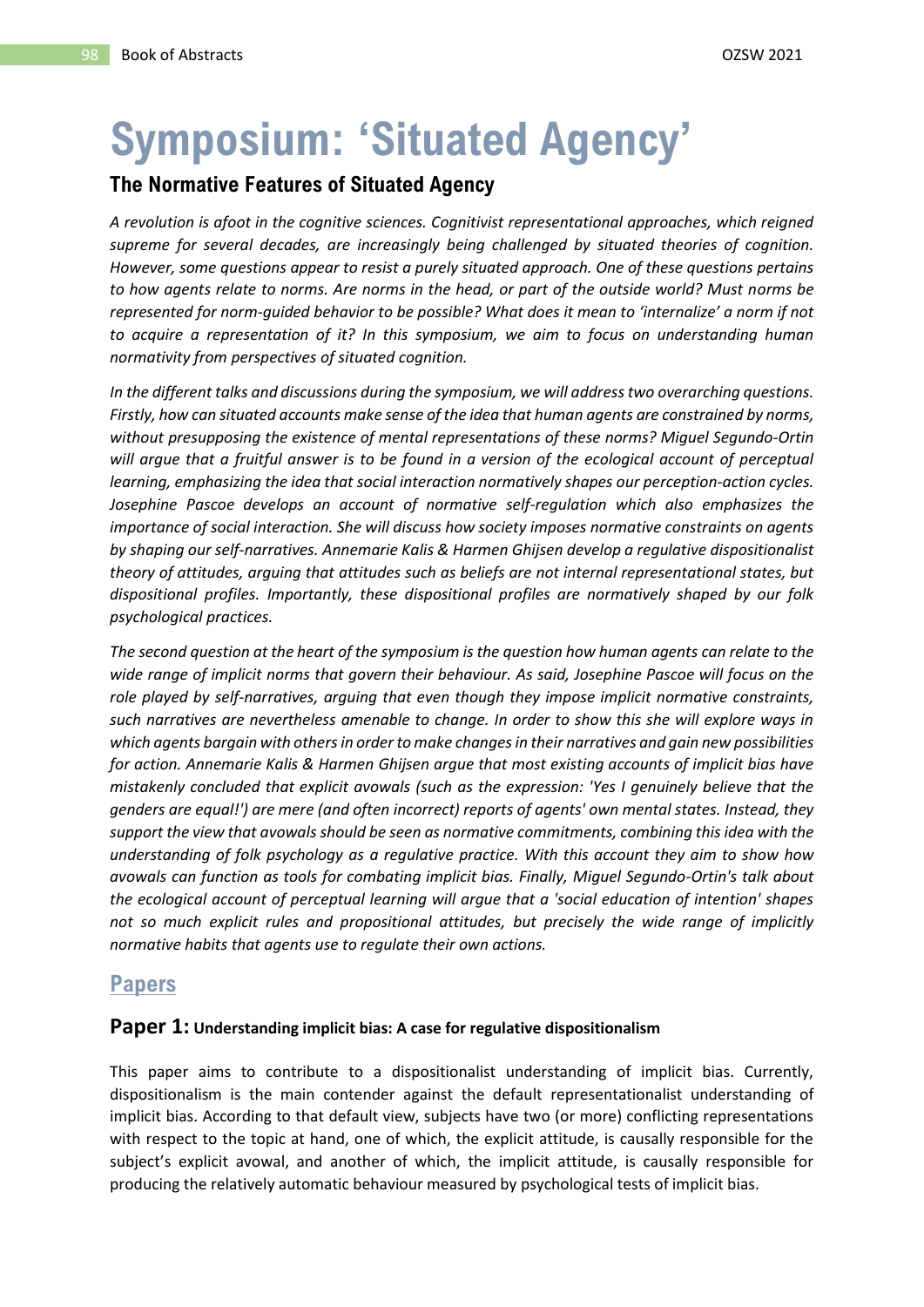The dispositionalist alternative rejects the idea that attitudes are constituted by specific representational states, and argues instead that they should be understood as higher-level dispositional features of the person as a whole (Machery 2016; Schwitzgebel 2001, 2002, 2010, 2013; Tumulty 2014). On such a view, the discordance characteristic of implicit bias should not be seen as a conflict between two different (types of) representational states, but as cases in which different strands of a person's behaviour point into the direction of different attitude ascriptions. However, so far few representationalists have become convinced by dispositionalist arguments. The main reason for this seems to be that representationalism is in a better position to offer psychological explanations. We argue that if dispositionalism wants to be a genuine contender, it should make much clearer what it has to contribute to the understanding of implicit bias.

The proposal made in this paper is that dispositionalism, if combined with a mindshaping approach to folk psychology (De Bruin, 2017; McGeer, 2007, 2015, 2020; Vierkant & Paraskevaides, 2012; Zawidzki, 2008, 2013) can show how the normative aspects of belief practices partly determine what it means to have a belief. We will argue that such a regulative dispositionalism, has the resources to account for two prominent normative features of implicit bias. Firstly, it can explain why implicit bias is an 'uncomfortable resting point' for agents: why we expect each other and ourselves to have at least somewhat 'coherent beliefs'. Secondly, regulative dispositionalism can offer an interesting account of the role played by first person avowals of belief. Both representationalist theories and classic forms of dispositionalism about attitudes take such avowals to be mere self-reports of one's own attitudes (which are in practice often false). Instead, we argue that in line with Moran (2001), they should be seen as normative commitments. This shows how in certain situations, first person expressions ('Yes, I genuinely believe that the genders are equal!') can play an important role in change, by opening oneself up to normative regulation by others and by oneself.

To conclude, the alternative view offered by regulative dispositionalism pivots around the question whether or not the question what it means to have a belief, can be answered without taking the normative features of believing into account (where representationalism argues yes, and dispositionalism argues no). By addressing this question, regulative dispositionalism can offer an understanding of important normative features of implicit bias which have no place in the representationalist framework.

**Speakers**: *Annemarie Kalis (UU) & Harmen Ghijsen (RU)*

#### **Paper 2: Bargains for new narratives: A suggestion for bottom-up social change**

As commonly acknowledged in philosophical discussions on harmful social and cultural norms, the endeavor of changing such norms for the better is complicated by the fact that we are often unaware of the rules that govern our behavior. Views from the situated cognition framework (e.g., Brancazio, 2019; Haslanger, 2019; Maiese & Hanna, 2019; McGeer, 2019) have come a long way in understanding how, through socialization, agents internalize rules and roles that escape perception. What seems to lack in these analyses is, however, an investigation of how we, as individuals, could enact social change from the bottom-up.

I believe that a first step in the right direction is to look at self-narratives. It is by now uncontroversial that self-narratives are normative and have social and cultural aspects, and that, as such, they are one way in which society imposes roles on agents. Importantly, as McConnell and Snoek (2018) and Hutto (Forthcoming) highlight, we are merely co-authors of our own narratives. As a consequence, changes in our narratives importantly depend on the acceptance of them by the hand of our co-authors, that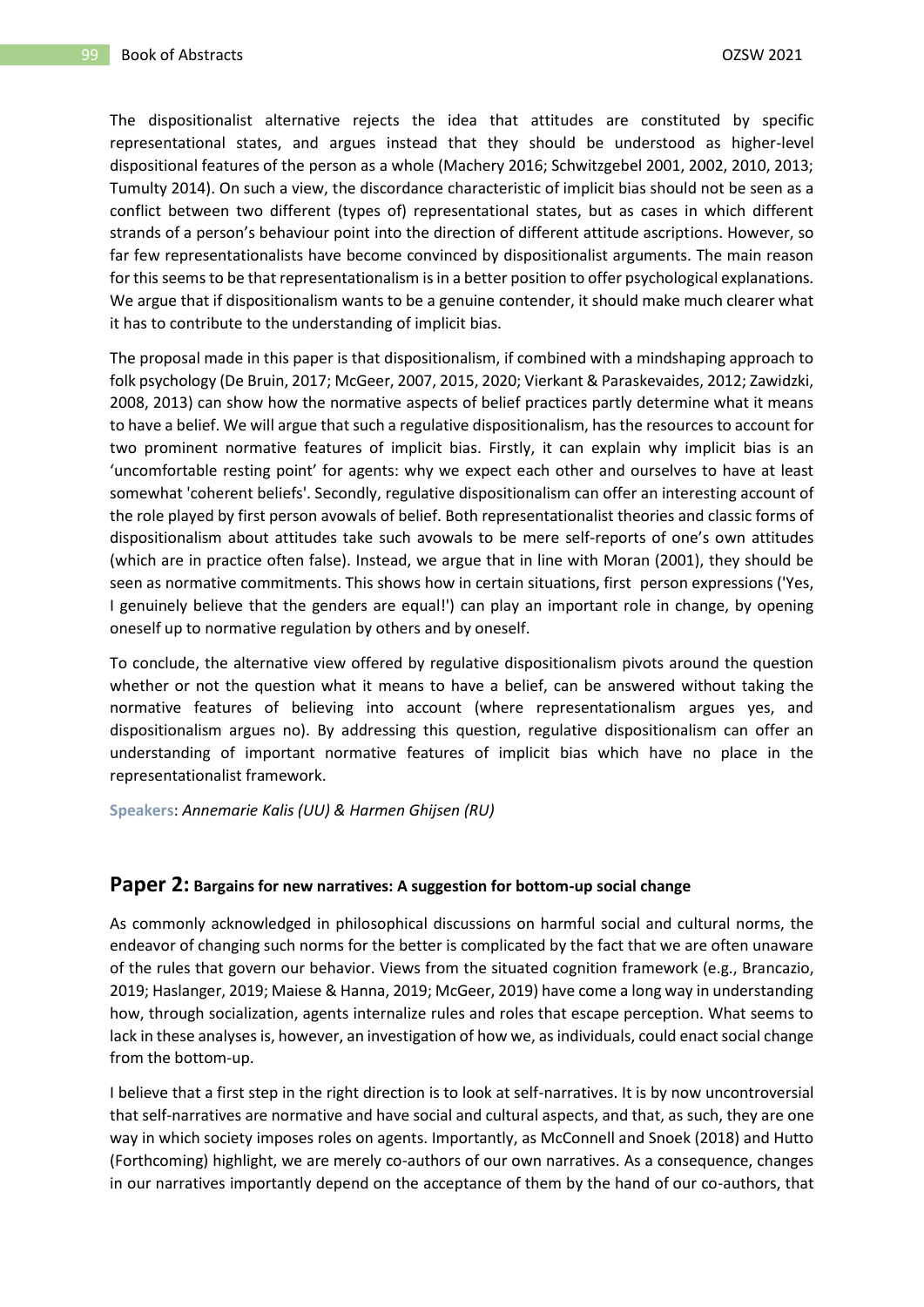is, other agents in our social sphere. Regarding harmful roles, this suggests that becoming aware of them is not enough to get rid of them: when co-authors reject changes that we propose, they keep in place a (harmful) narrative that we ourselves identify with. Knowing that women get often interrupted by men because of sexist dynamics will not prevent men from interrupting me, which, more importantly, will probably convince me that it is normal for me to be interrupted by men.

In this talk, I will explore the ways in which agents bargain with others in order to make changes in their narratives so that they can gain new possibilities for action. Through this analysis, I hope to further understand one way in which agents can effectively enact social change from the bottom-up.

**Speaker**: *Josephine Pascoe (UU)*

#### **Paper 3: Social normativity from an embodied and situated perspective**

That our individual agency is constrained by social norms is hard to deny. How we dress, what we eat, and so on, is in part determined by the norms that rule in the communities we partake. The problem, however, is to explain how this is possible. Orthodox cognitive scientists have suggested that for this to be possible, agents must possess mental representations of the norms and that these representations mediate their relationship with the environment, constraining what they do in ways that make it possible that the norms are satisfied. In this paper, I will offer a new light on this explanatory problem, looking at embodied and situated theories of cognition instead. In particular, I will look at the ecological theory of perception. This theory hypothesizes that our perceptual take on the world is not of neutral objects but of opportunities for action (affordances). At first sight, this strategy may seem paradoxical because this theory has been accused, even by the Gibsonian themselves, of being unable to account for social normativity (Heras-Escribano, 2019; Heft, 2018; Baggs, 2021). My claim is that in order to overcome this objection we have to focus on the ecological account of perceptual learning and, more specifically, on the role that social interaction plays in it. In contrast to the individualistic approach to perceptual learning traditionally adopted by ecological psychologists (see, e.g., E. J. Gibson & Pick, 2000), I will defend that it is by interacting with others that our perception-action cycles can come to be normatively shaped (see Segundo-Ortin & Satne, in press). To flesh out this claim, I will focus on what I call the "social education of intention." I hypothesize that it is only by taking seriously the impact that social interaction has on perceptual learning (and the education of intention, more specifically) that ecological psychology will be able to capture the sociocultural dimensions of human action and experience adequately. Extending the ecological conception of perceptual learning in this way, I hold, will provide embodied and situated cognitive scientists with resources to build a non-representational explanation for how agents act in normatively-shaped ways

**Speaker**: *Miguel Segundo-Ortin (UU)*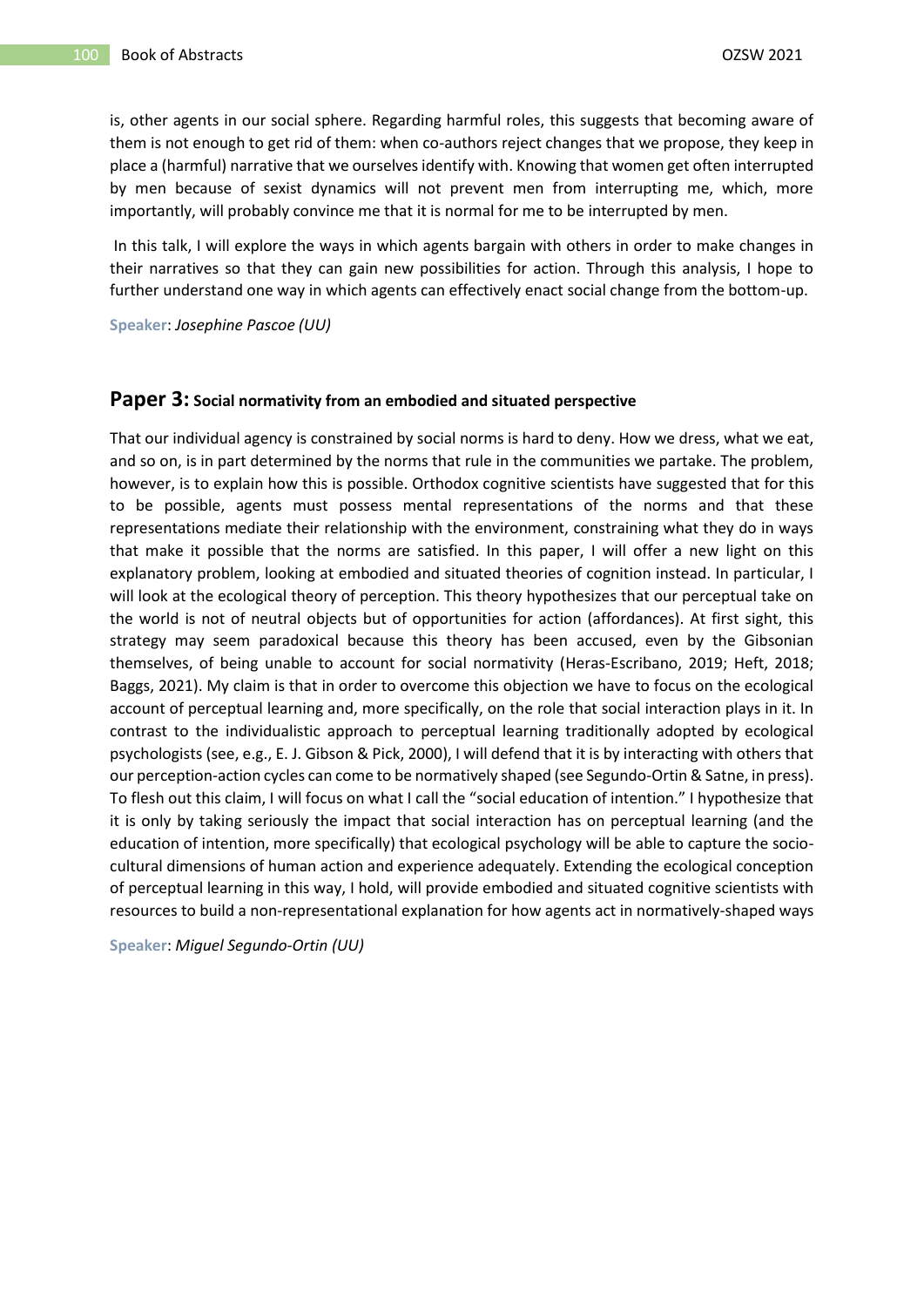# **Symposium: 'Climate Change'**

## **Climate Change, Lifestyles, and Individual Duties**

*This symposium focuses on a number of related questions in political philosophy on the topic of individual duties to act on climate change, and whether such duties impose unjustified demands on the*  lifestyles we can lead, and the corresponding quality of life. This is obviously a set of very urgent *questions, given that the latest research on climate change (cfr. the 2021 IPCC reports) leave no doubt that climate mitigation and adaptation are needed in order to protect human live on Earth. The symposium focusses on three questions that are all related, and in part build on each other. The first paper addresses the question whether we have individual duties to act to avoid a morally significant harm of our individual acts seems innocuous. If it appears that as individuals we make no morally significant difference, why should we perform or not perform certain actions? The second and third paper focus on the question of how these actions would impact our lifestyles. They employ conceptual resources from contemporary theorizing in political philosophy to analyse how climate actions affect our lifestyles, our freedoms, or wellbeing, and whether these changes can still fit a liberal framework or can otherwise be justified*

## **Papers**

#### **Paper 1: To be, or not to be green, that is the question**

There are many instances where a large number of people all performing individually innocuous acts, gives rise to some morally significant harm or benefit. The problem is, because each act doesn't appear to make a morally significant difference, then each agent can argue: 'Whatever I do, it doesn't make a difference'. From which they conclude: 'Therefore I have no reason to do, or not do, X'. Intuitively, this feels wrong. It feels as if we ought to have some moral reason why many people oughtn't bring about certain harms and why many people ought to contribute to certain benefits. Examples abound, but climate change is a particular pertinent case in point: it feels as if we ought to reduce, reuse, recycle, cycle, stay local, go vegan, join the climate-march, give to climate charities, and so on. Yet, so long as each individual act appears to make no morally significant difference, then we are left without an explanation as to why we, as individuals, ought to perform, or not perform, these particular actions. I argue that the key to unlocking this problem lies, not with emphasising what difference each individual makes – or may possibly make – but, rather, by viewing oneself as one person amongst many. Subsequently, a reason for individual action can be derived from a person's beliefs about what others have a reason to do. That is, if an agent believes that many people oughtn't act in a certain way because many actions of this kind bring about harm. Then, unless this agent can say why they might be an exception, it stands to reason that this agent oughtn't act in this manner also. This result follows as a straightforward consequence of the principle of impartiality. For instance, if a person believes that many people ought to recycle owing to the potential good this can bring about, then unless one can specify why they are an exception to this, then this person should recycle all the same. The paper then turns to well-known counterexamples in the literature. In the end, the conclusion is a qualified one: I conclude that some of these counterexamples are persuasive because they seem to present ulterior moral reasons which do not stem from whether an individual makes a difference or not; but rather from reasons such as the significant costs that action would impose upon the individual. Still, what this implies is that, although the principle of impartiality may not provide a pro toto reason for action in all cases of collective action, it provides a pro tanto reason nonetheless. And so, significant ulterior reasons notwithstanding, appeals to impartiality may still explain why individuals have a reason for